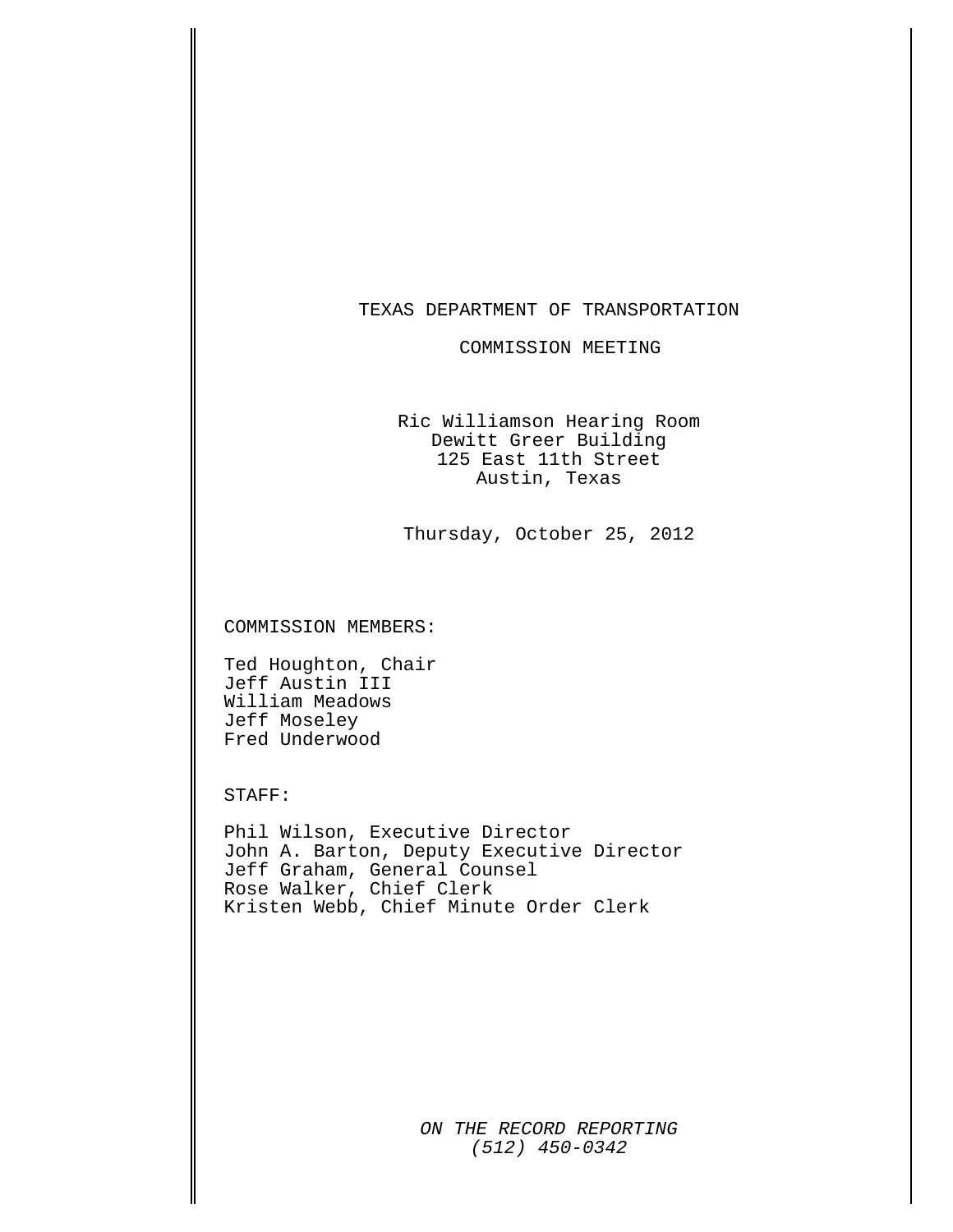I N D E X

|    | AGENDA ITEM                                                                                                                                                                                                                  | PAGE                                         |
|----|------------------------------------------------------------------------------------------------------------------------------------------------------------------------------------------------------------------------------|----------------------------------------------|
|    | <b>CONVENE MEETING</b>                                                                                                                                                                                                       | 8                                            |
| 1. | Safety Briefing                                                                                                                                                                                                              | 8                                            |
| 2. | Approval of Minutes of the September 27, 2012<br>meeting of the Texas Transportation Commission                                                                                                                              | 23                                           |
| 3. | Resolution<br>Recognize International Relations Office<br>Section Director Augustin "Gus" De La Rosa,<br>upon his retirement from the department after<br>19 years of service.                                               | 23                                           |
| 4. | Aviation<br>Various Counties B Award federal and state grant<br>funding for airport improvement projects at<br>various locations (MO)                                                                                        | 30                                           |
| 5. | Public Transportation<br>Various Counties - Award state funds to public<br>transportation providers as appropriated by the<br>82nd Texas Legislature (MO)                                                                    | 31                                           |
| б. | Toll Road Designation<br>Dallas County - Designate the SH 183 Managed<br>Lanes Project, from just west of SH 161 to near<br>I-35E/Trinity Parkway in Dallas County, as a<br>toll project on the state highway system (MO)    | 41                                           |
| 7. | Discussion Item<br>Update on current projects and future work<br>programs and priorities from Regional Mobility<br>Authorities.                                                                                              | 43                                           |
|    | Alamo RMA<br>a.<br>b.<br>Cameron County RMA<br>Camino Real RMA<br>$\mathsf{C}$ .<br>d.<br>Central Texas RMA<br>Grayson County RMA<br>е.<br>f.<br>Hidalgo County RMA<br>North East Texas RMA<br>g.<br>h.<br>Sulphur River RMA | 43<br>49<br>58<br>64<br>69<br>74<br>78<br>82 |
| 8. | Promulgation of Administrative Rules<br>Under Title 43, Texas Administrative Code,<br>and the Administrative Procedure Act, Government<br>Code, Chapter 2001:<br>Final Adoption<br>a.                                        |                                              |
|    | ON THE RECORD REPORTING<br>$(512)$ 450-0342                                                                                                                                                                                  | 10/25/2012                                   |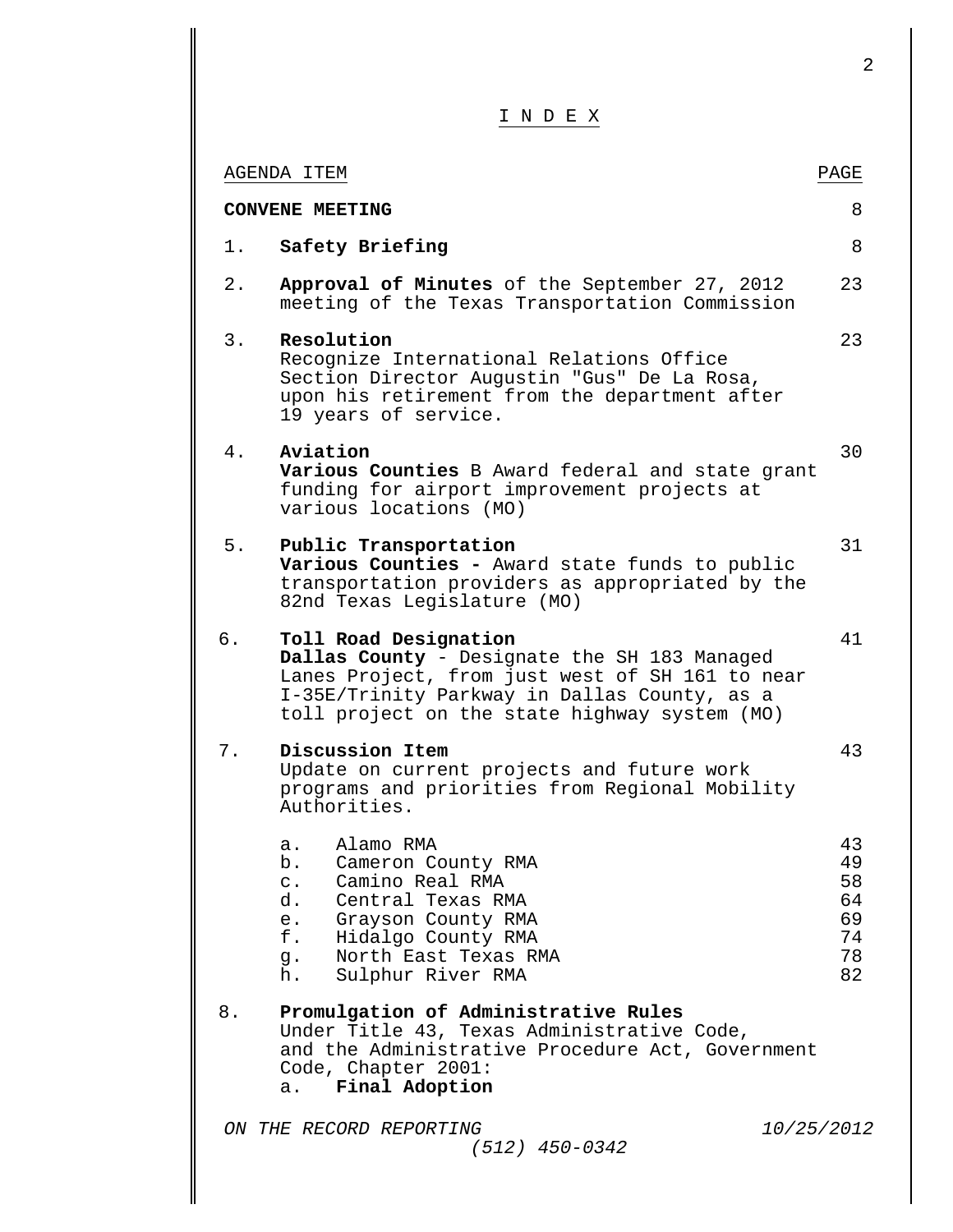*ON THE RECORD REPORTING 10/25/2012 (512) 450-0342* (1) **Chapter 1 - Management (MO)** 94 New Subchapter G, Alternative Dispute Resolution New §§1.101-1.108 (2) **Chapter 9 - Contract and Grant** 95 **Management (MO)**  Amendments to §9.1, Claims for Purchase Contracts and New §9.7, Protest of Contract Practices or Procedures (General) (3) **Chapter 16 - Planning and Development** 97 **of Transportation Projects (MO)**  Amendments to §§16.1-16.4 (General Provisions), §§16.51-16.56<br>(Transportation Planning), §§16.101-16.105 (Transportation Programs), §§16.151-16.160 (Transportation Funding), and §§16.201-16.205 (Project and Performance Reporting) b. **Proposed Adoption**  (1) **Chapter 9 - Contract and Grant** 98 **Management (MO)**  Repeal of §§9.30-9.43, and New §§9.30-9.39 (Contracting for Architectural, Engineering, and Surveying Services) (2) **Chapter 12 - Public Donation and** 103 **Participation Program (MO)**  New Subchapter K, Acknowledgment Program, New §§12.351-12.355 c. **Rule Review** 105 In accordance with Government Code, §2001.039, Readoption of Title 43 Texas Administrative Code Chapter 26, Regional Mobility Authorities, Chapter 30, Aviation, and Chapter 31, Public Transportation (MO) 9. **Office of Compliance and Ethics Report** 106 10. **Unified Transportation Program** 107 Approve updates to the 2013 UTP (MO) 11. **State Infrastructure Bank** 109 **Various Counties B** Concurrence with the Regional Transportation Council (RTC) of the North Central Texas Council of Governments' allocation of a portion of the payments received from the North Texas Tollway Authority (NTTA) for the right to develop, finance, design, construct, operate and maintain the SH 121 toll project (Sam Rayburn Tollway) to pay certain costs of the President George Bush Turnpike, Segments I-IV (PGBT) project, allowing the State Infrastructure Bank (SIB) loan the NTTA received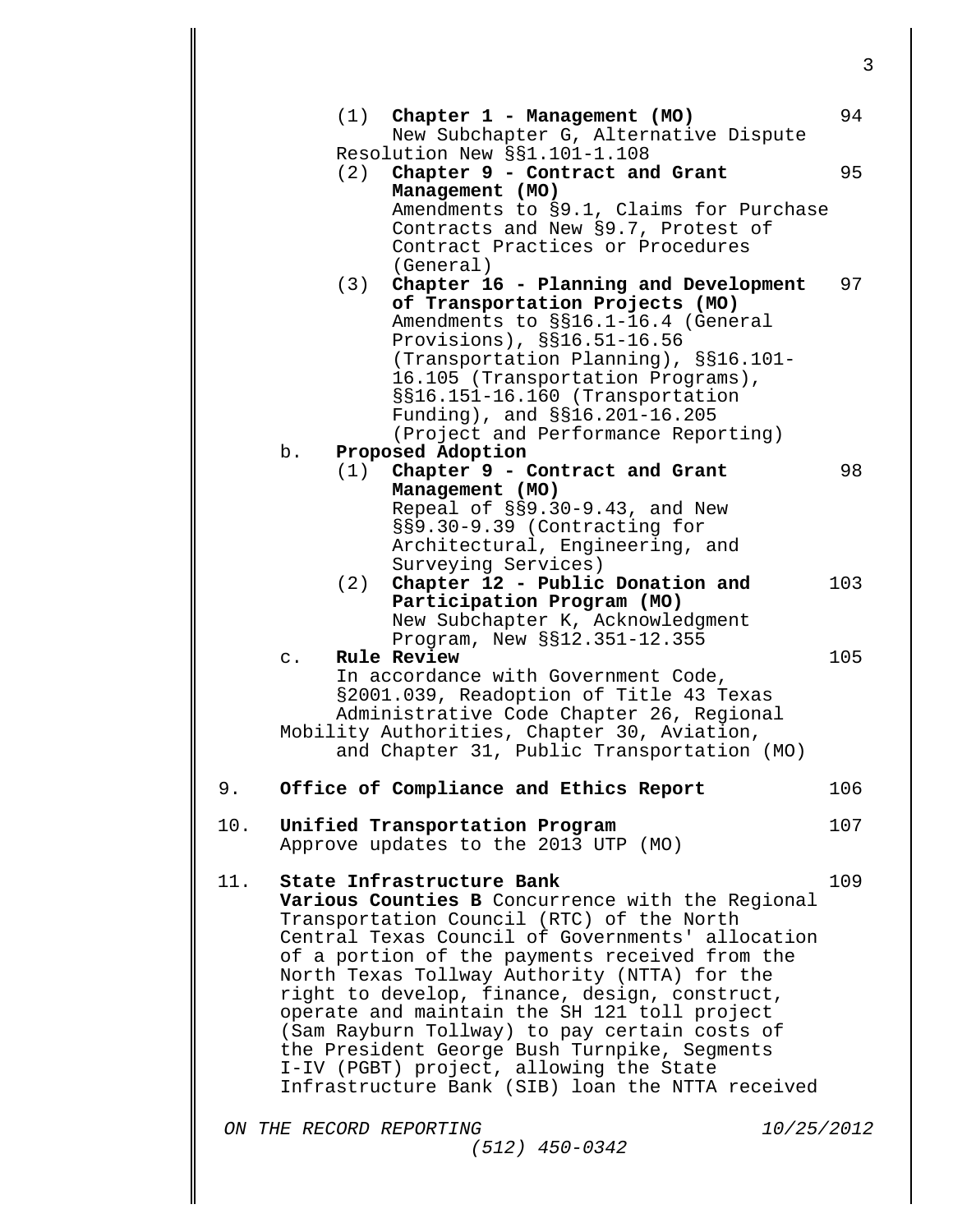for the PGBT project to be repaid, and authorize the executive director of the department to enter into agreements with the RTC and the NTTA to effectuate agreed conditions for the use of the SH 121 payments (MO)

#### 12. **Contracts**

Award or reject contracts for maintenance, highway and building construction<br>a. **Highway Maintenance and Depa** 

- a. **Highway Maintenance and Department** <sup>113</sup> **Building Construction**  (see attached itemized list) (MO)
- b. **Highway and Transportation Enhancement** 114 **Building Construction**  (see attached itemized list) (MO)

### 13. **Eminent Domain Proceedings** 115 **Various Counties** B Authorize the filing of condemnation proceedings to acquire real property by eminent domain for non-controlled and controlled access highways (see attached list) (MO)

### 14. **Routine Minute Orders 116**<br> **116**<br> **116**<br> **116**

### a. **Donations to the Department**

- (1) **Administration**  Consider a donation from Experience Arlington for rental of the Hall of Fame Theater in the Rangers Ballpark for the Texas Transportation Commission Meeting on November 15, 2012 (MO)
- (2) **Bridge Division** B Consider a donation from the American Segmental Bridge Institute for a department employee's travel expenses to attend the American Segmental Bridge Institute (ASBI) Convention in Miami, Florida on October 28B30, 2012 (MO)
- (3) **Bridge Division** B Acknowledge a donation from the Precast Concrete Manufacturers Association of Texas for a department employee's travel expenses to participate in site visits to projects using new technology for sliced precast concrete U-girders in Denver, Colorado on September 17-19, 2012 (MO)
- (4) **Construction Division** B Acknowledge a donation from the Precast/Prestressed Concrete Institute (PCI) for a department employee's travel expenses to attend the PCI 2012 Committee Meetings, "Prestressed Concrete Plant Certification" and "Prestressed

*(512) 450-0342*

*ON THE RECORD REPORTING 10/25/2012*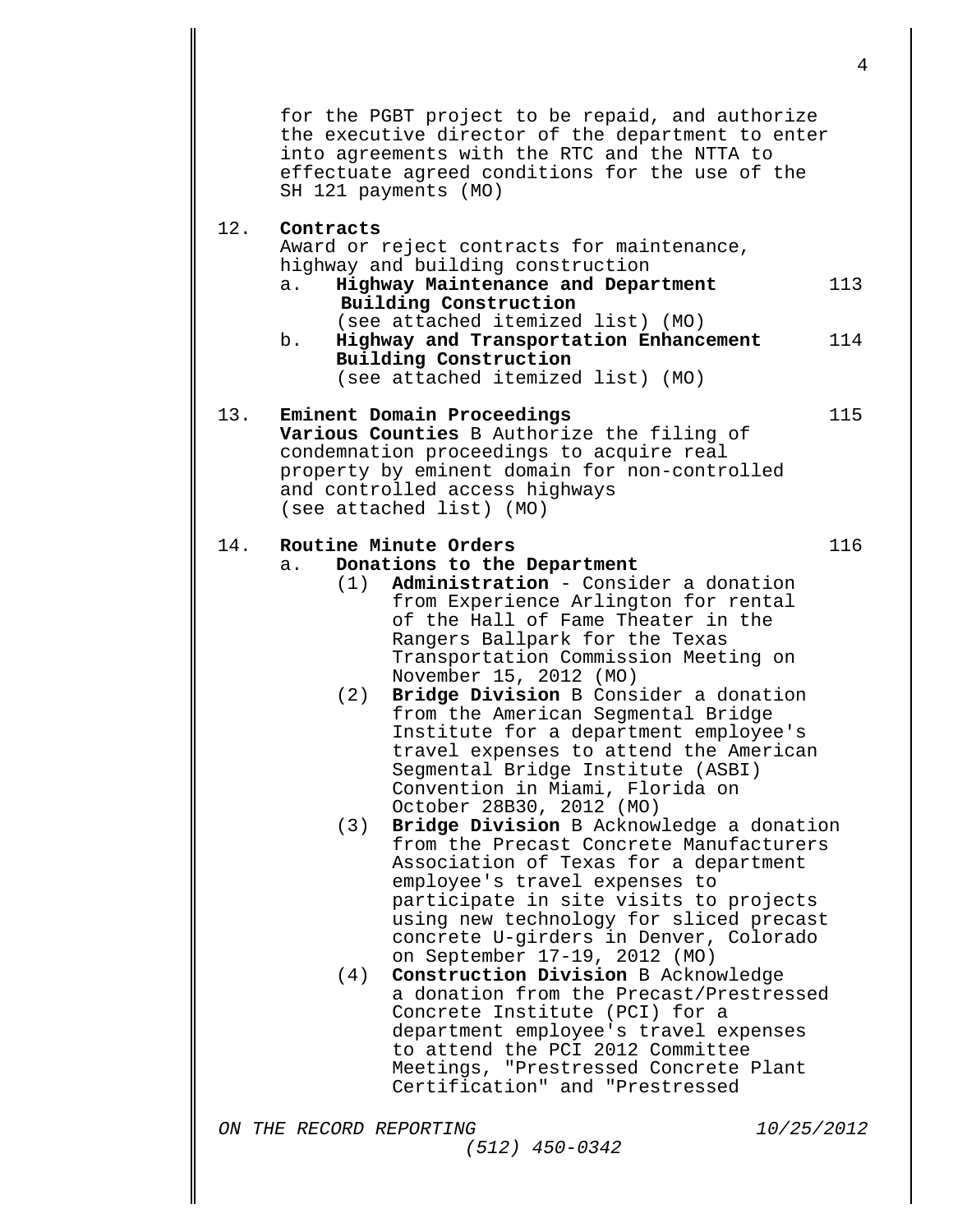Concrete Personnel Training and Certification," in Nashville, Tennessee on September 27B29, 2012 (MO)

- (5) **Austin District** B Acknowledge a donation from the National Academy of Sciences for a department employee's travel expenses to attend the National Academy of Sciences, Transportation Research Board, National Cooperation Research Program Synthesis 20-05/Topic 44-13 Panel Meeting in Woods Hole, MA on September 10-12, 2012 (MO)
- (6) **Austin District** B Acknowledge a donation from Noblis, Inc. for a department employee's travel expenses to attend the USDOT FHWA Connected Vehicles Forum in Chicago, Illinois on September 25 B 27, 2012 (MO)
- (7) **Austin District** B Consider a donation from Walmart for the design and construction of a right turn deceleration lane and intersection restriping on US 290 at SH 95 to the proposed new Walmart Store in Elgin, Texas
- (8) **Bryan District** B Consider a donation from 60-Jones Associates, LTD, for the design and construction of a right-turn deceleration lane from FM 60 (Raymond Stotzer Parkway) to the proposed Dynasty Drive intersection (MO)
- (9) **Houston District** B Consider a donation from Beazer Homes, LP, for the design and construction of a right-turn lane and left turn-lane from FM 1463 south of Corbitt Road, for future residents of the donor's new facility (MO)
- (10) **Houston District** B Consider a donation from Nash Cinco Northwest, LLP, for the design and construction of a left-turn lane from FM 1463 at Westridge Creek Lane to the Nash Cinco development in Fort Bend County (MO)
- (11) **Houston District** B Consider a donation from Valero Texas City Refining, for the design and construction to extend a continuous left turn lane by removing a portion of the grass median break on SL 197 at 14th Street in front of the Valero Texas Refining development in Galveston County (MO)
- (12) **Yoakum District** B Consider a donation from Walmart for the development of professionally prepared set of

*ON THE RECORD REPORTING 10/25/2012*

*(512) 450-0342*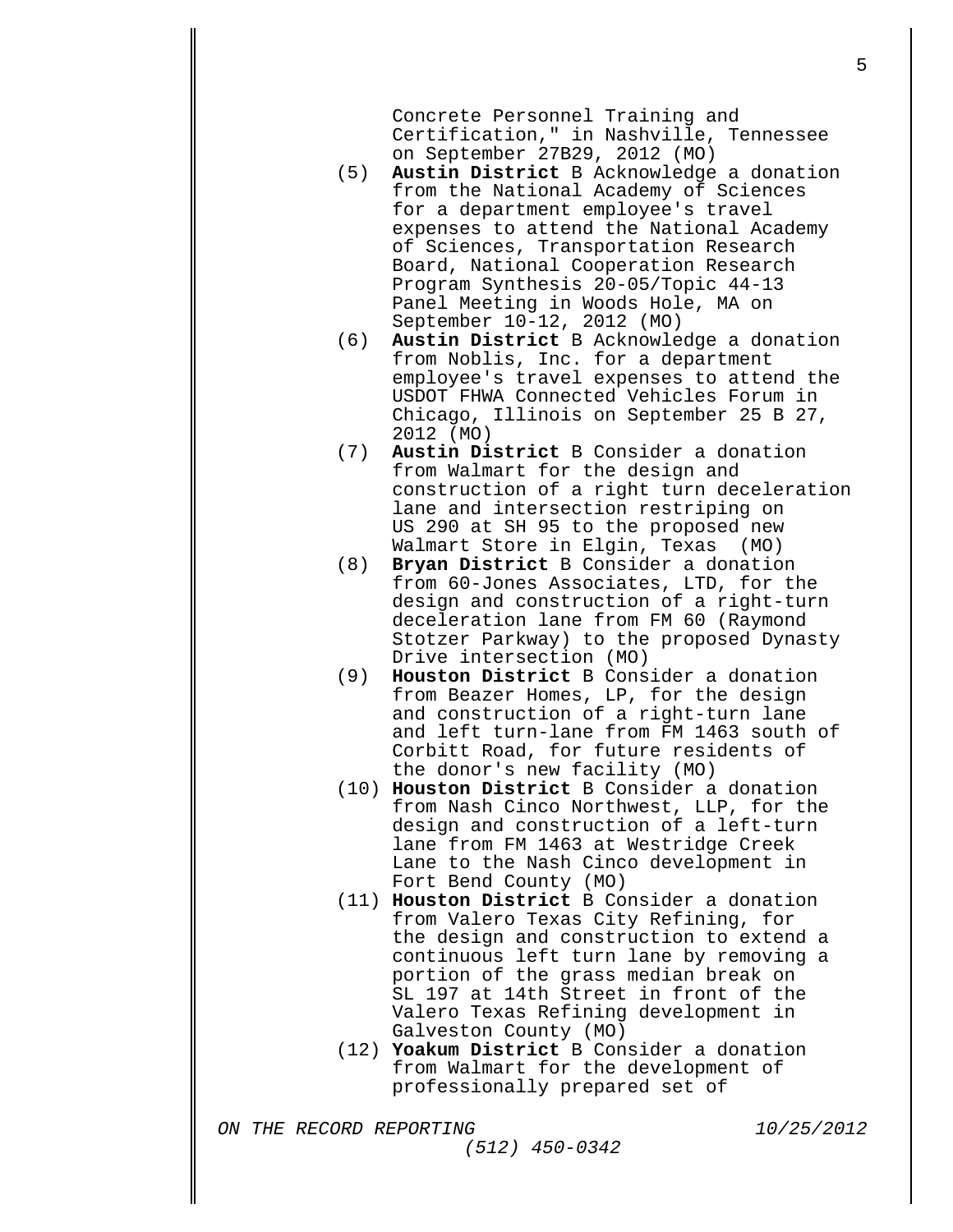construction plans and construction costs to improve safety associated with two (2) proposed signal installations on BU 71 at the intersection of FM 609 and the proposed Walmart driveway in LaGrange, Texas within the department's right of way (MO)

# b. **Right of Way Dispositions and Donations**

- (1) **Childress County**-FM 94 realignment southwest of Childress - Consider the transfer of surplus right of way easements to the county (MO)
- (2) **Harris County**  I-10 at Mason Road in Katy - Consider the sale of surplus right of way to the abutting landowner (MO)
- (3) **Polk County**  US 190 east of Long King Creek in Livingston - Consider the sale of surplus right of way to the city of Livingston (MO)
- (4) **Tarrant County**  SH 199 at North Consider the exchange of right of way and acceptance of a donation to the state (MO)

#### c. **Release of Access Rights**

- (1) **Fort Bend County B** SH 99, immediately south of Fry Road in Katy B Consider the designation of a location on the highway at which access will be permitted to the abutting property (MO)
- (2) **Jefferson County -** Authorize the redesignation of access control along FM 364, immediately South of US 90, in the city of Beaumont in order to move the two access points on FM 364 for the property owned by Magna Properties, LTD, from its original location to two new locations (MO)

# d. **Finance**

- Obligation Limit Report Quarterly status report on the FY 2012 Obligation Limit, the actual obligations utilized through the current month, proposed remaining highway maintenance and construction contract letting for the fiscal year and an update on motor fuel tax receipts
- (2) Quarterly report on FY 2012 State Highway Fund 6 cash status
- (3) Accept the Quarterly Investment Report (MO)

*ON THE RECORD REPORTING 10/25/2012 (512) 450-0342*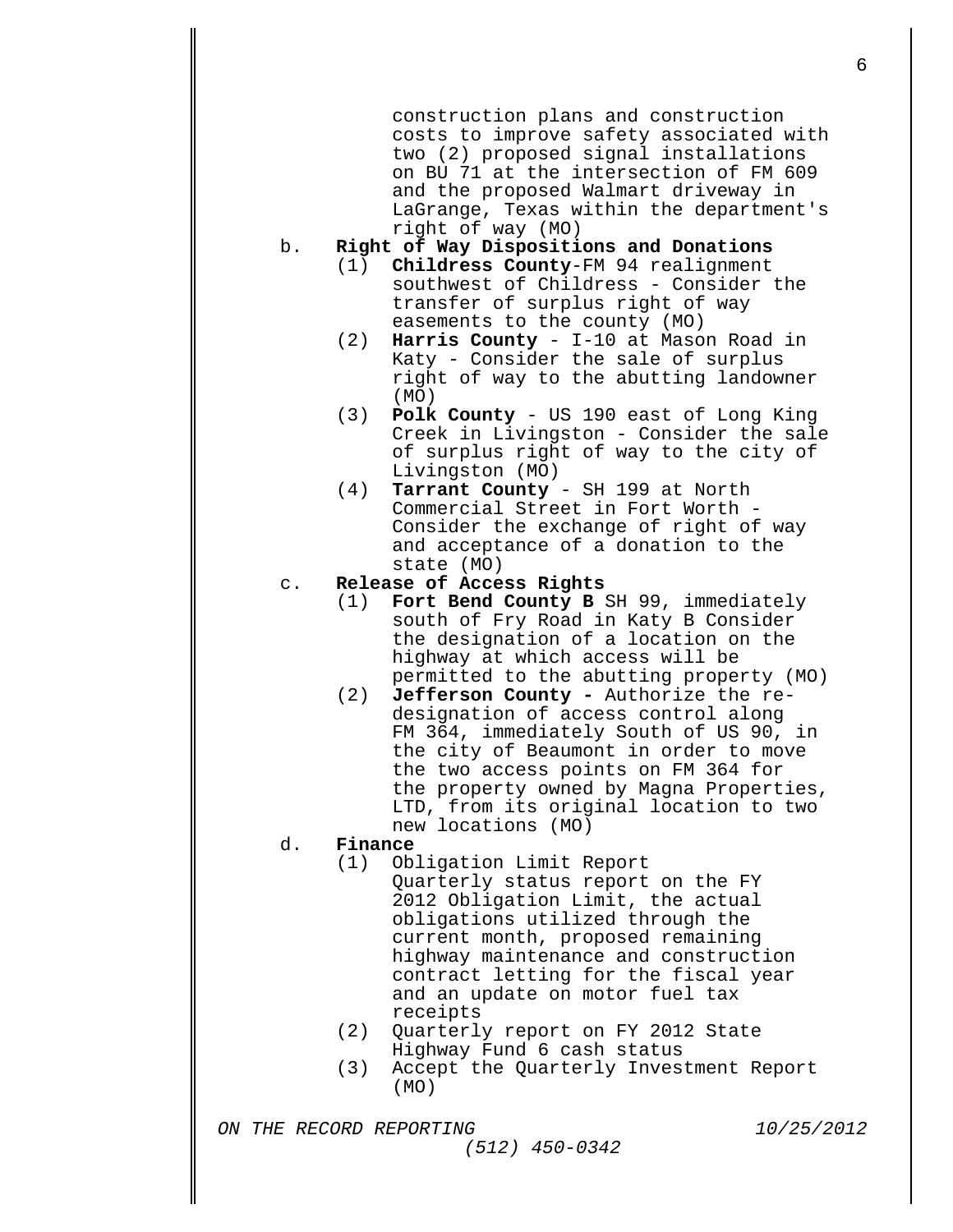- (4) **Various Counties** B Concurrence with the Regional Transportation Council of the North Central Texas Council of Governments' funding of construction and other project development costs of projects to be advanced through the use of payments received from the North Texas Tollway Authority for the right to develop, finance, design, construct, operate and maintain the SH 161 toll project from I-20 to SH 183 in Dallas (5) **Various Counties** B Concurrence with the Regional Transportation Council of the North Central Texas Council of Governments' funding of construction and other project development costs of projects to be advanced through the use
	- of payments received from the North Texas Tollway Authority for the right to develop, finance, design, construct, operate and maintain the SH 121 toll project from Business SH 121 in Denton County to US 75 in Collin County (MO)
- e. **Transportation Planning**

County (MO)

Economically Disadvantaged Counties Program **Various Counties** - Certify eligible counties for the 2013 Economically Disadvantaged Counties Program and establish local match adjustments for each county and certain cities (MO)

#### f. **Speed Zones Various Counties** B Establish or alter regulatory and construction speed zones on various sections of highways in the state (MO)

| 15. | Executive Session                          | none |
|-----|--------------------------------------------|------|
|     | <b>OPEN COMMENT PERIOD</b> (no commenters) | 117  |

**ADJOURN** 118

*ON THE RECORD REPORTING 10/25/2012 (512) 450-0342*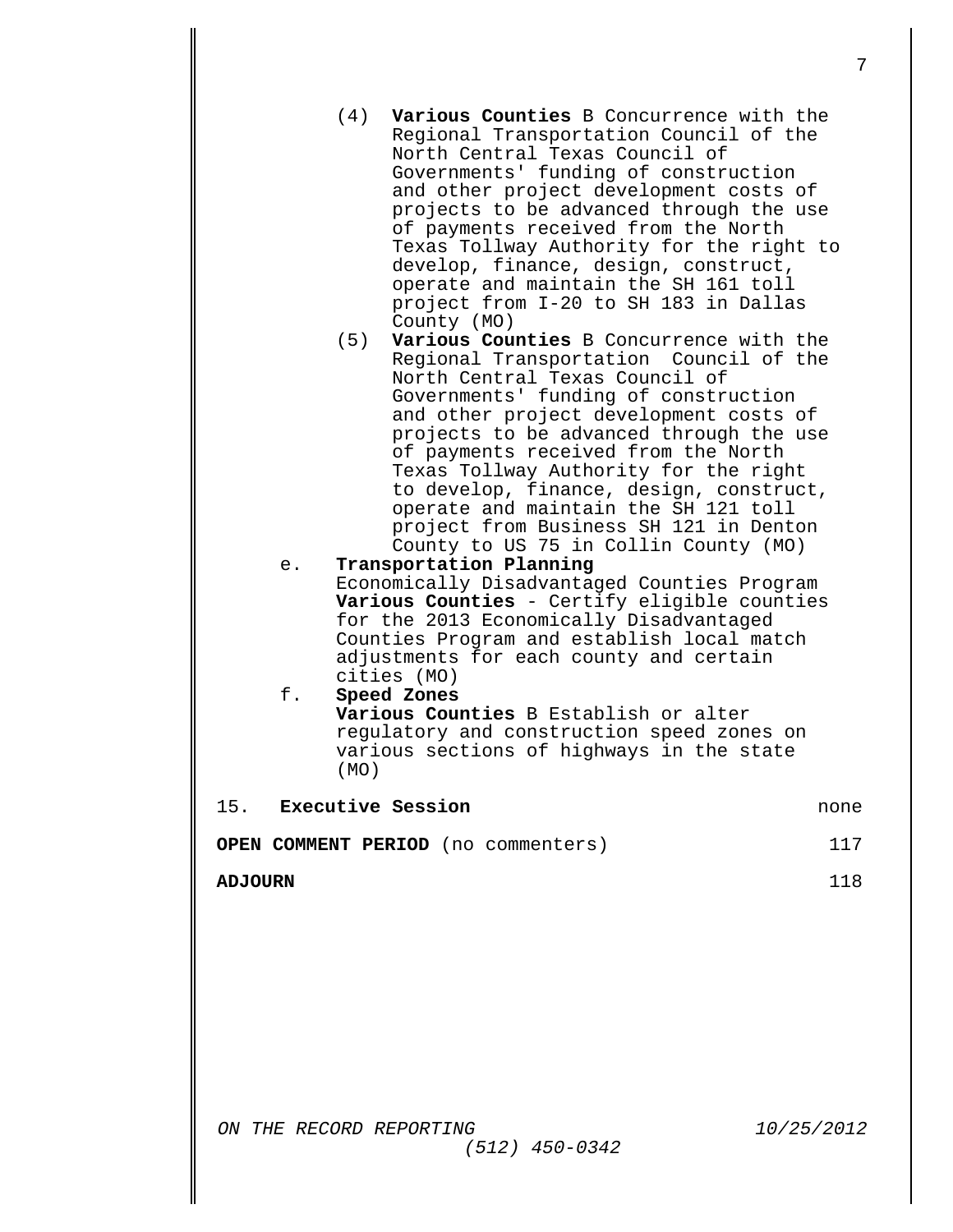|             | 8                                                           |
|-------------|-------------------------------------------------------------|
| $\mathbf 1$ | P R O C E E D I N G S                                       |
| 2           | MR. HOUGHTON: Good morning. It is 9:01, and I               |
| 3           | call to order the regular October 25, 2012 meeting of the   |
| 4           | Texas Transportation Commission. And note for the record    |
| 5           | that public notice of the meeting, containing all items on  |
| 6           | the agenda, was filed with the Secretary of State at        |
| 7           | 2:41 p.m. on October 17, 2012.                              |
| 8           | I ask before we begin today, as customary,                  |
| 9           | please place cell and communication devices in the off or   |
| 10          | silent mode.                                                |
| 11          | And if you wish to address the commission                   |
| 12          | today, there are two cards, one blue and one yellow.<br>The |
| 13          | yellow is an agenda item and the blue is at the end of our  |
| 14          | session today on anything you want to talk about.           |
| 15          | Regardless of the card, you've got to fill something out    |
| 16          | and it's three minutes. Today we're going to let the RMAs   |
| 17          | go five minutes. Anything beyond that, I've been told is    |
| 18          | public relations.                                           |
| 19          | So with that, before I turn it over to my                   |
| 20          | fellow commissioners, I would like Phil to talk about is    |
| 21          | it a safety briefing we have?                               |
| 22          | MR. WILSON: Yes, sir. Thank you, Chairman.                  |
| 23          | I would like to ask Jerral Wyer to come forward             |
| 24          | and provide a quick safety briefing. Jerral.                |
| 25          | MR. WYER: Thank you, Phil, Commission. It's                 |
|             | ON THE RECORD REPORTING<br>10/25/2012<br>$(512)$ 450-0342   |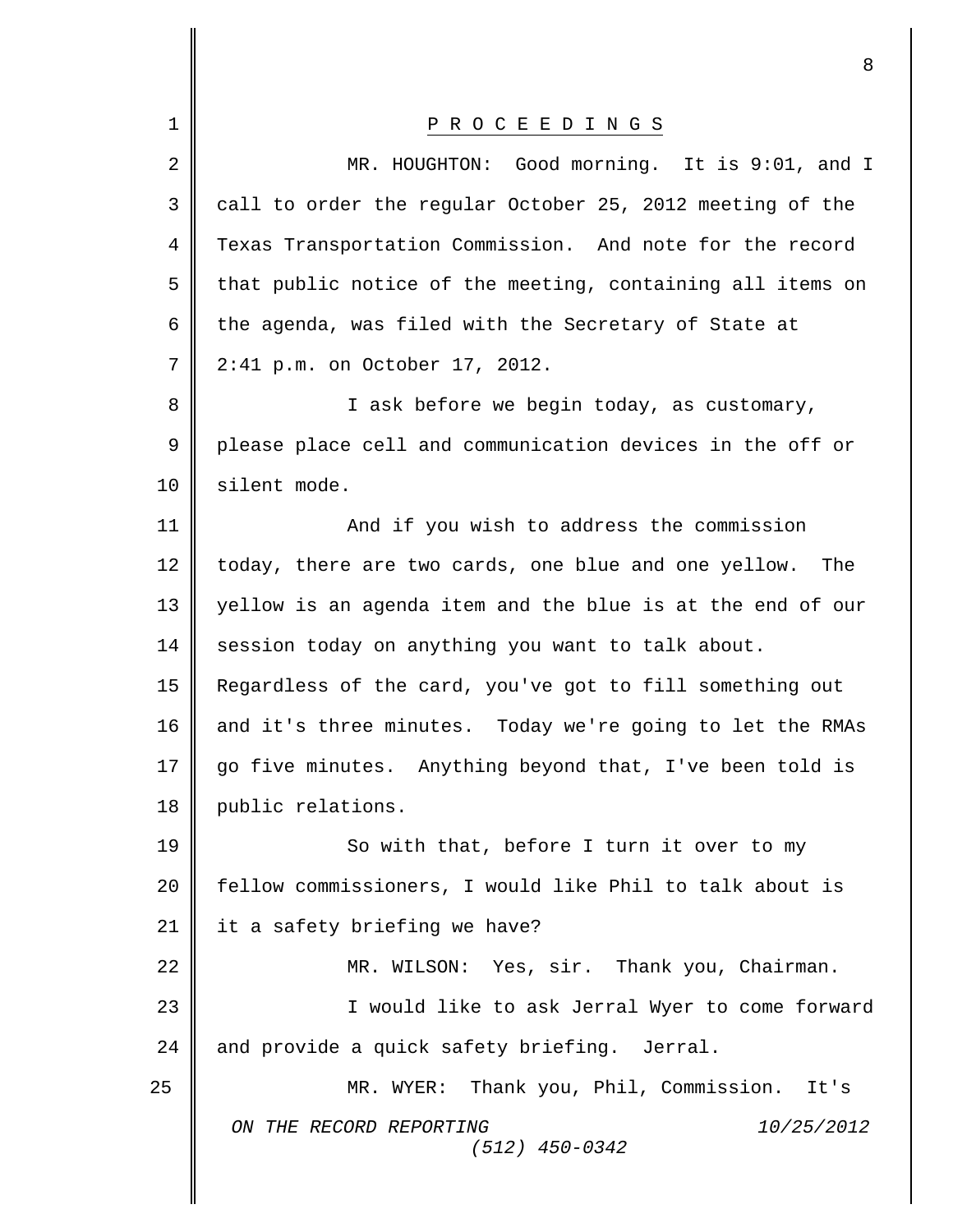1 | an honor to be here today. For the record, my name is 2 Jerral Wyer, director of Occupational Safety Division. 3 I want to thank our commission and our 4 administration for their great leadership on safety. If 5 | you take a look at this building, there's been several 6  $\parallel$  safety enhancements made, something we're very, very proud 7 | of, and for the record, I want to share some of those 8 enhancements. 9 || Number one, we have a new and complete fire 10 | protection system throughout the building. Two, we have a 11 pressurized stairwell system so that in the event of an 12 emergency, the stairwell would be pressurized, allowing 13 employees to safely get to the bottom floor. Next, our 14 handrail system on our exits have been improved. The next 15 | item would be the fire alarm system is completely new  $16$  throughout the building. We also have added an emergency 17 | paging system; in case there's an emergency, every 18 employee will be quickly notified as far as direction and 19 what to do. 20  $\parallel$  There's been a complete asbestos abatement 21 program implemented throughout the building and all 22 asbestos has been removed. Our intrusion system has been 23  $\parallel$  upgraded to secure safety 24-7 in the building. Something

24 we're all proud of is a new HVAC system which will improve 25  $\parallel$  indoor air quality throughout the facility.

> *ON THE RECORD REPORTING 10/25/2012 (512) 450-0342*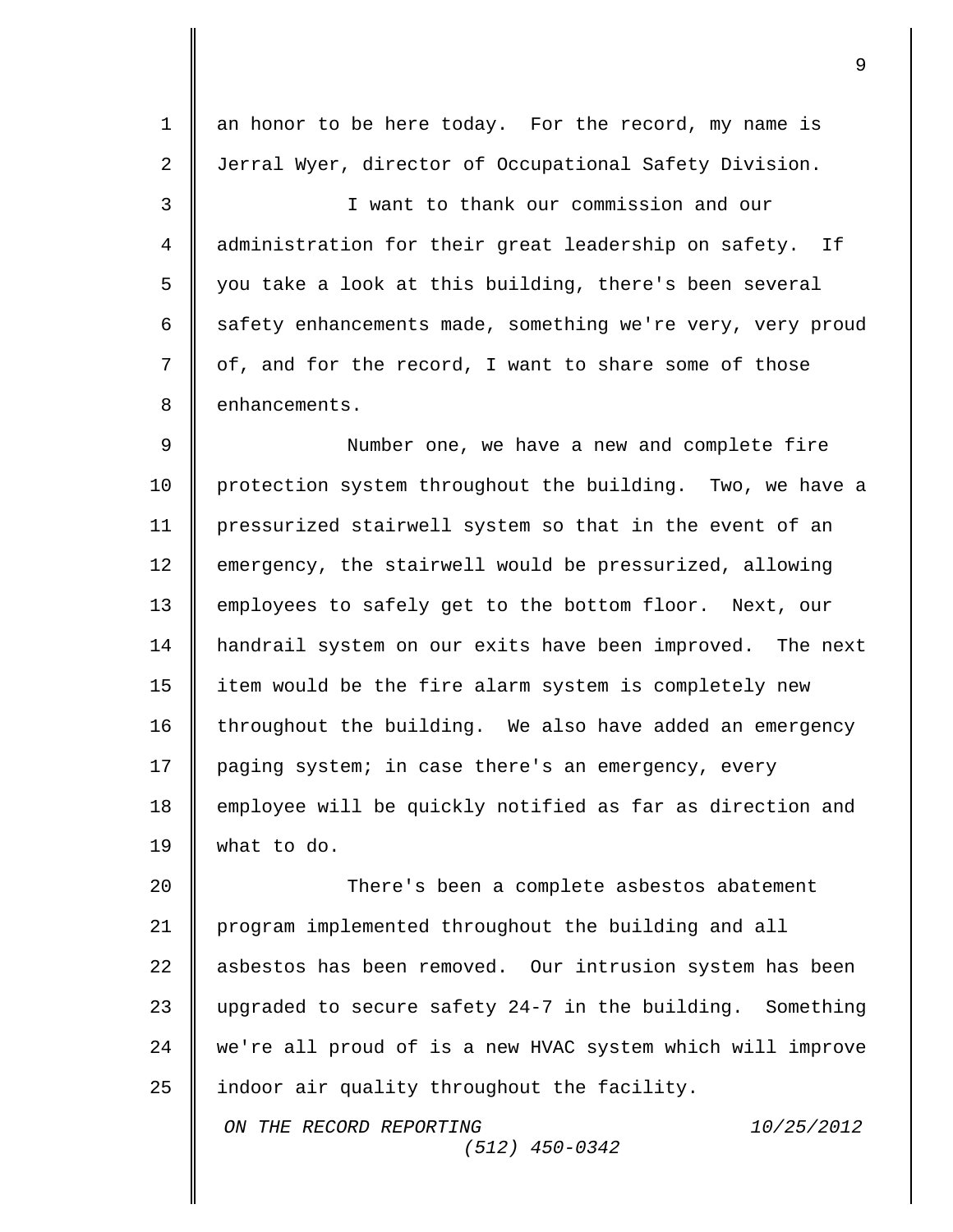*ON THE RECORD REPORTING 10/25/2012 (512) 450-0342* 1 || Again, I want to thank the leadership from our 2 | commission and our administration and our facilities 3 Section for helping make these tremendous improvements  $4 \parallel$  take place. Let's give them all a hand. Thank you. 5 (Applause.) 6 MS. WYER: It's been a while since we've been 7 in this grand building and I just want to remind you of 8 | our emergency exit operations. I'm going to ask for 9 | everyone to my left, if there's a fire alarm to exit the 10 doorway nearest you and walk to the right down the 11 | sidewalk. Everyone on the right side, please exit the 12 main entrance, turn right and then take another immediate 13 | right and walk down the aisleway. That's the easiest way 14 | for all of us to get out in case there's a fire alarm and 15 we need to exit the building. 16 If there's a medical emergency, we have a first 17 aid kit in operation at our security guard station. We're 18 | very proud we have an AED in case -- we hope we don't need 19 | it, but in case we do, it is available for emergency. In 20  $\parallel$  addition, we'll call 9-1-1 and our facility is at 11th and 21 | Congress. 22 || Last but not least, don't expect any bad 23 weather today, but if we have a tornado alert, we're going  $24$  | to ask that you enter the stairwell and try to make your 25  $\parallel$  way to the basement area.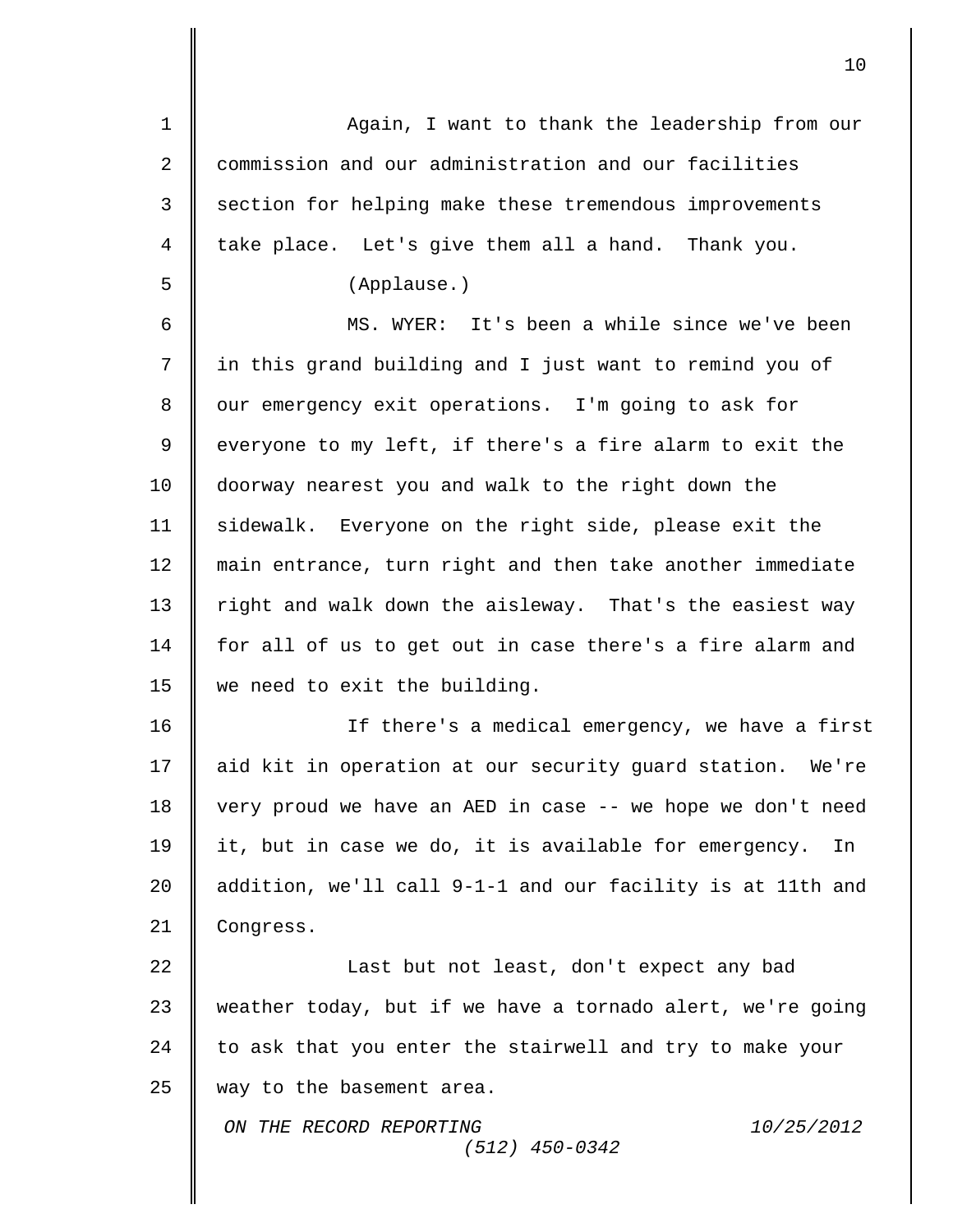*ON THE RECORD REPORTING 10/25/2012 (512) 450-0342* 1 || That's it. I appreciate it. Thank you very 2 || much. 3 **MR.** WILSON: With the safety briefing 4 || completed, I'll hand the gavel back to you, Mr. Chair, to 5 | complete opening remarks. 6 || MR. HOUGHTON: As customary, we will begin with 7 | comments from our commissioners, and as customary, to the 8 | newest commissioner to my far right. 9 MR. MOSELEY: Commissioner Meadows said I might 10 even say something important so I need to turn my switch  $11 \parallel$  on. 12 (General laughter.) 13 MR. MOSELEY: Good morning. What a delight to 14 | be here in this historic building, the Dewitt Greer, this 15 | beautiful Art Deco building, and so I salute the 16 | leadership of TxDOT for the commitment to stay here in 17 | this building that encapsulates the spirit of Dewitt 18 Greer. 19 || And what a delight to see each of you here this 20 morning. I look forward to hearing the RMA presentations. 21 | That's an important dialogue for us, so I just look 22 | forward to learning more from these presentations. 23 **||** Thank you, Chairman, members. 24 MR. AUSTIN: Good morning, everyone. This is 25 RMA day, something near and dear to my heart, so welcome,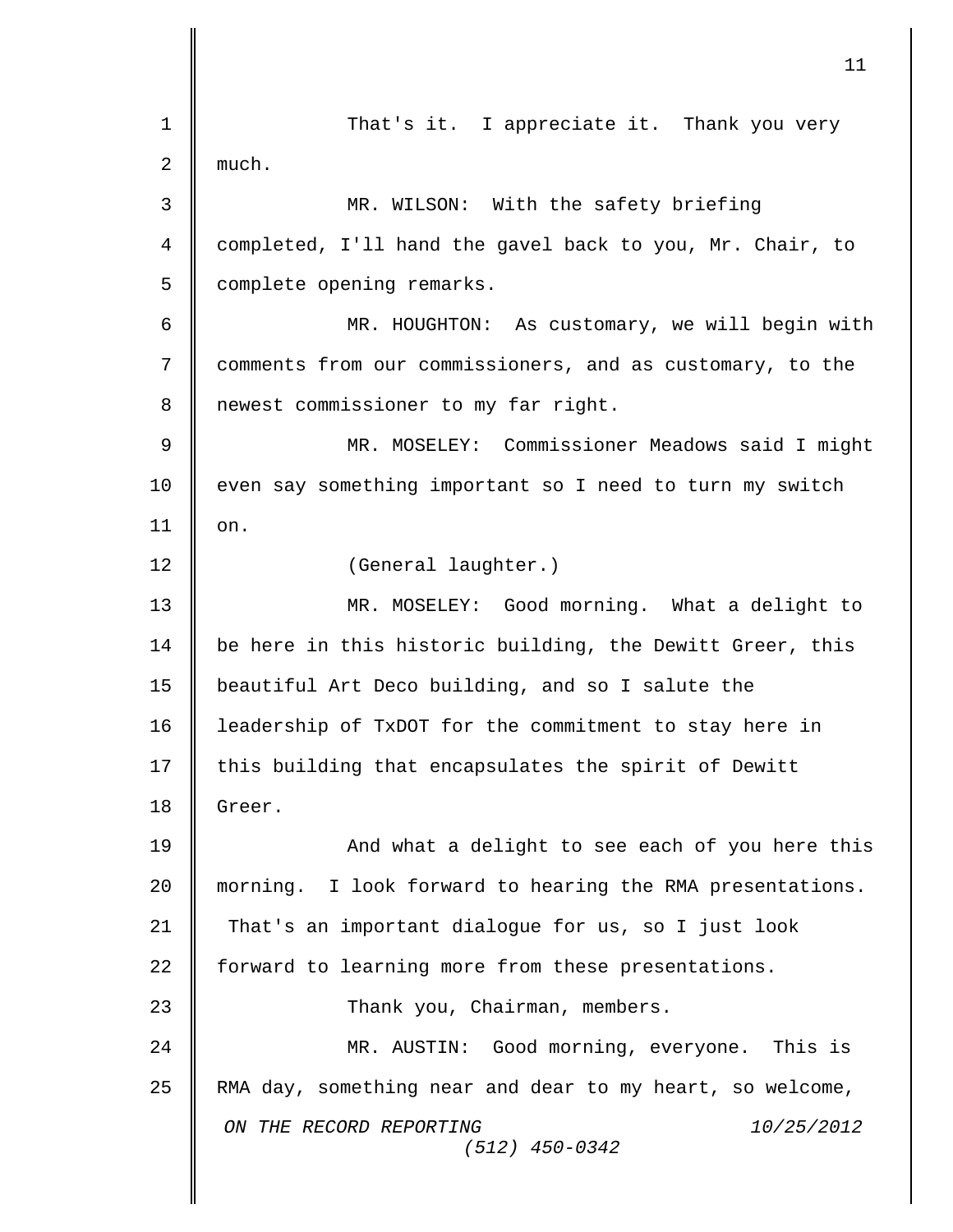1 || everyone. Just everyone that's associated with an RMA, 2 please raise your hand. That's great. I know many of you 3 made many trips, even Stein back there in the back could 4 make it. 5 Yesterday was a significant day, opening up the 6  $\parallel$  new road with the higher speed limit, but I understand one 7 || of our fellow commissioners up here has also reached 8 | another milestone with a higher speed limit. Commissioner 9 Meadows, I know yours has gone up, I'm going to decline to 10  $\parallel$  say but you lapped me a little bit. 11 This building, I did go back and ask Caroline 12  $\parallel$  to share a few stats with me of things about this 13 | building. This is my first meeting here as a 14 commissioner, coming back, but I'm happy to be in here. 15 But the first commission meeting was held here on July 25, 16 | 1933, and a little over 79 years, three months later, here 17 we are coming back in the remodeled, updated, safer 18 facility. Don't get me wrong, I loved it down at 19 Riverside, but this is much better accommodations, and 20 we're glad to be home, I think, as many of you are as  $21$  | well. 22 || As you entered the building this morning -- I 23  $\parallel$  love little interesting facts -- you may have noticed that

12

*ON THE RECORD REPORTING 10/25/2012 (512) 450-0342* 24 above the entrance doors there's three cast metal plaques 25  $\parallel$  that represent the three stages of transportation, and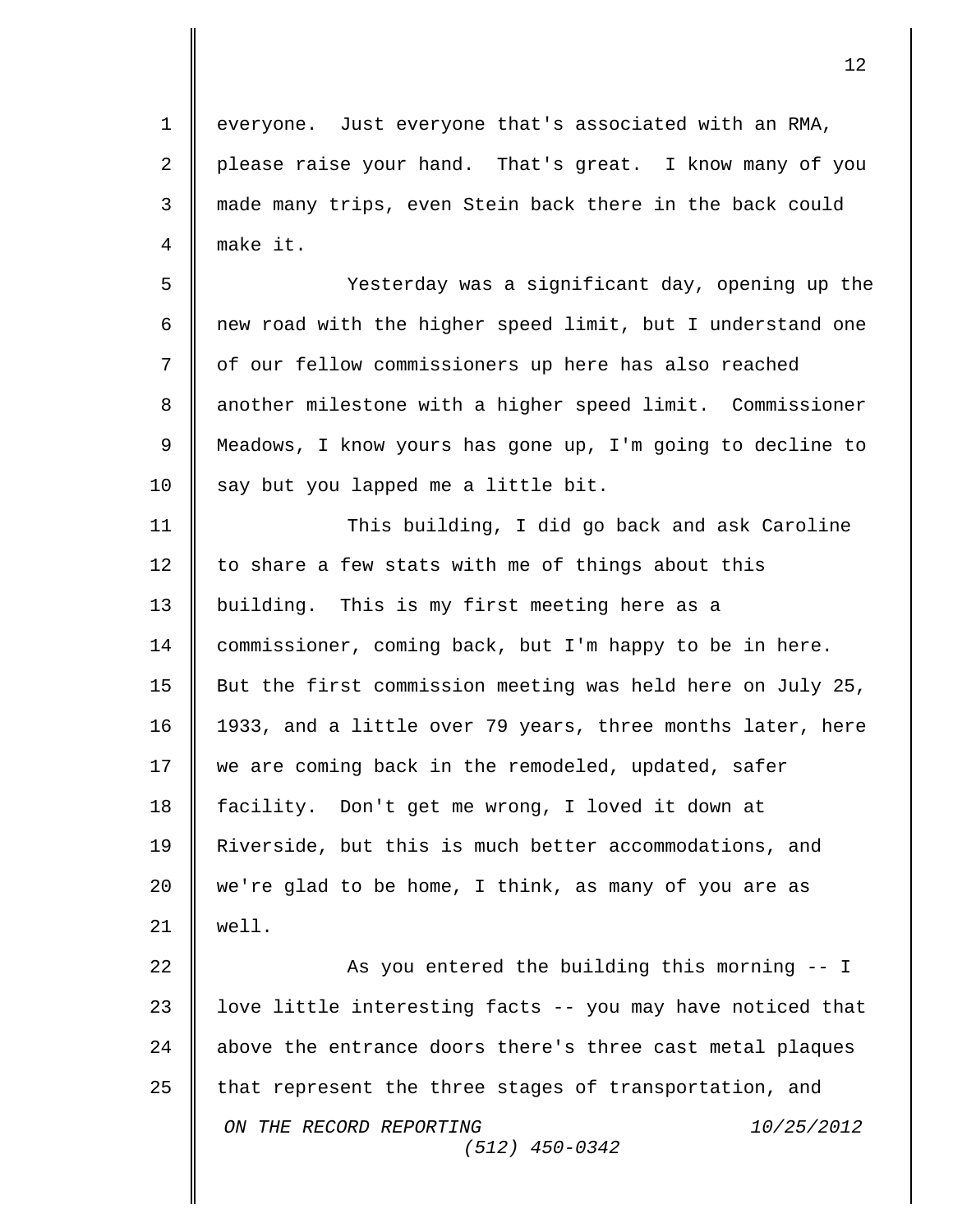1 | those go back to 1933 when it was constructed. If you  $\parallel$  look at it when you walk in, left to right, one, Native Americans pulling long poles as a vehicle, then a covered wagon pulled by oxen, and then last in the 1930s the modern automobile as a paved highway. So you think back  $\parallel$  with a lot of the history that is in this building, we 7 | have a lot to be proud of.

8 || I know later today I-69 Advisory Committee, 9 under Judy Hawley, will be meeting, and I'm really 10 | excited, in a couple of months we're going to be receiving 11 | their report. They have put in a lot of work statewide 12 | and we look forward to hearing their continued efforts 13 **coming up.** 

14 We also had the chance, all of us last week 15 attended the Short Course down at Texas A&M, TTI, and 16 | there was a lot of great events, good comments that were 17 shared. One, I recognized Dalton Pratt. You have heard 18 his name as TxDOT's fiscal hero for continuing on to talk 19 | about savings, and we unveiled a savings meter. We hear a 20  $\parallel$  lot of talk about nationally right now about we have this 21 debt cliff, et cetera, but I'm proud to be associated with 22  $\parallel$  an agency that's actually talking about savings. And I 23 know what's already been realized, Phil, under your 24 direction, the commission, the staff, over \$27 million. 25 **But I want to throw out a challenge to you:** 

*(512) 450-0342*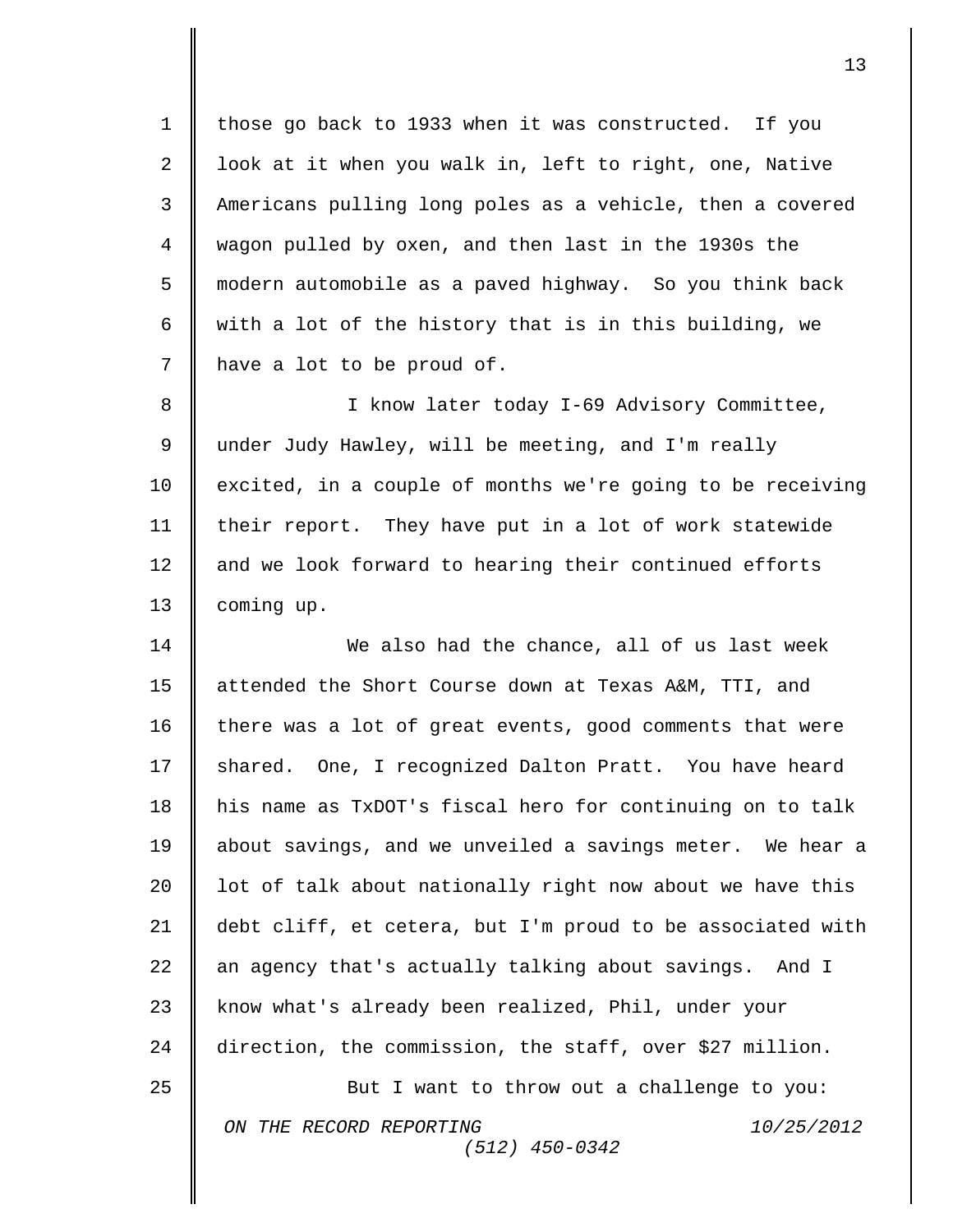| $\mathbf 1$ | can we do one in two, or two in a few. Can we               |
|-------------|-------------------------------------------------------------|
| 2           | cumulatively reach \$1 billion in savings within two years, |
| 3           | or can we do \$2 billion in a few years? I think we can do  |
| 4           | two in a few, and with your direction, with the             |
| 5           | commission's leadership and working with our staff and      |
| 6           | each of you out here, I think it's possible. And that's a   |
| 7           | challenge that we have to be better stewards of what we're  |
| 8           | doing with your dollars and put that money back in          |
| 9           | construction.                                               |
| 10          | Last thing, please mark your calendars, the                 |
| 11          | Transportation Forum, February 17-19 here in Austin.        |
| 12          | That's February 17-19. I believe the web page is just       |
| 13          | about up, but you'll be seeing some information coming for  |
| 14          | that.                                                       |
| 15          | With that, I'll pass to the birthday boy.                   |
| 16          | MR. MEADOWS: Thank you, Commissioner Austin.                |
| 17          | I appreciate it.                                            |
| 18          | And welcome, everybody. And those folks from                |
| 19          | the RMAs and other volunteers that are involved in          |
| 20          | advancing these very important transportation projects in   |
| 21          | the state. Thank you. We really appreciate and              |
| 22          | understand that it's your volunteer efforts that make a     |
| 23          | lot of this happen, and the fact that you're here this      |
| 24          | morning continuing to advance these important projects is   |
| 25          | certainly recognized and appreciated.                       |
|             | ON THE RECORD REPORTING<br>10/25/2012<br>$(512)$ 450-0342   |
|             |                                                             |

 $\mathbf{I}$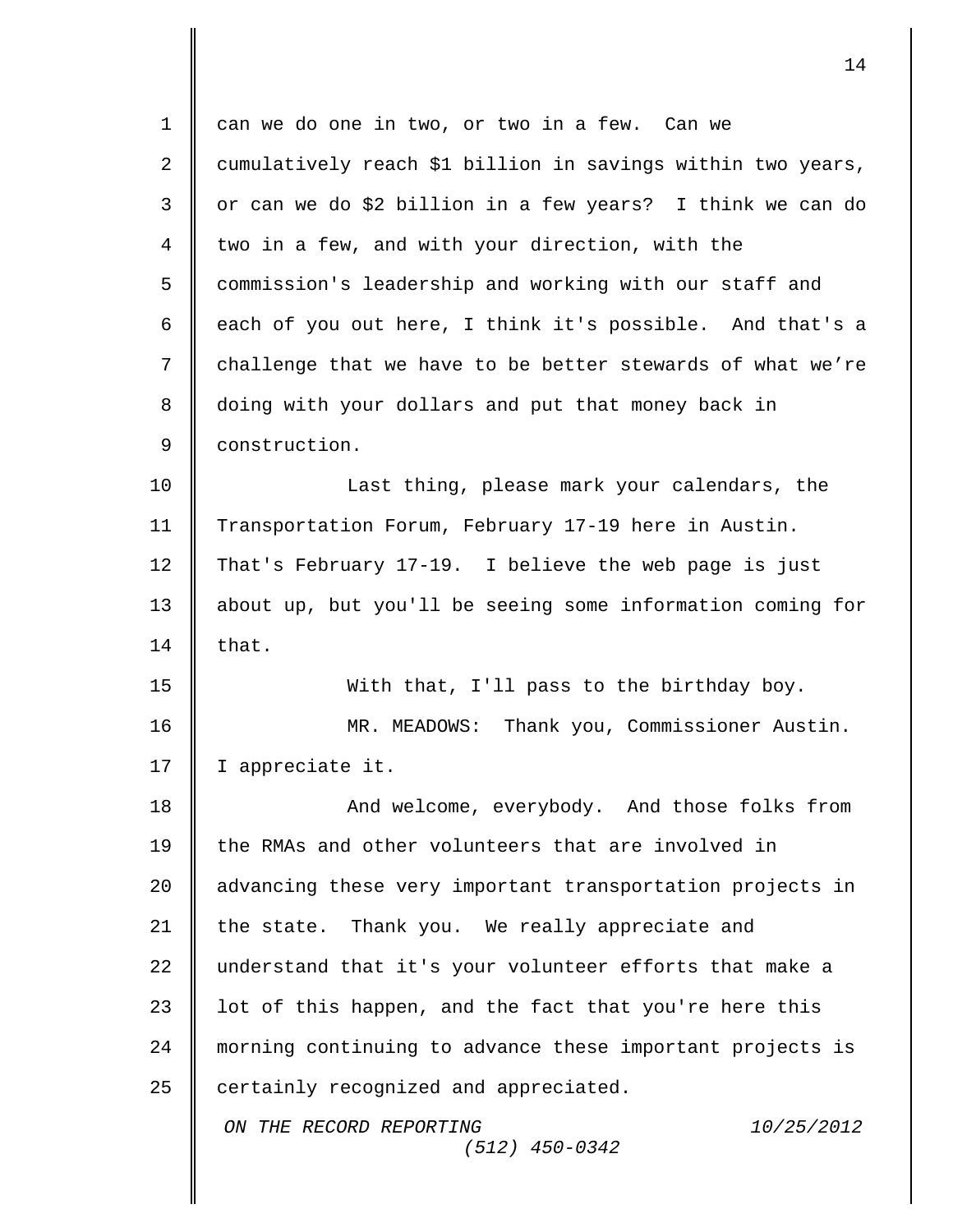| $\mathbf 1$    | There have been several comments made. I                   |
|----------------|------------------------------------------------------------|
| $\overline{2}$ | really appreciate, Jeff, you mentioning this Greer         |
| $\mathsf{3}$   | Building. What a beautiful and historic building, and      |
| 4              | it's been well described, I think, and I think we all are  |
| 5              | glad to be back here. But I just would like to take just   |
| 6              | a moment to express appreciation to our staff who was so   |
| 7              | involved over the last couple of months in moving          |
| 8              | everybody back in. I know it's been a monumental task and  |
| $\mathsf 9$    | often those things are overlooked. The contractor's work   |
| 10             | on this was well done, and we just appreciate it. I think  |
| 11             | everybody at this dais knows how much effort was put forth |
| 12             | by many people in this room and in this building today,    |
| 13             | and we thank you very much for that.                       |
| 14             | Yesterday, of course, Commissioner Austin and              |
| 15             | myself had the opportunity to join Governor Perry and our  |
| 16             | Chairman Houghton at the opening of the 130 facility,      |
| 17             | Segments 5 and 6. This really impressive new high-speed    |
| 18             | is really going to serve Texans and serve to facilitate    |
| 19             | the flow of traffic through Central Texas. And it's so     |
| 20             | important to see projects like that, what a great          |
| 21             | opportunity to open something up. Those are the good       |
| 22             | days, those are the fun days.                              |
| 23             | It is important, I think, as there has been                |
| 24             | much talked about this higher speed limit and these higher |
| 25             | speed limit facilities, as well as our increasing speed    |
|                | ON THE RECORD REPORTING<br>10/25/2012<br>$(512)$ 450-0342  |
|                |                                                            |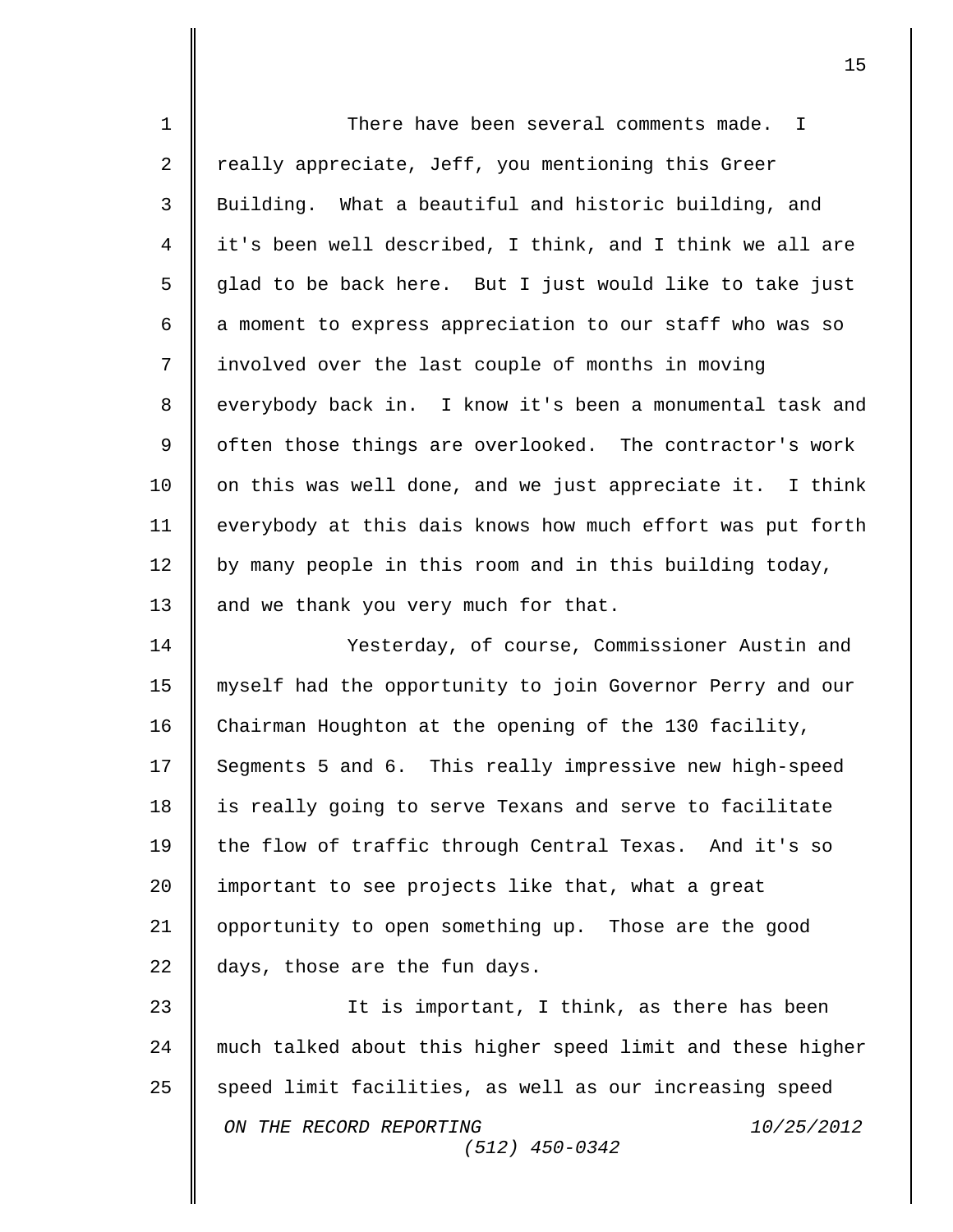1 limits across this state, I think it's important to pause 2 for just a moment and remind everybody, safe driving 3 habits, particularly on these higher speed facilities, are 4 very important. Some of these are self-evident and we  $5 \parallel$  talk about them a lot, but I think it's important just to 6  $\parallel$  take a moment and remind ourselves that you've got to pay 7 attention, you've got to buckle the seatbelts, you put the 8 phone away. Left lane for passing only, I think that's 9 || very, very important on these higher speed facilities. No 10 drinking and driving, obviously, and obeying all traffic 11 laws is important. All of these, very fundamental 12 | recommendations/suggestions are imperatives if we're going 13 || to continue to drive safe and be safe in Texas. 14 || You know, as of this morning there have been 15 2,465 fatalities on our roadway system in Texas. I mean,  $16$  | that's just unacceptable. You think about that number, 17 | how many families affected, loved ones. These are some  $18$   $\parallel$  statistics that I think are truly sobering, and I really 19 do think that these are statistics that need to be taken 20 | to heart and shared: 46 percent of those fatalities were 21 not wearing seatbelts. That's amazing today when you 22 think about it, 46 percent  $-$  34.5 percent were under the 23  $\parallel$  influence of alcohol; and this is the statistic that 24 | undoubtedly is growing and we really need to focus on, and

*ON THE RECORD REPORTING 10/25/2012 (512) 450-0342* 25 that is that 26.5 percent of those fatalities, over 2,400,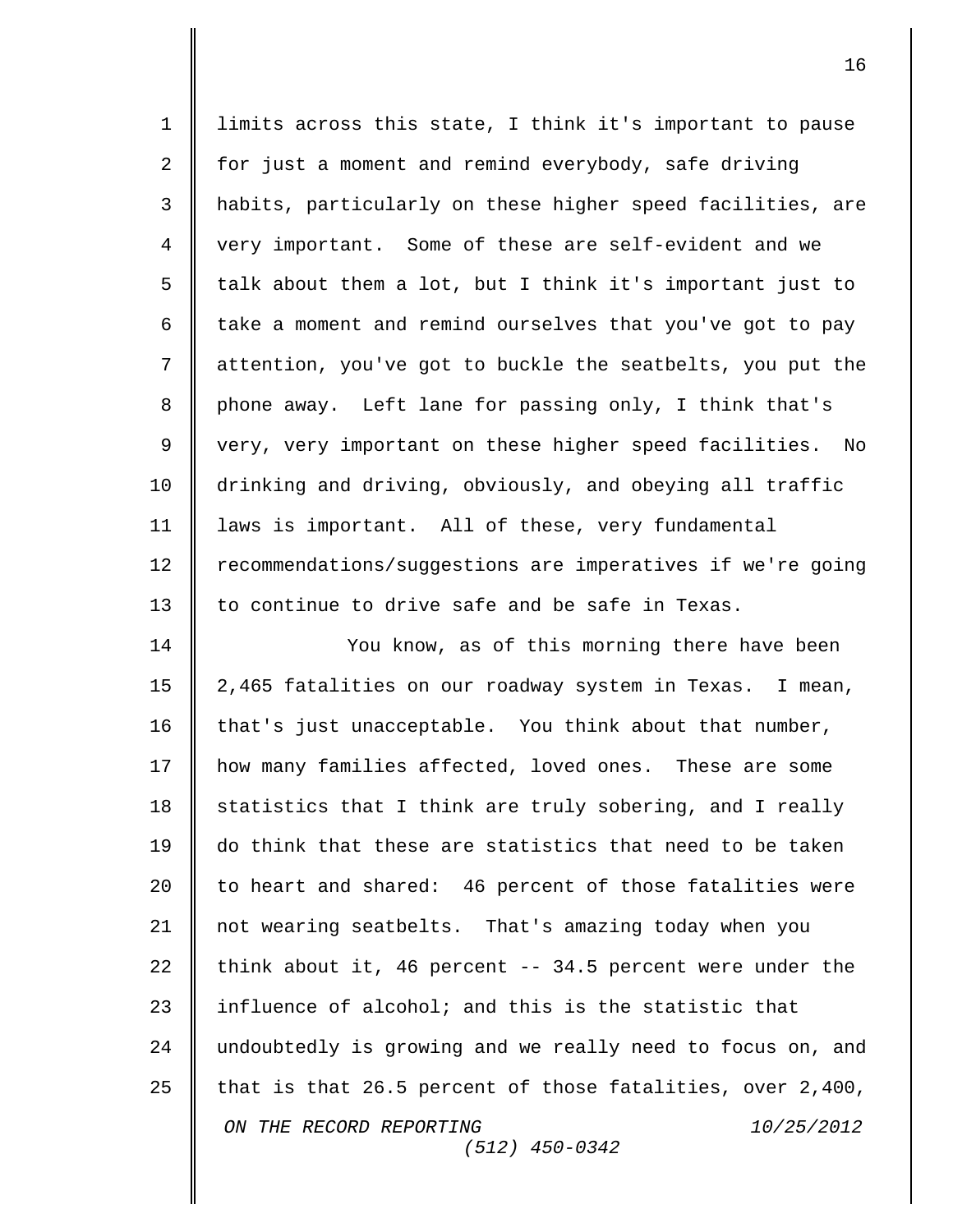*ON THE RECORD REPORTING 10/25/2012 (512) 450-0342* involved a distracted driver, texting or otherwise. So  $\parallel$  put the phone away, don't text, pay attention and drive. **Thank** you all very much. MR. UNDERWOOD: Let me see if I can figure out  $\parallel$  how to work this. This is nice. By the way, staff, thank  $\parallel$  you very much. These chairs are really nice. The ones we used to have, you'd get rigor mortis of the rear sitting up here. 9 | (General laughter.) MR. UNDERWOOD: I want to thank our maintenance people for all the hard work they've done over the last few weeks. I was here Sunday, and if you were trying out 13 for the hurdles in the Olympics, you would have really 14 | enjoyed going up and down the halls this past weekend. So it really is a lot nicer the way you've done that, and I 16 | appreciate all your work. While we're talking about safety, I also want  $\parallel$  to talk about our employees, the ones that when we were at 19 Short Course won the Extra Mile Award. That was Jason De Leon, Jason Dale, Dean Gaitlin, Branda Whitley, Danny Massey, Kayla Bryant, and Ross Ozuna. These are  $\parallel$  individuals, TxDOT men and women that put their life on  $\parallel$  the line for our fellow Texans. I really want to thank 24 | Branda Whitley because not only did she save a life but  $\parallel$  possibly she saved a person's soul, and she knows what I'm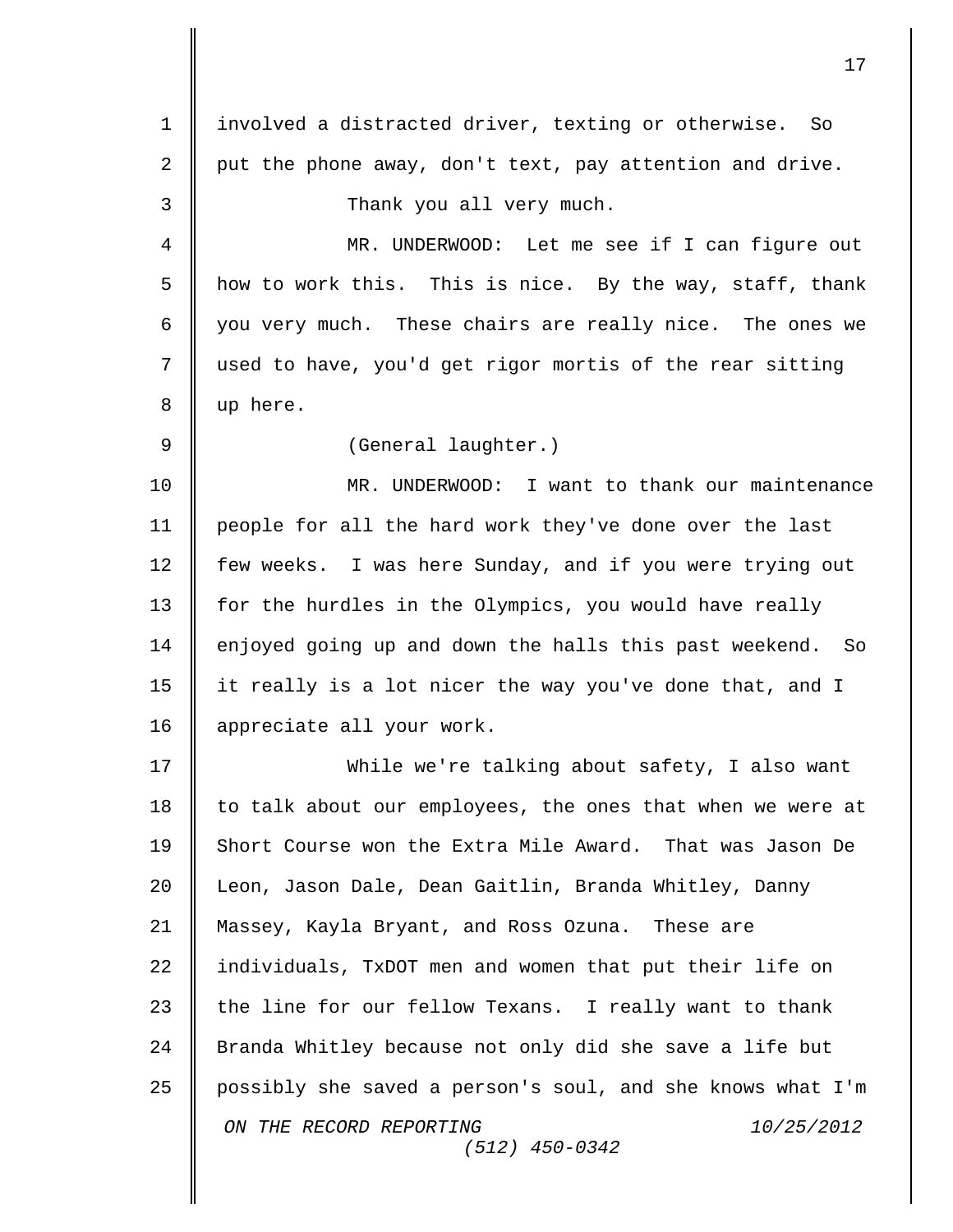1 talking about when I say that.

| 2              | I want to also bring my fellow commissioners up            |
|----------------|------------------------------------------------------------|
| 3              | to date on our Energy Task Force. We've met in Austin,     |
| $\overline{4}$ | Cleburne, Midland-Odessa, Laredo and our last meeting was  |
| 5              | Tuesday in Amarillo. The point of this is to get people    |
| 6              | that are involved in the energy sector that are involved   |
| 7              | in using our roads, and you're reading about the damage    |
| 8              | that's being done, but we're trying to get people that are |
| 9              | involved in it to be part of the solution, to come up with |
| 10             | ideas that can go to the legislature. To me, I like the    |
| 11             | idea. I like being involved in it before somebody          |
| 12             | legislates me.                                             |
| 13             | I want to thank the Texas Commission on                    |
| 14             | Environmental Quality, the Railroad Commission, the        |
| 15             | Department of Public Safety, the Department of Motor       |
| 16             | Vehicles, Motran, the Wind Coalition, Texas Motor          |
| 17             | Transportation, Texas Oil and Gas Association, the Texas   |
| 18             | Farm Bureau, countless judges and county commissioners,    |
| 19             | the City of Sweetwater, the Texas Alliance of Energy       |
| 20             | Producers, the Texas Independent Producers and Royalty     |
| 21             | Owners, the American Natural Gas Association, the          |
| 22             | Association of Energy Services Companies, Texas            |
| 23             | Competitive Power Advocates, and the Texas Pipeline        |
| 24             | Association.                                               |
| 25             | As you can see, these are all industries that              |
|                | ON THE RECORD REPORTING<br>10/25/2012<br>$(512)$ 450-0342  |
|                |                                                            |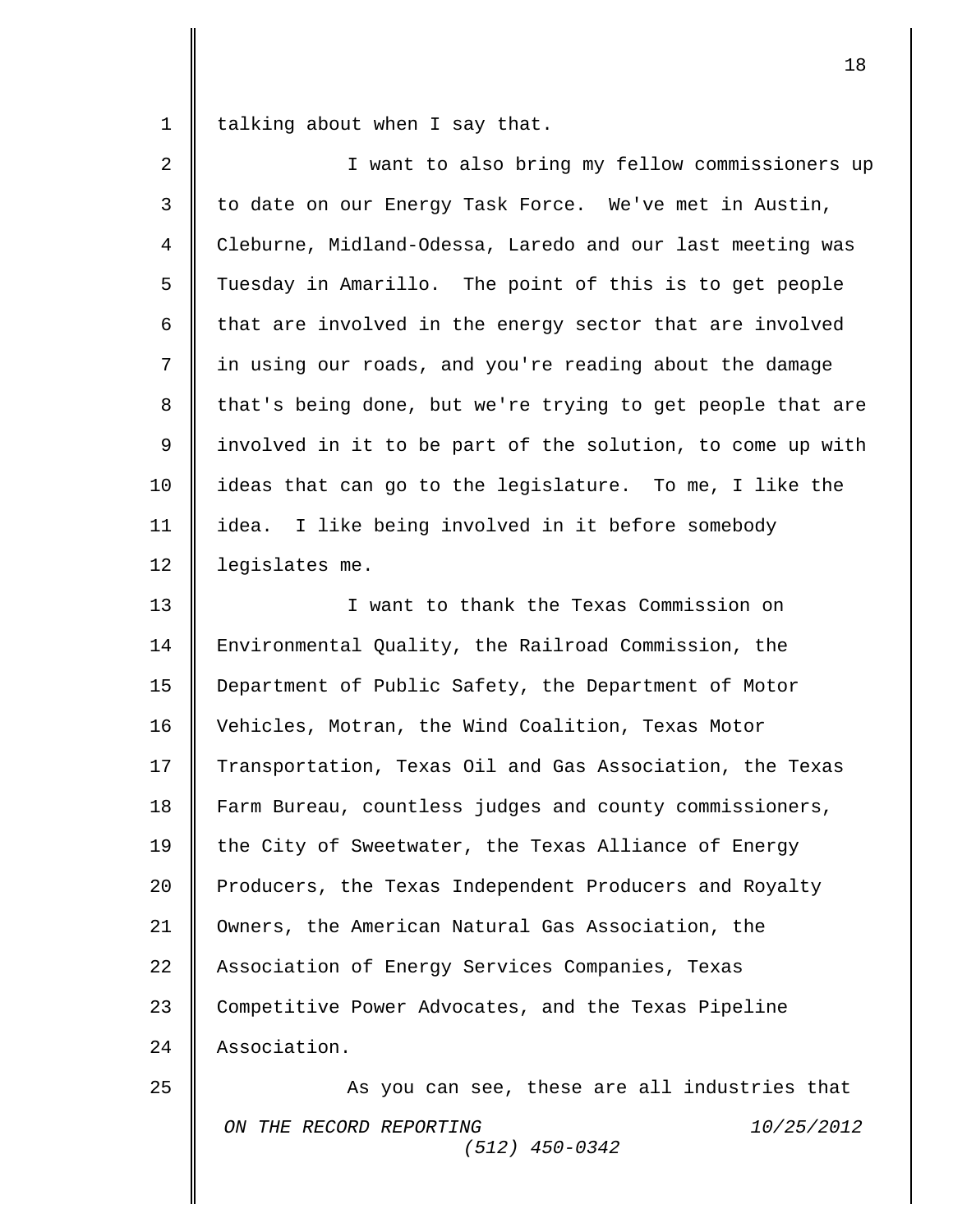*ON THE RECORD REPORTING 10/25/2012 (512) 450-0342* 1 || are involved in helping make our country energy 2 || independent. And I appreciate the work that they do and I 3 appreciate them coming to the table and sitting down and 4 || saying: Look, let's figure out ways that we can help 5 || repair the roads, build the roads better, and provide a 6 | better service and make our country independent energy-7 wise. 8 Also, I want to thank our staff, the men and 9 women at TxDOT, for the safety award. Mission Zero was 10 | our campaign, TxDOT's safety campaign, which was recently 11 named the 2012 Work Zone Safety Awareness Award for 12 Reaching Out Program of the Year by the American Road and 13 Transportation Builders Association, the Transportation 14 | Development Foundation. 15 Mission Zero is TxDOT's internal employee 16 | safety program, and TxDOT has experienced the loss of over 17 100 employees over its 95-year history. Mission Zero was 18 kicked off at a statewide safety summit held March 10 of 19 2011. Through this, TxDOT has achieved our safest year in  $20$  | the agency's history. TxDOT is the safest department of 21  $\parallel$  transportation in the nation as of 2012. This is the 22  $\parallel$  third year in a row that TxDOT has been the safest DOT in  $23 \parallel$  the nation. 24 || Through this program, numerous safety best 25 practices have been identified and shared agency-wide.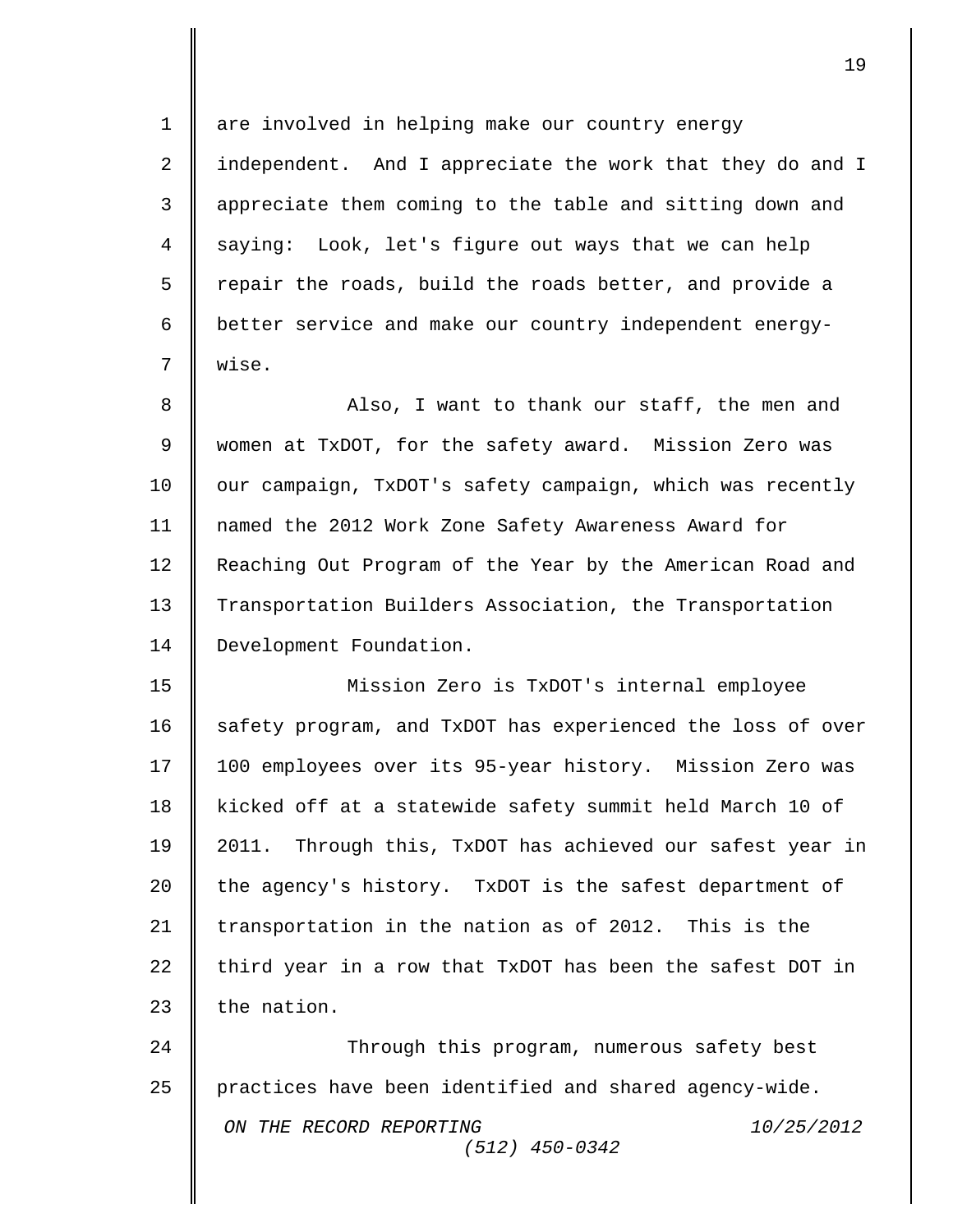*ON THE RECORD REPORTING 10/25/2012 (512) 450-0342* 1 TxDOT field crews have daily safety meetings before 2 || leaving the office and follow-up reviews at the end of the  $3 \parallel$  day. We call it the play of the day. These improvements 4 in safety in the fiscal year 2012 have saved Texas and 5 | Texas taxpayers more than \$1.8 million. So for the men 6  $\parallel$  and women of TxDOT, thank you for the efforts you put into 7 Mission Zero. 8 **B** And on a last thought, as my fellow 9 Commissioner Meadows said, we have the campaign going and 10 | at the back you'll find some wristlets, Save a Life. No 11 texting or handheld phones while you're driving. You've 12 | heard the statistics. Pick up one of these to remind you 13 whenever you hear the phone ring and you're in your car 14 | and you want to pick it up, you want to text. Then you'll  $15$  see this on your wrist and say: Wait a minute. 16 Twenty-five percent, is that correct, Bill? 17 || There's no excuse for that, human life is too valuable, we 18 | have too much invested in them. 19 || Thank you very much for your time. 20 MR. HOUGHTON: Thank you, commissioners. Thank 21 | you, Commissioner Underwood. 22 || There's a couple of cleanups. I want to 23 cleanup what Commissioner Meadows was trying to 24 | articulate. There's a little key chain reminder that we 25 passed out yesterday at the State Highway 130 opening and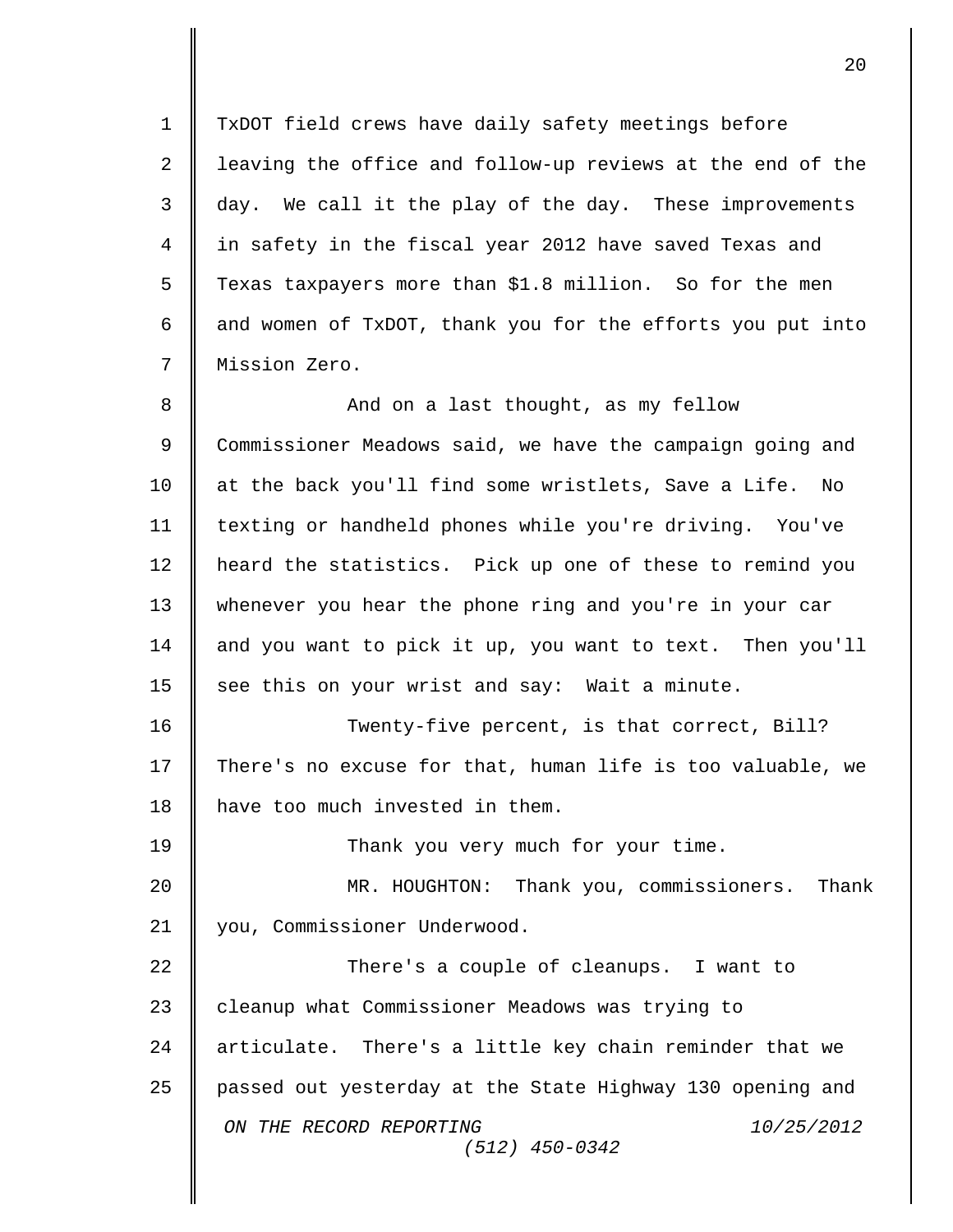| $\mathbf 1$ | it says: Safe Driving Tips, pay attention, buckle          |
|-------------|------------------------------------------------------------|
| 2           | seatbelts, put phone away, left lane for passing only,     |
| 3           | never drink and drive, obey all traffic laws. So this is,  |
| 4           | again, another campaign to remind us to keep safe. And as  |
| 5           | Phil and I got lost because our chauffeur, our driver      |
| 6           | couldn't find the restaurant yesterday after the opening,  |
| 7           | we had to remind her of one of these points on the card to |
| 8           | keep us safe. But I want you all to please be safe and     |
| 9           | pay attention to the rules of the road.                    |
| 10          | We want to welcome you back to the Greer                   |
| 11          | Building and to the Ric Williamson Hearing Room.           |
| 12          | There's a couple of things that have gotten                |
| 13          | lost in the shuffle, I pick them up in the clips. We had   |
| 14          | a right of way award that was won by our staff. Our        |
| 15          | outdoor advertising regulatory program staff won a         |
| 16          | national award, and that was Wendy Knox and Gus Cannon     |
| 17          | from the Right of Way Division went to Spokane and on      |
| 18          | behalf of TxDOT and accepted the award, consisting of all  |
| 19          | state DOTs, FHWA, Scenic America and the regulatory        |
| 20          | industry. So our congratulations to those folks.           |
| 21          | And then about a month ago or so, our Texas                |
| 22          | Highways magazine won an award. I don't remember the       |
| 23          | nature of the award, but we won several divisions of       |
| 24          | awards for our Texas Highways.                             |
| 25          | So we're very proud of our people here at the              |
|             | ON THE RECORD REPORTING<br>10/25/2012<br>$(512)$ 450-0342  |
|             |                                                            |
|             |                                                            |

 $\mathbf{I}$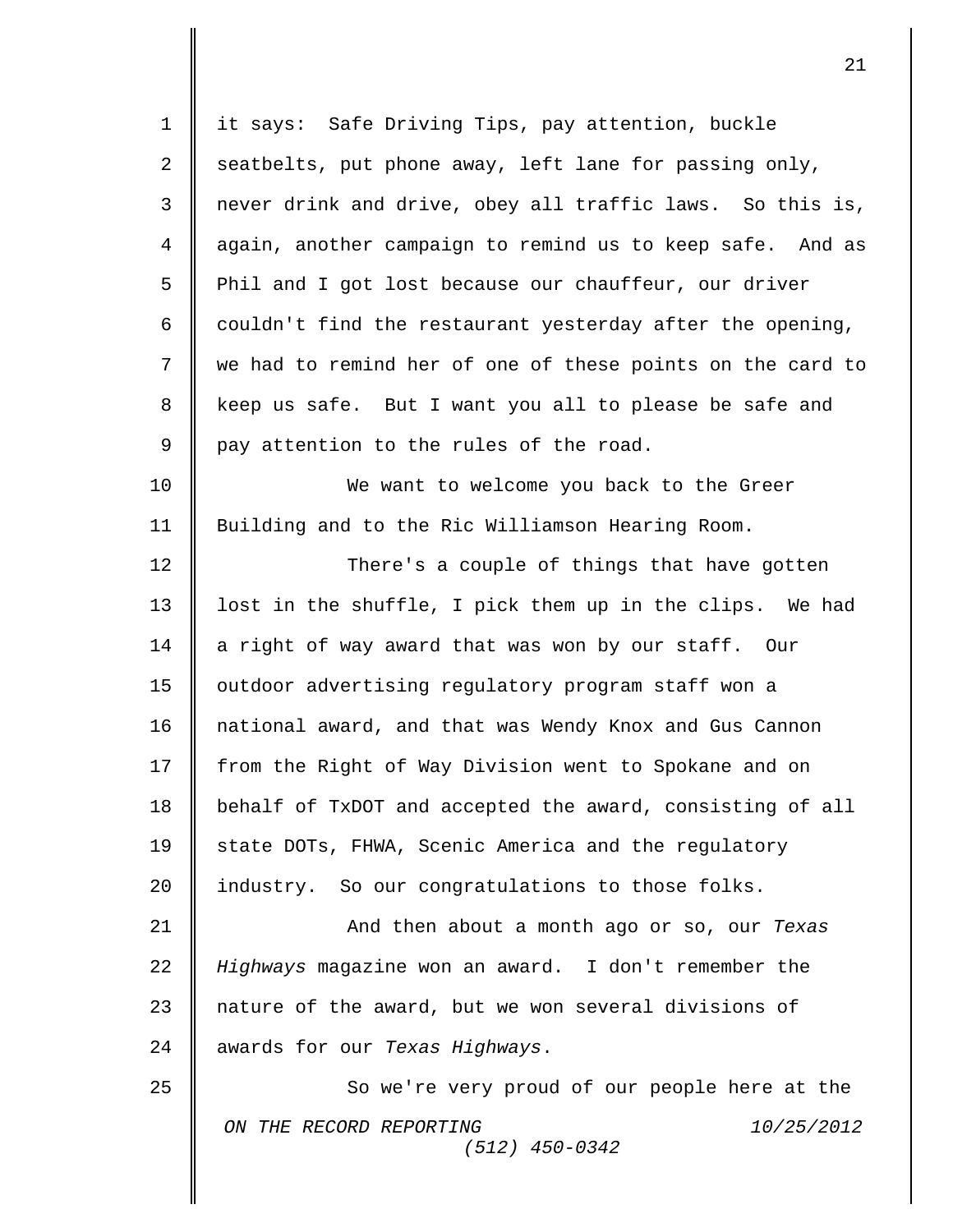*ON THE RECORD REPORTING 10/25/2012 (512) 450-0342* 1 || agency and we sure enjoy working with them, and this is a 2 || nice environment for our people to be back into. 3 **C** One clarification on the speed limit, it was  $4 \parallel$  said that Bill Meadows' age was now the speed limit. 5 Well, we just opened a road out on State Highway 130 6 | that's 85, so close. My congratulations and happy 7 birthday to you, Bill, and they can ask you how old you  $8 \parallel$  are when they have a chance. 9  $\parallel$  2 Anything else? Phil, I turn it back over to 10 you for a couple of recognitions. What have I got? 11 MR. WILSON: The meeting next month in 12 Arlington. 13 MR. HOUGHTON: Oh, next month. Next month we 14 will be in the Metroplex, Dallas-Fort Worth, and this will 15 | be our last traveling meeting of the year, the road show, 16 and we're going to meet at the Hall of Fame Theater in 17 | Rangers Ballpark in Arlington. Hope to see you there. 18 Same time, different place, and we'll be back here for 19 December, and that meeting will be early, too, in the 20 month. What is the meeting in December? I think we're 21 two weeks before Christmas, around the 12th, 13th or so. 22 Well, get your calendars out, you can check it out. 23 So with that said, and the minutes are coming  $24$  up, but I have one other thing. Anybody that has an 25  $\parallel$  aversion to orange, I understand they're issuing in other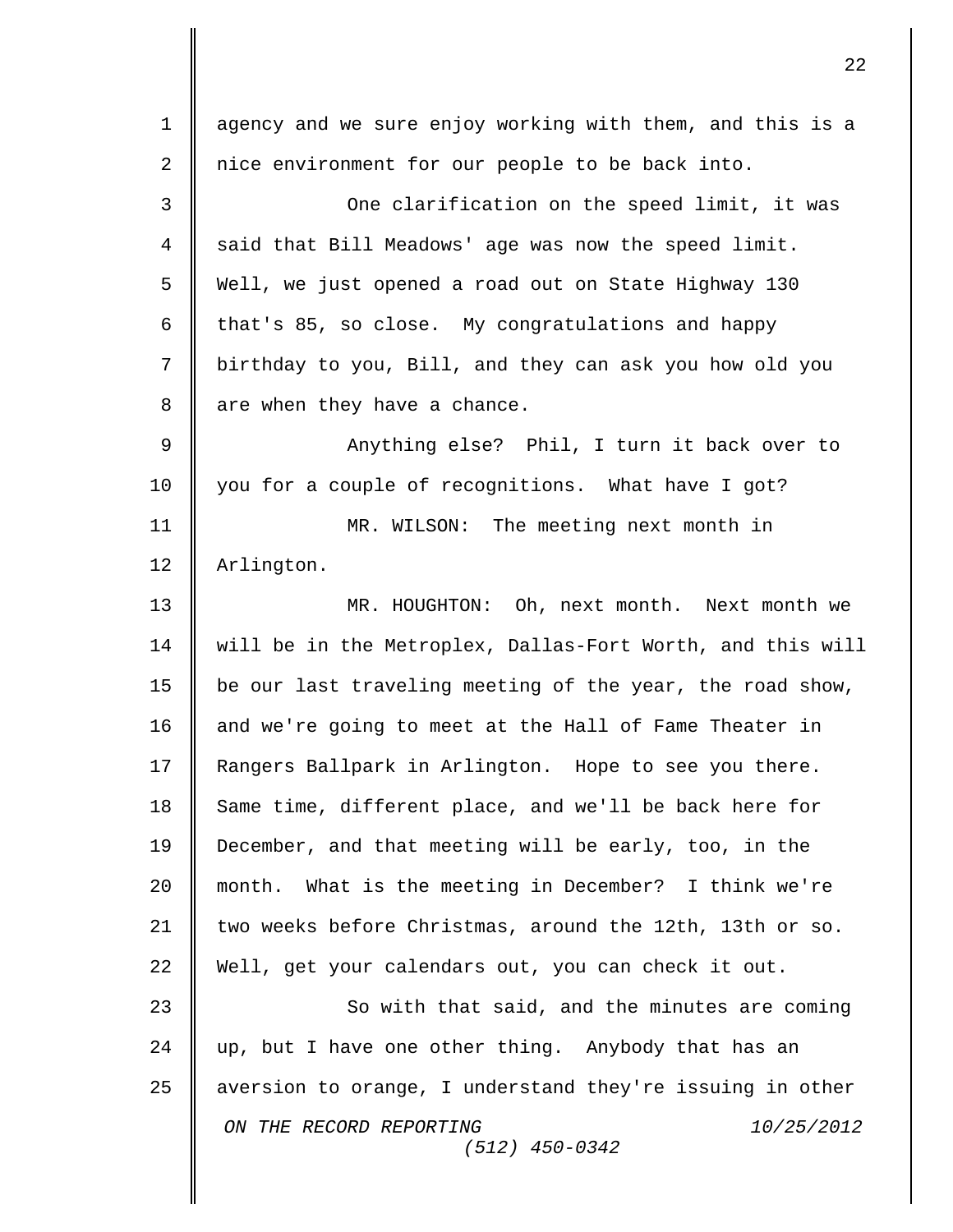*ON THE RECORD REPORTING 10/25/2012 (512) 450-0342* 1 | colors, so we'll just make that point. 2 || (General laughter.) 3 MR. HOUGHTON: Let me finish with the minutes 4 || as we begin our meeting. Is there an approval? Everybody 5 | has read the minutes of the September 27, 2012 meeting? 6 | Draft minutes have been provided to you. Is there a vote? 7 MR. AUSTIN: So moved. 8 **MR. UNDERWOOD:** Second. 9 || MR. HOUGHTON: All in favor? 10 | (A chorus of ayes.) 11 || MR. HOUGHTON: Thank you. 12 | Now, Phil, it's yours. 13 | MR. WILSON: Thank you, Mr. Chairman. 14 **||** Our first item today is a resolution for the 15 | retirement of International Relations Office Section 16 Director Agustin "Gus" De La Rosa, Jr. Gus, will you 17 | please come forward? 18 **Whereas, the Texas Transportation Commission** 19 takes great pride in recognizing Agustin "Gus" De La Rosa, 20 Jr. for his outstanding service to the Texas Department of 21 Transportation, after a distinguished career of more than  $22$  | 18 years, most recently as director of the International 23 Relations Section; 24 || "And whereas, a native of Harlingen, De La Rosa 25 earned a bachelor's degree in business administration from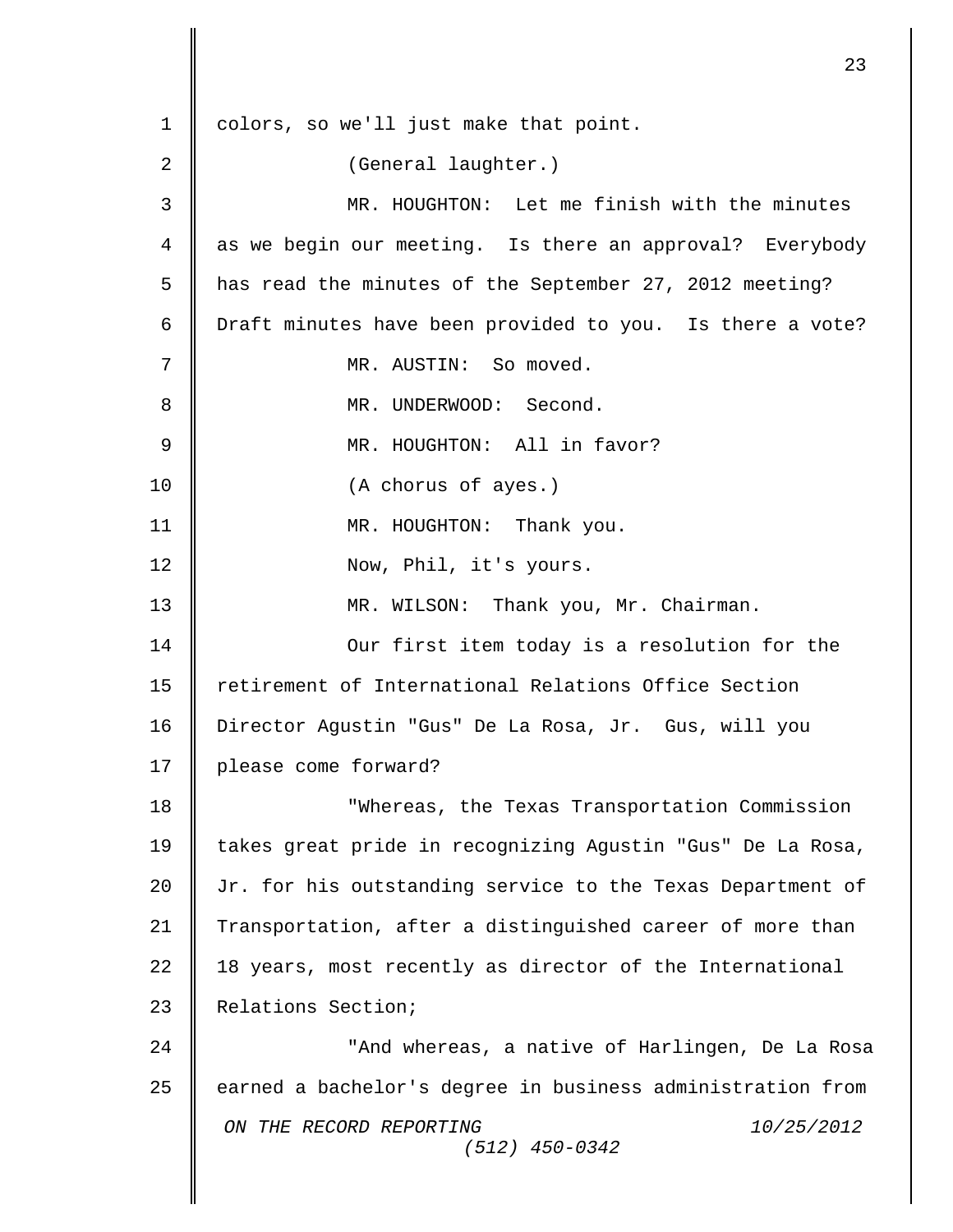| $\mathbf 1$    | Hardin-Simmons University and a master's degree in         |
|----------------|------------------------------------------------------------|
| 2              | government from Campbell University;                       |
| 3              | "And whereas, he joined the department after 20            |
| $\overline{4}$ | years of service in the U.S. Army, retiring with the rank  |
| 5              | of Major in 1994;                                          |
| 6              | "And whereas, during his military career, De La            |
| 7              | Rosa served at posts in the United States, Somalia, El     |
| 8              | Salvador and Germany, earning the Meritorious Service      |
| 9              | Medal and the Army Commendation Medal;                     |
| 10             | "And whereas, he began his TxDOT career in 1994            |
| 11             | as director of field operations with the Automobile Theft  |
| 12             | Prevention Authority and became director of the program in |
| 13             | March 1998;                                                |
| 14             | "And whereas, in 2001 he was named director of             |
| 15             | the department's International Relations Section;          |
| 16             | "And whereas, De La Rosa served as TxDOT's                 |
| 17             | primary liaison for international activities to the        |
| 18             | Governor and Secretary of State offices, US-Mexico Borders |
| 19             | and Bridges Group, and the US-Mexico Binational Border     |
| 20             | Joint Working Committee on border transportation and       |
| 21             | programming;                                               |
| 22             | "Whereas, De La Rosa has devoted his                       |
| 23             | professional life to improving the quality of life for all |
| 24             | Texans;                                                    |
| 25             | "Now, therefore, be it resolved that the Texas             |
|                | 10/25/2012<br>ON THE RECORD REPORTING<br>$(512)$ 450-0342  |
|                |                                                            |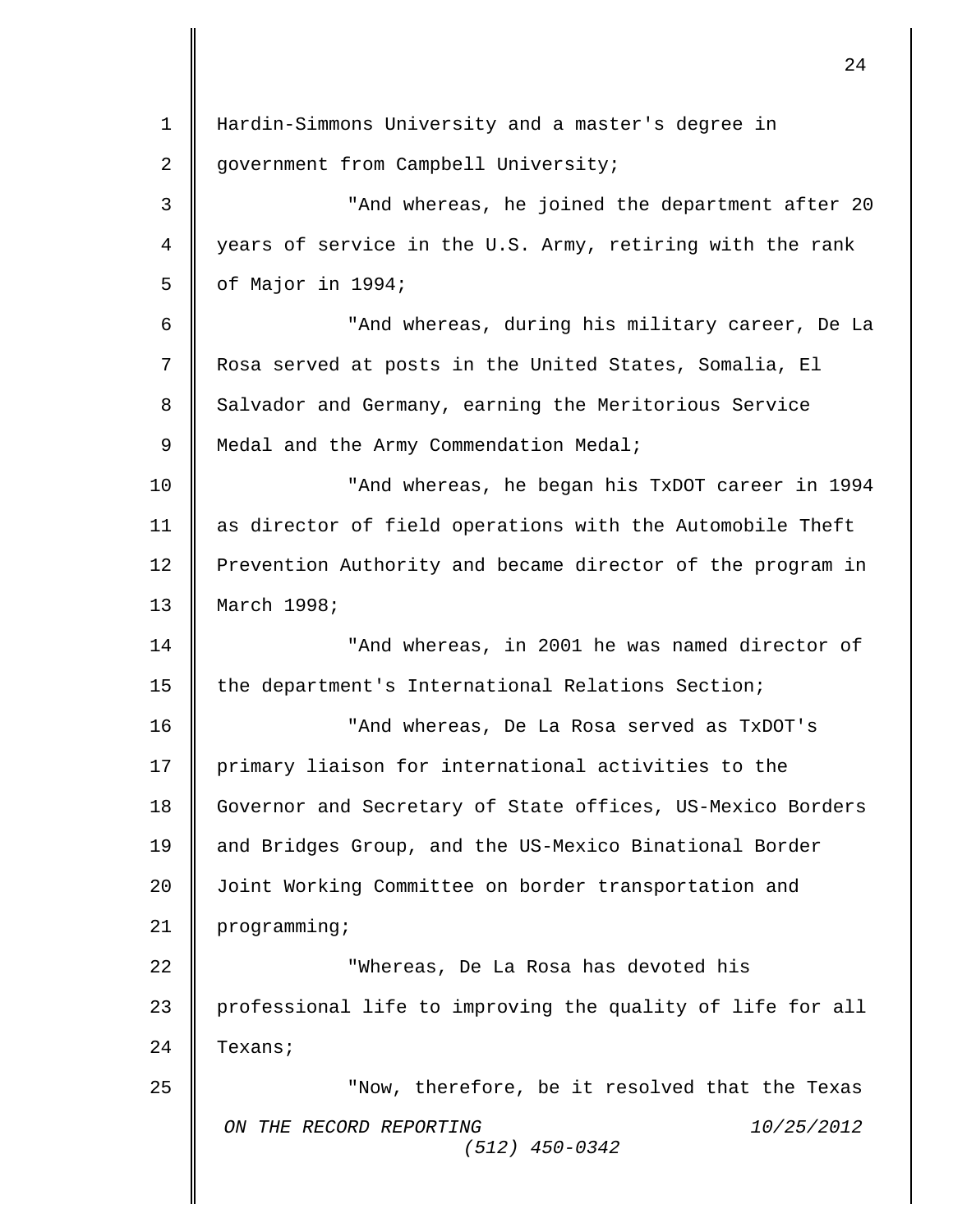*ON THE RECORD REPORTING 10/25/2012 (512) 450-0342* 1 | Transportation commission does hereby extend its sincerest 2 || best wishes to Agustin "Gus" De La Rosa, Jr. in 3 recognition of his professional achievements in a career 4 of loyal service on behalf of the State of Texas and its 5 | citizens. 6 "Printed this Thursday, the 25th of October,  $7 \parallel 2012.$ " 8 || Are there any comments from the commission? 9 MR. MOSELEY: Major De La Rosa, congratulations 10 | on this occasion. First of all, thank you for your 11 | service to our country, and secondly, what a tremendous  $12$  service you've given the state by serving in this capacity 13 as an advisor to our relations with Mexico. Because of 14 | the North American Free Trade Agreement and the fact that 15 | Texas is the number one exporter in the nation, we know 16 Mexico is a strategic trade partner, and even though our 17 neighbor has a little bit of challenges right now, now 18 more than ever we depend on highly trained professionals 19 | like you to help us keep goods getting to market. So 20 thank you for your service to the state and very best 21 | wishes on this next chapter. 22 MR. DE LA ROSA: Gus, I echo Commissioner 23 Moseley's comments, and thank you for your service to our 24 **country.** 25 You know, we tend to focus so much of our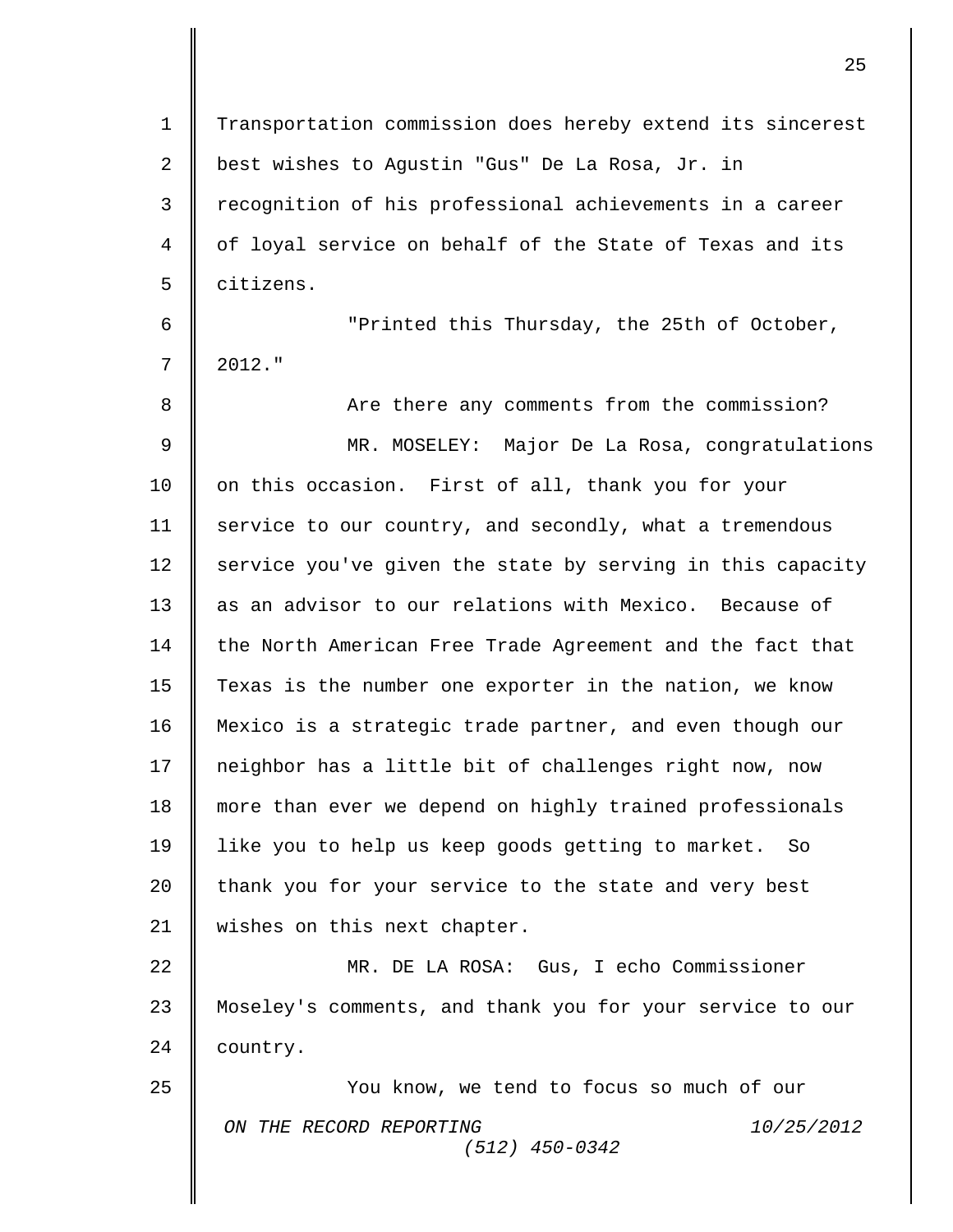*ON THE RECORD REPORTING 10/25/2012 (512) 450-0342* 1 activity and you look at the headlines, what happens 2 inside the boundaries of Texas, but when you look at Texas 3 || as being an economic development leader, you have other 4 countries looking at us, and in addition to Mexico, I know 5 | you've been involved a lot with the Panama Canal, looking 6  $\parallel$  at the ultimate impacts of that on our state, dealing with 7 || logistics on our waterways and our borders. And I guess 8 | international relations sometimes includes East Texans, I 9 guess, and our neighbors from Louisiana. 10 **Thank** you for your service and we hope to 11 | continue to see you around. 12 **MR.** DE LA ROSA: Thank you very much, sir. 13 | Appreciate it. 14 || MR. MEADOWS: (Microphone not turned on.) 15 || Gus, congratulations, and really what a 16 distinguished, productive career, and we're all better off 17 for your efforts, and we appreciate it. And I certainly 18  $\parallel$  wish you personally the very best luck. 19 MR. DE LA ROSA: Thank you, sir. 20 MR. UNDERWOOD: I associate myself with my 21 colleagues remarks, and thank you, sir, again for what 22 you've done for our country and for TxDOT and for your  $23$  | fellow Texans. Thank you. 24 MR. DE LA ROSA: Thank you, sir. 25 MR. HOUGHTON: Gus, we have a lot of nice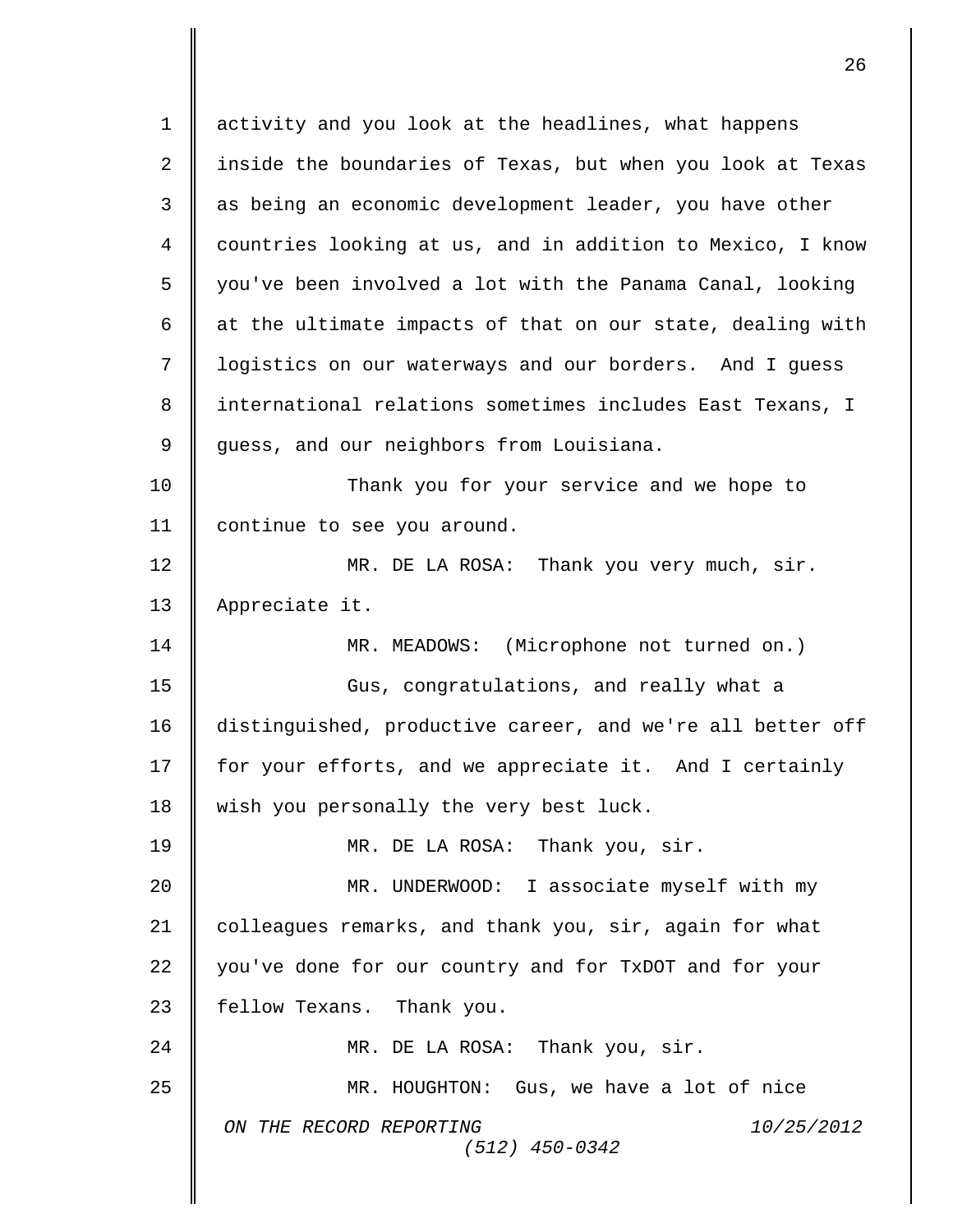*ON THE RECORD REPORTING 10/25/2012 (512) 450-0342* 1 | things for you here, and especially a proclamation from 2 Governor Rick Perry for your service, and it congratulates 3 || you on retirement after 18 years of service to the people 4 of Texas, your history of service and community 5 involvement demonstrates your commitment to your fellow 6 | Texans, your dedication and distinction highlight the best  $7 \parallel$  of the Lone Star State. I thank you for the many 8 contributions. First Lady Anita Perry joins me in sending 9 best wishes for an exciting future. And it's signed by 10 | Governor Perry on October 11, 2012. 11 || My congratulations to you. 12 MR. DE LA ROSA: Thank you so very much. 13 WR. HOUGHTON: Coming from a border city, I 14 | know what our partner from Mexico means to us, and they're 15 | important to us. Gus, thank you. 16 MR. WILSON: Gus, would you like to say a few 17 words? 18 MR. DE LA ROSA: Yes, sir. Thank you very 19  $\parallel$  much. 20 I guess for the record, my name is Agustin De 21 La Rosa, director for the International Relations Section 22  $\parallel$  of the Federal Affairs Office. 23 || First of all, I want to thank Chairman Houghton 24 | and the commission, as well as TxDOT Executive Director 25 Phil Wilson and the administration for this resolution and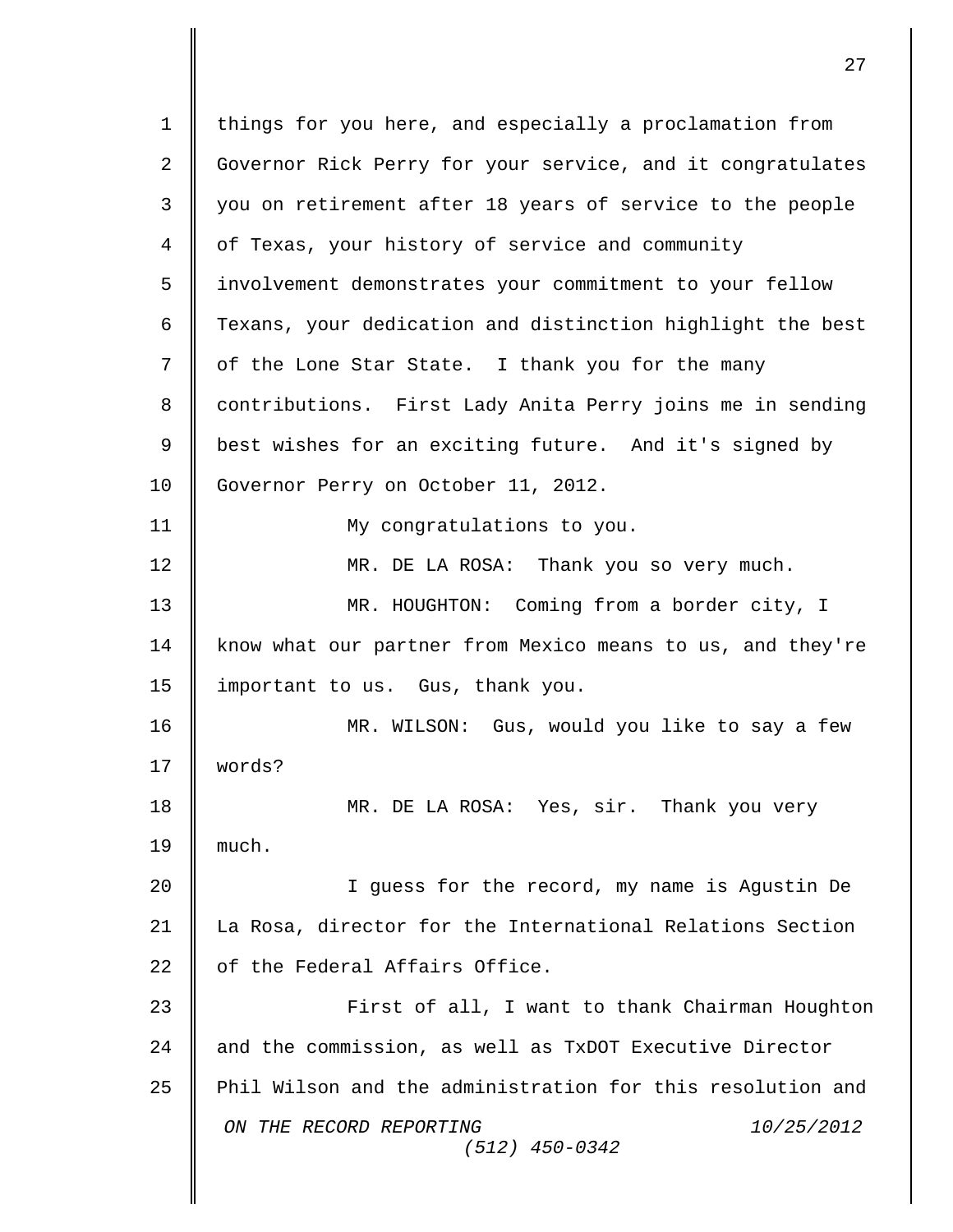$1 \parallel$  recognition that I have today.

| $\overline{2}$ | And as indicated, this is my second retirement,            |
|----------------|------------------------------------------------------------|
| 3              | retiring from the Army after 20 years back in May of 1994. |
| 4              | I do want to say that I feel that I've been blessed and    |
| 5              | very fortunate to have been able to be part of this great  |
| 6              | state agency. I have truly enjoyed my $18-1/2$ years with  |
| 7              | the department.                                            |
| 8              | As indicated earlier, my first 7-1/2 years were            |
| $\mathsf 9$    | with the Automobile Theft Prevention Authority, and this   |
| 10             | department provided grant monies to our state, city and    |
| 11             | county law enforcement agencies to combat motor vehicle    |
| 12             | theft. That was in line with what I did in the military,   |
| 13             | was a military police officer, so I really enjoyed         |
| 14             | working with our law enforcement community.                |
| 15             | And as you know, my last eleven years has been             |
| 16             | with the International Relations Office, representing      |
| 17             | TxDOT, as well as the state, in several US-Mexico          |
| 18             | binational committees, and we worked a lot with our border |
| 19             | districts dealing with transportation issues that impact   |
| 20             | the Texas-Mexico border.                                   |
| 21             | I do want to say that I have been very                     |
| 22             | fortunate to have worked with some truly outstanding and   |
| 23             | professional people within TxDOT, as well as with          |
| 24             | organizations outside the agency, both in the United       |
| 25             | States and Mexico. Any accomplishments that I might have   |
|                | ON THE RECORD REPORTING<br>10/25/2012<br>$(512)$ 450-0342  |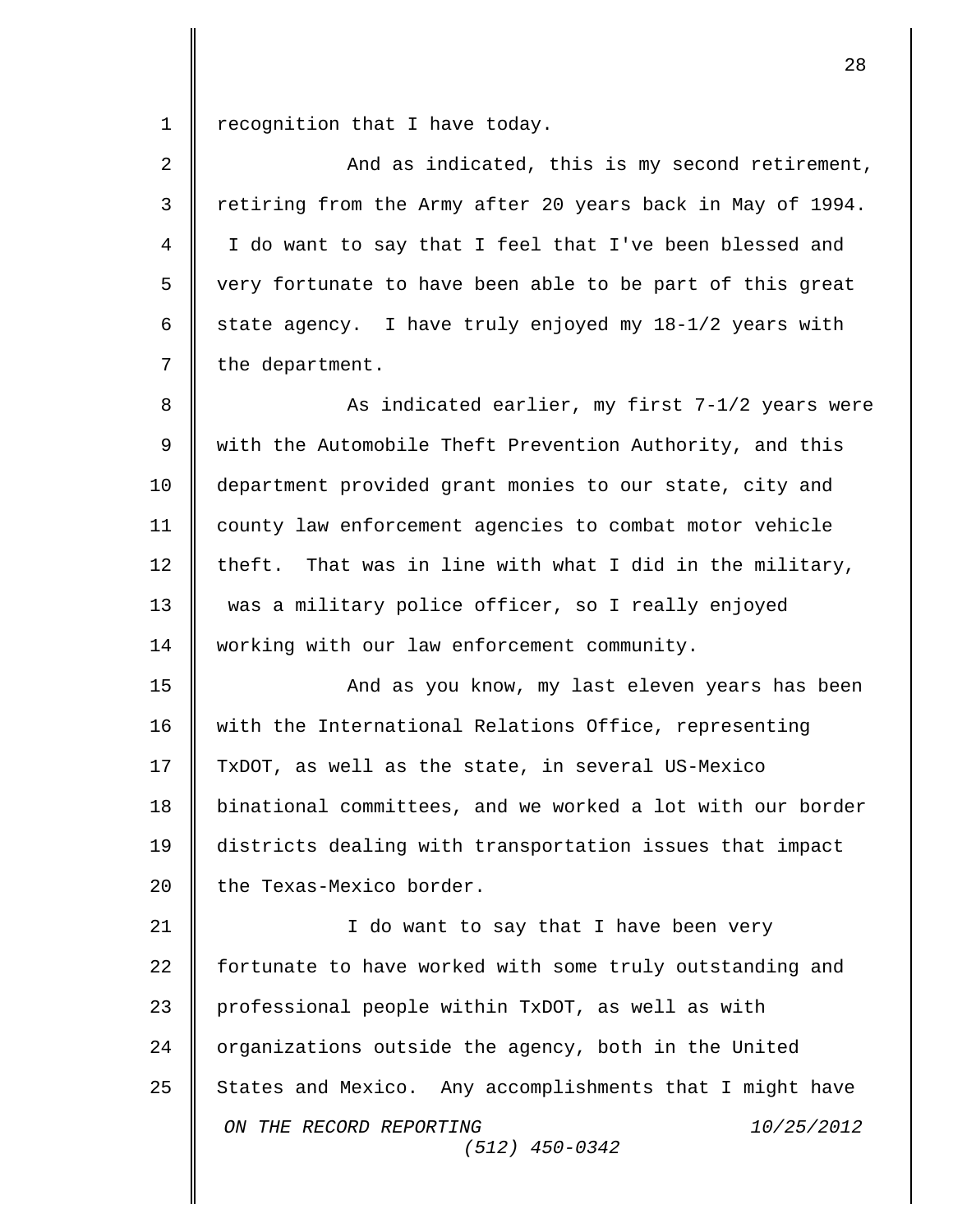*ON THE RECORD REPORTING 10/25/2012 (512) 450-0342* 1 | been able to achieve were only because of the outstanding 2 | people that I had the privilege of working with, both with 3 the ATPA, the Automobile Theft Prevention Authority, and  $4 \parallel$  the International Relations Office. 5 What I would like to do now, if I may, is I 6 | would like to publicly acknowledge and thank my current  $7 \parallel$  staff that are with me today, and the are part of the 8 International Relations section. They are: Manuel Ortiz, 9 || Esther Hitsfelder, Eduardo Haggard, and Mario Paricio. 10 | And if I could ask them just to stand briefly to be 11 | recognized. 12 (Applause.) 13 MR. DE LA ROSA: There's also three other 14 | individuals that were a big part of the office, two of 15 them have since retired, and those are Leo Mathias and 16 Sasha Russell. The third person is Lettie Von Rossen, 17 which I think most of you know she is currently the 18 **executive assistant for John Barton.** 19 || So they are the reasons that I think that our 20 | office has been very successful over the years. 21 || So with that, just want to say again thank you 22  $\parallel$  very much for this recognition, it's really appreciated, 23  $\parallel$  and the best to TxDOT in the future. Thank you. 24 (Applause.) 25 MR. WILSON: Thank you, Gus. Let's take some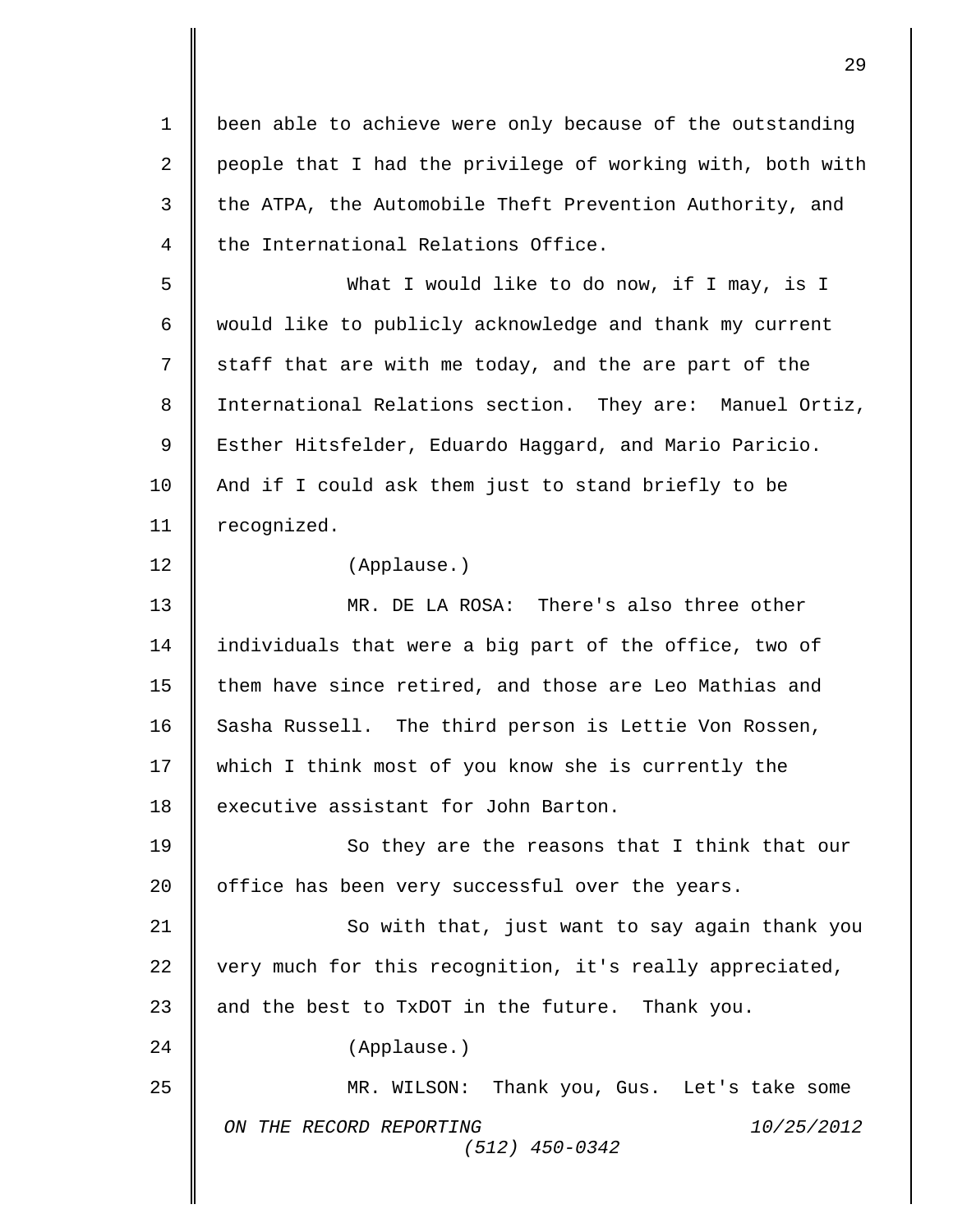1 pictures.

| $\overline{a}$ | (Pause for presentation and photos.)                        |
|----------------|-------------------------------------------------------------|
| 3              | MR. WILSON: Moving on to item 4 awarding                    |
| $\overline{4}$ | federal and state grant funding for airport improvement     |
| 5              | projects, Aviation Director Dave Fulton will present.       |
| 6              | MR. FULTON: Thank you, Phil. For the record,                |
| 7              | my name is Dave Fulton, director of TxDOT's Aviation        |
| 8              | Division.                                                   |
| $\mathsf 9$    | This item is a minute order containing a                    |
| 10             | request for grant funding approval for eleven airport       |
| 11             | improvement projects. The total estimated cost of all       |
| 12             | requests, as shown in the Exhibit A, is approximately \$6.7 |
| 13             | million: approximately \$5.9 million in federal funding,    |
| 14             | \$200,000 in state funding, and approximately \$600,000 in  |
| 15             | local funding.                                              |
| 16             | A public hearing was held on September 20 of                |
| 17             | this year. No comments were received. We would recommend    |
| 18             | approval of this minute order.                              |
| 19             | And I believe there's a speaker here.                       |
| 20             | MR. HOUGHTON: There is a speaker. City                      |
| 21             | manager from the Cit of Granbury, Wayne McKethan.           |
| 22             | MR. MCKETHAN: I appreciate being able to speak              |
| 23             | in front the commissioners and chairman, representing the   |
| 24             | people of Granbury, the mayor, the council.                 |
| 25             | We appreciate he funds that have been expended              |
|                | ON THE RECORD REPORTING<br>10/25/2012<br>$(512)$ 450-0342   |
|                |                                                             |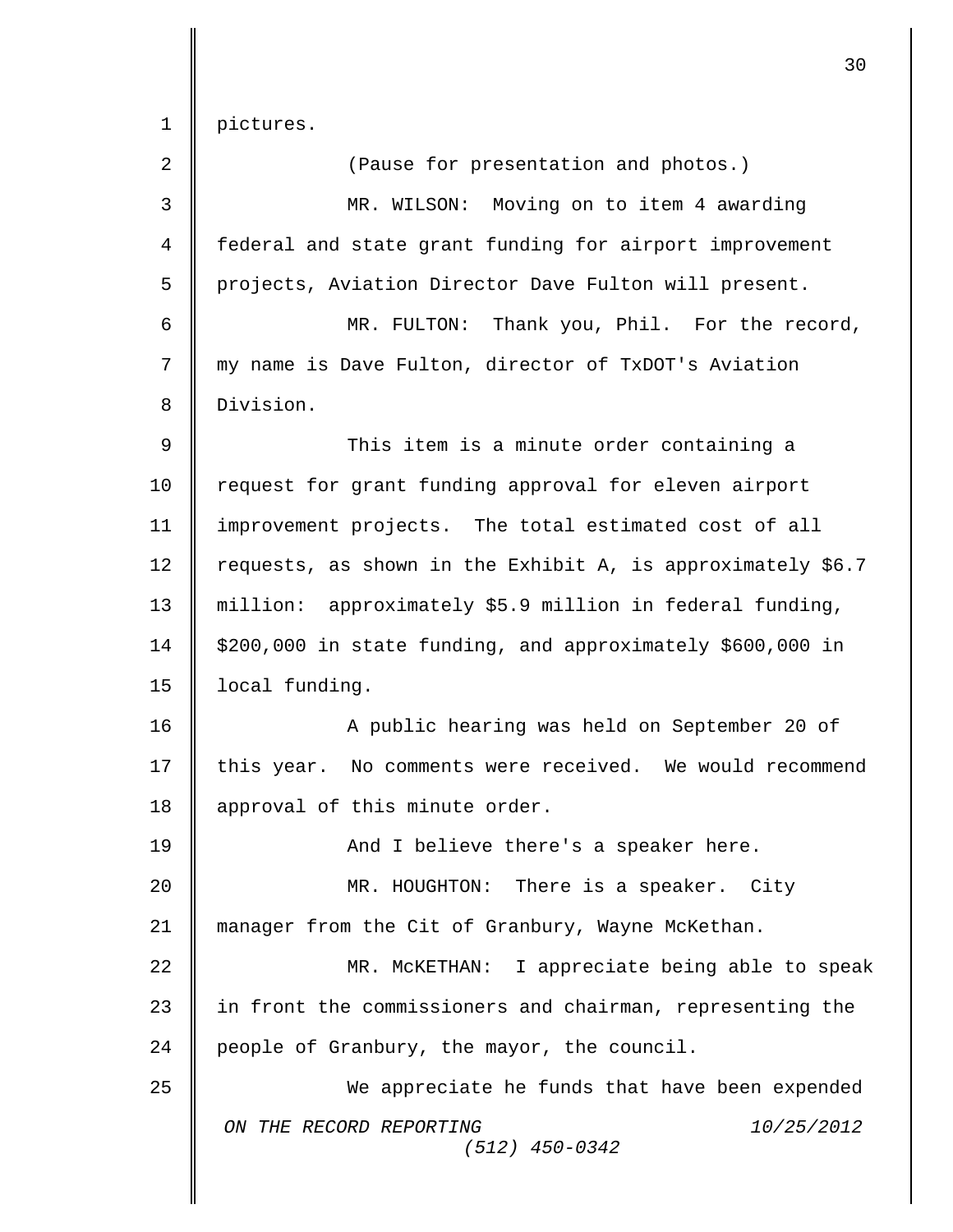| $\mathbf 1$    | in Hood County, even not just the aviation. We appreciate |
|----------------|-----------------------------------------------------------|
| 2              | Dave Fulton and his work that he's done for us, and also  |
| 3              | there's a Loop 567 that you have also approved, and we    |
| $\overline{4}$ | appreciate that. And in Granbury, when we have people     |
| 5              | help us, we believe we should say thank you, and so we    |
| 6              | thank you for everything you do and your support. Thank   |
| 7              | you very much.                                            |
| 8              | MR. HOUGHTON: Do we have anybody else, Dave?              |
| 9              | No, that's it?                                            |
| 10             | Any questions of Dave? Is there a motion?                 |
| 11             | MR. UNDERWOOD: So moved.                                  |
| 12             | MR. MOSELEY: Second.                                      |
| 13             | MR. HOUGHTON: You've got to stand up, Dave.               |
| 14             | MR. FULTON: I now. I should have learned this             |
| 15             | after 20 years, I would think.                            |
| 16             | (General laughter.)                                       |
| 17             | MR. HOUGHTON: All in favor?                               |
| 18             | (A chorus of ayes.)                                       |
| 19             | MR. HOUGHTON: Thank you, Dave.                            |
| 20             | MR. FULTON: Thank you.                                    |
| 21             | MR. WILSON: Next is item 5 awarding state                 |
| 22             | funds to public transportation providers, Public          |
| 23             | Transportation Division Director Eric Gleason will        |
| 24             | present.                                                  |
| 25             | MR. GLEASON: Good morning. For the record,                |
|                | ON THE RECORD REPORTING<br>10/25/2012<br>$(512)$ 450-0342 |
|                |                                                           |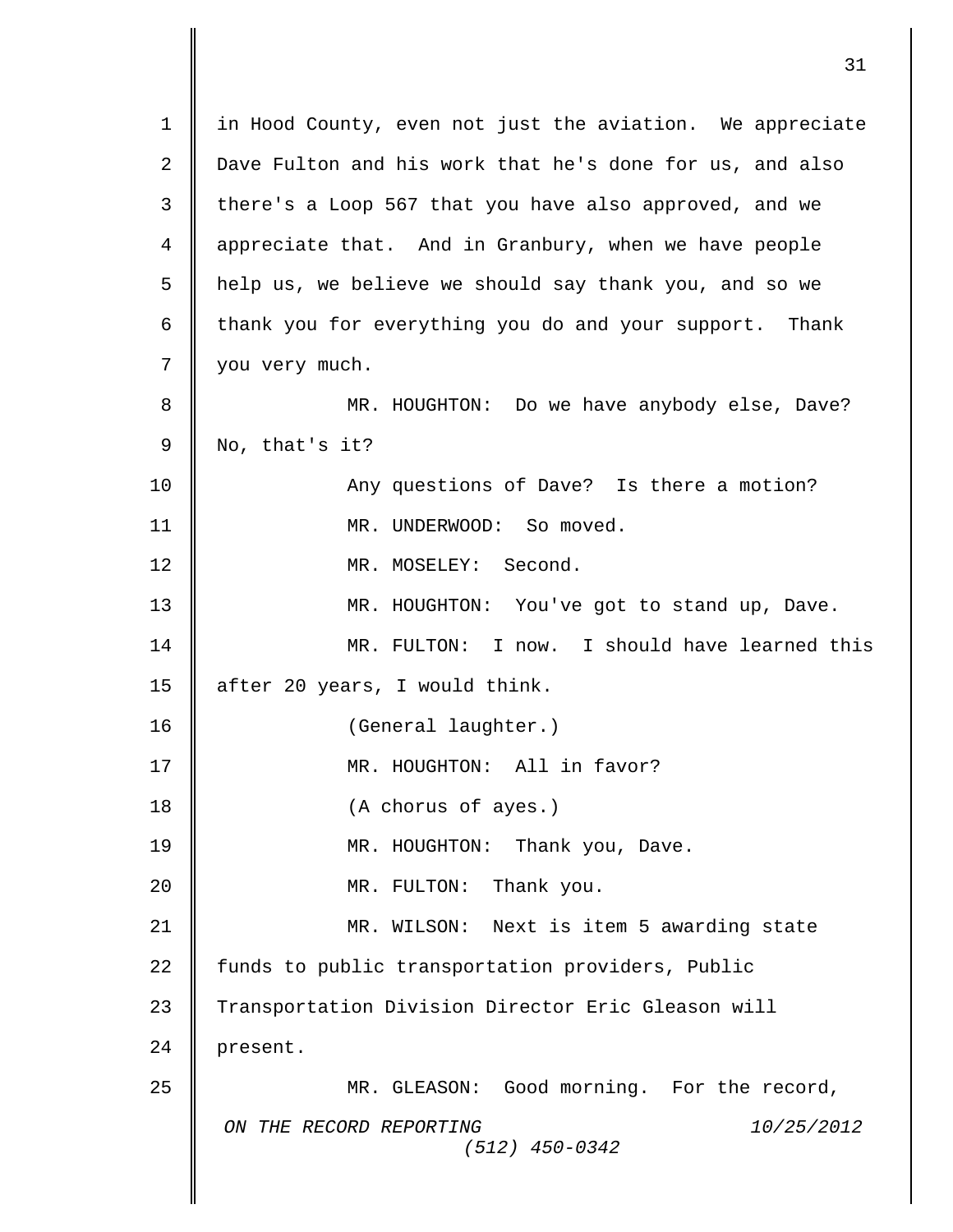1 | I'm Eric Gleason, TxDOT's director of Public 2 | Transportation.

3 || Agenda item 5 awards approximately \$2.3 million 4 in state funds to public transportation providers listed 5 in Exhibit A to help offset funding impacts of the 2010 6  $\parallel$  census. The 82nd Legislature appropriated \$3.2 million 7  $\parallel$  for the 2012-2013 biennium to mitigate the anticipated 8 | impacts of the 2010 census on recipients of state public 9 transportation grant funding. A formula award of \$900,000 10 | from this appropriation was made by the commission in June 11 2012. 12 **The department issued a call for projects on** 

13 July 12, 2012 to address specific census impact 14 circumstances not covered by the formula awards in June. 15 | Seven proposals were received, totaling \$4.2 million. Two 16 were determined to be outside the scope of the effort, and 17 | five are recommended for award.

*ON THE RECORD REPORTING 10/25/2012 (512) 450-0342* 18 **These awards will help preserve existing** 19 | service levels in each of these areas, including New 20 Braunfels, San Marcos, Kyle, Georgetown, Killeen, 21 Galveston and Fort Bend County, until longer term 22  $\parallel$  solutions can be put in place. These award amounts have 23 | been discussed and agreed to by each of the recipients 24  $\parallel$  listed in Exhibit A. Their total is equal to the  $25$  | remaining balance of funds for this biennium.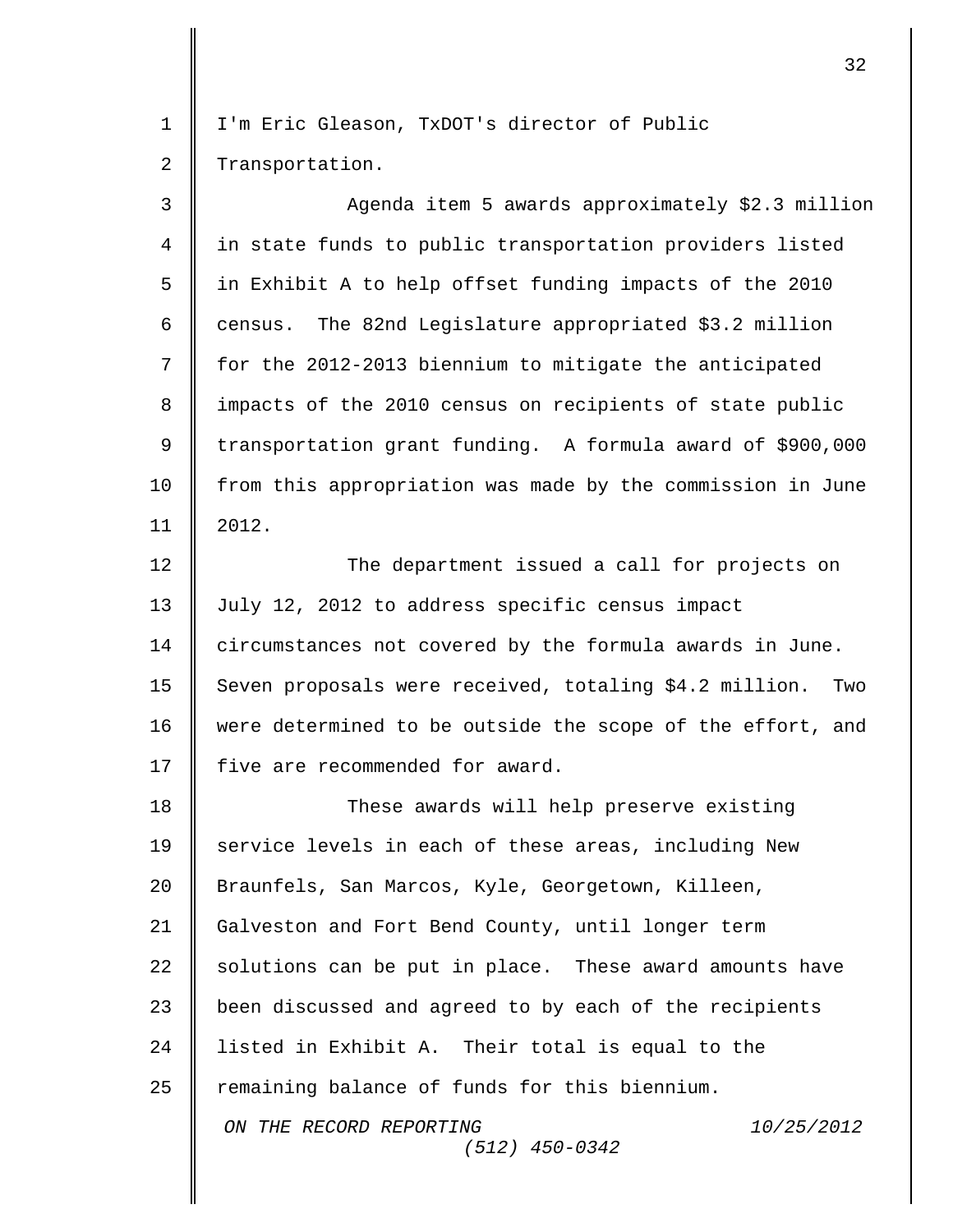|             | 33                                                         |
|-------------|------------------------------------------------------------|
| 1           | We recommend your approval of this minute                  |
| 2           | order.                                                     |
| 3           | MR. HOUGHTON: We have people that would like               |
| 4           | to testify. Edna Johnson, Alamo Regional Transit, transit  |
| 5           | director.                                                  |
| 6           | Are you going to thank us or say you don't need            |
| 7           | the money?                                                 |
| 8           | MS. JOHNSON: I'm going to thank you. I'm                   |
| $\mathsf 9$ | going to say what a beautiful day and good morning, and it |
| 10          | is good to be here at the Greer Building today.            |
| 11          | My name is Edna Johnson. I'm the transit                   |
| 12          | director for Alamo Regional Council which is part of the   |
| 13          | COG, and we serve 10,000 square miles in eleven counties   |
| 14          | surrounding San Antonio.                                   |
| 15          | On behalf of our agency and my board which                 |
| 16          | consists of eleven county judges, we'd like to thank you   |
| 17          | for this funding which continues to provide service for    |
| 18          | people that are impacted by the census. And also, I'd      |
| 19          | like to thank you, this opportunity, for everything you    |
| 20          | do, and your staff, every day of the year.                 |
| 21          | And I'm just going to say thank you from Miss              |
| 22          | Ruth, who is 90 years old, who recently gave up her        |
| 23          | driver's license -- begrudgingly, of course. We continue   |
| 24          | to provide service to her to volunteer on the Aging        |
| 25          | Advisory Committee and she also attends our regional       |
|             | ON THE RECORD REPORTING<br>10/25/2012<br>$(512)$ 450-0342  |
|             |                                                            |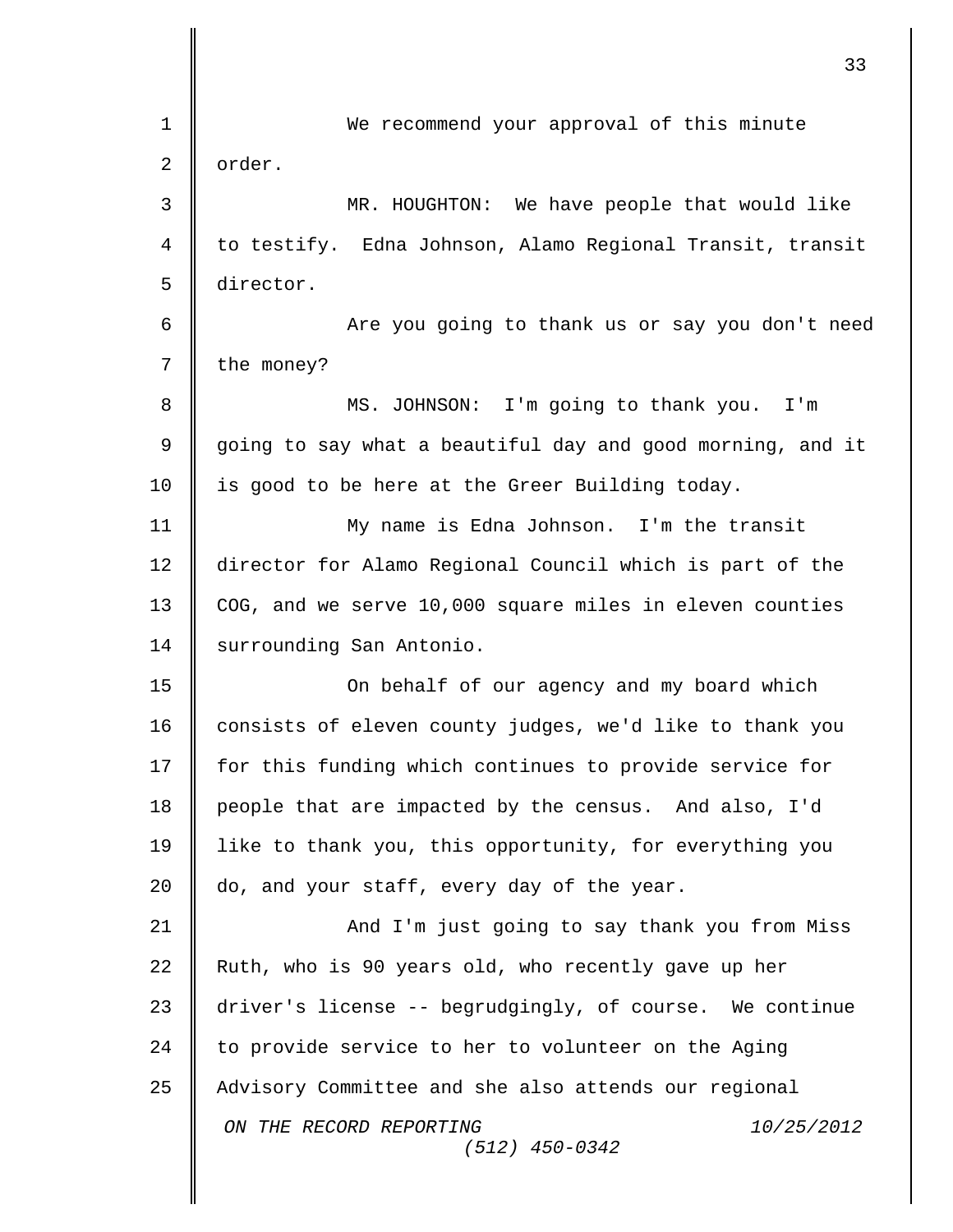|             | 34                                                        |
|-------------|-----------------------------------------------------------|
| $\mathbf 1$ | transportation coordination committees. And she loves     |
| 2           | 1604, by the way.                                         |
| 3           | So I could give you lots of names and things              |
| 4           | that we do every day, but just to thank you for all the   |
| 5           | people we serve.                                          |
| 6           | MR. HOUGHTON: We appreciate your passion.                 |
| 7           | Thank you.                                                |
| 8           | Then we have Carol Warlick, general manager of            |
| 9           | Hill Country Transit. Did I get it right?                 |
| 10          | MS. WARLICK: Good morning. It's nice to see               |
| 11          | all of you. My name is Carol Warlick. I'm general         |
| 12          | manager of Hill Country Transit District. We're based in  |
| 13          | San Saba and we serve nine Central Texas counties, 9,000  |
| 14          | square miles, including the urbanized area of Killeen.    |
| 15          | Chairman Houghton and commissioners, I really             |
| 16          | appreciate this opportunity to talk to you this morning   |
| 17          | and thank you so much for your consideration of this      |
| 18          | census impact funding.                                    |
| 19          | The Killeen area, as you know, is one of the              |
| 20          | fastest growing areas of the state and we're providing a  |
| 21          | lot of service there. Our ridership has increased         |
| 22          | tremendously, and we are going to be opening up a new     |
| 23          | route in January that's going to serve the new Central    |
| 24          | Texas A&M campus there in Killeen.                        |
| 25          | We have a new mayor, a new city council that              |
|             | ON THE RECORD REPORTING<br>10/25/2012<br>$(512)$ 450-0342 |
|             |                                                           |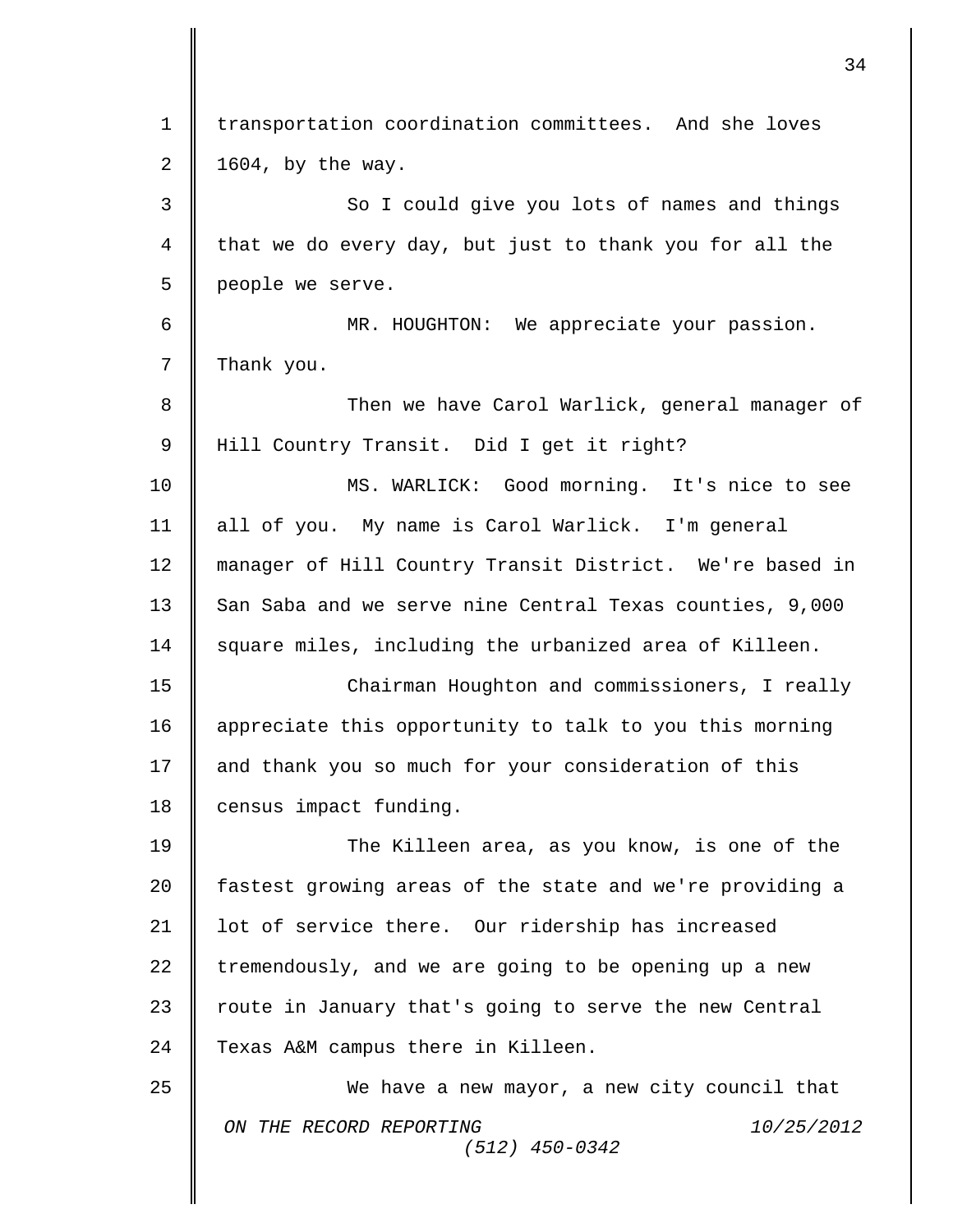*ON THE RECORD REPORTING 10/25/2012 (512) 450-0342* 1 we're working with, and will continue to work with 2 regarding additional funding. But during this transition 3 from a small urbanized area to a large urbanized area,  $4$   $\parallel$  this is hugely important to us to receive this funding, so  $5 \parallel$  we really appreciate very much the efforts of the 6 Commission, of Executive Director Phil Wilson, of PTN 7 Director Eric Gleason in support of public transportation. 8 We feel like we have such a great group of people that 9 || are providing support to us and realizing our needs and 10 appreciating our efforts, and we just really appreciate 11 you. 12 **On behalf of the City of Killeen, I want to** 13 thank you for your consideration of this funding. Thank  $14 \parallel$  you. 15 MR. HOUGHTON: Thank you very much. 16 Next George Garver, mayor, City of Georgetown. 17 MAYOR GARVER: Good morning. I'm George 18 Garver. I'm privileged to serve as the mayor of 19 Georgetown. My role this morning is simply to say thank 20 you. Mr. Gleason's leadership in helping to provide the 21 needed funds for the transition period is deeply 22 | appreciated. 23 || Twould be remiss if I did not point out that 24  $\parallel$  as we've reached the 50,000 threshold, the needs of 25  $\parallel$  transportation in our area are very acute. We have a city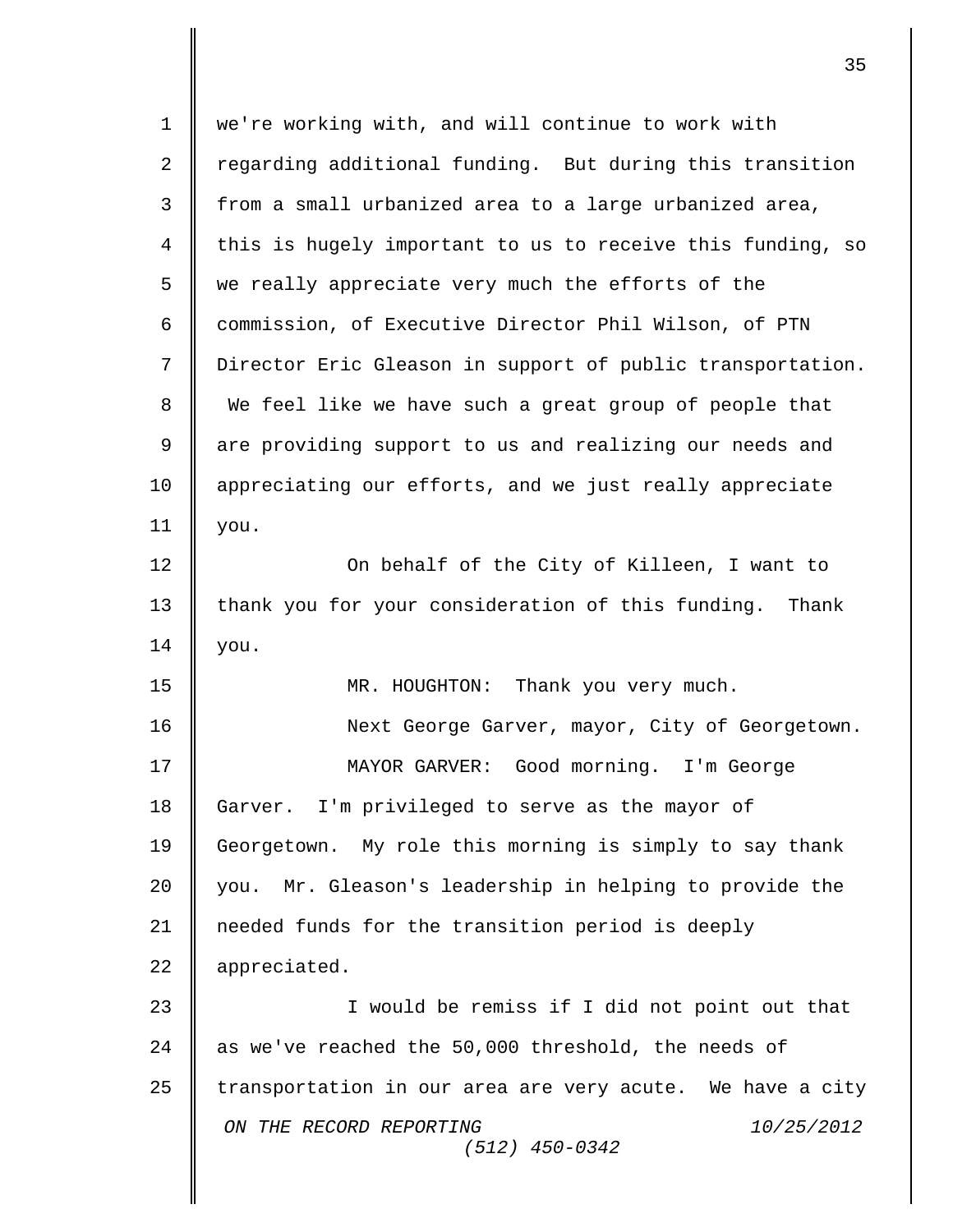| $\mathbf 1$ | of 50,000 with over 20 percent of our people qualifying as |
|-------------|------------------------------------------------------------|
| 2           | senior citizens, and when they get into that category, not |
| 3           | all are able to provide the transportation needs, and      |
| 4           | CARTS has done a phenomenal job of supplying that process. |
| 5           | And so the money that Mr. Gleason has set aside and        |
| 6           | recommended to you, the \$228,000, is essential to this    |
| 7           | year.                                                      |
| 8           | We appreciate your consideration, and more                 |
| 9           | important, we thank you for your willingness to consider   |
| 10          | this because it is very important to our community. And    |
| 11          | with that, I say thank you to you for your leadership and  |
| 12          | your courtesy.                                             |
| 13          | MR. HOUGHTON: Thank you, Mayor.                            |
| 14          | Our next speaker is Kim Porterfield, City of               |
| 15          | San Marcos, council member and mayor pro tem.              |
| 16          | MS. PORTERFIELD: Hello. For the record, my                 |
| 17          | name is Kim Porterfield, council member and deputy mayor   |
| 18          | pro tem for the City of San Marcos. I'd like to thank      |
| 19          | Chairman Houghton and the commissioners for listening to   |
| 20          | us today and consideration of this item.                   |
| 21          | San Marcos, as you're probably aware, is home              |
| 22          | to the San Marcos River, the largest outlets shopping      |
| 23          | centers in the United States and Texas State University    |
| 24          | and its 35,000 students. We're located in the middle of    |
| 25          | the fast growing Austin-San Antonio corridor. You can      |
|             | ON THE RECORD REPORTING<br>10/25/2012<br>$(512)$ 450-0342  |
|             |                                                            |

 $\mathbf{I}$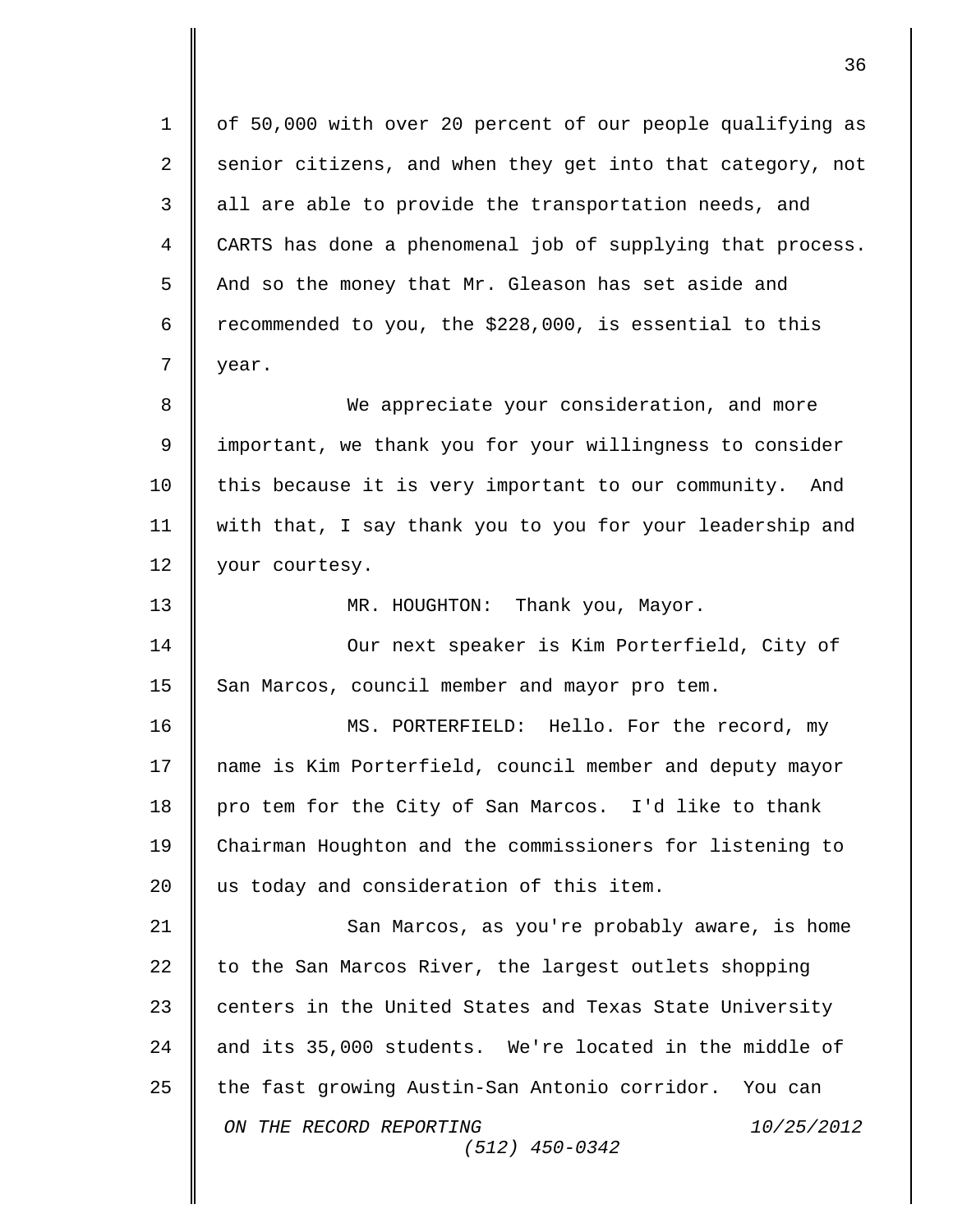1 imagine that transportation is of paramount concern to our 2 | residents.

3 The 2010 census changes gave us new insight 4 into the importance of transit service in our community  $5 \parallel$  and also to the significant role that TxDOT plays in the 6 | administration support of small city and rural transit in 7  $\parallel$  Texas. Since the March 26 announcement of the census  $8 \parallel$  changes affecting our city, we have been actively engaged 9  $\parallel$  in adapting to the changes and how they're going to affect 10 the delivery of transit service to our constituents. 11 Locally, our new transit district boundaries include three 12 counties and two cities and the necessary coordination 13 || with all involved did take us some time, but in the end it 14 was a very useful and important exercise and one that 15  $\parallel$  culminated in a great outcome.

16 || I chaired the three transportation conferences 17 | conducted, including two public hearings that included the 18 five local governments and numerous stakeholders. In the 19 end, our decision was unanimous and informed. 20 Additionally, the act of bringing all these folks together 21 | to talk about transit has spread to other areas of mutual 22 concern where we are now working in a more regional 23 **fashion** 

*ON THE RECORD REPORTING 10/25/2012 (512) 450-0342* 24 || As recommended by the conferees, CARTS has 25 | formed an urban-rural transit district, and together with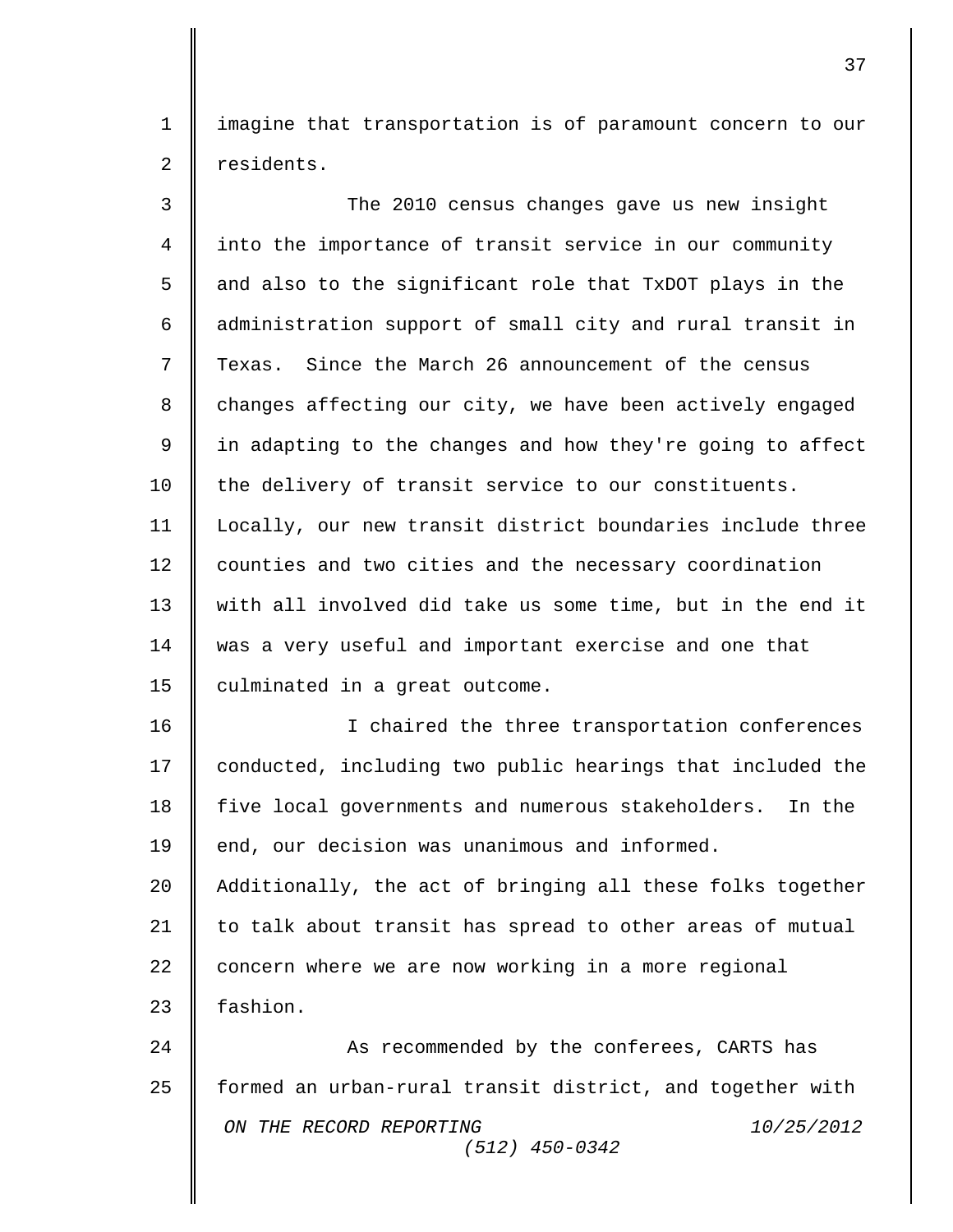1 || the City of San Marcos, we'll plan for our future transit 2 || needs while maintaining and enhancing our current 3 | services. But most importantly, CARTS will be able to 4 continue its current operations as a rural provider for an 5  $\parallel$  additional six-month bridge period, enabling CARTS and our 6  $\parallel$  city to have an effective transition to the new status in 7 | the FTA regulatory and financial protocols and to adjust 8 | to our expanded jurisdiction.

9 || In San Marcos we're grateful for the positive 10 | relationship we have with the Texas Transportation 11 Commission and TxDOT. Our citizens appreciate the \$26 12 million pass-through partnership that brought us our new 13 Wonder World Drive extension. Our citizens and visitors 14 | also are benefitting from the public safety improvements 15 | resulting from our two new overpasses in San Marcos.

16 **Today I'm here to thank the department for its** 17 | foresight in anticipating and planning for these effects 18 | locally from the census changes and for including CARTS 19 and its local government partners in the census impact 20 | funding recommendations for award.

*ON THE RECORD REPORTING 10/25/2012 (512) 450-0342* 21 || I also want you to know that in San Marcos we  $22$  | are building roads but we recognize that a multimodal 23 || approach is best fitted for our community. I also serve 24 as the council's representative on the Lone Star Rail 25 Board, and we appreciate the \$2.5 million match to the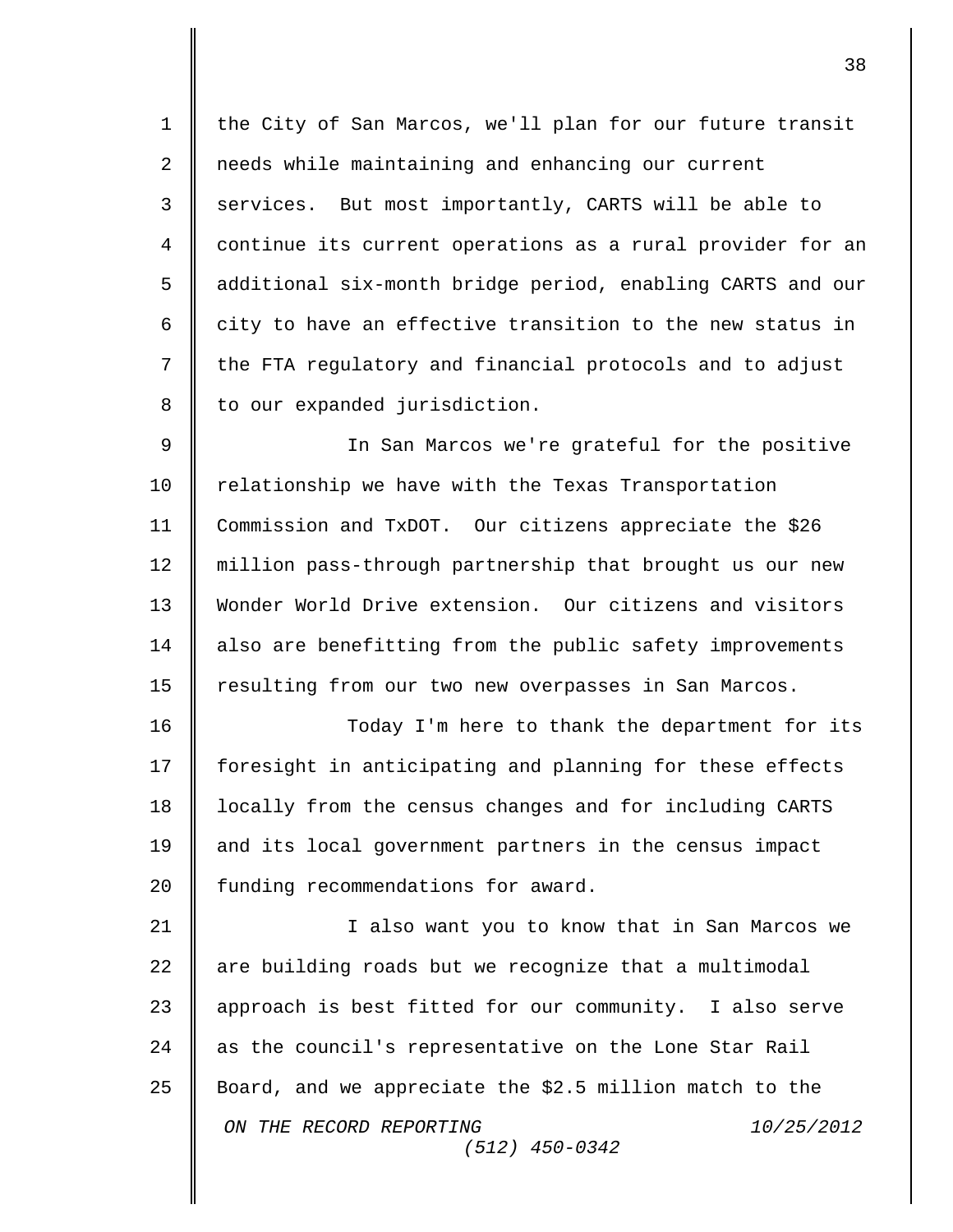*ON THE RECORD REPORTING 10/25/2012 (512) 450-0342* 1 CAMPO funding we received. The working relationship among 2 TxDOT, notably Phil Wilson, its Rail Division and federal 3 | authorities is a model of positive collaboration. All of 4 these partnerships are having a significant impact on our 5 | economic development efforts, congestion relief, public  $6 \parallel$  safety and quality of life for our citizens and visitors. 7 Your anticipation of the effect of the census 8 || and providing a solution to counter issues resulting from 9  $\parallel$  this change is simply good government, and we thank you. 10 **MR.** HOUGHTON: Thank you very much. 11 || Eric, anything else? 12 **MR.** GLEASON: Be happy to answer any questions 13  $\parallel$  you may have. 14 MR. AUSTIN: Mr. Chairman, I've got one of  $15$  | Eric. 16 You know, we've heard a lot of great things 17 | about these cities on the grow, but one I think we've got 18 to be sensitive to is Galveston, also, who suffered a 19 population decline. What other challenges are we seeing 20 from the Galveston area because of the hurricane? I mean, 21 | this is one that they obviously didn't get back up over  $22$  the 50,000. 23 MR. GLEASON: Well, what we're seeing is an  $24$   $\parallel$  area that when the census count was taken was below the 25  $\parallel$  50,000 threshold, and I think most people would say now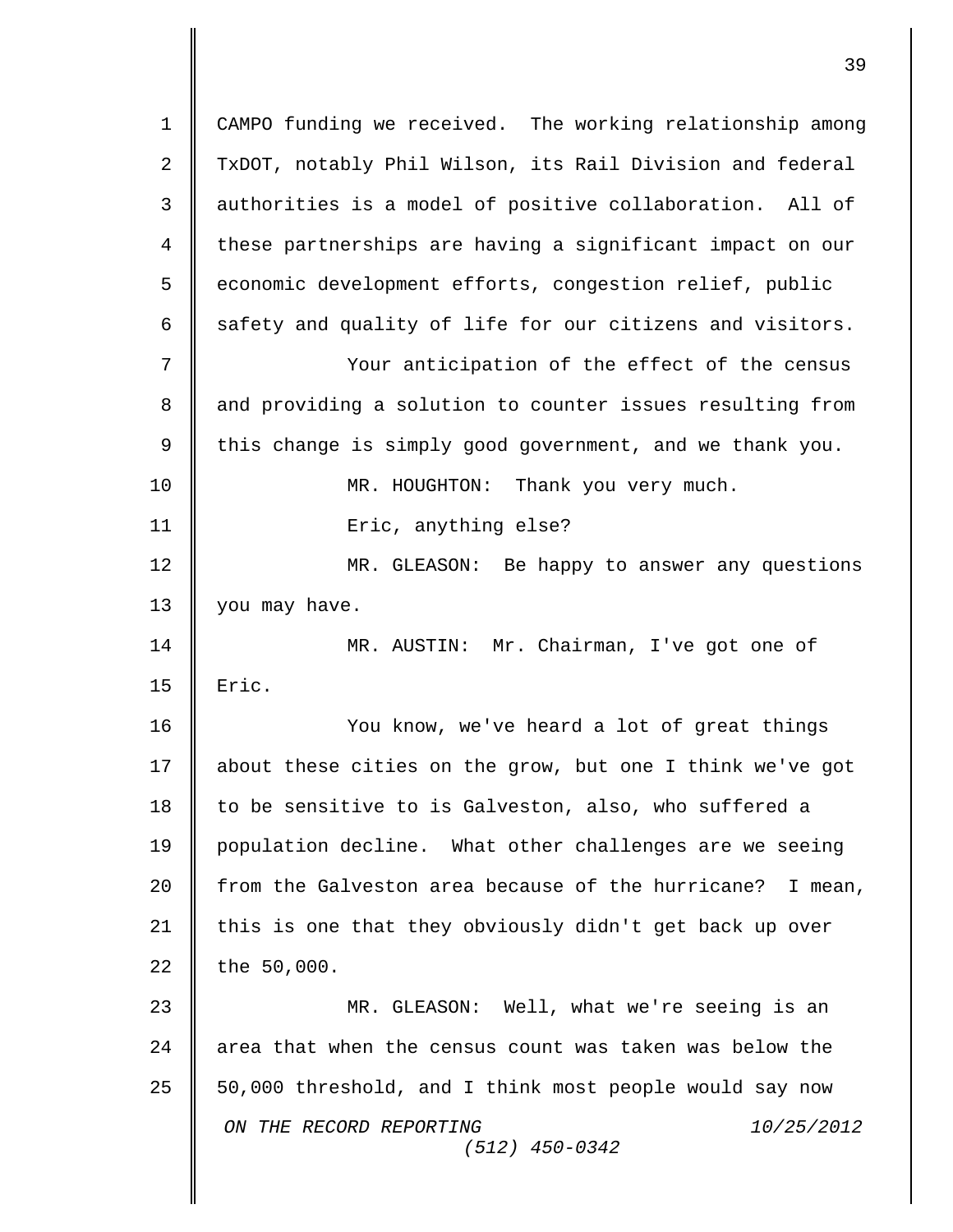| $\mathbf 1$  | it's above. And that difference going below significantly |
|--------------|-----------------------------------------------------------|
| $\sqrt{2}$   | impacted their funding streams, particularly from the     |
| $\mathsf{3}$ | federal government. So we've been working with them in a  |
| 4            | variety of different programs that we administer to try   |
| 5            | and see if we can't help fill that gap, and part of that  |
| 6            | money that you see here today will do that. I'll be back  |
| 7            | in front of you in December with some additional funding  |
| 8            | recommendations that will also address that. So we're     |
| 9            | working quite closely with them on that.                  |
| 10           | MR. AUSTIN: Thank you.                                    |
| 11           | MR. HOUGHTON: Any other questions? Is there a             |
| 12           | motion?                                                   |
| 13           | MR. MOSELEY: Chairman, as Texas grows over the            |
| 14           | next three decades, potentially doubling from 25- to 50   |
| 15           | million in population, the census data will be a very     |
| 16           | useful ally in mobility planning, and I appreciate the    |
| 17           | presentations this morning.                               |
| 18           | There are actually some urban myths that I                |
| 19           | don't think anybody in this room believes that if you     |
| 20           | build a roadway it causes growth. But the reality of it   |
| 21           | is we are growing and we need roadways to facilitate the  |
| 22           | quality of place and moving goods to market. So thank you |
| 23           | for brining the census data in. It really does show a     |
| 24           | huge demand and a need for more capacity on our mobility  |
| 25           | system.                                                   |
|              | ON THE RECORD REPORTING<br>10/25/2012<br>$(512)$ 450-0342 |
|              |                                                           |

 $\overline{\mathbf{I}}$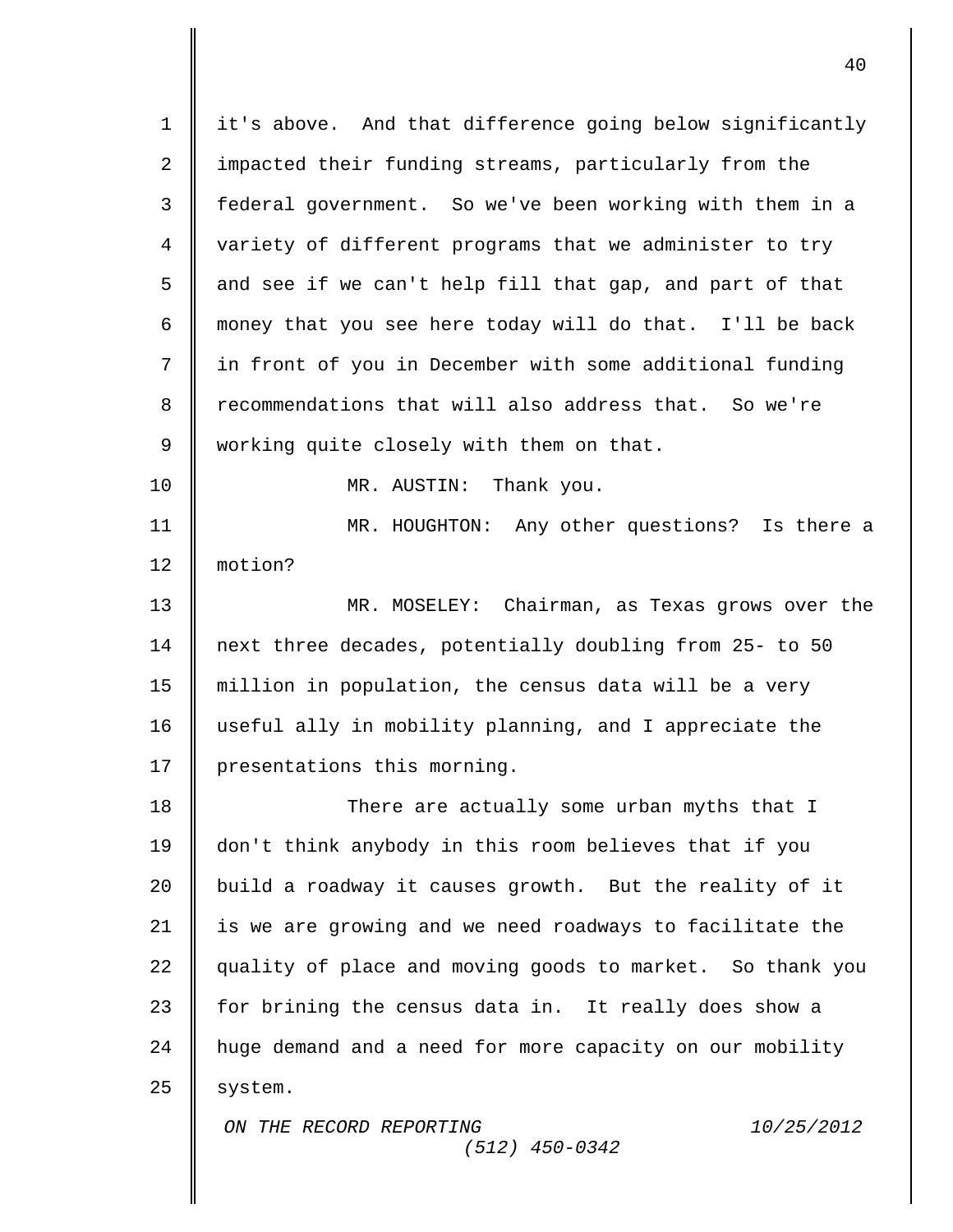|              | 41                                                           |
|--------------|--------------------------------------------------------------|
| $\mathbf 1$  | MR. HOUGHTON: With that, is there a motion?                  |
| $\mathbf{2}$ | MR. MOSELEY: So moved, Chairman.                             |
| 3            | Second.<br>MR. MEADOWS:                                      |
| 4            | MR. HOUGHTON: All in favor?                                  |
| 5            | (A chorus of ayes.)                                          |
| 6            | MR. HOUGHTON: Thanks, Eric.                                  |
| 7            | MR. GLEASON: Thank you.                                      |
| 8            | MR. WILSON: Item 6 will designate State                      |
| 9            | Highway 183 Managed Lanes Project as a toll project on the   |
| 10           | state highway system. Strategic Projects Division            |
| 11           | Director Ed Pensock will present. Ed.                        |
| 12           | MR. PENSOCK: Good morning, Chairman,                         |
| 13           | commissioners, Director Wilson. My name is Ed Pensock.       |
| 14           | I'm the director of the Strategic Projects Division of       |
| 15           | TxDOT.                                                       |
| 16           | Agenda item 6 authorizes the designation of                  |
| 17           | State Highway 183 from west of State Highway 161 to near     |
| 18           | I-35 East, Trinity Parkway in Dallas County as a toll        |
| 19           | project and a controlled access facility.                    |
| 20           | The department received final environmental                  |
| 21           | clearance from Federal Highway Administration on the         |
| 22           | project as a toll facility on February 10, 2004 and          |
| 23           | concurrence of the environmental reevaluation on April 9,    |
| 24           | On March 1, 2012, the North Texas Tollway Authority<br>2012. |
| 25           | waived and declined to exercise its option to develop,       |
|              | ON THE RECORD REPORTING<br>10/25/2012<br>$(512)$ 450-0342    |
|              |                                                              |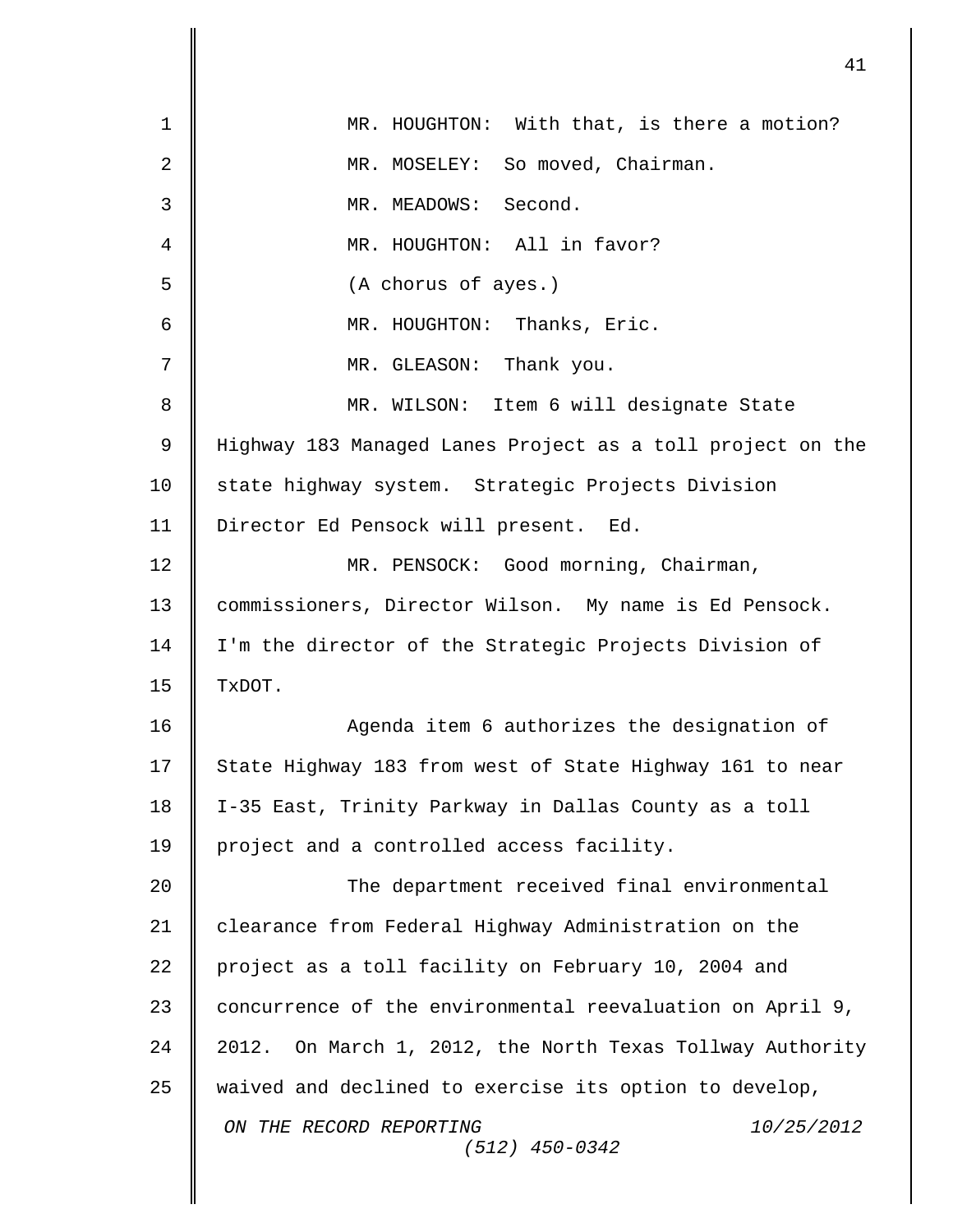*ON THE RECORD REPORTING 10/25/2012 (512) 450-0342* 1 finance, construct and operate the SH 183 Managed Lanes 2 Project. On March 29, 2012, Minute Order 113045 exercised  $3 \parallel$  the department's option to develop, finance, construct and 4 || operate SH 183 as a managed lane project. 5 On June 21, 2012, State Highway 183 Managed 6 || Lanes Senate Bill 1420 Committee announced their final 7 | report concerning the project. In accordance with their 8 determination, TxDOT is moving forward with the delivery  $9 \parallel$  of this tolled facility. The department, in coordination 10 | with the region, will begin developing and operating this 11 | toll project as we speak. 12 Staff recommends your approval of this minute 13 | order and I'll be happy to answer any questions. 14 MR. HOUGHTON: This is one that was authorized 15 | by the legislature, one of the seven that we are now 16 | checking off the list? 17 || MR. PENSOCK: We are working very hard to check 18 | it off the list. Yes, sir. 19 MR. HOUGHTON: Great. 20 || Any other questions of Ed? Is there a motion, 21 Commissioner Meadows? 22 **||** MR. MEADOWS: Move approval. 23 | MR. UNDERWOOD: Second. 24 MR. HOUGHTON: All in favor? 25 **(A** chorus of ayes.)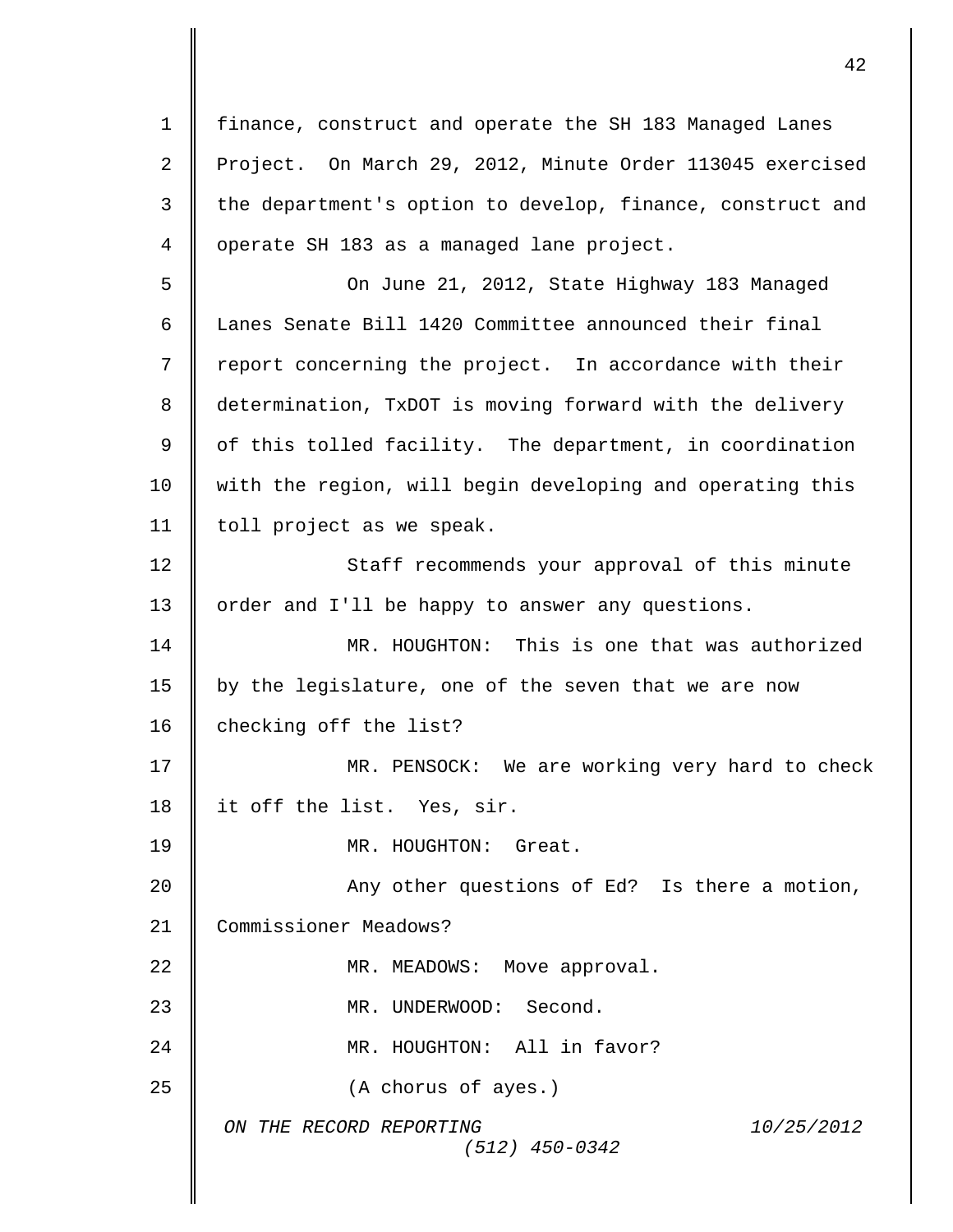|                | 43                                                         |
|----------------|------------------------------------------------------------|
| $\mathbf 1$    | MR. HOUGHTON: Thank you.                                   |
| $\overline{2}$ | MR. WILSON: Now item 7 is a discussion item to             |
| 3              | received an update from the RMAs on current projects and   |
| 4              | future work programs and priorities. Marc Williams,        |
| 5              | direct of Planning, will introduce. Marc.                  |
| 6              | MR. WILLIAMS: Thank you, Phil.                             |
| 7              | Good morning, Chairman Houghton, members of the            |
| 8              | commission. For the record, I am Marc Williams and I       |
| 9              | serve the Texas Department of Transportation as director   |
| 10             | of Planning.                                               |
| 11             | Today we are joined by representatives from our            |
| 12             | eight regional mobility authorities in Texas who will      |
| 13             | provide an update to the commission on the status of       |
| 14             | ongoing efforts to procure comprehensive development       |
| 15             | agreements for projects authorized by the 82nd             |
| 16             | Legislature, as well as action plans for implementation of |
| 17             | these projects and other priorities of the RMAs.           |
| 18             | Phil, I believe that you have a list of the                |
| 19             | RMAs and will call them up in order.                       |
| 20             | MR. WILSON: Thank you, Marc.                               |
| 21             | We'll begin with item 7a, the Alamo RMA.                   |
| 22             | Presenting this morning, Interim Chair Robert Thompson and |
| 23             | Executive Director Terry Brechtel making the presentation. |
| 24             | MR. THOMPSON: Good morning, Commissioner                   |
| 25             | Houghton and fellow commissioners. My name is Bob          |
|                | ON THE RECORD REPORTING<br>10/25/2012<br>$(512)$ 450-0342  |
|                |                                                            |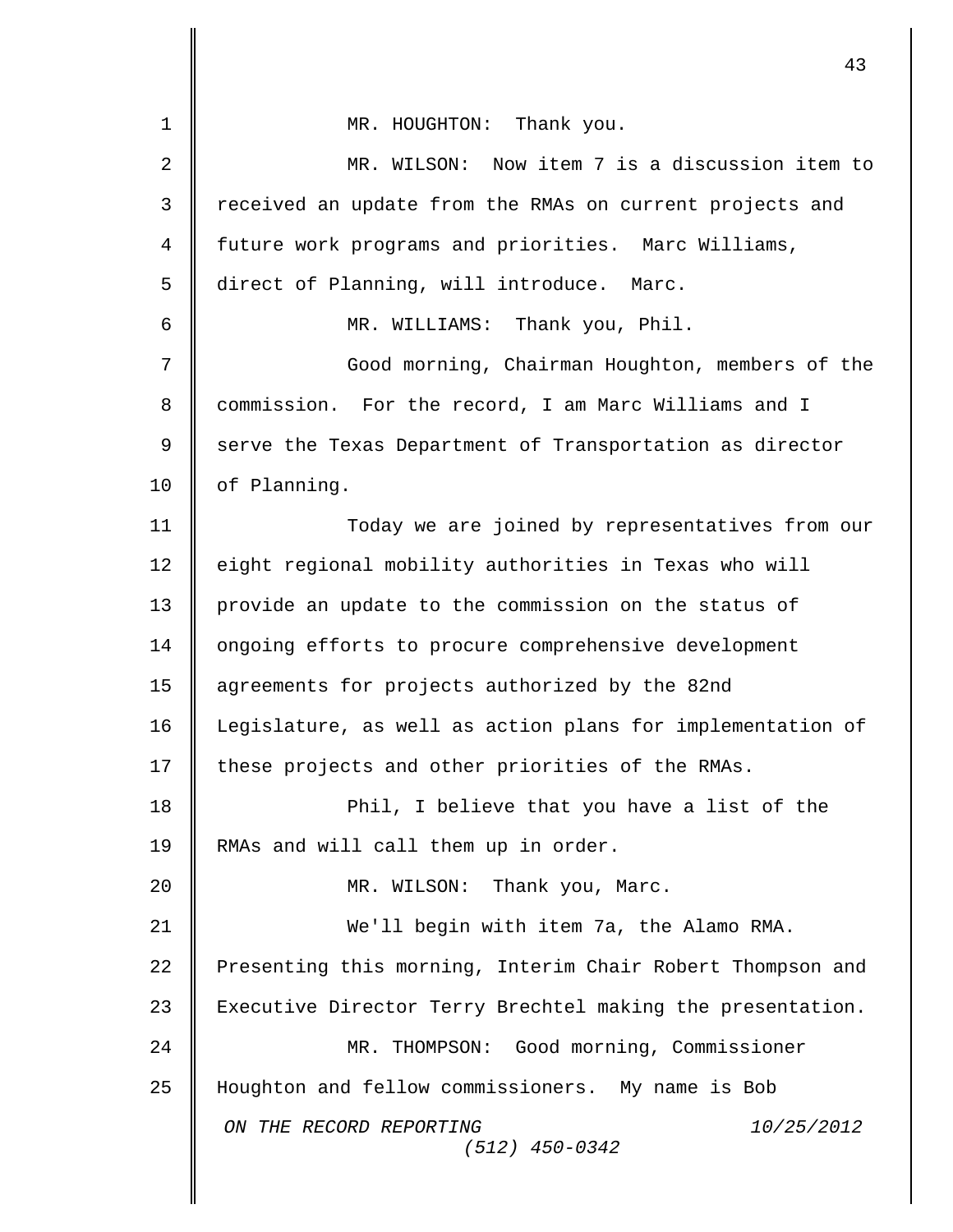1 Thompson. I'm the interim chair for the Alamo RMA. I 2 || want to thank you for your invitation to us to come in and  $3 \parallel$  share with you. I think it speaks of your interest in the 4 well-being of the local RMAs and how we cooperate with one  $5 \parallel$  another.

6 || Our projects, I'll speak of five. We have what's called a Super Street, and I'll explain that in a moment. Joint projects that we have worked with TxDOT are 281-1604 interchange project, the 281 environmental impact 10 statement, and the 1604 environmental impact statement. Those five efforts is what I'll bring to your attention  $\parallel$  this morning.

13 The Super Street. Now, that's kind of a 14 | strange name but you can see the diagram there. You turn 15  $\parallel$  right to turn left, and it's a leap of faith on the part 16 | of the community to experience this, and I also made that 17 | leap of faith, I was not a believer. But it, in fact, 18 | works and it helps decongest some very crowded areas in 19 | our community. We have three of those intersections on 20 | 281 and there are two on 1604 presently. They're not the 21 | long-term solution but they're certainly a help in the  $22 \parallel$  short-term.

*ON THE RECORD REPORTING 10/25/2012 (512) 450-0342* 23 We had a Gold Medal Award from the Texas 24 Council of Environmental Engineering Companies and an 25 international award for that. We imported that concept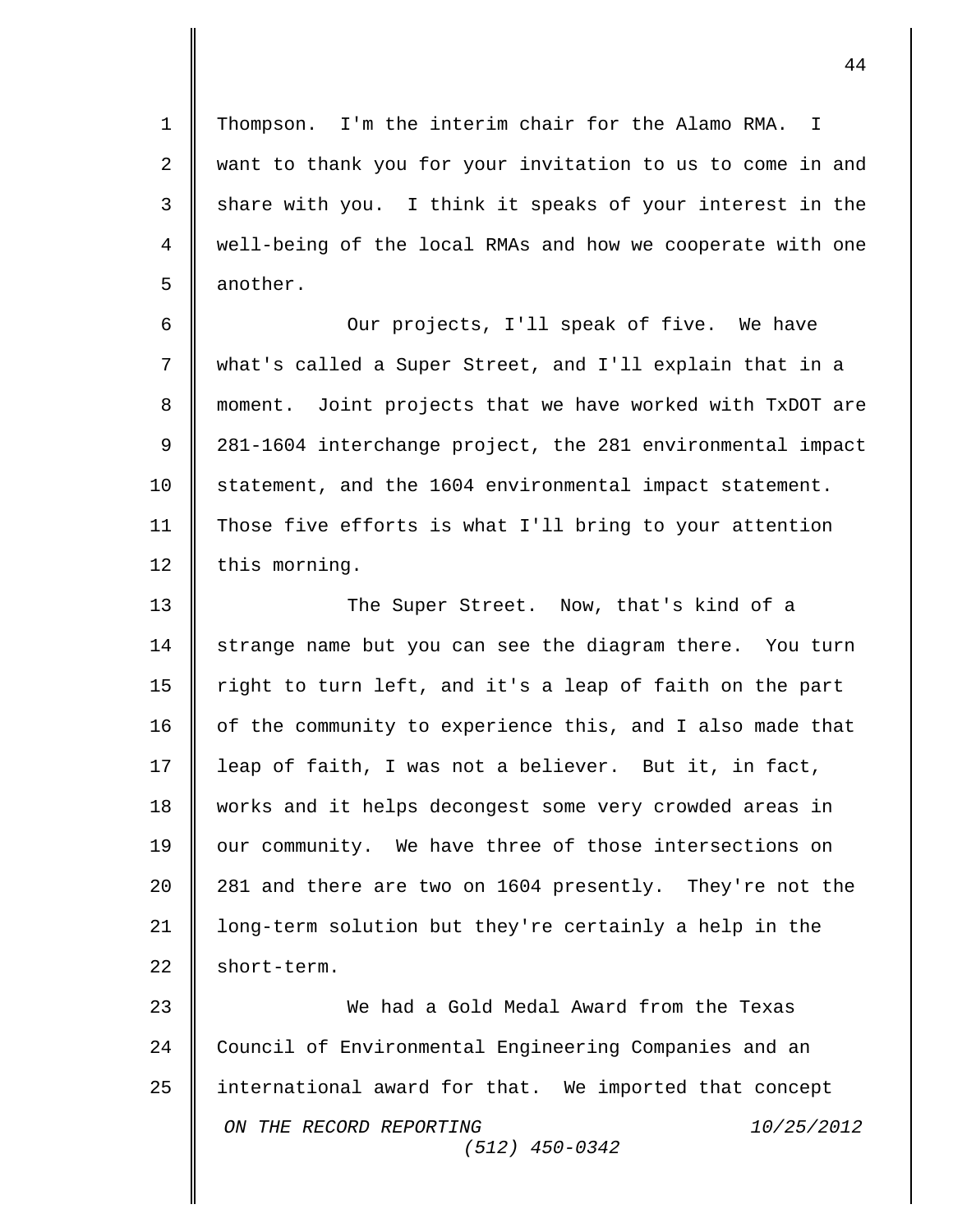1 || out of another state, which I'll not mention, but we are 2  $\parallel$  the first to bring it to reality in Texas and we're here  $3 \parallel$  to tell you that it works.

4 Joint projects that we have worked on with 5 TxDOT, partnered with our friends at Bexar County and the 6 | ATD district out of VIA, our transportation entity to 7 || pursue environmental clearance on 1604 Super Street as 8 || well as the 1604 and 151 underpass area. That project had  $9 \parallel$  an endangered species find and we're going to have to work  $10$  on that, working with TxDOT to work around that.

11 || The second effort I'd mention is the public 12 | involvement and engagement we've had with the IH 35 13 | planning for an environmental impact statement there. We 14 have had four rounds of public meetings, two meetings each  $15$  round, to gain input from the community as to what they 16 | expect to see and how we can accommodate community needs 17  $\parallel$  as we move forward into an EIS on 35.

*ON THE RECORD REPORTING 10/25/2012 (512) 450-0342* 18 281 environmental impact statement and the 1604 19 impact statement, monumental efforts. We're at about 2- 20 | 1/2 years into each one of those. We have completed our 21 | input, we're in now for legal sufficiency on 1604, 22  $\parallel$  awaiting that, and we'll soon have the same status with 23 281 impact statement. So as soon as we get that, come 24 | back for public hearing on the draft, and then we look 25 **f** forward to moving out on that. So that's where we are on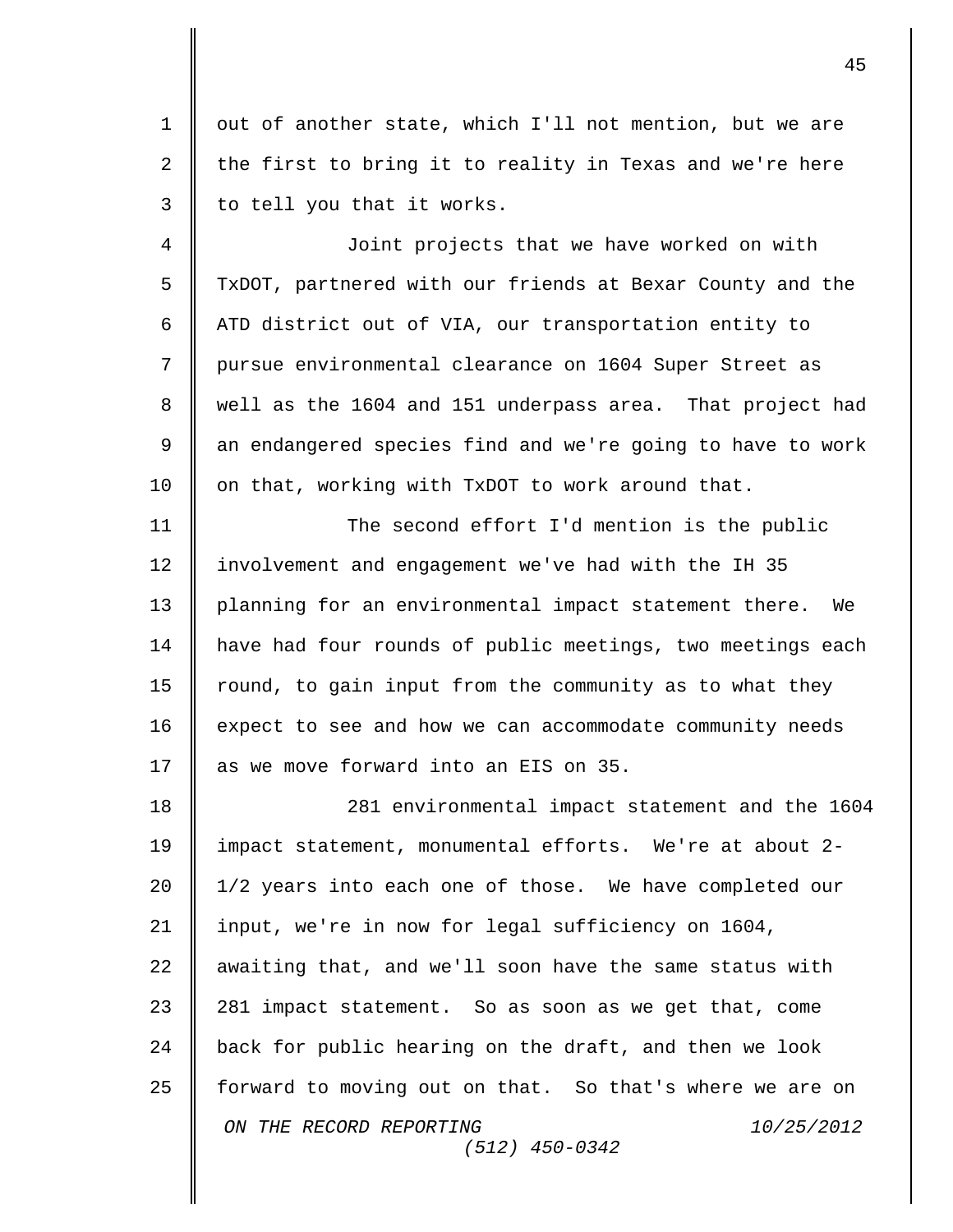*ON THE RECORD REPORTING 10/25/2012 (512) 450-0342* 1 both of those, and it's been a tremendous effort for our 2  $\parallel$  staff to be where we are today. 3 || The interchange, a big, big help for our 4 community, 281 and 1604, convergences of hundreds, 5 | thousands of cars. So we were the first to come up with  $6 \parallel$  and use the design-build contract for that effort, and 7 it's worked splendidly, it has worked very well. We're on 8  $\parallel$  time, I think we're about 30 days off the schedule but the  $9 \parallel$  contractors are confident they can make that up. 10 | Construction started a year ago. We are very pleased with 11 Williams Brothers Contractors as they have done an 12 excellent job out there. 13 The four connectors that you can see on there, 14 we've got two that are going to open very shortly, next 15 week, and we'll have all of them finished by February, and 16 | the project with all the landscaping and all the other 17  $\parallel$  things that have to be done, lighting, will be finished by 18 | May, so we're on schedule with that. 19 There are some pictures of that we just went 20  $\parallel$  by. We had a walking tour of that, and that's a very 21  $\parallel$  exciting thing to do. That is the project, that's a great 22 help for us. 23 **281** environmental impact statement. We started 24 | in 2009, we are going forward with two proposed build 25 alternatives, non-tolled, tolled with managed lane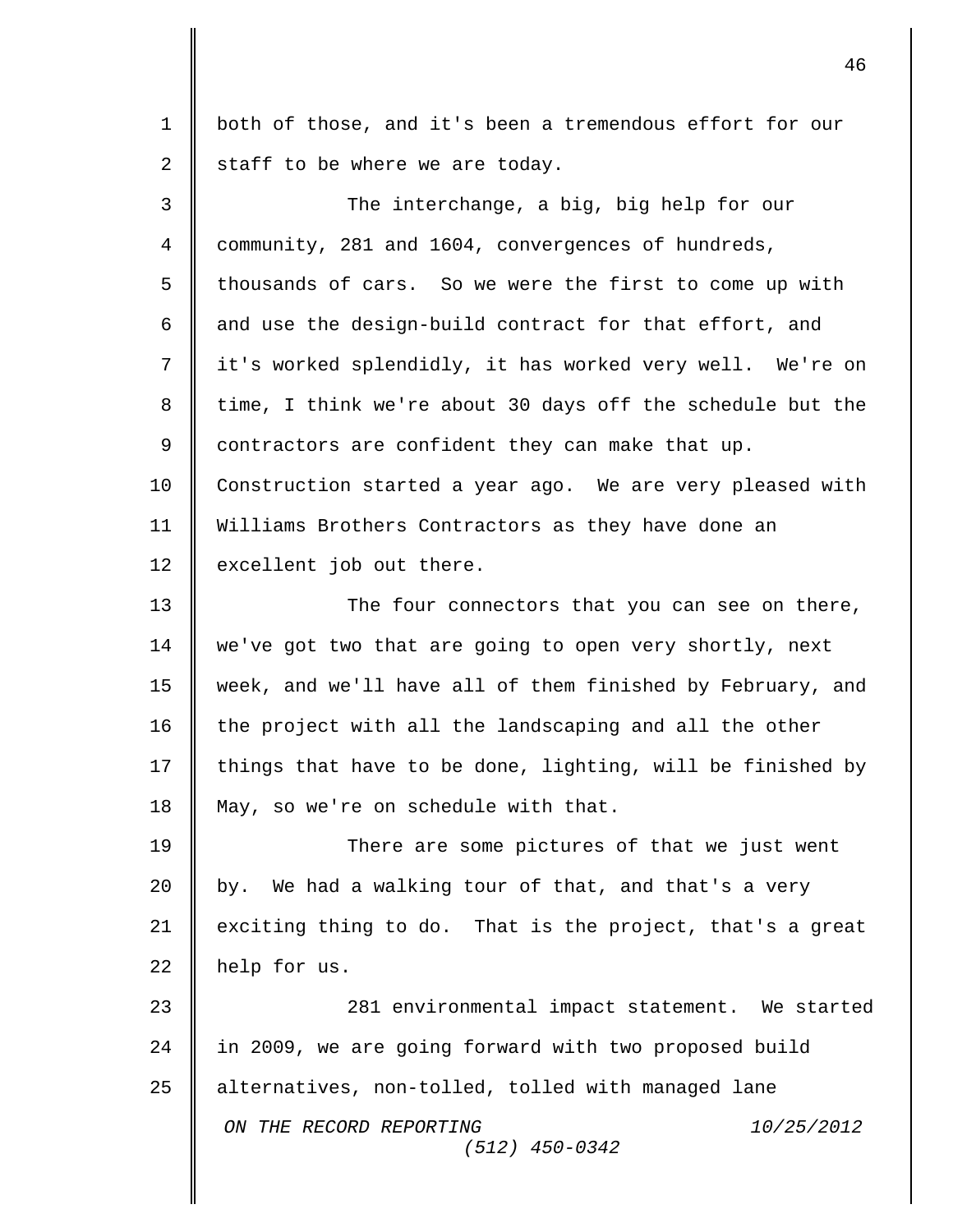1 | options. The draft, I said, is ready for the legal 2 Sufficiency review right now. We're tentatively thinking 3 || about our public hearing on that draft in January or 4 February, and our environmental consultants, Jacobs 5 | Engineering.

 $\parallel$  1604. We started that also in 2009. We're going forward with three proposed alternatives: tolled, 8 || non-tolled and managed lane options. The draft impact 9 Statement is under review and we have a tentative public hearing -- and I have to emphasize the word tentative -- for next month on that. I think we're going to have to slip that a little bit. Our engineering consultants and 13 environmental consultants is Michael Baker Corporation.

14 || Terry, if you'd mention the future.

15 MS. BRECHTEL: Thank you, Chairman.

16 Thank you, commissioners, for the opportunity 17 | to be here today and for the session yesterday. It was 18 | very helpful.

*ON THE RECORD REPORTING 10/25/2012 (512) 450-0342* 19 Moving forward, obviously the most premier 20 | thing on our minds is getting environmental clearance for 21 281 and 1604. We hope to be able to achieve that by the  $22$  | end of 2013. We've also been working with our financial 23 consultants and we've gotten to a point where we have a 24 | financial feasibility study that was done for sections of 25 281 and 1604, and we feel we have a viable project to move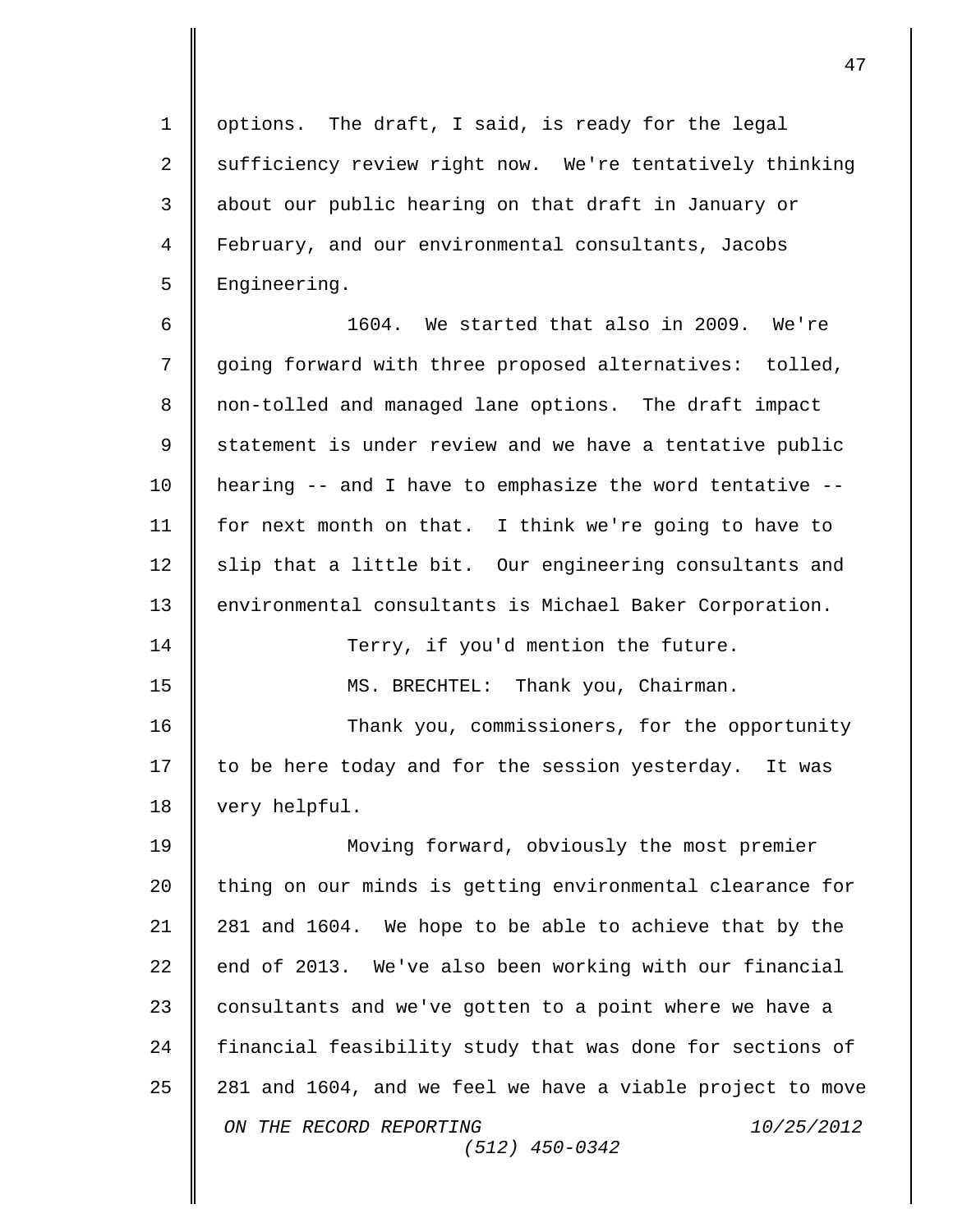forward. Both 281 and a section of 1604, it's about a  $\parallel$  total of 20 miles and it's about a \$700 million combined project.

 One of the things that I think is really important is that we look at 281 and 1604 as a system. We  $\parallel$  can't be building piecemeal, we need to be thinking about how we can advance 1604 from approximately Bander Road to 8 the 281 interchange that's under construction today, and  $\parallel$  then 281 with a managed lane project from the interchange 10 | of 281 and 1604 all the way to the Comal County line. It's doable, it's doable to do the two together, and with 12 your help, with your support and the exciting things that 13 we heard about yesterday, we feel we're in a very good position to move forward with getting a design-build comprehensive development agreement project underway in 16 the San Antonio area.

**Thank you for SH 130.** It is a tremendous 18 | opportunity for San Antonio residents to be able to see how a toll road works, to be able to drive 85 miles an hour on that road. I'm looking forward to it. I would have used it yesterday morning but it wasn't open when I came up. So again, thank you so much. That is so 23 | important to San Antonio.

**Thank** you.

*ON THE RECORD REPORTING 10/25/2012 (512) 450-0342* MR. THOMPSON: Thank you very much. Do we have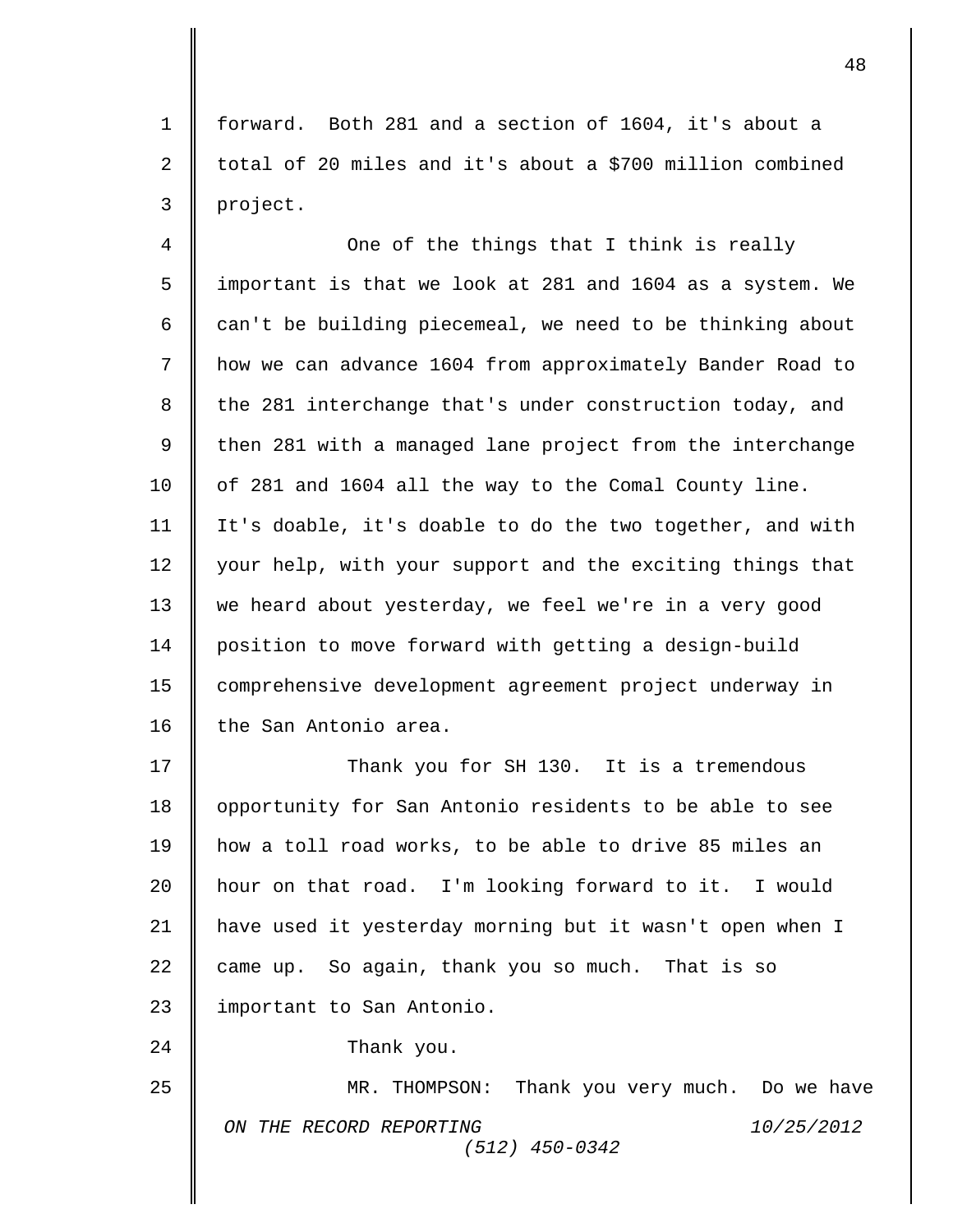1 any questions?

| $\overline{2}$ | MR. HOUGHTON: Well, we're going to hold                    |
|----------------|------------------------------------------------------------|
| 3              | questions until afterwards, and I think we've got several  |
| 4              | questions for some of you.                                 |
| 5              | MR. WILSON: Next is item 7b, a presentation                |
| 6              | from the Cameron County RMA, Executive Director Pete       |
| 7              | Sepulveda. Pete.                                           |
| 8              | MR. SEPULVEDA: Good morning, Chairman                      |
| $\mathsf 9$    | Houghton, members of the commission. My name is Pete       |
| 10             | Sepulveda. I'm the county administrator and also the       |
| 11             | executive director for the Cameron County Regional         |
| 12             | Mobility Authority.                                        |
| 13             | Before I proceed with my presentation, I would             |
| 14             | like to introduce members of our delegation. With me today |
| 15             | is the county commissioner from Precinct 3, David Garza.   |
| 16             | We have the chairman of our RMA, David Alex, the treasurer |
| 17             | of our RMA, Michael Scaief Chairman Alex and Mr. Scaief    |
| 18             | have been with the RMA since February of 2005. And our     |
| 19             | newest board member, who has been onboard for about 30     |
| 20             | days, is Horacio Barrera.                                  |
| 21             | Since our inception, in looking at the                     |
| 22             | transportation infrastructure we're going to be provided   |
| 23             | for Cameron County, we looked at and established goals.    |
| 24             | Our very first goal was to create jobs and improve         |
| 25             | economic development. We wanted to provide a better        |
|                | ON THE RECORD REPORTING<br>10/25/2012<br>$(512)$ 450-0342  |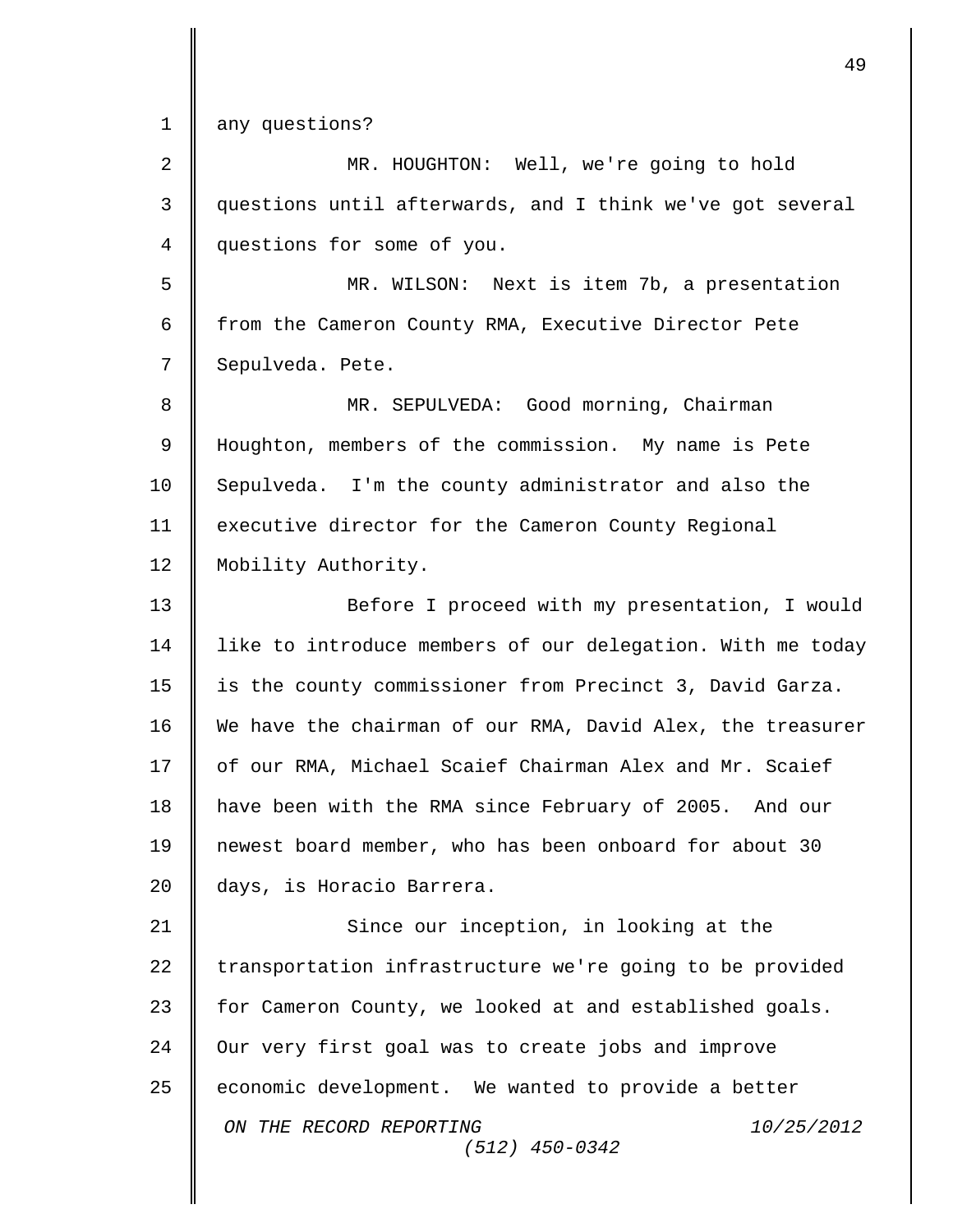quality of life for everybody in Cameron County, and we've  $\parallel$  got several projects that are accomplishing that. We wanted to improve mobility, to relieve congestion, and to  $4 \parallel$  be able to ensure efficient trade corridors.

5 These are some of the major projects that we 6 | have been working on for the last seven-eight years, and 7 | further along in the presentation I will go into more 8 detail on some of these projects. This is our system map  $9 \parallel$  that shows the connectivity between all the projects that 10 we're working on, and one project that's not shown here is 11 a border master plan that we are about to complete, and 12 that was in coordination with the City of Matamoros, the 13 State of Tamaulipas, and the federal government of Mexico. 14 We're about 45 to 60 days from completing that and we 15 || will present that plan to the district office.

16 || But this map, very comprehensive system of 17 projects that shows you connectivity, not only in Cameron 18 County but north on US 77 and then south into Mexico and 19 | west to our partners in Hidalgo County.

*ON THE RECORD REPORTING 10/25/2012 (512) 450-0342* **This is the ultimate configuration of State**  Highway 550. As you all know, for the last 20 months we've had a toll road open. We opened our very first 23 gantry over State Highway 1847 and the railroad that goes  $\parallel$  by there. When we complete the ultimate configuration, it will have four gantries. The one gantry that's been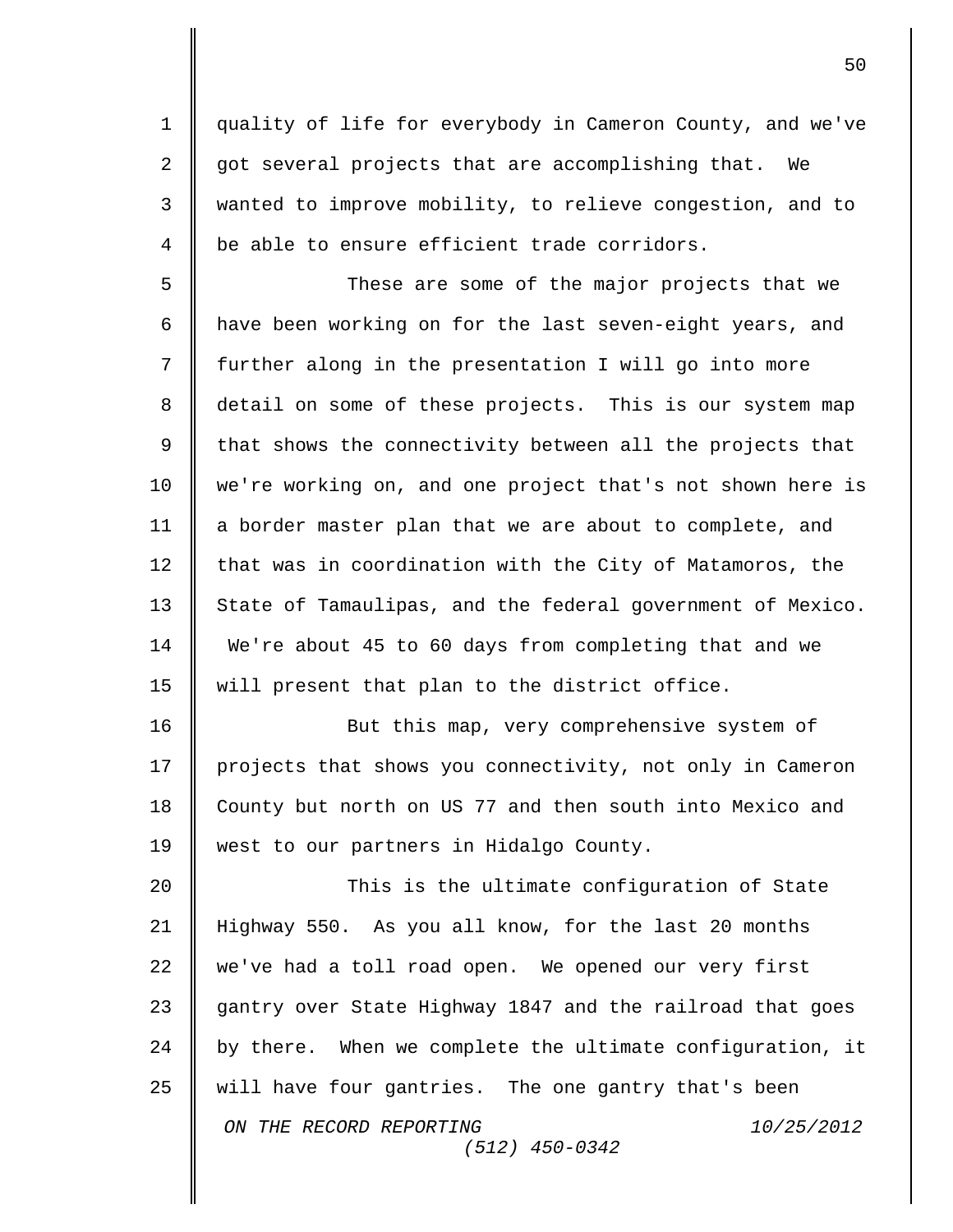| $\mathbf 1$    | opened has about 800 to 1,000 cars a day. This December    |
|----------------|------------------------------------------------------------|
| $\overline{2}$ | we are hoping to be able to open the gantries by the Port  |
| 3              | of Brownsville. That's a                                   |
| 4              | 3-1/2-mile spur that we've been working with TxDOT on for  |
| 5              | the last 18 months.                                        |
| 6              | We, a couple of weeks ago, awarded a contract              |
| 7              | on the direct connectors onto US 77 for this project, and  |
| 8              | when that's complete in another 18 to 20 months, then we   |
| 9              | will have all four gantries open for traffic.              |
| 10             | This is a map that we created at the request of            |
| 11             | some of the commissioners back a couple of years ago, and  |
| 12             | when we first started we probably had about close to 12-14 |
| 13             | projects along the US 77 route from Corpus to Brownsville. |
| 14             | We're now down to about seven. Three of those projects,    |
| 15             | you are in the RFP process for design-build, and so we'll  |
| 16             | be left with four projects, and also working with Federal  |
| 17             | Highway Administration on a design waiver along the King   |
| 18             | Ranch area.                                                |
| 19             | This is a slide showing the transportation                 |
| 20             | reinvestment zone that we currently have. The bold is the  |
| 21             | existing zone. It covers most of our projects, I believe   |
| 22             | it's about 80 miles in length. At the request or           |
| 23             | following up on a suggestion made by your Planning         |
| 24             | department, you see the broken lines, we want to amend the |
| 25             | zone to include the Laguna Madre area as well as the South |
|                | ON THE RECORD REPORTING<br>10/25/2012<br>$(512)$ 450-0342  |
|                |                                                            |

II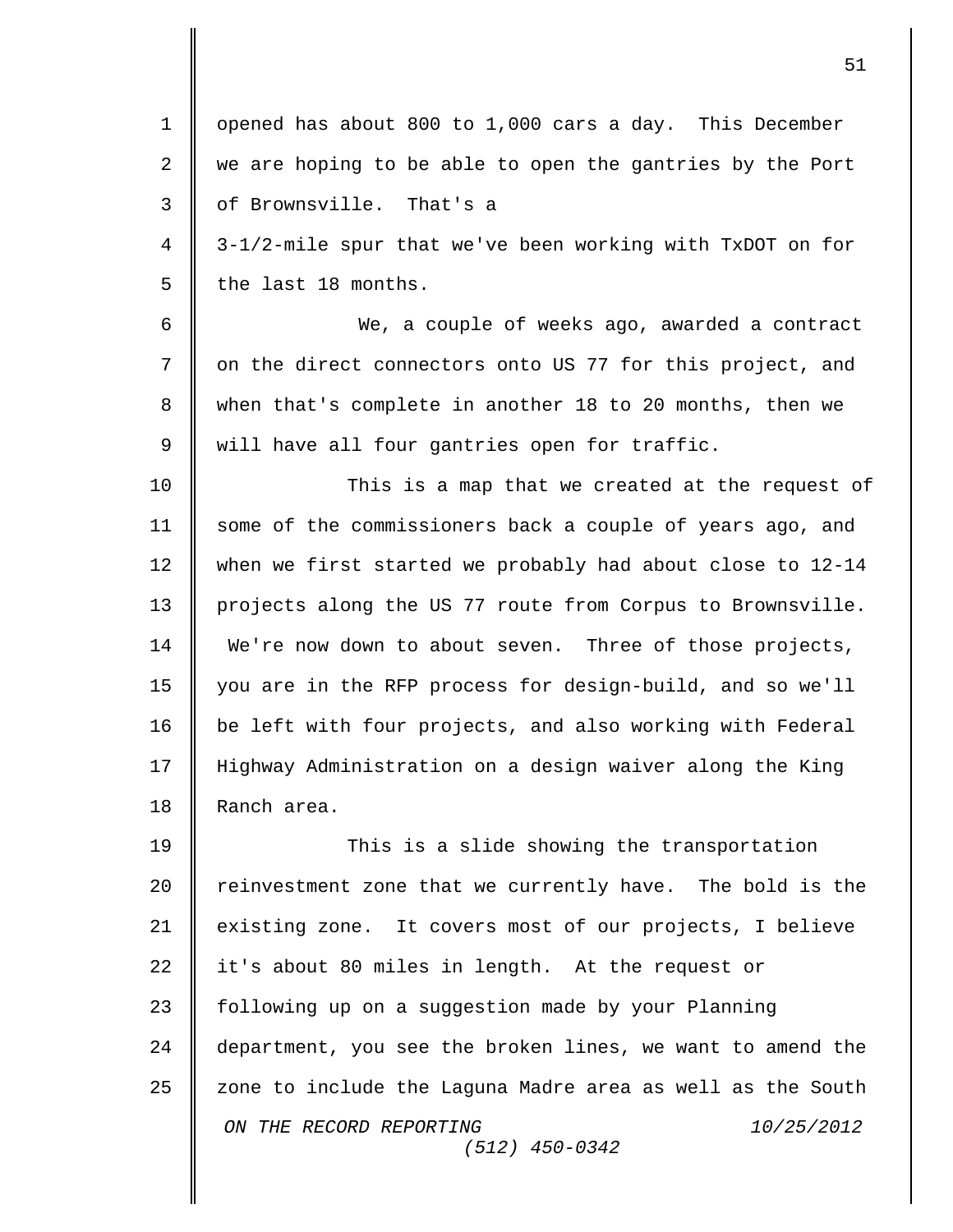1 | Padre Island area.

| 2  | We had a conference call a couple of weeks ago             |
|----|------------------------------------------------------------|
| 3  | between your Environmental staff, your Planning staff and  |
| 4  | Federal Highway Administration, and based on that          |
| 5  | conference call, we are moving forward with amending the   |
| 6  | TRZ. Because of legal issues, we're going to have to       |
| 7  | break it into two TRZs. We plan on having a public         |
| 8  | hearing in mid November and then going before              |
| 9  | commissioners court in mid December for their              |
| 10 | consideration.                                             |
| 11 | The map doesn't show it, but we are going to               |
| 12 | clean up on US 77, connect that part that's not connected  |
| 13 | on the south end, on the north end, and then include US 83 |
| 14 | as well. Actually, last December 2011, commissioners       |
| 15 | court and the RMA entered into an agreement where the      |
| 16 | court agreed to allocate 100 percent of the increase in    |
| 17 | the tax revenues to the RMA so that the RMA can utilize    |
| 18 | that for RMA projects that are in the TRZ.                 |
| 19 | We want to establish the base year of 2012 for             |
| 20 | this amended zone, and right now the schedule that we have |
| 21 | will allow us to do that. By amending the zone, the early  |
| 22 | projections from our consultants will allow us to double   |
| 23 | the net present value of revenues on our TRZ. So this is   |
| 24 | a tool the state legislature gave us and we're putting it  |
| 25 | to use.                                                    |
|    | ON THE RECORD REPORTING<br>10/25/2012<br>$(512)$ 450-0342  |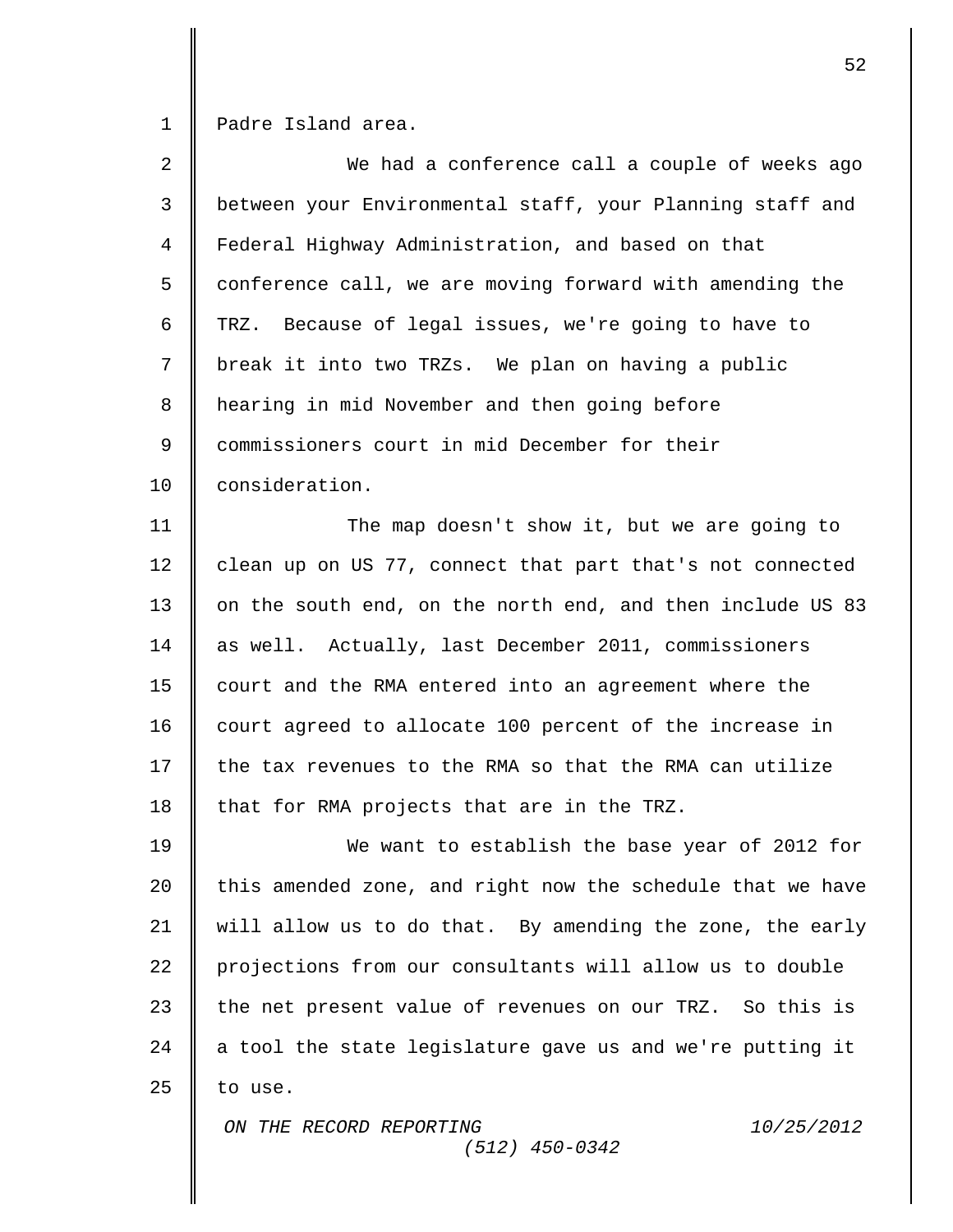1 || This is a spreadsheet that we update on a 2 monthly basis. We've got different categories, toll roads  $3 \parallel$  that have been opened, projects that have been completed, 4 projects that are under construction, projects that have  $5 \parallel$  been environmentally cleared, projects that are in the 6  $\parallel$  environmental phase, and then projects that are in the 7 | corridor analysis phase.

8 || As you can see, our system is \$1.7 billion. Of 9 that, \$400 million have either been already completed or 10 are under construction, and every single project that you  $11$  see up here, TxDOT has been our partner in and that's why 12 we've been as successful as we have because of the 13 partnership we established with TxDOT since the beginning.

14 **This is the slide that I want to focus on and** 15 use the remaining time. This is where you come in, this 16 | is where you can help us complete funding gaps or help us 17 | go through the process on some of our projects.

*ON THE RECORD REPORTING 10/25/2012* 18 | The West Rail relocation project, again, the 19 first international rail bridge project between the U.S. 20 and Mexico in over ten decades. This is a project of 21 | international significance. On the U.S. side the project 22  $\parallel$  is about 85 percent complete; on the Mexican side the rail 23 | line and the switch yard is about 60 percent complete. 24 The international bridge itself is 100 percent complete. 25  $\parallel$  That was completed this past September.

*(512) 450-0342*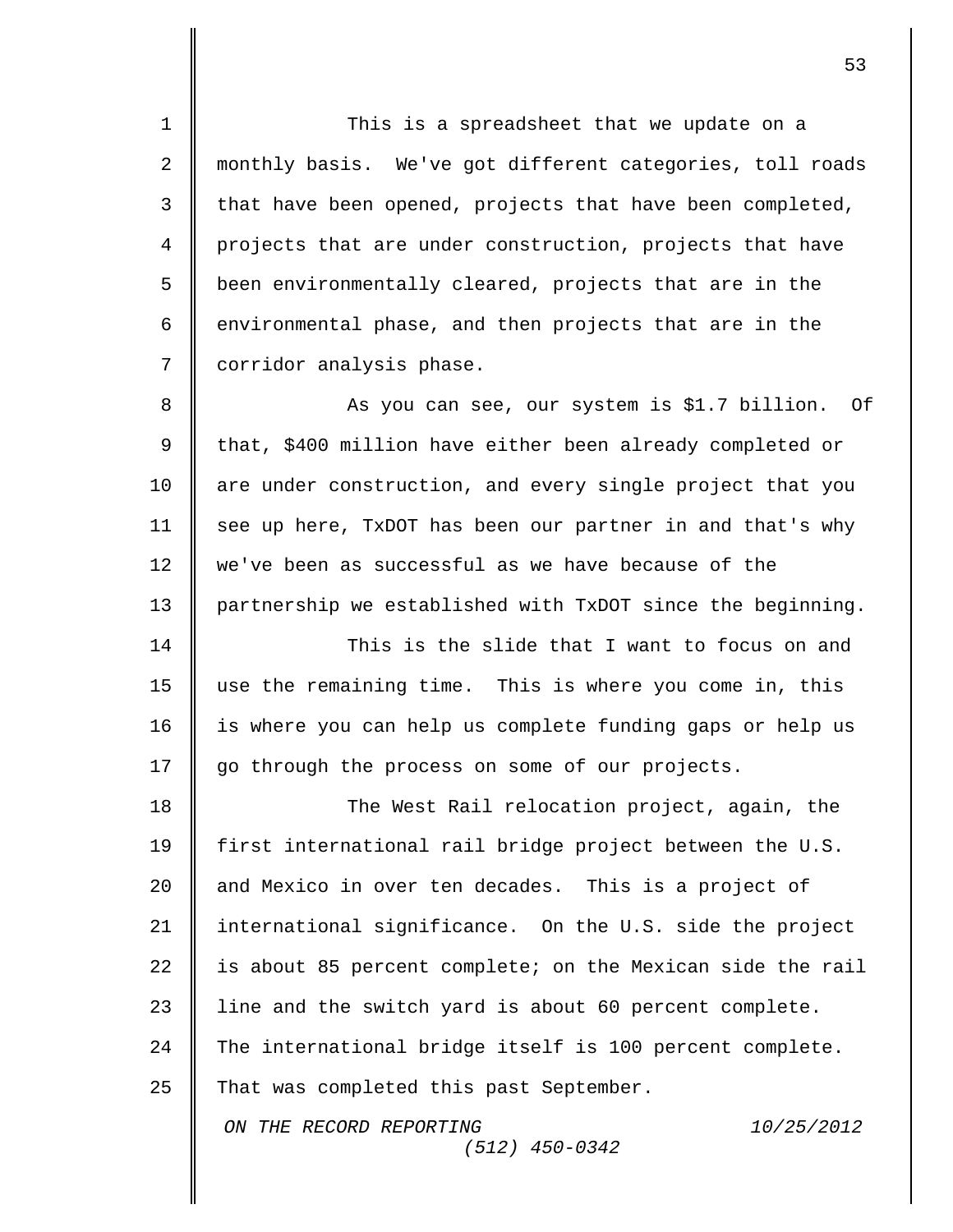*ON THE RECORD REPORTING 10/25/2012 (512) 450-0342* 1 || Because of the size of the project and because 2  $\parallel$  this is the first rail bridge in 100 years, we've had a 3  $\parallel$  lot of issues that have come up, we've had some cost 4 | overruns, we've had some issues with DHS that remain 5 || unresolved. They changed scope after the construction had 6  $\parallel$  started on the project. We've had issues with relocating  $7 \parallel a$  transmission gas line that conflicts with the rail right 8 || of way in five different locations. Nonetheless, we 9 || continue to work with the district office, we will need 10 | additional funding to close the gap and complete the 11 project, and I'll continue the dialogue with the district 12 | engineer. 13 **On US 77, you are totally, completely familiar** 14 with this project. A couple of years ago, as I mentioned 15 earlier, we are about 12 or 14 different projects away 16 from completing the improvements needed to upgrade US 77 17 | to a interstate standard highway. Today we are about 18 three or four projects away, and so we will continue to 19 work with your staff until we can get an interstate down 20  $\parallel$  to the Lower Rio Grande Valley. 21 **The SPI second access project, as you all are**  $22$   $\parallel$  aware, this past July we had one of the most successful 23 public hearings that I've ever been a part of and I  $24$   $\parallel$  believe that the district has ever had. We had well over 25  $\parallel$  700 people in attendance, the overwhelming majority was in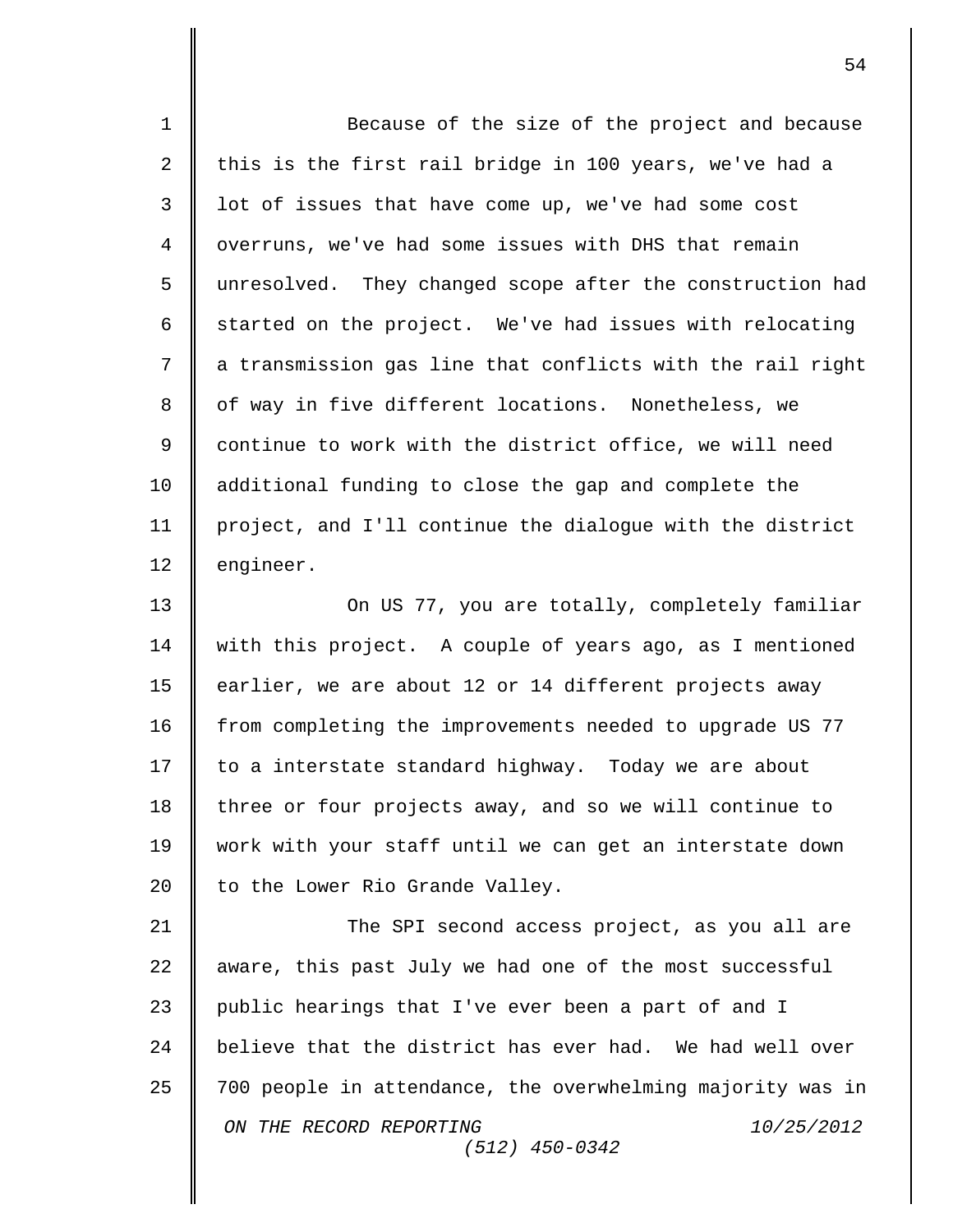1 | support of the project. The leadership of your staff's 2  $\parallel$  Environmental Division in Austin and the district engineer 3 | have allowed us to move forward with the process since we 4 | had the public hearing.

5 Since mid July we have had numerous conference 6  $\parallel$  calls, meetings with ENV, the district office, Federal 7 Highway Administration and the cooperating agencies. As  $8 \parallel$  we speak, there is a meeting going on in Corpus with U.S. 9  $\parallel$  Fish and Wildlife, FHWA, ENV, the district office, and the 10 | RMA, and so we hope to move the process forward. We have 11 established a schedule that would give us environmental 12 clearance August of 2013. It is an aggressive schedule, 13 but again, with the leadership that your staff has shown, 14 we feel we can meet that schedule.

15 We have also, hopefully by the end of this 16 week, if not early next week, we'll be submitting a letter 17 | of interest for the second access project for a TIFIA 18 loan. We will submit that under the rural section of the 19 program and we hope to be able to utilize TIFIA funding 20 | for this project.

*ON THE RECORD REPORTING 10/25/2012 (512) 450-0342* 21 | The CDA process, during the last legislative 22 session two of our projects were granted CDA authority, 23  $\parallel$  the second access project and the outer parkway project. 24 | Our consultants have established a schedule to move 25  $\parallel$  forward with the CDA process. We plan on starting that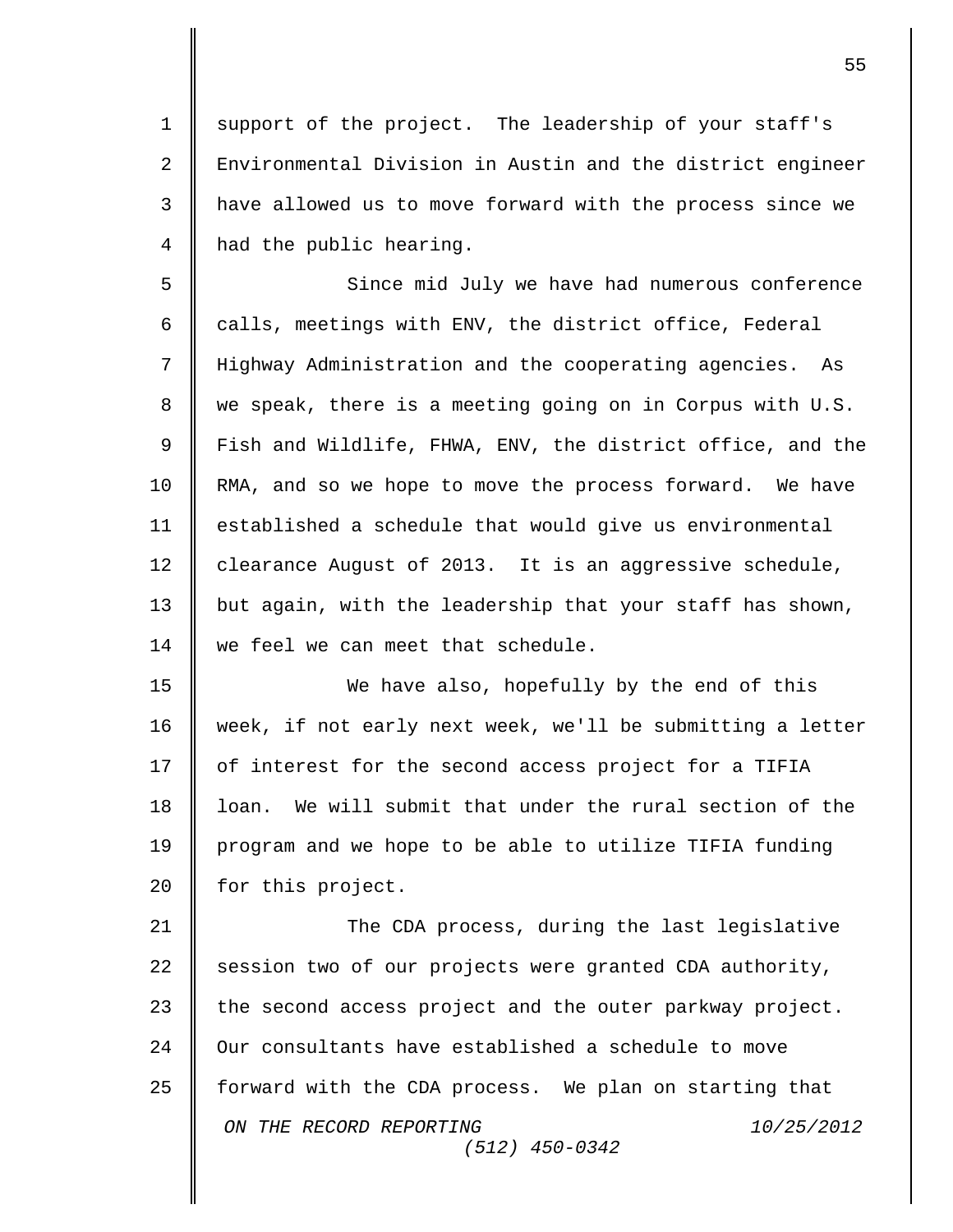| $\mathbf 1$    | process in the next 30 to 45 days, and we're keeping an    |
|----------------|------------------------------------------------------------|
| 2              | eye on the environmental clearance, both for the second    |
| 3              | access and outer parkway. The outer parkway, we will not   |
| $\overline{4}$ | federalize that project, we will use the local             |
| 5              | environmental policies that we have.<br>We                 |
| 6              | do have experience going through the CDA process. About    |
| 7              | three years ago we started the CDA process on the State    |
| 8              | Highway 550 project. Unfortunately, we were not able to    |
| 9              | negotiate an agreement with the developer, but we did gain |
| 10             | quite a bit of knowledge that I'm sure will come in handy  |
| 11             | for this project.                                          |
| 12             | A couple of weeks ago, again, your Planning                |
| 13             | staff, Federal Highway Administration and the RMA had a    |
| 14             | conference call, and we will be allowed to do one CDA for  |
| 15             | both projects. So that's huge for us because it saves      |
| 16             | time, it saves money and it probably provides a better     |
| 17             | incentive for developers to participate in the process.    |
| 18             | State Highway 32 project, this is a project                |
| 19             | that will move the existing overweight corridor from the   |
| 20             | Veterans Bridge to the Port of Brownsville, from an urban  |
| 21             | area to a rural area. We are in the environmental phase,   |
| 22             | we have pass-through funding from TxDOT, we have a pass-   |
| 23             | through agreement in place. This is also a very complex    |
| 24             | project. We have issues with the relocation of a US IBWC   |
| 25             | levee, we have issues with the relocation of a DHS border  |
|                | ON THE RECORD REPORTING<br>10/25/2012<br>$(512)$ 450-0342  |
|                |                                                            |

 $\overline{\mathbf{I}}$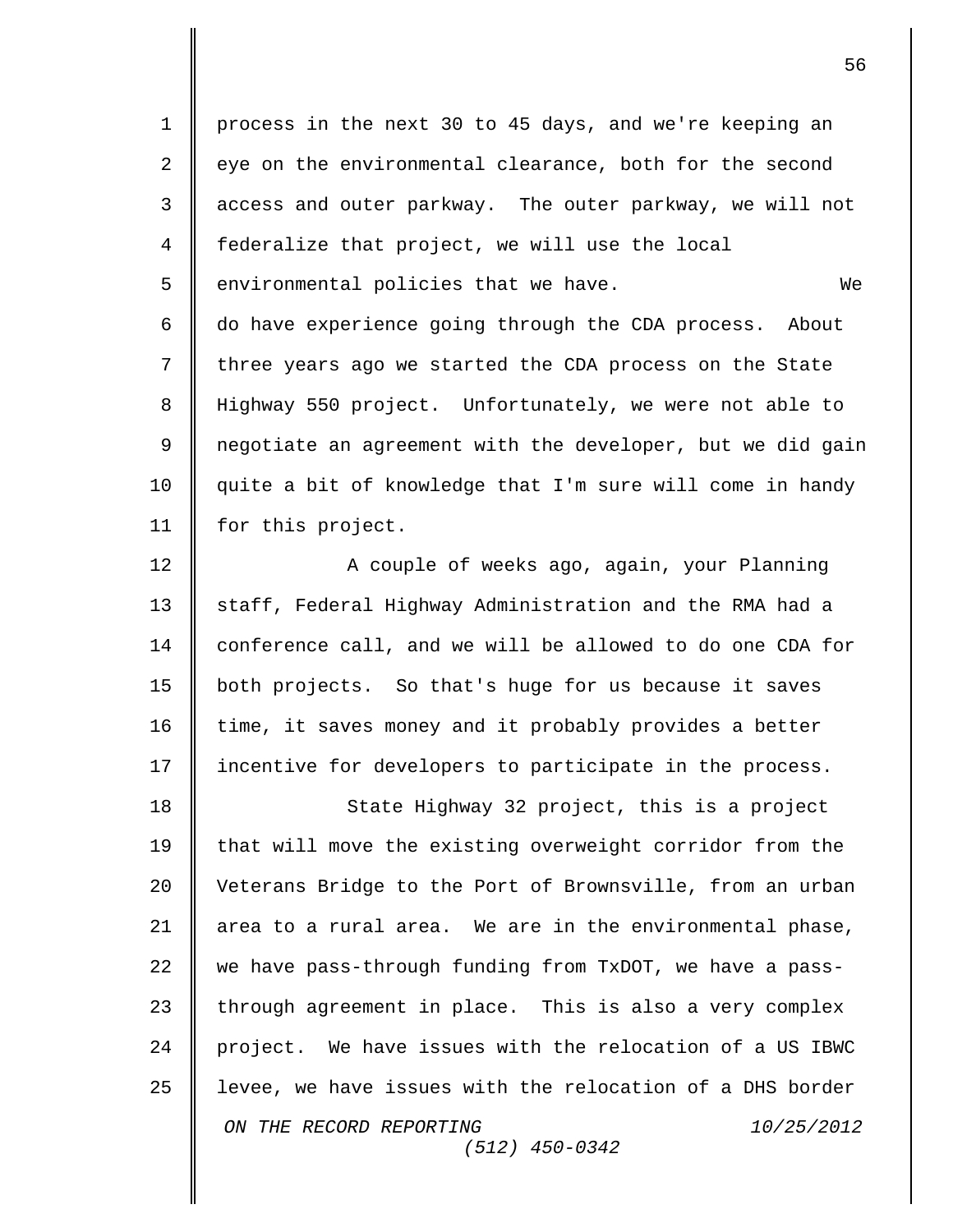1 fence, and so it's become a little bit more complicated 2  $\parallel$  than what we anticipated.

3 The pass-through agreement has an April 2013 4 deadline to start construction. We are currently working 5 || with the district office on updating the schedule, and at 6  $\parallel$  a future meeting we'll probably be coming to the 7 | commission to amend that schedule.

8 The General Brandt project is a project that's 9 || been funded. We are working with the district office and 10 your Environmental Division on environmental clearance for 11 a July 2013 letting. And then we've had several meetings 12 with your Planning staff and the Port of Brownsville on a 13 Freight shuttle pilot project, and again, we request your 14 continued cooperation and guidance on this project.

15 Very interesting projects. I'd venture to say 16 | the environmental process that we're going through on the 17 | second access project is probably one of the most, if not  $18$  the most challenging environmental projects in the state, 19 very complex, very complicated, but again, your staff in 20 | the Environmental Division have shown great leadership and 21 | have allowed us to move forward with that process and 22 coordinating with the Federal Highway Administration.

*ON THE RECORD REPORTING 10/25/2012 (512) 450-0342* 23 || Lastly, this is a picture of our county judge 24 and the mayor of Matamoros on the 22nd of September, the 25  $\parallel$  first beam that connected the bridge on the U.S. side with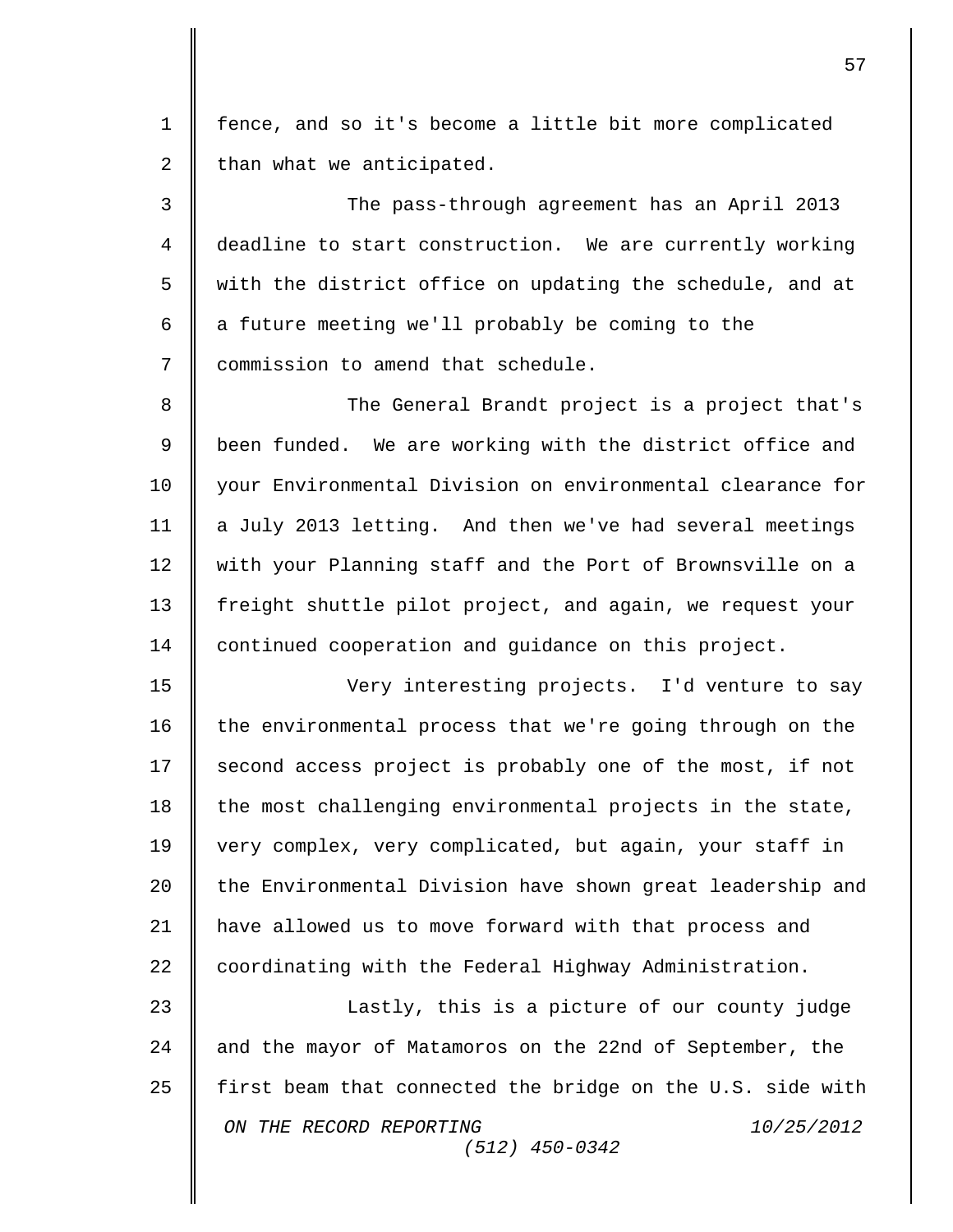| $\mathbf 1$    | the Mexican side was installed. That hadn't happened in    |
|----------------|------------------------------------------------------------|
| $\overline{2}$ | 105 years, and so we're very proud of that.                |
| 3              | And this concludes my presentation. Again, I               |
| $\overline{4}$ | want to thank you all and just want to let you know what   |
| 5              | great work your staff at the district level has been       |
| 6              | doing.                                                     |
| 7              | MR. HOUGHTON: Thank you, Pete, very much.                  |
| 8              | MR. WILSON: Now a presentation from the Camino             |
| $\mathsf 9$    | Real RMA, item 7c, Scott McLaughlin. Scott.                |
| 10             | MR. MCLAUGHLIN: Good morning, Chairman                     |
| 11             | Houghton, commissioners. My name is Scott McLaughlin. I    |
| 12             | am chair of the Camino Real Regional Mobility Authority.   |
| 13             | It is indeed a privilege to be here today speaking before  |
| 14             | you, letting you know the good things we have going on in  |
| 15             | El Paso, and as many have said before, thanking you for    |
| 16             | your support for El Paso and our critical infrastructure   |
| 17             | program and projects over the past years.                  |
| 18             | Our RMA was created by the City of El Paso<br>in           |
| 19             | 2007. Currently comprised of a very lean organization of   |
| 20             | seven board members and our executive director -- that's   |
| 21             | our entire staff -- focused on a couple of key areas:      |
| 22             | project financing, management, design, toll operations and |
| 23             | new TRZ operations.                                        |
| 24             | One of our very first projects right out of the            |
| 25             | chute was our State Spur 601 inner loop, the Liberty       |
|                | ON THE RECORD REPORTING<br>10/25/2012<br>$(512)$ 450-0342  |
|                |                                                            |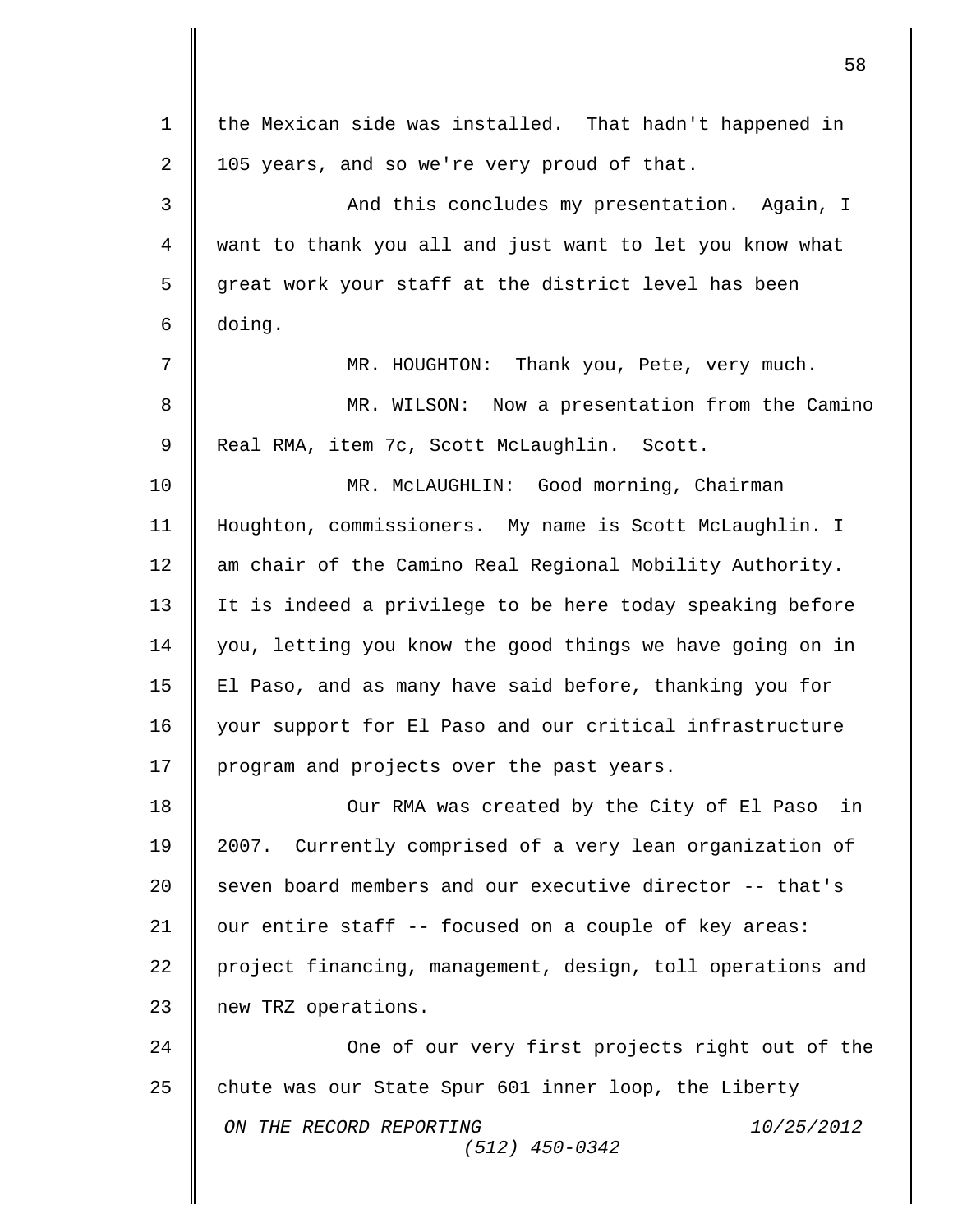| $\mathbf 1$    | Expressway. It's an approximately 7-mile project, \$368     |
|----------------|-------------------------------------------------------------|
| 2              | million, design-build, completed by J.D. Abrams. It was     |
| 3              | also the inaugural bond issuance of \$233 million of the    |
| $\overline{4}$ | It's a 7.4-mile connection between the Patriot<br>RMA.      |
| 5              | Freeway US 54 and the Purple Heart US 375. This was a       |
| 6              | critical connection due to BRAC, the Base Realignment and   |
| 7              | Closure Act that was bringing the additional 50,000 troops  |
| 8              | into El Paso, and this infrastructure provided needed       |
| 9              | access both in Fort Bliss as well as the airport.           |
| 10             | Of note, it was the first bond issuance                     |
| 11             | supported solely by pass-through proceeds. As such, it      |
| 12             | got the Bond Buyer Deal of the Year for the Southwest, and  |
| 13             | this also received an engineering award for design in       |
| 14             | The project was completed in 2011.<br>2010.                 |
| 15             | Some of our current projects. We're providing               |
| 16             | project financing on the Zaragoza direct connectors which   |
| 17             | is listed as one of the top 65 most congested roadways in   |
| 18             | Texas. The RMA, through the city, is providing up to \$20   |
| 19             | million through a SIB loan and utilizing TRZ-2 as a         |
| 20             | repayment source for that SIB loan.                         |
| 21             | Project financing. Trans-Mountain Northeast,                |
| 22             | about a \$50 million project. The RMA, through the city,    |
| 23             | is providing up to \$6 million for requested aesthetics and |
| 24             | cost overruns. Repayment source, again, TRZ-3. This will    |
| 25             | provide a link to connect our loop from the east side to    |
|                | ON THE RECORD REPORTING<br>10/25/2012<br>$(512)$ 450-0342   |
|                |                                                             |

 $\mathbf{I}$ 

I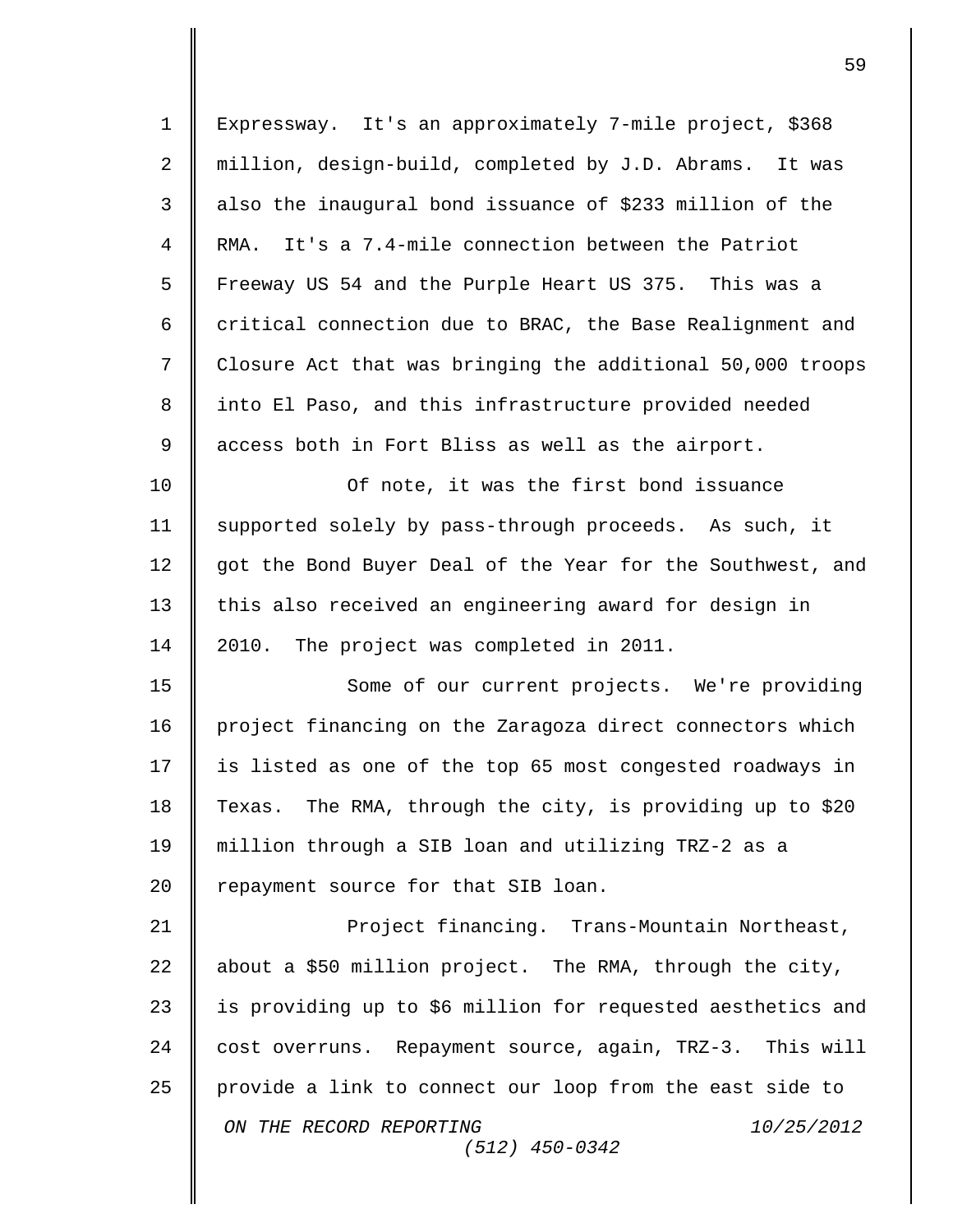|             | 60                                                         |
|-------------|------------------------------------------------------------|
| $\mathbf 1$ | the northeast and will complete a portion of our loop.     |
| 2           | Project management. CDA for Americas. This is              |
| 3           | the first project where we've really been a project        |
| 4           | developer and have run this really from the project design |
| 5           | to the letting, financing, the entire gamut. The           |
| 6           | ultimately configuration is eight DCs. This project        |
| 7           | currently comprises of three DCs. It's a combination of    |
| 8           | funding sources, as you can see: ARRA funds, CBI funds, a  |
| $\mathsf 9$ | SIB loan. And it's also the first project to utilize a     |
| 10          | TRZ as a repayment source for debt.                        |
| 11          | It's currently in the red zone.<br>The                     |
| 12          | substantial completion date is January 2013. We are being  |
| 13          | told that this project is being brought in ahead of        |
| 14          | schedule, December of 2012. This project has gone as       |
| 15          | planned with AGB which is a consortium of Zachry and CH2M  |
| 16          | Hill, and the RMA is managing the project.                 |
| 17          | I-10 aesthetics. Total project cost of \$10                |
| 18          | million. It's a partnership with TxDOT and the City of El  |
| 19          | Paso, the RMA providing the project engineering, the city  |
| 20          | bringing in a nationally recognized artist, Vicki Scuri,   |
| 21          | and TxDOT providing the funding and project oversight.     |
| 22          | Currently developing some concepts, going out to the       |
| 23          | community for further discussion.                          |
| 24          | As mentioned earlier, the Americas Interchange,            |
| 25          | also known as our Eastside Spaghetti Bowl. The ultimate    |
|             | ON THE RECORD REPORTING<br>10/25/2012<br>$(512)$ 450-0342  |
|             |                                                            |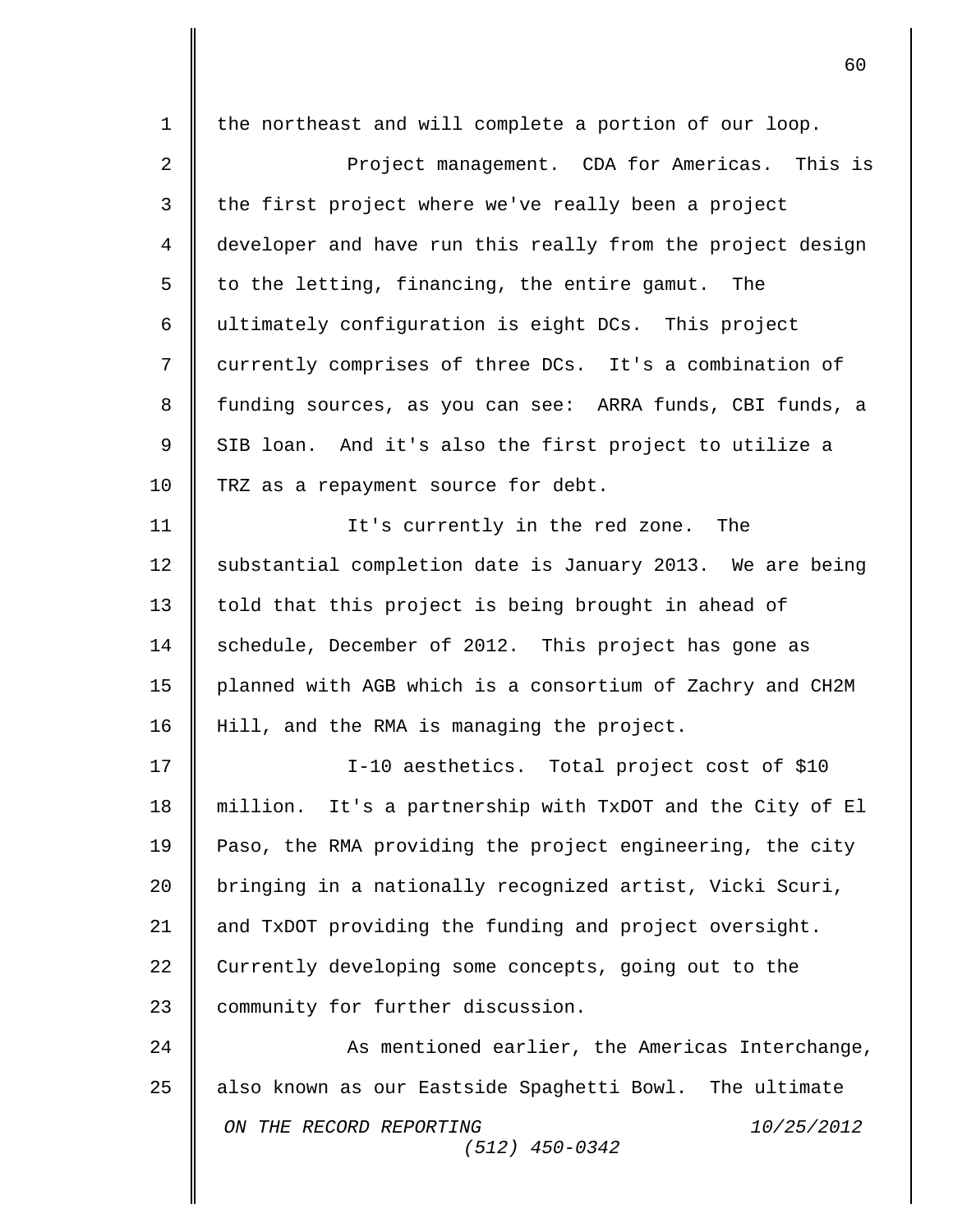1 configuration is eight DCs. We were able to get three 2 | done. With the commission's help, we have designed an 3 | additional three, those were let and we are now designing 4 the final two, as well as the cloverleaf and frontage road  $5$  | that will bring this project to its ultimate 6 | configuration.

7 || Spur 1966. A project coordinated between 8 | TxDOT, UTEP and the City of El Paso, about a \$40 million 9 project. Currently TxDOT providing the environmental and 10 | schematic, the RMA is providing the design.

11 Toll operations. Kind of a milestone for the 12 RMA and for El Paso, our first toll road. A terrific 13 project, nine miles of managed lanes with electronic toll 14 | collection. We have just selected a toll integrator and 15 | in the process of negotiating an agreement with them. 16 It's the first segment of the southern relief route. That 17 | southern relief route is the major arterial access to get 18 | off of I-10. Currently, if there's an incident on I-10, 19 whether it be a hazardous spill, accident, weather, 20 | whatever the case may be, we experience gridlock. Cars 21 | are stuck on the freeway, nowhere to go, going through 22 | neighborhoods, residential areas, it's an important piece 23  $\parallel$  to get the southern relief route completed.

*ON THE RECORD REPORTING 10/25/2012 (512) 450-0342* 24 Interesting project, the \$68 million is 25 actually refurbishing the two free lanes that exist in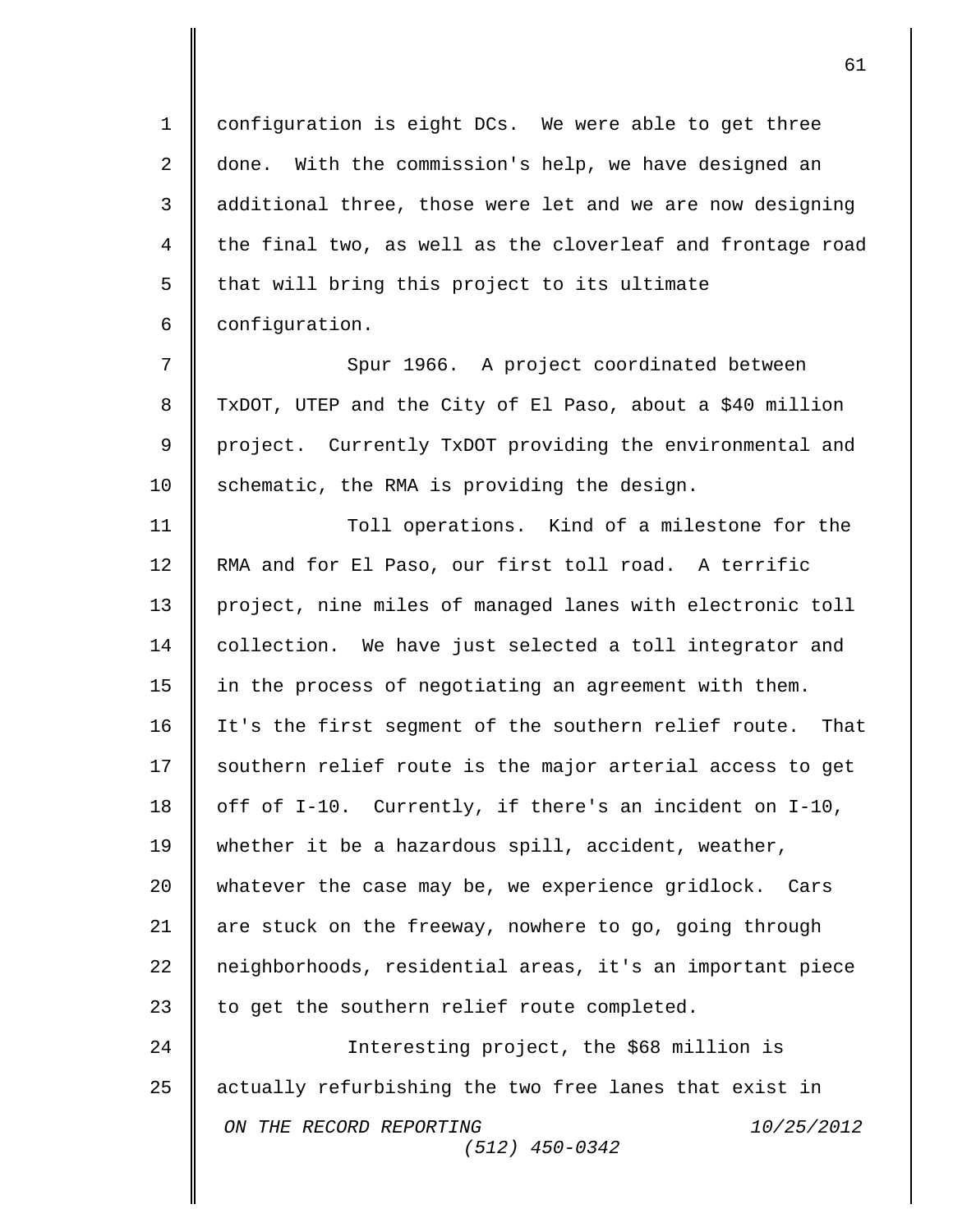1 both directions, and those will remain free, and then 2 || building two new managed lanes, one in each direction, for  $3 \parallel$  this 9-mile toll operation.

4  $\parallel$  The remaining projects are the southern relief 5 | route, Americas managed lanes, approximately a 6-mile 6 managed lane project, one managed lane in each direction. 7 We are currently in the procurement process for 8 engineering and environmental services. I-10 managed 9 lanes, the piece from Racetrack out to the state line. 10 TxDOT is going to be taking over the environmental, as 11 well as the schematic. And Border Highway West, the RMA 12  $\parallel$  is coordinating with TxDOT, I understand this is 13 potentially a CDA project, or is a CDA project, with 14 | environmental being completed sometime in summer of 2013. 15 || TRZs. As mentioned, we were the first entity

16 | to utilize TRZs as a repayment source. The county has 17 asked for our help. We've gone out to the county and 18 worked with them to set up three TRZs. The county has a 19 TRZ and that is overlaid by two municipal TRZs at the 20 | towns of Socorro and Horizon City. Estimated to generate, 21 on a conservative basis, \$70 million, optimistic \$100-. 22  $\parallel$  We're using the \$70 million and will be coordinating with 23  $\parallel$  the county to develop the projects that come up as a 24 | priority in that list.

*ON THE RECORD REPORTING 10/25/2012 (512) 450-0342* 25  $\parallel$  This is just a quick overview of the TRZ that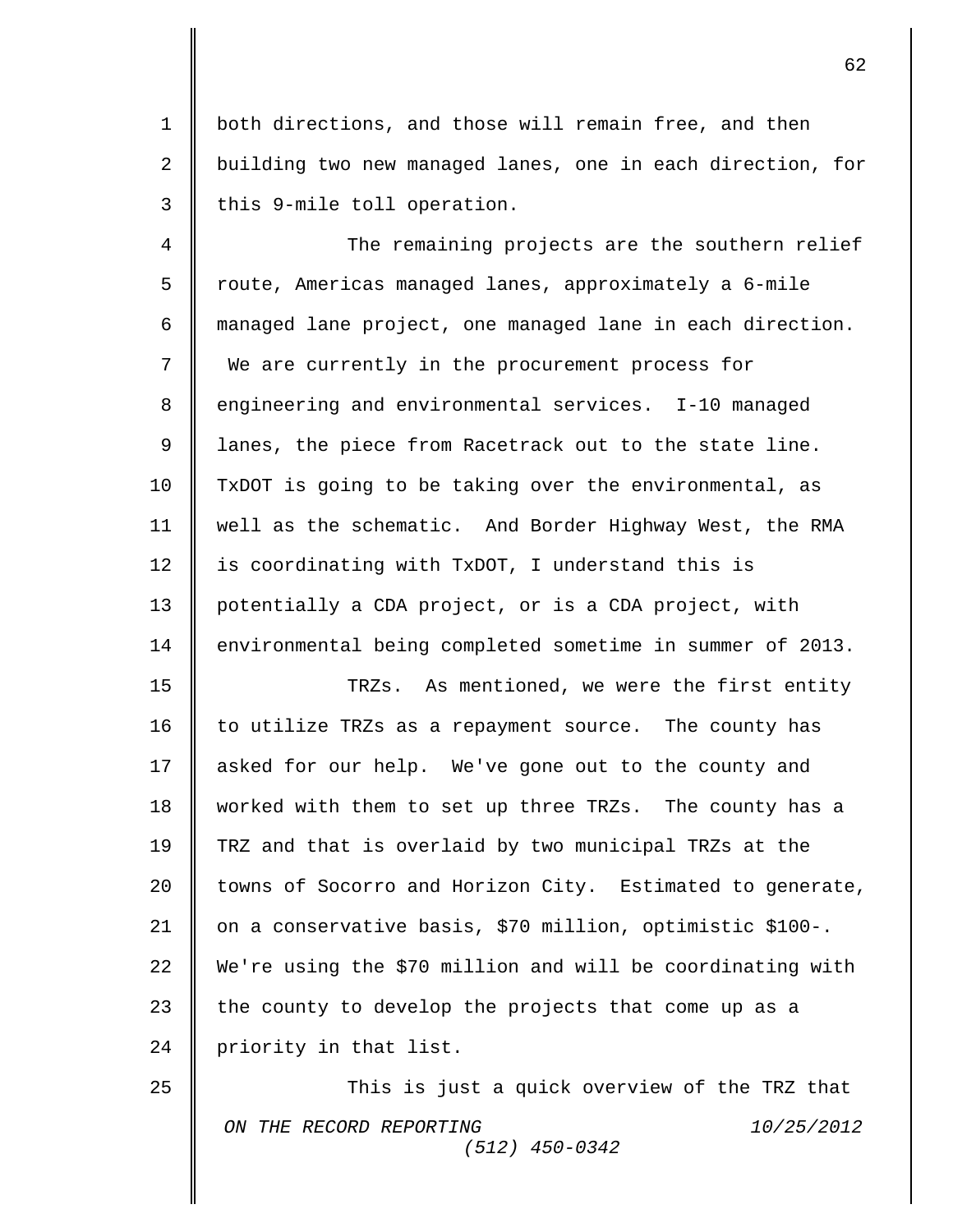1 || was developed, one mile wide, half mile off the  $2 \parallel$  centerlines, and then you can see the town of Horizon City 3 | which will be overlaid over the county. The county will be collecting the county taxes, the municipalities, the municipalities of Horizon City and Socorro will be 6 | collecting the city taxes.

 Where do we go from here? Obviously, the key 8 || is for us to complete the southern relief route. As discussed, we're working on Cesar Chavez, currently working on the Americas managed lanes. Border Highway West has been called, and is the keystone project that links everything together. It's the critical piece that makes the whole system work. When we combine that with I- 10 managed lanes, we've got a viable alternative to I-10 15 || in case of some incident, as well as giving the citizens 16 | of the community mobility choices and alternatives to  $\parallel$  sitting in the congestion that exists today.

*ON THE RECORD REPORTING 10/25/2012 (512) 450-0342* International bridges. The City of El Paso is unique in that it owns some international bridges. We are 20 currently in discussion with the city to take over management of those bridges. In addition, the county is working on a brand new international bridge in Tornillo.  $\parallel$  There has been some discussion and we'll have to resolve 24 | some jurisdictional issues with us taking over, potentially, the management of that bridge and having a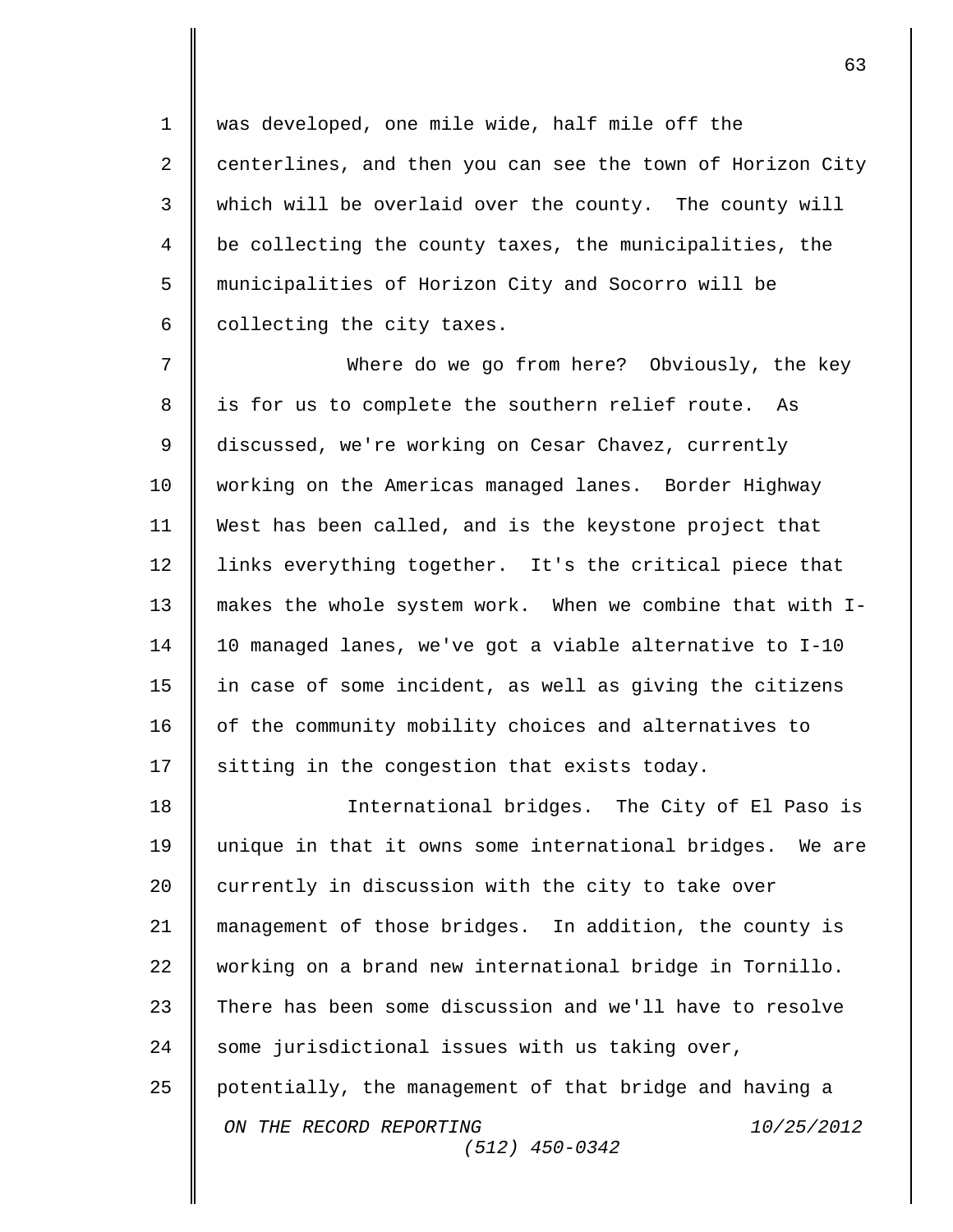*ON THE RECORD REPORTING 10/25/2012 (512) 450-0342* 1 | regional-wide focus of those bridges. And lastly, we look  $2 \parallel$  at parking facilities and assist where needed in that  $3 \parallel$  regard. 4  $\parallel$  So Commission, Chairman Houghton, thank you 5 | very much for the opportunity to get up and let you know 6  $\parallel$  what we're doing with the RMA in El Paso. 7 MR. HOUGHTON: Thank you, Scott. 8 || MR. WILSON: Moving on to item 7d, Central 9 Texas RMA Executive Director Mike Heiligenstein. Mike. 10 MR. AUSTIN: Mike, congratulations on your 11 award last night. 12 MR. HEILIGENSTEIN: I appreciate it. Thank 13 you, Commissioner, for being there. That was very 14 | touching, the whole thing. 15 Mr. Chairman and Commission, the RMA is pleased 16 to present today. As you know, Ray Wilkerson is our 17 | chairman, and Commissioner Meadows, you're so right about  $18$  | all the volunteer time that's spent by our boards, it's 19 || amazing -- and you, so we thank you. 20 Quickly, the regional plan. Under construction 21 we have the Manor Expressway. What you can see before you  $22$  | is the completed 183A, the Manor Expressway under 23 construction, and the under development projects at 24 various stages, including the MoPac improvement project, 25 Loop 1, which is now in the short list for a design-build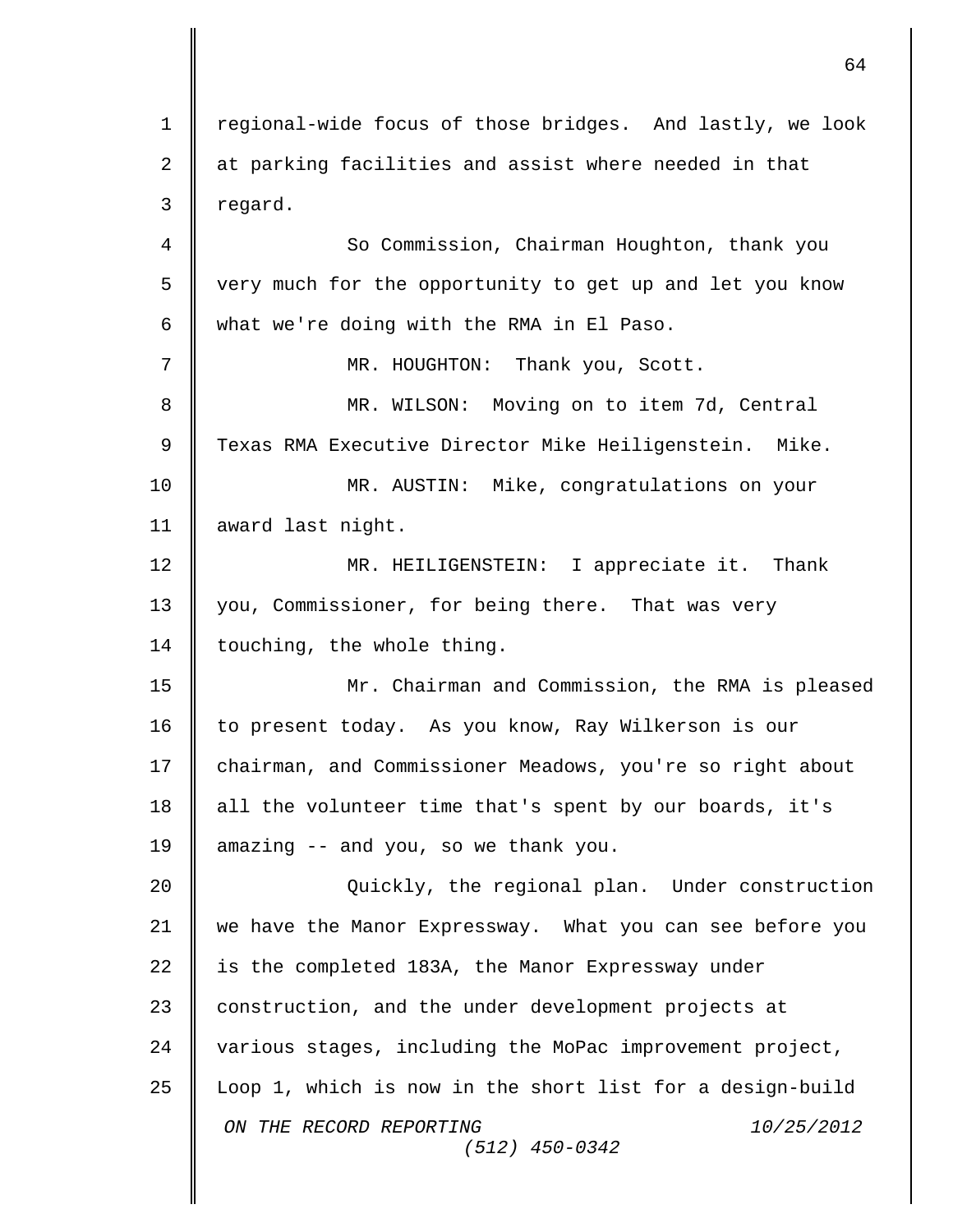1 contractor.

| $\overline{2}$ | The reason I'm showing this particular slide,              |
|----------------|------------------------------------------------------------|
| 3              | as you can see, every piece of Austin has something that   |
| $\overline{4}$ | needs congestion relief, and we are working on almost      |
| 5              | every sector. One of the areas I do want to point out,     |
| 6              | and I don't know that a laser is appropriate since I have  |
| 7              | to point it in your direction, but north of the MoPac      |
| 8              | project, one of the things that the MPO has approved is    |
| 9              | extension of those managed lanes south of the river and up |
| 10             | 183 towards the Williamson County area at 620. That's      |
| 11             | another addition that has been recent over the summer.     |
| 12             | Quickly, the 183A, as you know, it's 10-mile               |
| 13             | limited access completed, with three tolled lanes and non- |
| 14             | tolled frontage in each direction. It was constructed in   |
| 15             | two phases. The phase we opened this year was developed    |
| 16             | and presented to the public seven years ahead of schedule, |
| 17             | and we felt like that was one of the promises of toll      |
| 18             | roads all along has been it creates an economic engine     |
| 19             | that can build more congestion relief. That extension was  |
| 20             | built totally with toll revenue bonds, it had no toll      |
| 21             | equity dollars whatsoever, had no public dollars           |
| 22             | whatsoever.                                                |
| 23             | The Manor Expressway is under construction.                |
| 24             | This is a very important road for SH 130, it gives us      |
| 25             | another way back into Austin. This is three lanes each     |
|                | ON THE RECORD REPORTING<br>10/25/2012<br>$(512)$ 450-0342  |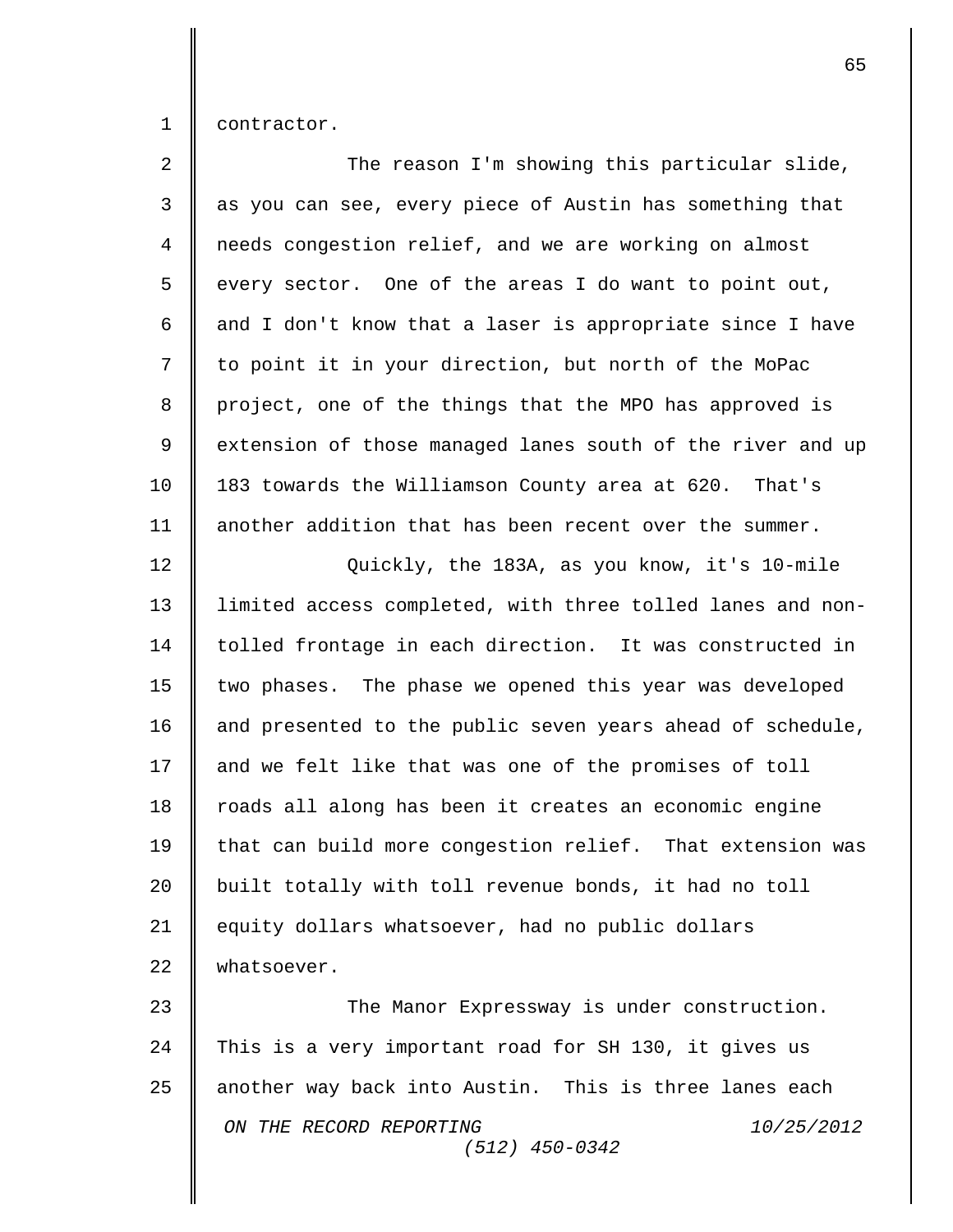| $\mathbf 1$ | direction on the mainlanes, plus another six because we    |
|-------------|------------------------------------------------------------|
| 2           | have to rebuild the frontage roads. That's a \$426 million |
| 3           | project that does include the direct connects. That was a  |
| 4           | project that we, of course, on the direct connects         |
| 5           | cooperated with the department and the department cleared  |
| 6           | that for a stimulus program which we greatly appreciated.  |
| 7           | It finally gives Austin one of the more unusual things     |
| 8           | about the city is we're actually going to have direct      |
| 9           | connects when we open a major freeway.                     |
| 10          | That would be the Manor Expressway then.<br>The            |
| 11          | expected completion of that is 2014 for the entire program |
| 12          | on the Manor and later this year or early January of 2013  |
| 13          | we have an early completion piece of about a mile and a    |
| 14          | half that gets some folks out of some traffic in a hurry.  |
| 15          | Very complicated but very much needed, MoPac               |
| 16          | express lanes, managed lanes. The finding of no            |
| 17          | significant impact was issued just in August. It goes      |
| 18          | from Parmer Lane on the north to Cesar Chavez/1st Street   |
| 19          | on the south, eleven miles, \$210 million, and I'll talk a |
| 20          | little bit more about our agreement with the MPO on that.  |
| 21          | It was a very, very unique and interesting agreement that  |
| 22          | we worked with the MPO on to create a regional             |
| 23          | infrastructure fund.                                       |
| 24          | The project includes, of course, direct                    |
| 25          | connections to downtown from the managed lane to 1st       |
|             | ON THE RECORD REPORTING<br>10/25/2012<br>$(512)$ 450-0342  |
|             |                                                            |

 $\overline{\mathbf{I}}$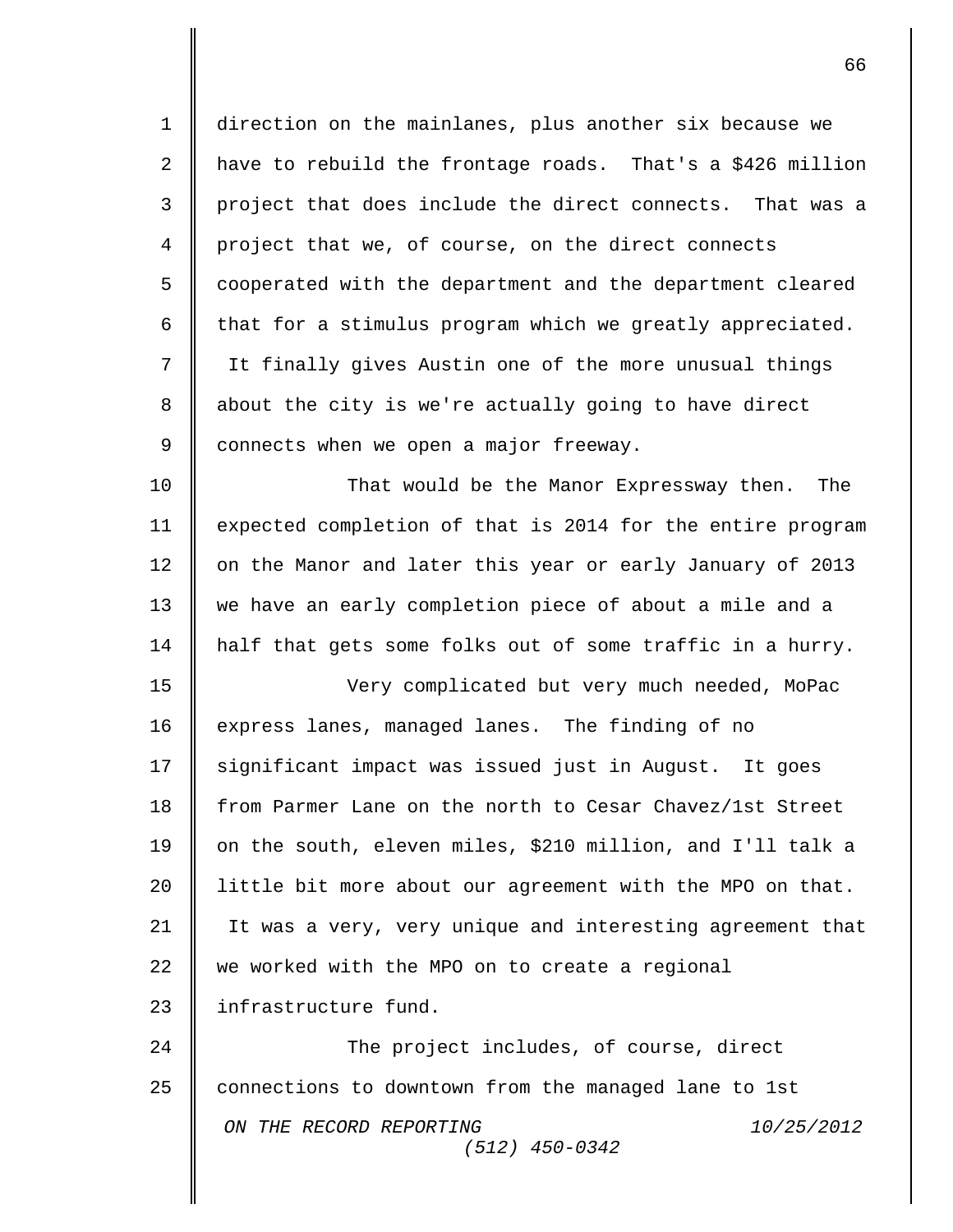1 and/or 5th, bridges will be expanded, and an option now 2 for reliable travel time down MoPac. You can see it's a 3 parking lot.

 $\parallel$  Oak Hill Parkway, another very unique project  $\parallel$  of ours. This is the Y at Oak Hill, it's the gateway to  $\parallel$  the Hill Country. That has been an area of dynamic growth 7 || over the last decade and will continue to see that type of || growth over the next foreseeable future.

9 || One of the more unique things we did with this 10 | project is what's called a Green Mobility Challenge. We 11 | raised funds from donors throughout the region and they 12 put together a collection of about \$30,000, and then we 13 went out and challenged groups, everything from Rice 14 University and A&M University in Texas to private 15 | engineering firms to come up with unique ways to address  $16$  | the environmental concerns in that region and that 17 | particular roadway.

*ON THE RECORD REPORTING 10/25/2012* 18 We partnered with the department on that, it 19 was a juried review, we had six or seven folks that 20 | actually judged those presentations, and it was very 21 exciting. The winner got \$15,000, and I can guarantee 22  $\parallel$  they put a lot more into it than that. We were very proud 23  $\parallel$  of the A&M-Rice team that did an excellent job of 24 | presenting some ideas. That has gone a long way toward  $25$  some significant public buy-in and outreach.

*(512) 450-0342*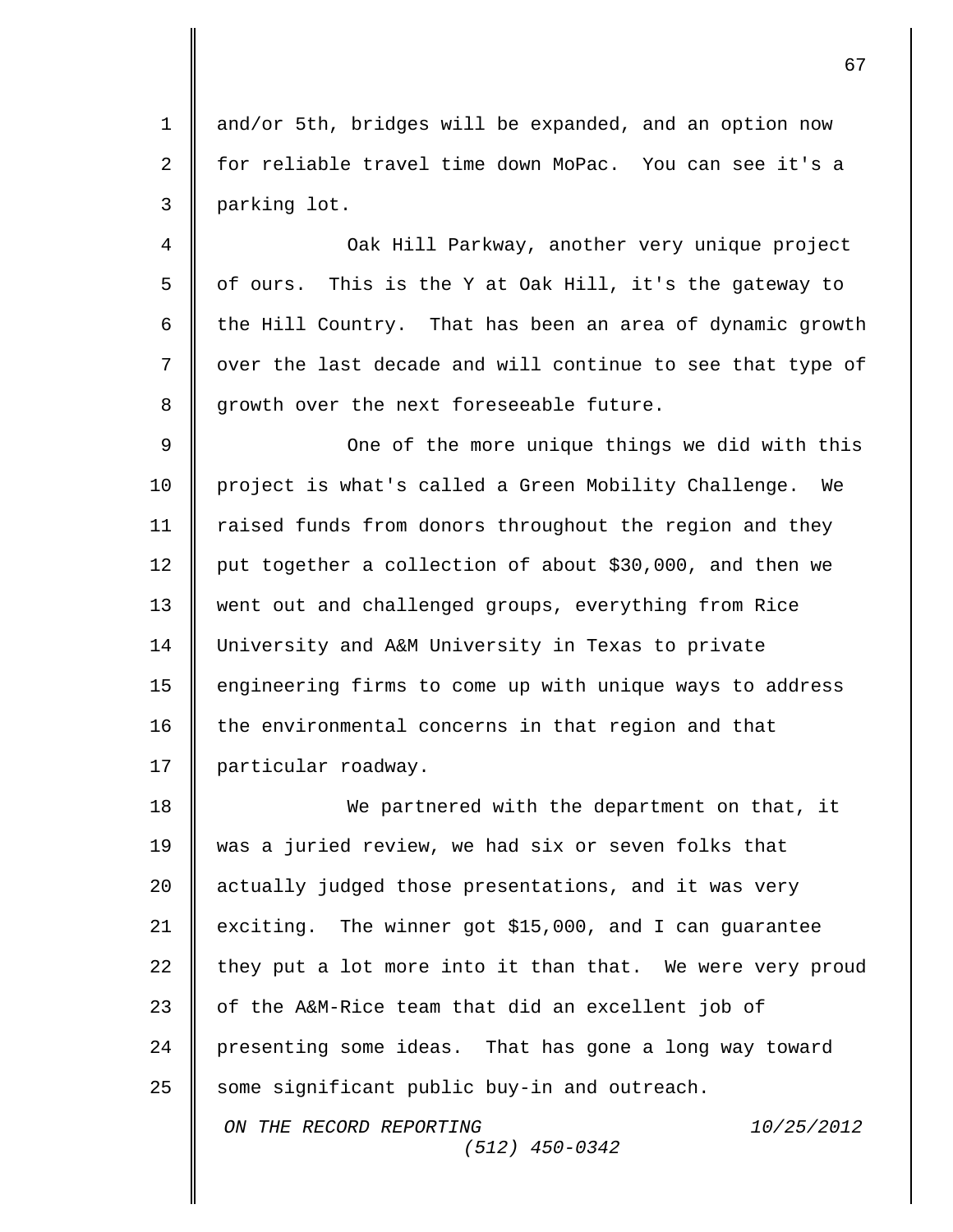1 The Bergstrom Expressway, also known as 183, 2 || another really critical facility that is in the CDA 3 | legislation. We would propose that it be reinstated at 4 the end of next year, 7.2 miles, very important roadway. 5 If and when we get going on I-35 with whatever renovation 6  $\parallel$  we do there, we hope that this facility is finished by  $7 \parallel$  then. It should be a goal of all of ours as a team to 8 have this facility built and ready to go when I-35 is 9 | under construction. 10 **Future program costs, just real briefly.** You 11 | see the numbers there. Bergstrom, in this case we include 12 || 71 East, a portion of that, so we're looking at close to 13 | \$2 billion of program. The MoPac express lanes, real 14 quickly, very unique scenario where we worked with the MPO 15 | to create an infrastructure fund. What we're doing is 16 building this facility at about \$210 million total project 17 | cost, with no debt, and our payments back to the MPO will 18  $\parallel$  be structured to go into a fund that will be for their use 19 | for other projects in the region. So it's a very exciting 20 | proposal and the chairman worked extensively, helping work 21 | out the details of that, along with Brian Cassidy and our 22  $\parallel$  team. 23 We have a quick video. The reason for the 24 | video is our stakeholders really do want a 90-second

*ON THE RECORD REPORTING 10/25/2012 (512) 450-0342*  $25$  review of what's going on, and so we've put this together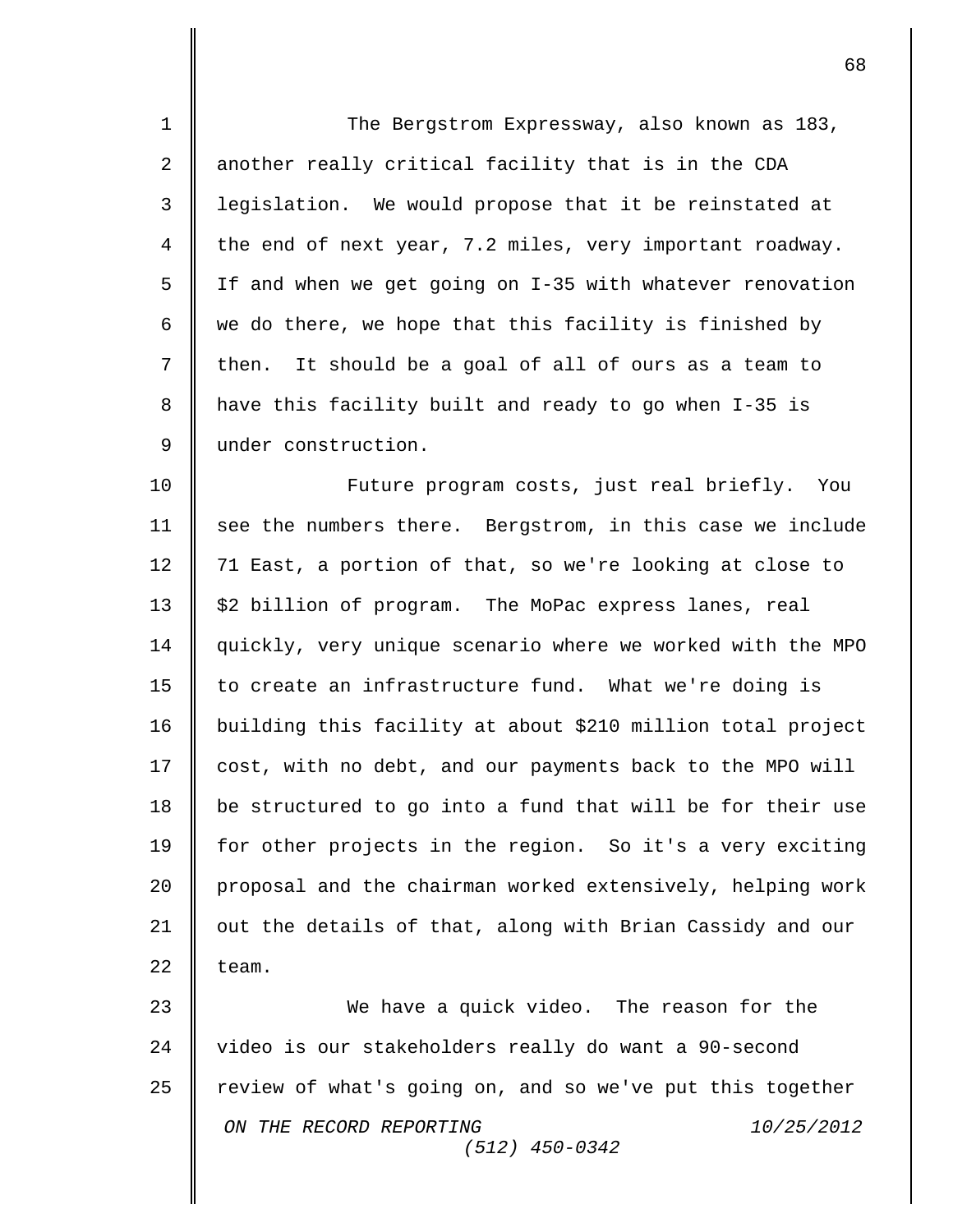|                | 69                                                           |
|----------------|--------------------------------------------------------------|
| $\mathbf 1$    | (Whereupon, the video was shown.)                            |
| $\overline{2}$ | Mr. HEILIGENSTEIN: Thank you very much.                      |
| 3              | MR. HOUGHTON: Thank you, Mike.                               |
| 4              | MR. WILSON: 7e is Grayson County RMA Chairman                |
| 5              | Bill Hubbard.                                                |
| 6              | MR. HUBBARD: Good morning, Chairman Houghton                 |
| 7              | and commissioners. It's my pleasure to be here.              |
| 8              | The Grayson County RMA was formed in 2004.<br>I.             |
| $\mathsf 9$    | can't help but be just awed by all the things people are     |
| 10             | talking about because Grayson County's population grew to    |
| 11             | 121,000 last year, and so we've never had those pictures     |
| 12             | of the traffic jams you see, but everything that was being   |
| 13             | said in 2004 said the onslaught to the Red River was         |
| 14             | Those of us who lived in Grayson County, when you<br>coming. |
| 15             | went south you saw the North Dallas Tollway being            |
| 16             | extended, you saw all these houses coming, and so we were    |
| 17             | really there.                                                |
| 18             | Our first project was the extension of State                 |
| 19             | Highway 289, known as Preston Road if you get to Plano and   |
| 20             | Frisco and that part, and from Highway to the intersection   |
| 21             | with Highway 56 up to north of Pottsboro. That was           |
| 22             | completed in 2009, we handed it over to TxDOT in 2010.       |
| 23             | The success of that project was very highly based on the     |
| 24             | help we got from the district office of TxDOT and the        |
| 25             | They've always been part of our negotiations and<br>crew.    |
|                | ON THE RECORD REPORTING<br>10/25/2012<br>$(512)$ 450-0342    |
|                |                                                              |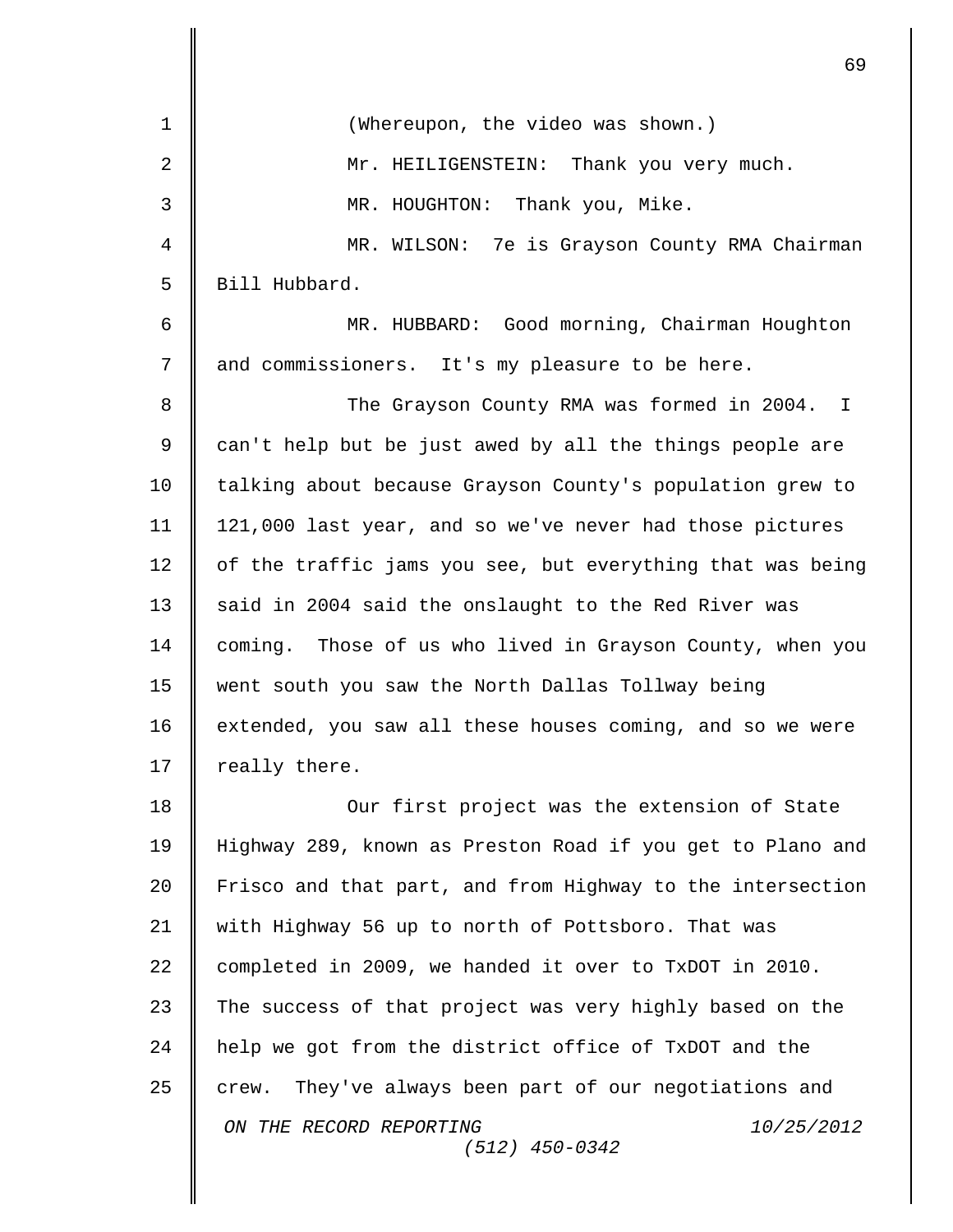| $\mathbf 1$ | our discussions and they give us good counsel.              |
|-------------|-------------------------------------------------------------|
| 2           | In 2009, because all this was coming and it was             |
| 3           | still being talked as growing fast, it wasn't such a great  |
| 4           | need, partly we were trying to undo some of the congestion  |
| 5           | that comes through Sherman on State Highway 75 because      |
| 6           | that's grown to be a real problem, it's a bottleneck. And   |
| 7           | so we came to TxDOT and the commission granted us \$10      |
| 8           | million in financial assistance. \$6-1/2 million of that    |
| 9           | was a grant for engineering, public education and           |
| 10          | outreach, and we've spent about \$2 million of that to this |
| 11          | point in time. The other                                    |
| 12          | \$3-1/2 million was in the form of a loan to fund the       |
| 13          | financial traffic and revenue studies.                      |
| 14          | One of the things that happened once we got                 |
| 15          | that and we started working with TxDOT, and they helped us  |
| 16          | get an engineering firm to go do the work, this is what     |
| 17          | drove us to get started because this is all moving.<br>The  |
| 18          | circle down in the lower right-hand corner, that's the      |
| 19          | junction of the Dallas North Tollway with Highway 380 that  |
| 20          | runs between McKinney and Denton. The green line you see    |
| 21          | going up there are northern bound access roads which        |
| 22          | Collin County built, and then it curved and went up that    |
| 23          | yellow line, the dotted line, and that's the Collin         |
| 24          | County-Denton County line, and the red line is where it     |
| 25          | came back in and went to FM 121 in southern Grayson         |
|             | ON THE RECORD REPORTING<br>10/25/2012<br>$(512)$ 450-0342   |
|             |                                                             |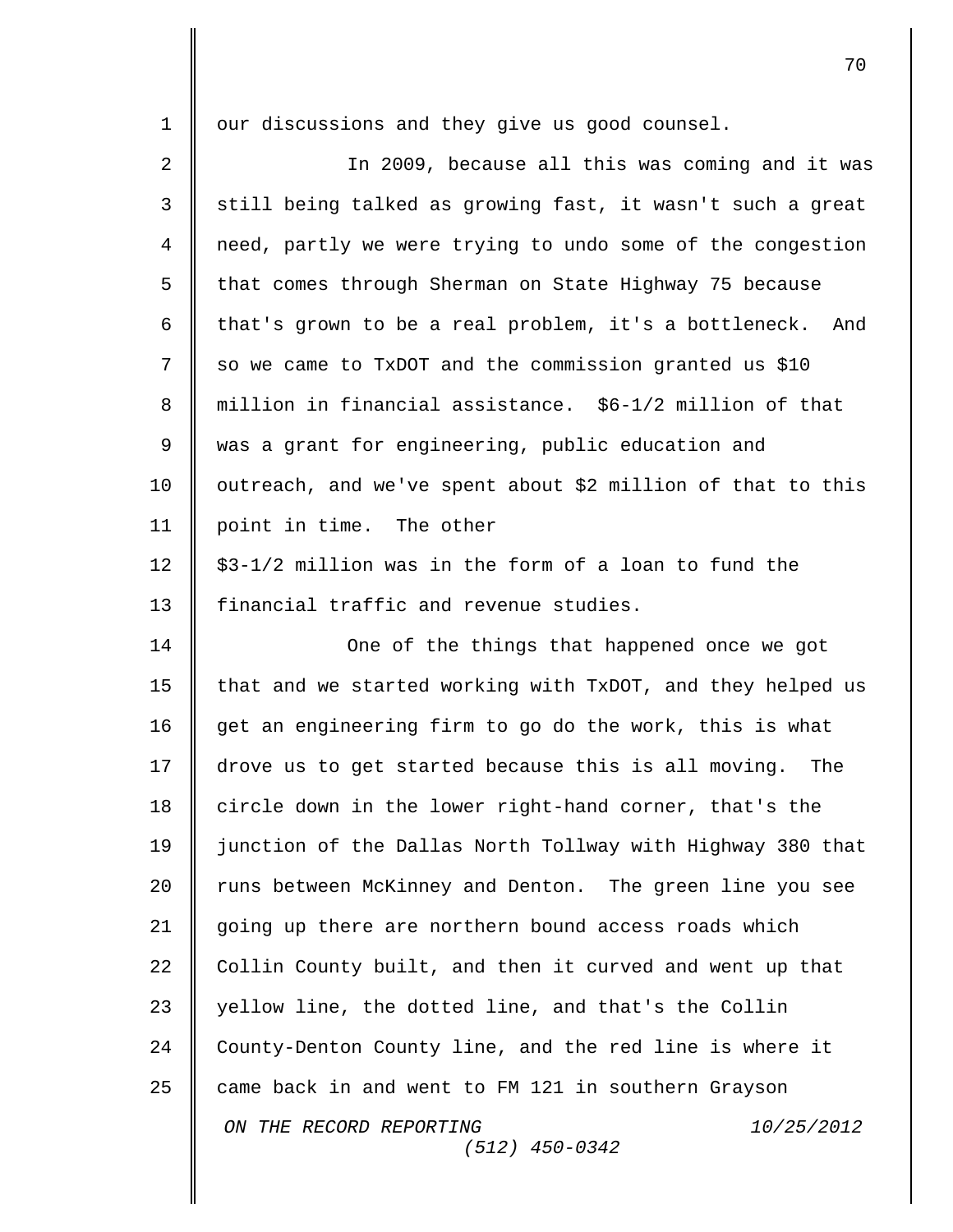1 County.

II

| $\overline{2}$ | That all looked pretty good, we felt pretty                |
|----------------|------------------------------------------------------------|
| $\mathfrak{Z}$ | good because we were talking to NTTA and they had these    |
| $\overline{4}$ | things going, and Collin County and Denton County were     |
| 5              | working together. And then all of a sudden, Collin County  |
| 6              | said, Why are we going up to the county line? And so they  |
| 7              | said, We'll cancel our interlocal agreement, we'll move it |
| 8              | over. So the orange line you see there is the line that    |
| 9              | NTTA put on to say this is how Collin County will put that |
| 10             | The green line says if we've got an eastern route,<br>on.  |
| 11             | let's go to a western route, and the green line ran over   |
| 12             | to 377 and eventually you could get back to Interstate 35. |
| 13             | NTTA had a number of public meetings and they              |
| 14             | were very well attended, they had 400 or 500 people at     |
| 15             | each one of those, one over in Salina, one in Pilot Point. |
| 16             | And they had all of these laid out, they took comments     |
| 17             | from people in attendance, you could write them in, you    |
| 18             | could say them, and what came out is the original route by |
| 19             | far had the most people supporting it and it had by far    |
| 20             | the least people upset about it, because all the rest of   |
| 21             | them went through some towns and changed things that       |
| 22             | people didn't feel very good about.                        |
| 23             | So today the preferred route from the NTTA                 |
| 24             | comes up and goes up and comes into Grayson County except  |
| 25             | then we started having discussions with NTTA and they      |
|                | ON THE RECORD REPORTING<br>10/25/2012<br>$(512)$ 450-0342  |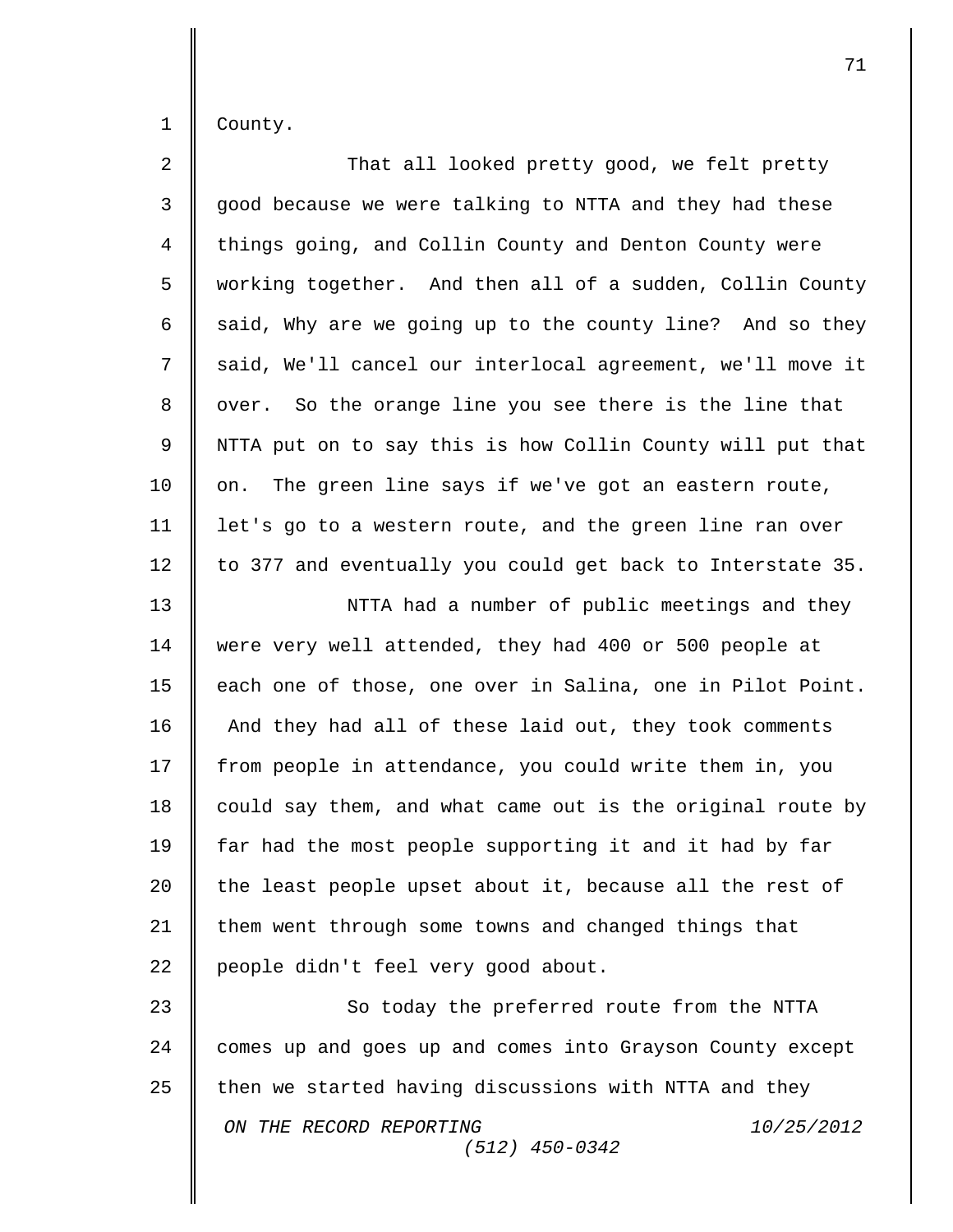1 | said, You know, this economy has really kind of goofed 2 things up. We've got all these possible projects in the 3 Metroplex that are big ticket and move lots of cars. Now, 4 this is going to be economic development and help some 5  $\parallel$  things but we don't have a traffic jam going down State 6 Highway 289 if you take that route or 75. And so all of a 7 || sudden, kind of a cold water shower for the county judge 8 || and I, they said, We probably don't have this on our radar  $9 \parallel$  for about 30 years.

 Well, we were starting to do those engineering projects and they were coming along and Brown and Gay were doing this, and with TxDOT help and they did their traffic  $\parallel$  studies, and they came back and said, This is not going to 14 | ever be economical at this point in time, you can't pay for it. Secondly, if we look at what's happening with 289 16 and the expansion that TxDOT is doing ongoing improving 17 | 289 communities, that will probably handle you with the 18 growth projections in Grayson County for plus or minus 30 years. Which is a real disappointment to me because that means I'm probably never going to see what's going to happen there. It's a long ways off, but we couldn't argue  $\parallel$  that.

*ON THE RECORD REPORTING 10/25/2012 (512) 450-0342* 23 **And so then we said, well, it makes no sense** 24 for us not to do anything, and so we got together, we had 25 | been told that Collin County decided not to spend any more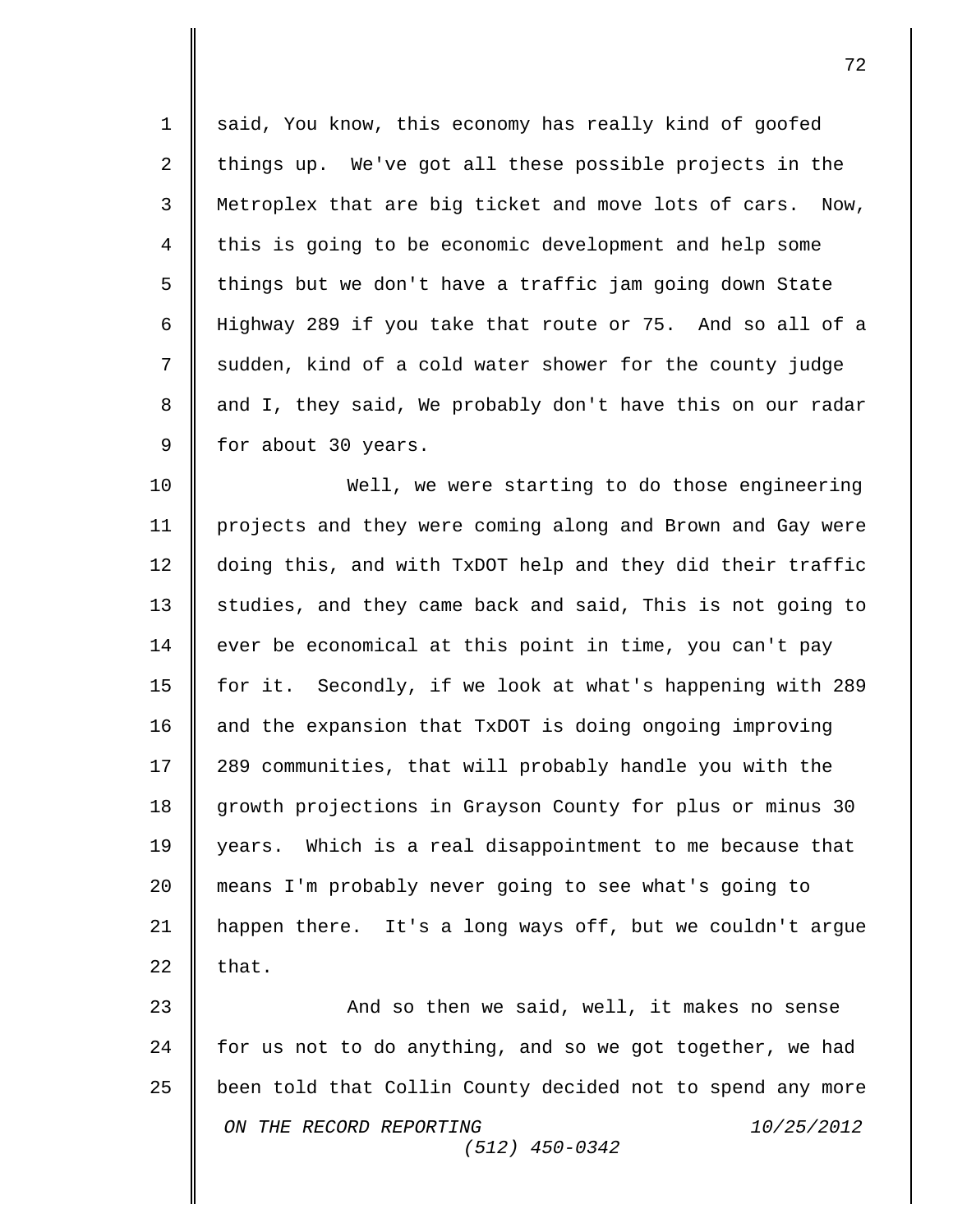1 money on the North Dallas Tollway, they're working on the 2 blue line which is the new roundabout the city, and so we 3 started talking with Denton County and they have the bond 4 issues approved for \$20-1/2 million for that yellow line 5 going up the county line, and they have some money that 6  $\parallel$  they're working with NTTA to do some engineering studies  $7 \parallel$  to see how we hook it into the extension and give us at 8 || least an access road that hooks to the North Dallas 9 | Tollway, and that will probably do us for a long time. 10 || As you can see, that red line, we moved it

11 further west because we really saw that there's no reason 12 to run it on top of 289. At the north end where it curves 13 back into 75, Pottsboro and Denison worked together to 14 | wind that through which they both felt was to their 15 | advantage. And so at this point we're waiting to hear 16 from Denton County on how they're making progress, we're 17 | working with Bobby Littlefield, because once we get a 18 termini down there, then we can talk about doing some 19  $\blacksquare$  work.

*ON THE RECORD REPORTING 10/25/2012 (512) 450-0342* 20  $\parallel$  There's that little line between the dotted 21 | line you see going up from the Collin County-Grayson 22 County line, we never put that in our planning because 23  $\parallel$  that's where NTTA was going to come. They're not coming,  $24$   $\parallel$  so the county is going to build a county road there until 25 such time as the tollway comes and we get that done.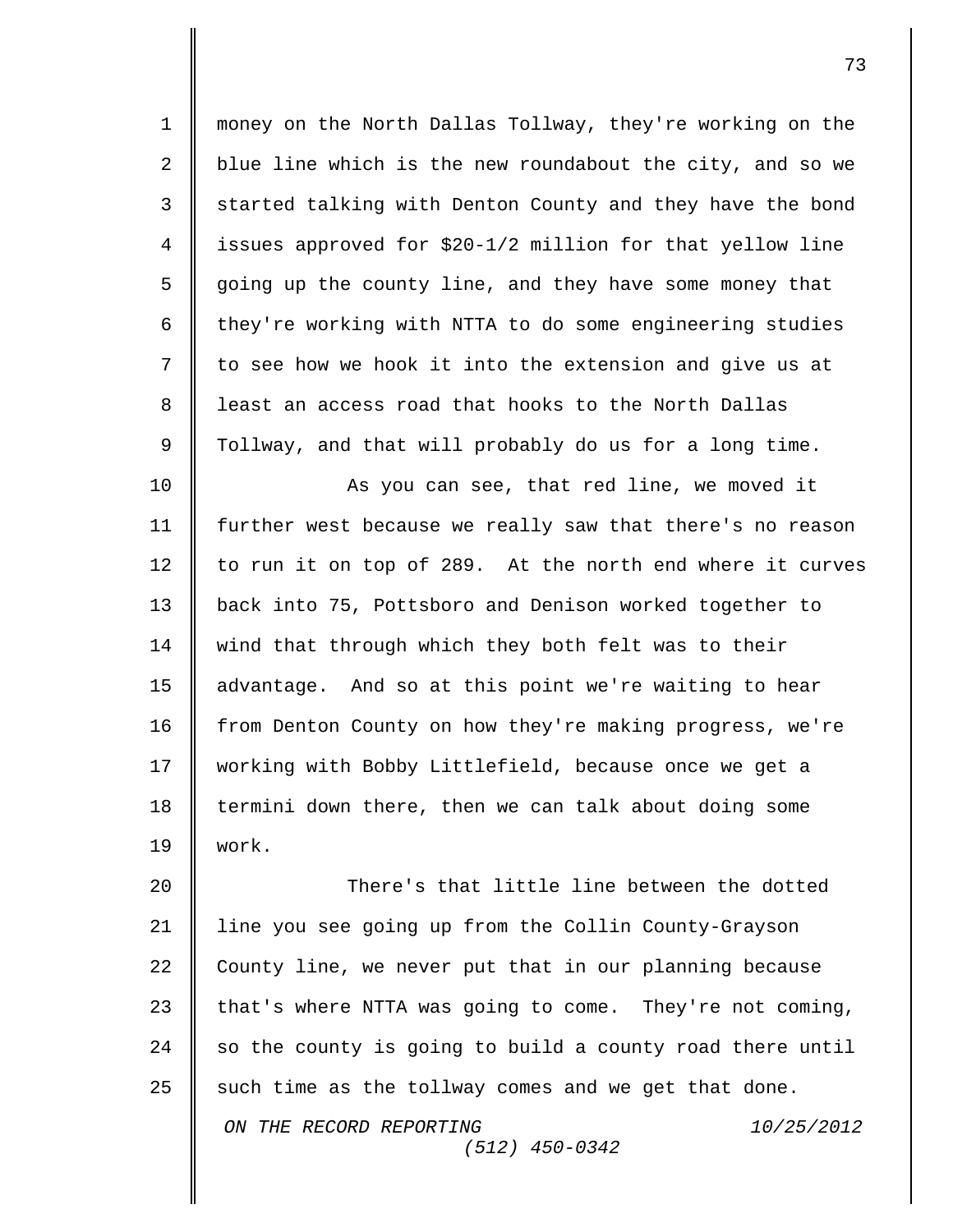*ON THE RECORD REPORTING 10/25/2012 (512) 450-0342* 1 || So that's where we are. I kind of feel like 2 we're treading water and just trying to stay out of the  $3 \parallel$  way, but we're learning an awful lot talking to guys that 4 have been very successful, and we thank you for having an  $5 \parallel$  opportunity to visit with you a few minutes this morning. 6 MR. HOUGHTON: Thank you very much. 7 MR. WILSON: Next is item 7f, a presentation by 8 | the Hidalgo County RMA, Executive Director Pilar Rodriguez 9 and Chair Dennis Burleson. 10 MR. RODRIGUEZ: Good morning, Chairman and 11 commissioners. My name is Pilar Rodriguez. I'm the 12 executive director for the Hidalgo County RMA. I'm going 13 to make a very quick presentation and update you on where 14 we're at and where we're going, and then the chairman 15 would like to say a few words. 16 Again, a quick overview of our mission, our 17 | board leadership, our vision, our progress and our 18 partnerships with TxDOT. We're here to provide our 19 customers in Hidalgo County with a rapid and reliable 20 | alternative for safe and efficient movement of people, 21 goods and services in our county. And this effort is led 22 by our board which is: Dennis Burleson, chairman; 23 | Michael Cano, vice chairman; Ricardo Perez our 24 Secretary/treasurer; Joe Olivarez, director; David Guerra, 25 director; Forest Runnels, director; and Alonzo Cantu, also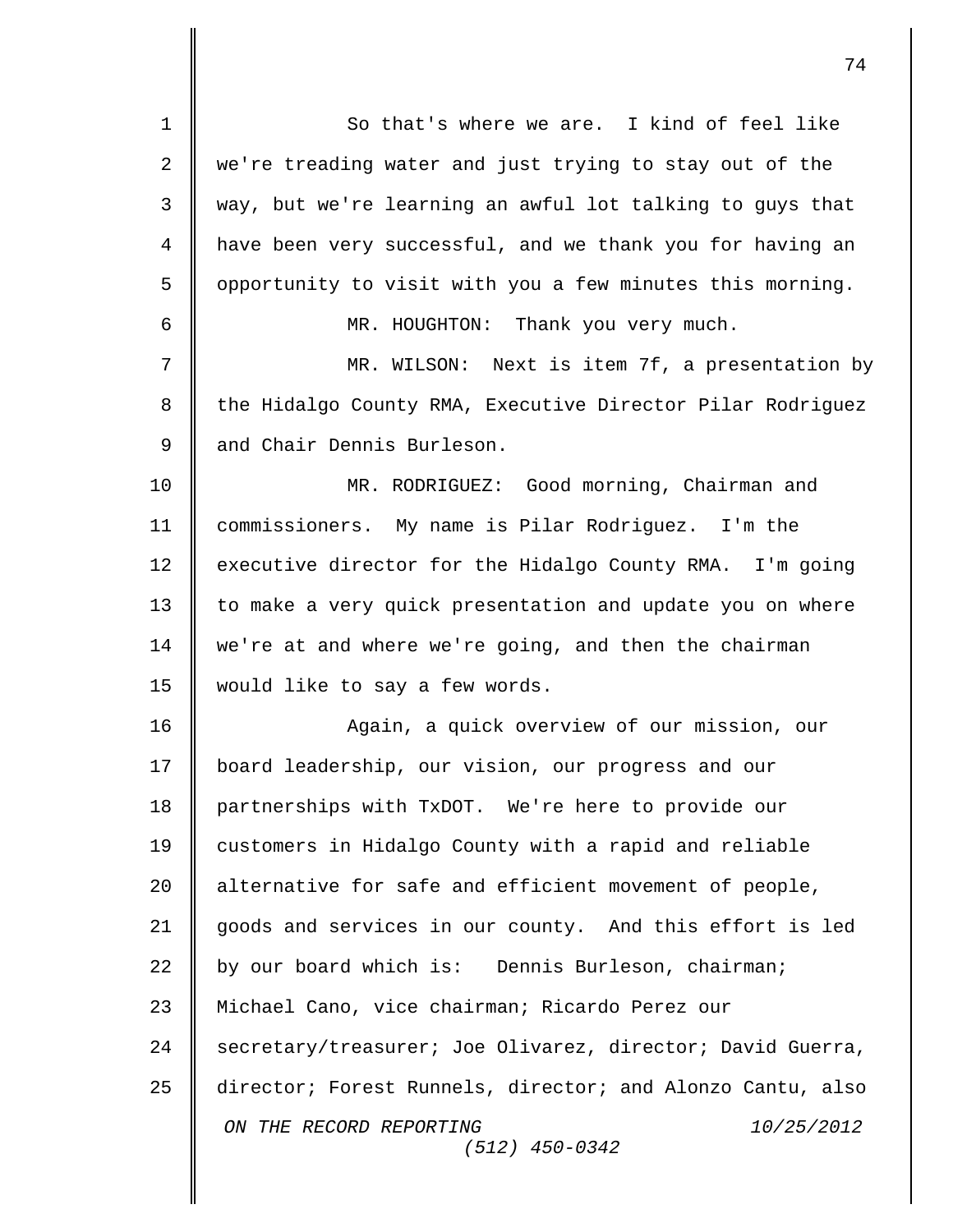1 director.

| $\overline{a}$ | Again, our vision is to enhance the quality of             |
|----------------|------------------------------------------------------------|
| $\mathfrak{Z}$ | life and economic vitality of our region, and so part of   |
| $\overline{4}$ | this vision is building this network of roadways in the    |
| 5              | county. Our board has developed a strategic plan and       |
| 6              | we're focused on three projects: SH 365, IBTC, and what    |
| 7              | we call Segment D. We serve a population of approximately  |
| 8              | 800,000 residents in Hidalgo County and we have five       |
| 9              | international ports of entry that will interface with this |
| 10             | network of roadways.                                       |
| 11             | This is the progress that we've made to date,              |
| 12             | starting with State Highway 365. We hope to have an        |
| 13             | advanced funding agreement executed with TxDOT in the next |
| 14             | couple of months, and we'd like to follow that with an     |
| 15             | update to our strategic plan and hopefully we'll get a     |
| 16             | decision on our environmental classification letter by the |
| 17             | end of this year. That will be followed by, hopefully, a   |
| 18             | FONSI in early 2014, and the early part of 2015 we'd like  |
| 19             | to begin acquisition of right of ways and easements, and   |
| 20             | then the latter part of 2015 we hope to have the           |
| 21             | utilities, the project let for bid and be under            |
| 22             | construction, and hopefully we'll be completed in the      |
| 23             | middle of 2018 with State Highway 365. Let me add that     |
| 24             | Highway 365 connects the Anzalduas Bridge to Pharr         |
| 25             | International Bridge.                                      |
|                | ON THE RECORD REPORTING<br>10/25/2012<br>$(512)$ 450-0342  |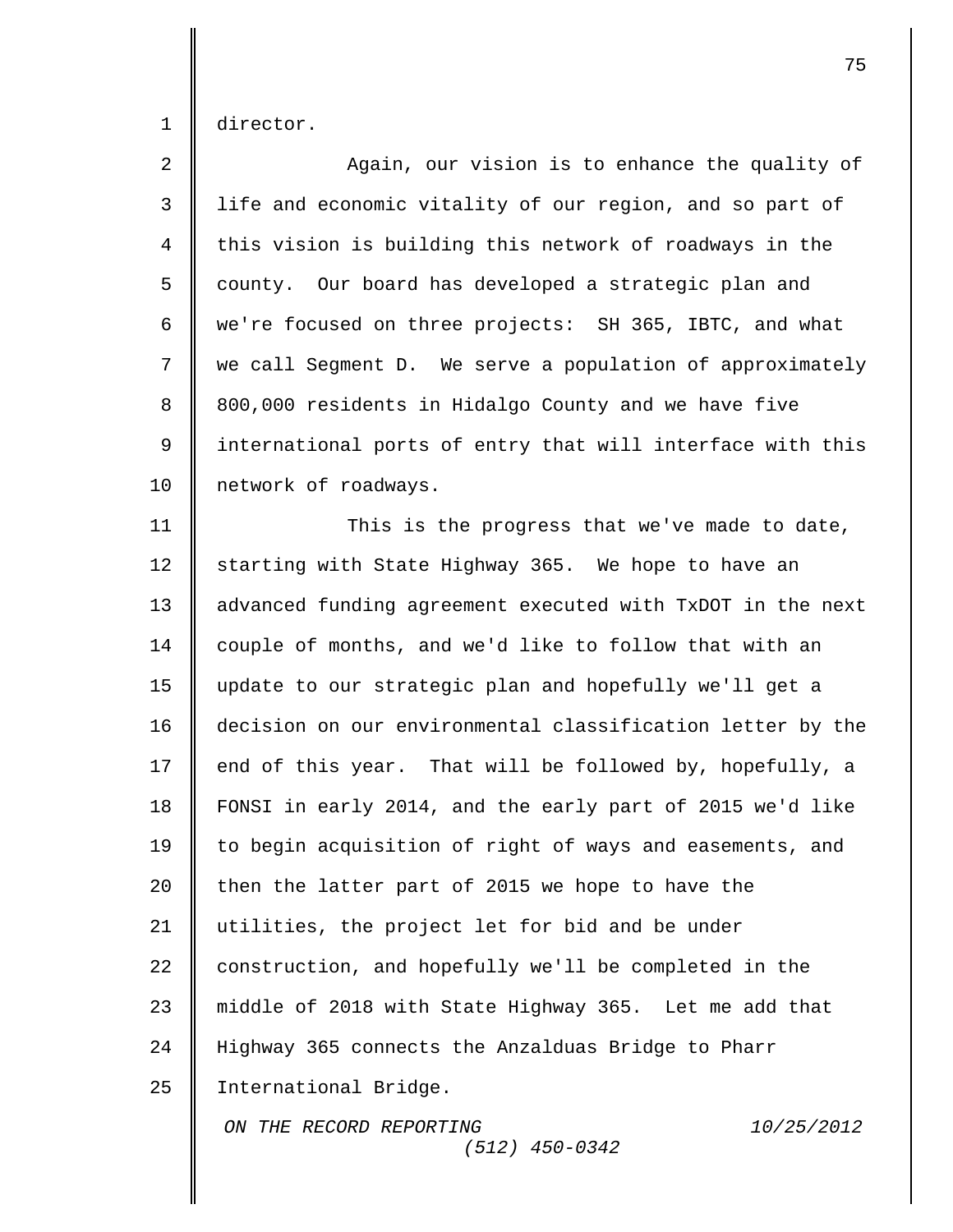| $\mathbf 1$    | IBTC would go from the Pharr International                 |
|----------------|------------------------------------------------------------|
| $\overline{a}$ | Bridge to the Donna International Bridge and up to US 83.  |
| 3              | Again, we hope to have our strategic plan updated, we're   |
| 4              | doing an update to our traffic and revenue study, so       |
| 5              | hopefully by the end of the year we'll have that updated.  |
| 6              | In the latter part of 2014, we hope to have a              |
| 7              | classification for the environmental documents and also in |
| 8              | the middle part of 2014 hopefully have our design done.    |
| 9              | In the early part of 2015 we hope to begin acquisition,    |
| 10             | again, of right of ways and easements necessary for the    |
| 11             | project, followed by the bidding of the project late that  |
| 12             | year, and beginning of construction and completion of      |
| 13             | utility relocations early in 2017, and we hope to have the |
| 14             | facility open in the latter part of 2019.                  |
| 15             | And then the last project that the board is                |
| 16             | focused on is what we call Segment D, and again, that goes |
| 17             | from US 83 up to US 281 through the eastern part of the    |
| 18             | county. Again, we'd like to have our strategic plan        |
| 19             | updated by the end of this year. We hope to have an        |
| 20             | environmental classification decision early 2017. We'd     |
| 21             | like to have, hopefully, a FONSI by the latter part of     |
| 22             | We'd like to start acquiring, again, right of way<br>2018. |
| 23             | shortly after that, and again, we'd like to get the        |
| 24             | utilities cleared, bid the project and begin construction  |
| 25             | in the latter part of early part of 2021-2022, and         |
|                | 10/25/2012<br>ON THE RECORD REPORTING<br>$(512)$ 450-0342  |
|                |                                                            |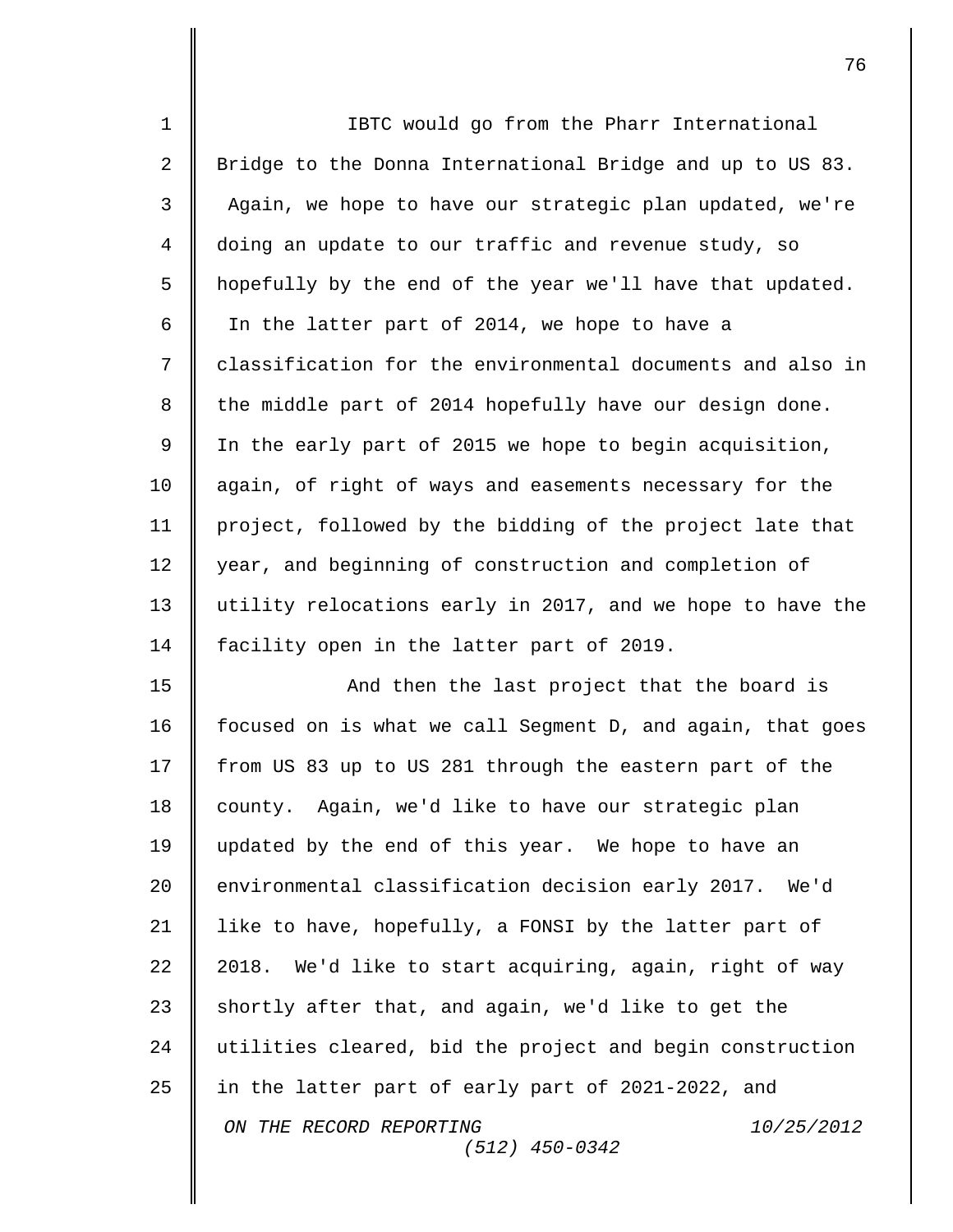| $\mathbf 1$ | hopefully have the project open by the end of 2024.         |
|-------------|-------------------------------------------------------------|
| 2           | And that completes my presentation.<br>The                  |
| 3           | chairman would like to say a few words.                     |
| 4           | MR. BURLESON: Chairman Houghton and                         |
| 5           | commissioners, we really appreciate the partnerships.       |
| 6           | Mario Jorge, our district engineer, all of the staff at     |
| 7           | TxDOT has been very helpful. You and several of the         |
| 8           | commissioners have made visits and taken a personal         |
| 9           | interest in South Texas. We appreciate that.                |
| 10          | We have a partnership with the county. Hidalgo              |
| 11          | County led the effort to get a local vehicle registration   |
| 12          | fee which has been critical to not only Hidalgo County but  |
| 13          | Cameron County. Hidalgo County also established the first   |
| 14          | county transportation reinvestment zone, some 140,000       |
| 15          | That was remodified and reaffirmed after the last<br>acres. |
| 16          | legislative change for investment zones, and that was       |
| 17          | expanded to 160,000 acres. We'll be anxiously awaiting      |
| 18          | our first increment check and figure out how to use that,   |
| 19          | leverage that, and come back to TxDOT and further partner.  |
| 20          | We hope that we can speed up some of these projects after   |
| 21          | we get 365 under our belt to deliver them faster than the   |
| 22          | schedules that we have laid out.                            |
| 23          | I again thank you for the partnerships. We                  |
| 24          | think it's going to be needed. It's not a flood yet but     |
| 25          | some of the companies that have moved to China and          |
|             | ON THE RECORD REPORTING<br>10/25/2012<br>$(512)$ 450-0342   |
|             |                                                             |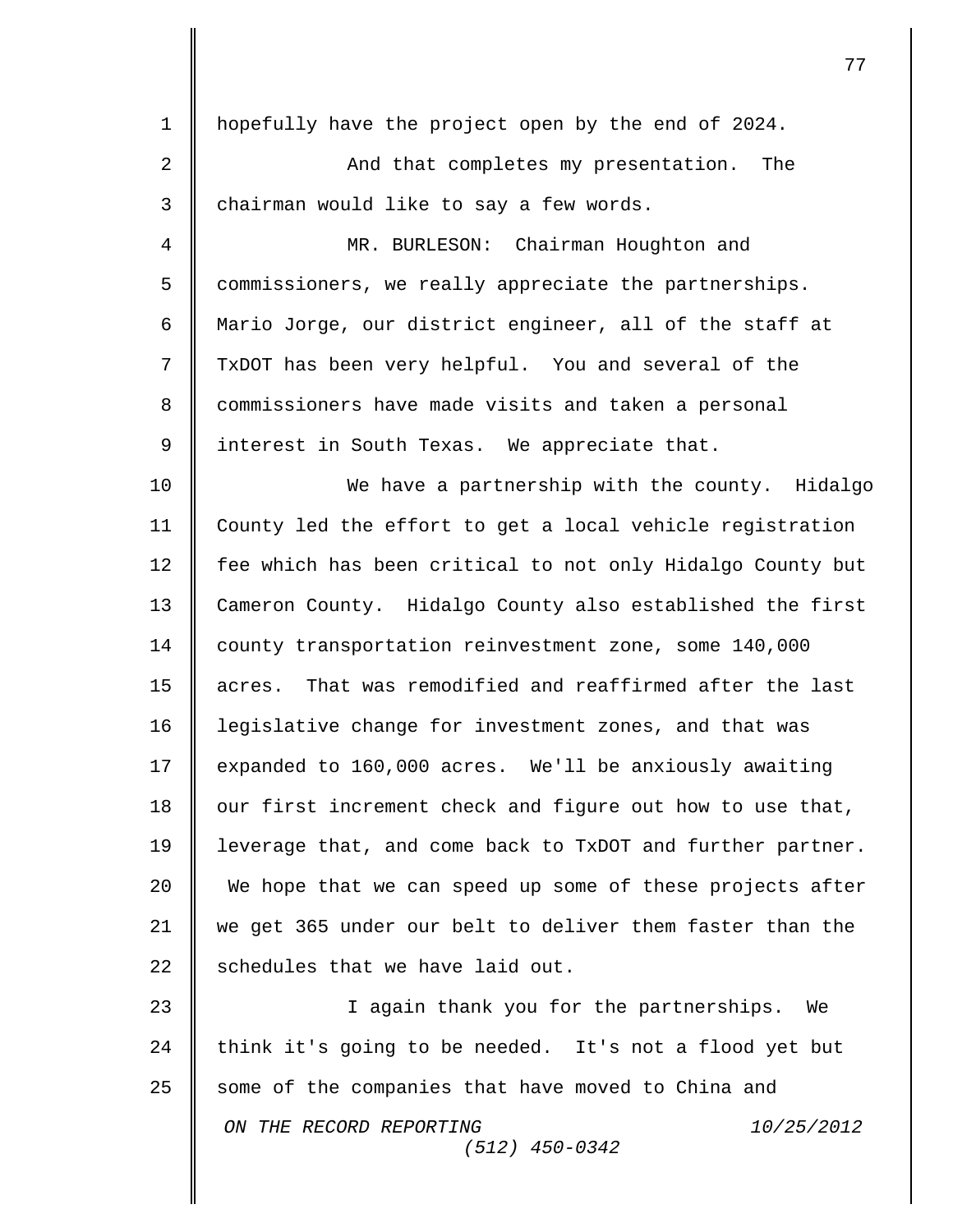*ON THE RECORD REPORTING 10/25/2012 (512) 450-0342* 1 | lessened their activity in Mexico, even with some of the 2 Mexican problems, they're coming back to Mexico because  $3 \parallel$  they want to be closer, and China is not without its own 4 set of problems. So we expect that the border will 5 increase as its gateway and its front door to Texas and we 6 | look forward to being part of the solutions for getting 7 | over some of those challenges. Thank you. 8 **||** MR. HOUGHTON: Thank you. 9 MR. WILSON: Now the North East Texas RMA will 10 | present, Chairman Linda Thomas. 11 MS. THOMAS: Good morning, Chairman Houghton, 12 commissioners, Director Wilson, TxDOT staff and 13 distinguished guests. I'm Linda Thomas, chair of the 14 North East Texas Regional Mobility Authority. We 15 appreciate your giving us the time today to visit with  $16$  | you. 17 || I have quite a delegation with me from North 18 East Texas. In fact, I think they got from Longview to 19 Austin faster than they did from the Austin airport to the 20 commission meeting, unfortunately, but they did come. And 21 I want to introduce to you County Judge Bill Stout with 22 Gregg County, County Judge Joel Baker of Smith County, 23 County Judge High Taylor of Harrison County, Judge James 24 Carlow of Bowie County, NET RMA Vice Chair Gary Halbrooks 25 | of Smith County, NET RMA Secretary Dave Spurrier from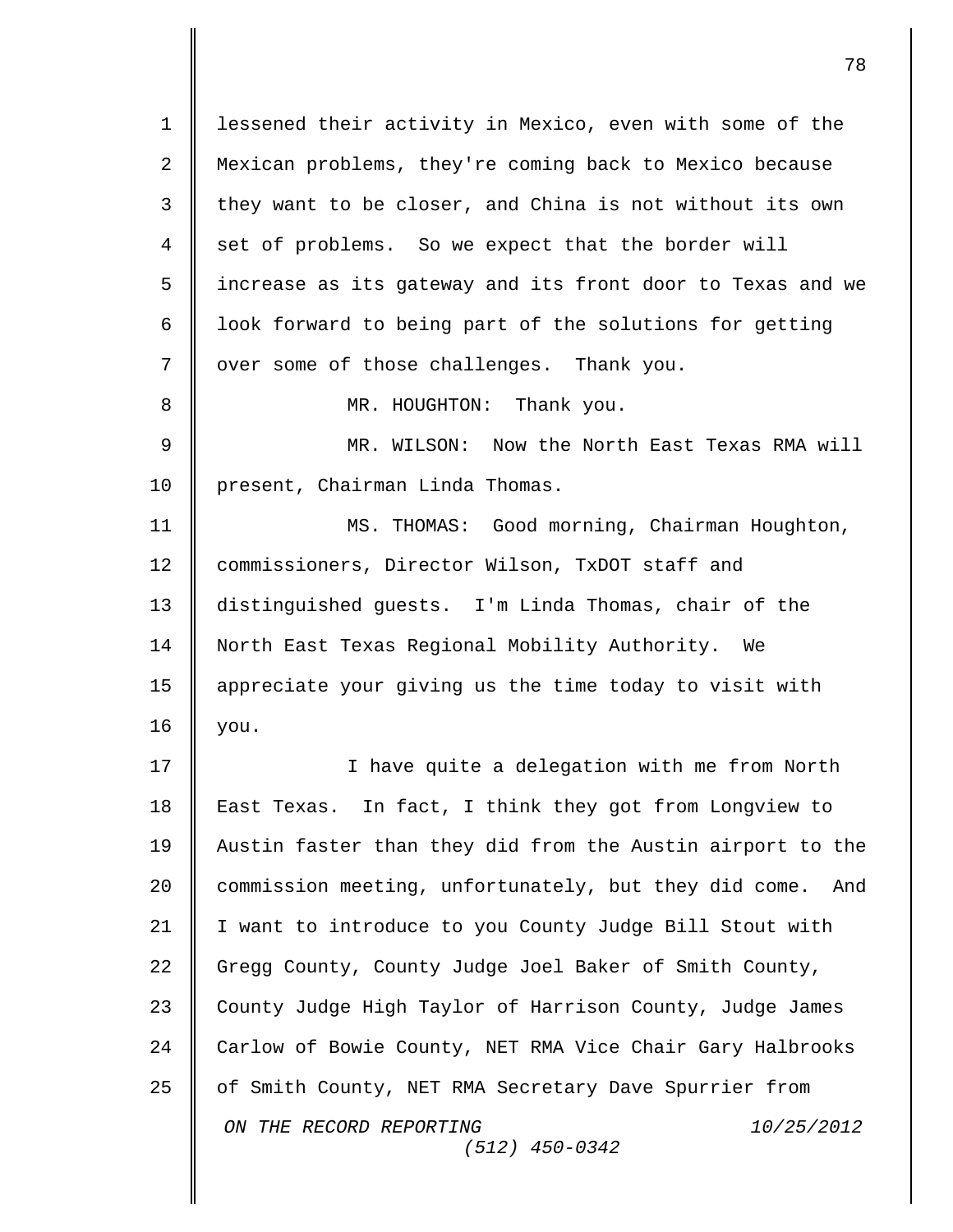*ON THE RECORD REPORTING 10/25/2012 (512) 450-0342* 1 Gregg County, our NET RMA GEC, Mike Battles with Adkins, 2 || and our NET RMA project director, Everett Owen. 3 The NET RMA consists of 12 member counties in 4 North East Texas and is governed by 19 board members. We 5  $\parallel$  coordinate our activities with two TxDOT districts and  $6$   $\parallel$  three metropolitan planning organizations. Our flagship 7 || project is Toll 49, a 110 mile long toll road that will 8 Serve Smith, Gregg, Upshur and Harrison counties, and the 9 || cities of Tyler, Longview and Marshall, plus many other 10 Smaller cities. 11 The 32-mile portion of Toll 49 around Tyler, 12 which is shown here, is progressing very well. Segments 13 || 1, 2 and 5, located south of Tyler, are all open to 14 | traffic and being tolled. Segment 3A, west of Tyler, is 15 being constructed by TxDOT, is 93 percent complete and 16 will be open by the end of 2012. Segment 3B, northwest of 17 | Tyler, is being constructed by the NET RMA and is 85 18 percent complete and will be open in the spring of 2013. 19 | And I hope you'll mark it on your calendars because we're 20 going to have a big celebration when we open that. 21 Segment 4, located west of Lindale and bounded 22 by I-20 on the south and US 69 on the north, was planned 23 by TxDOT and is currently undergoing review by the Federal 24 Highway Administration. As soon as the environmental 25  $\parallel$  clearance is received, the NET RMA will purchase the right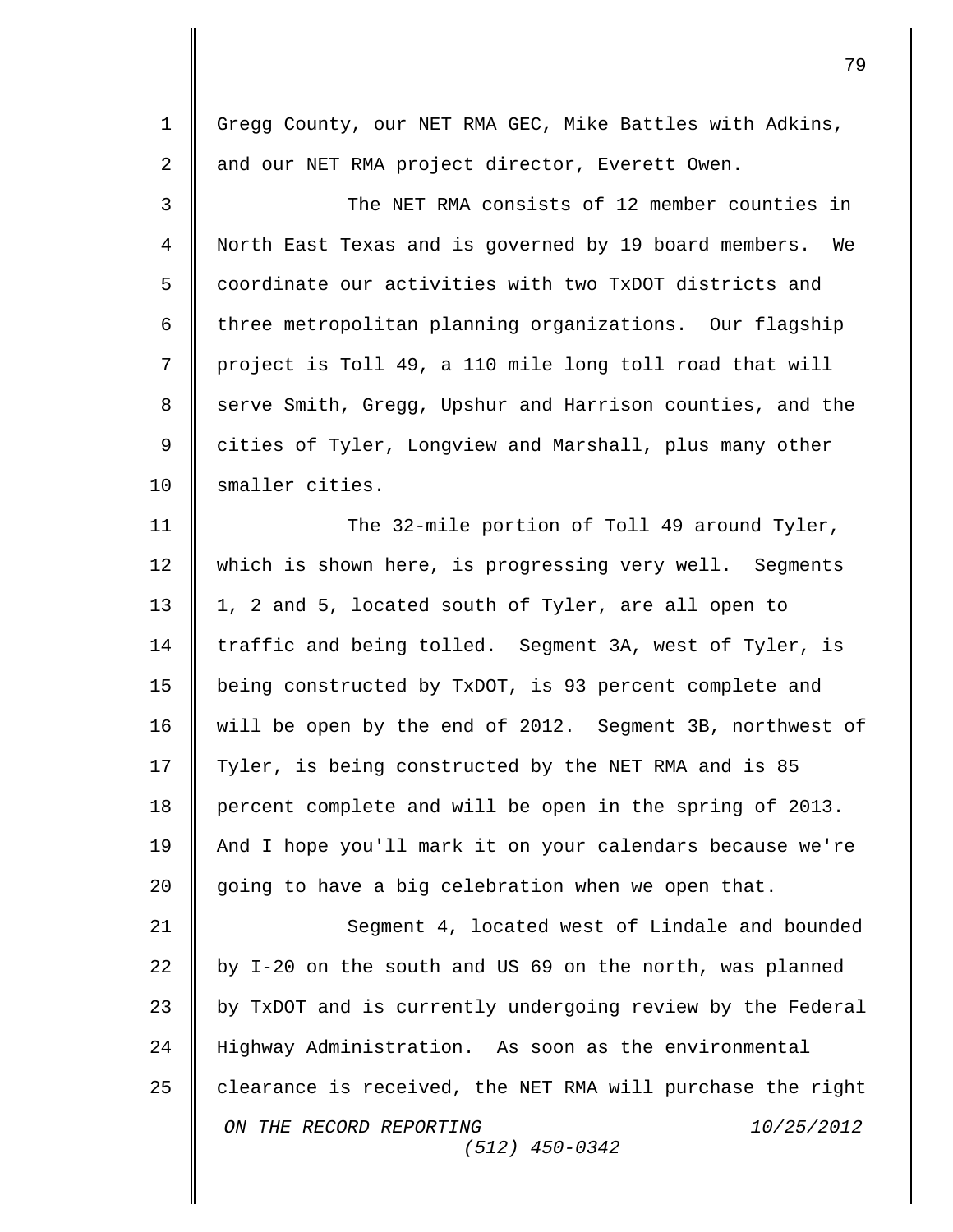1 | of way, design and construct the project.

2 || As you may remember, you all provided the NET RMA with \$89.2 million in loans on October 28, 2010. We hired a design-build CDA developer who proposed to build  $\parallel$  the 10-mile Seqment 3B toll road in 22 months. We are 6 pleased to report that the construction is on schedule and is currently 85 percent complete. Segment 3B is scheduled 8 || to open to traffic in early spring of 2013. Once it opens  $\parallel$  to I-20, Toll 49 will be a huge benefit to the region.

10 So once again, I would like to say thank you to 11 you and your staff for the financial and administrative 12  $\parallel$  support that you have given to the NET RMA. I truly 13 | believe that we have been good stewards of your money.

14 **Now we are looking to the future to the** 15 Tremaining 78 miles of the Toll 49, what we call the East 16 Texas Hourglass. The NET RMA is currently conducting 17 | feasibility planning for the Hourglass to determine which 18 | segments should be planned next. We recently met with the 19 county judges and Segments 6 and 7 of the Hourglass have 20 **been segmented to allow for easy planning, design and** 21 construction. Smith County Judge Joel Baker and Gregg 22 County Judge Bill Stout are very excited about this 23 | ongoing work, as are the cities of Tyler, Longview and 24 | others. This facility will be a huge advancement to the  $25$  | economic development of the region.

*(512) 450-0342*

*ON THE RECORD REPORTING 10/25/2012*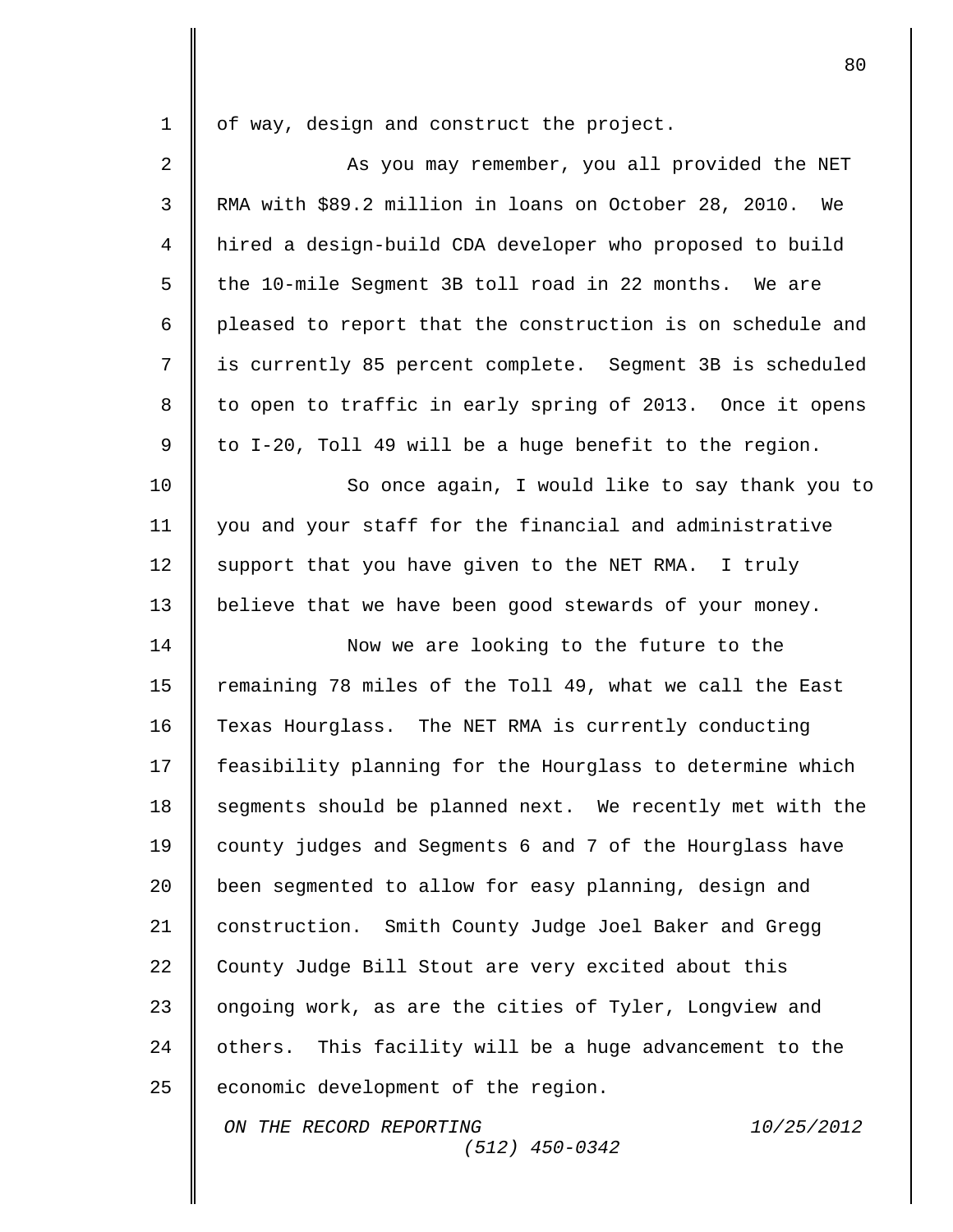| $\mathbf 1$    | At our last meeting with the counties, Smith,              |
|----------------|------------------------------------------------------------|
| 2              | Gregg and Upshur counties expressed interest in            |
| 3              | designating a transportation reinvestment zone, or TRZ, to |
| $\overline{4}$ | accelerate the funding for all of Toll 49. We expect to    |
| 5              | return to you in the near future with a proposal to use    |
| 6              | that TRZ revenue to support new SIB loans to continue the  |
| 7              | development activities on Segments 6 and 7 and possibly    |
| 8              | Segment 4. This would truly be a partnership with the      |
| $\mathsf 9$    | affected counties and cities, the RMA and TxDOT to provide |
| 10             | needed transportation improvements to the area.            |
| 11             | In addition to our toll road projects, this                |
| 12             | month we are finishing a site feasibility analysis for a   |
| 13             | proposed multimodal facility in Tyler. This MMF facility   |
| 14             | would combine taxi, Tyler Transit, regional Greyhound Bus, |
| 15             | paratransit medical bus, airport shuttle, rental car,      |
| 16             | future commuter rail and other forms of transportation all |
| 17             | into one facility. This facility will be of great benefit  |
| 18             | to the region's low income, disabled, student and veteran  |
| 19             | communities.                                               |
| 20             | And last but not least, the NET RMA has formed,            |
| 21             | along with DART and numerous county, city, MPO and COG     |
| 22             | representatives the Texas-Louisiana Rail Coalition to      |
| 23             | promote high-speed rail between the DFW Metroplex and      |
| 24             | Shreveport-Bossier City. Once again, we appreciate all of  |
| 25             | the support provided by the commission and the TxDOT Rail  |
|                | ON THE RECORD REPORTING<br>10/25/2012<br>$(512)$ 450-0342  |
|                |                                                            |

 $\mathbf{I}$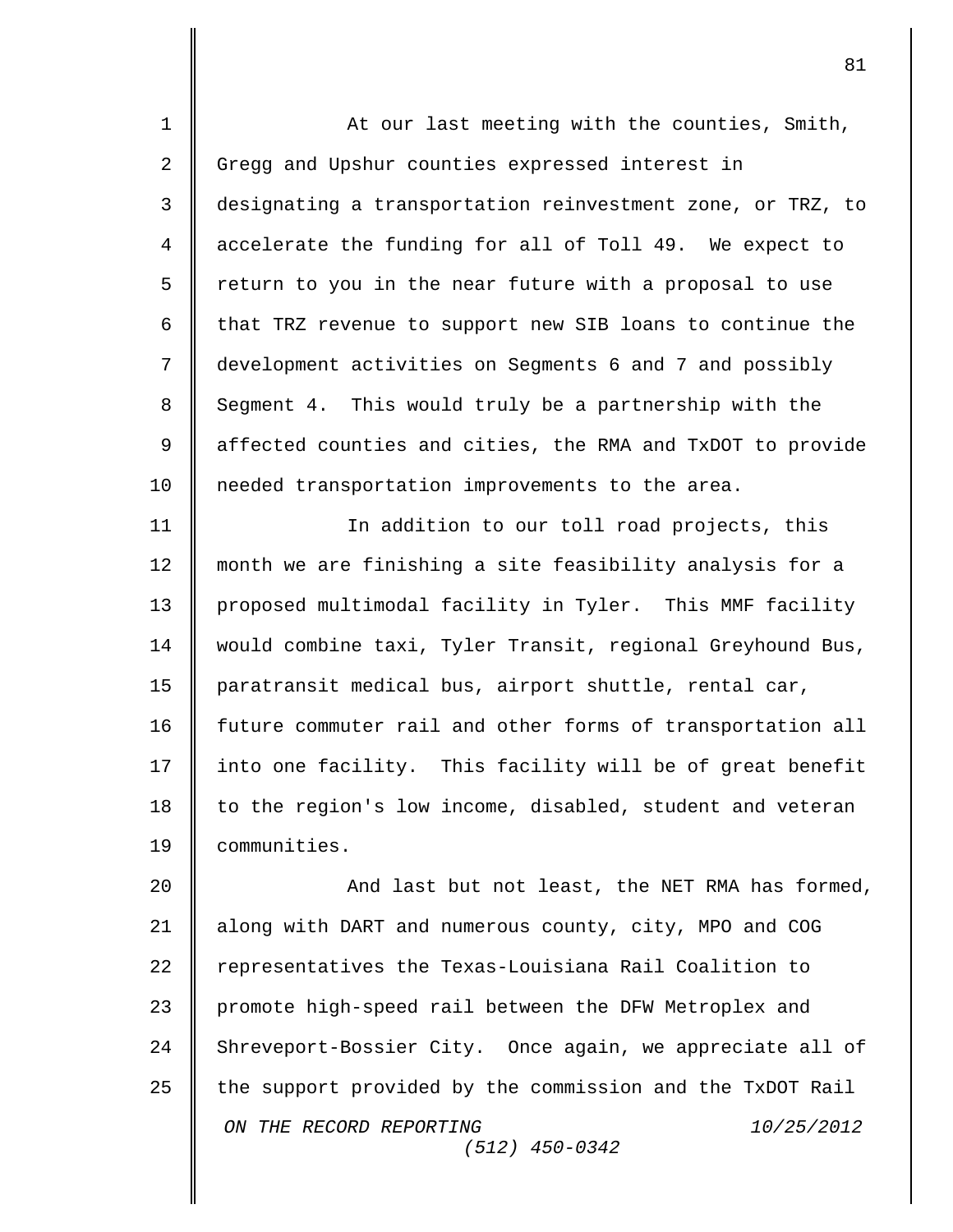1 | Division regarding this matter.

*ON THE RECORD REPORTING 10/25/2012 (512) 450-0342* 2 **Q** Once again, we want to thank you all for all 3 || your support and pledge our time and effort to do the very 4 best job we can for the State of Texas, and thanks to the 5 commission. 6 MR. WILSON: The last presentation will be from 7 | the Sulphur River RMA, item 7h, Chairman Delbert Horton. 8 MR. HORTON: Thank you, Chairman and the 9 Commissioners, and Mr. Wilson. 10 || I bring a load of thanks for the Proposition 12 11 funding you've done on our project which I'll get into and 12  $\parallel$  explain in a little more detail. I'd like to recognize 13 | your Paris District, Bobby Littlefield, as a big supporter  $14$  | of it. We'd also like to thank you for the minute orders 15 | recently approved for the SIB loan that we have requested. 16  $\parallel$  So we'll go into the presentation. 17 ||<br>
17 || 18 Sulphur River RMA, we're up in the far northeast part of 19 | the state up around Paris, Texas -- you're probably 20 | familiar with that -- and Greenville, Texas, and we cover 21 | three counties, Hunt County, and then we run into Delta 22 County and then into Paris. So those are the three 23  $\parallel$  counties that comprise the SURRMA, as we refer to it, the 24 Sulphur River RMA. 25 **The major project that we've undertaken right**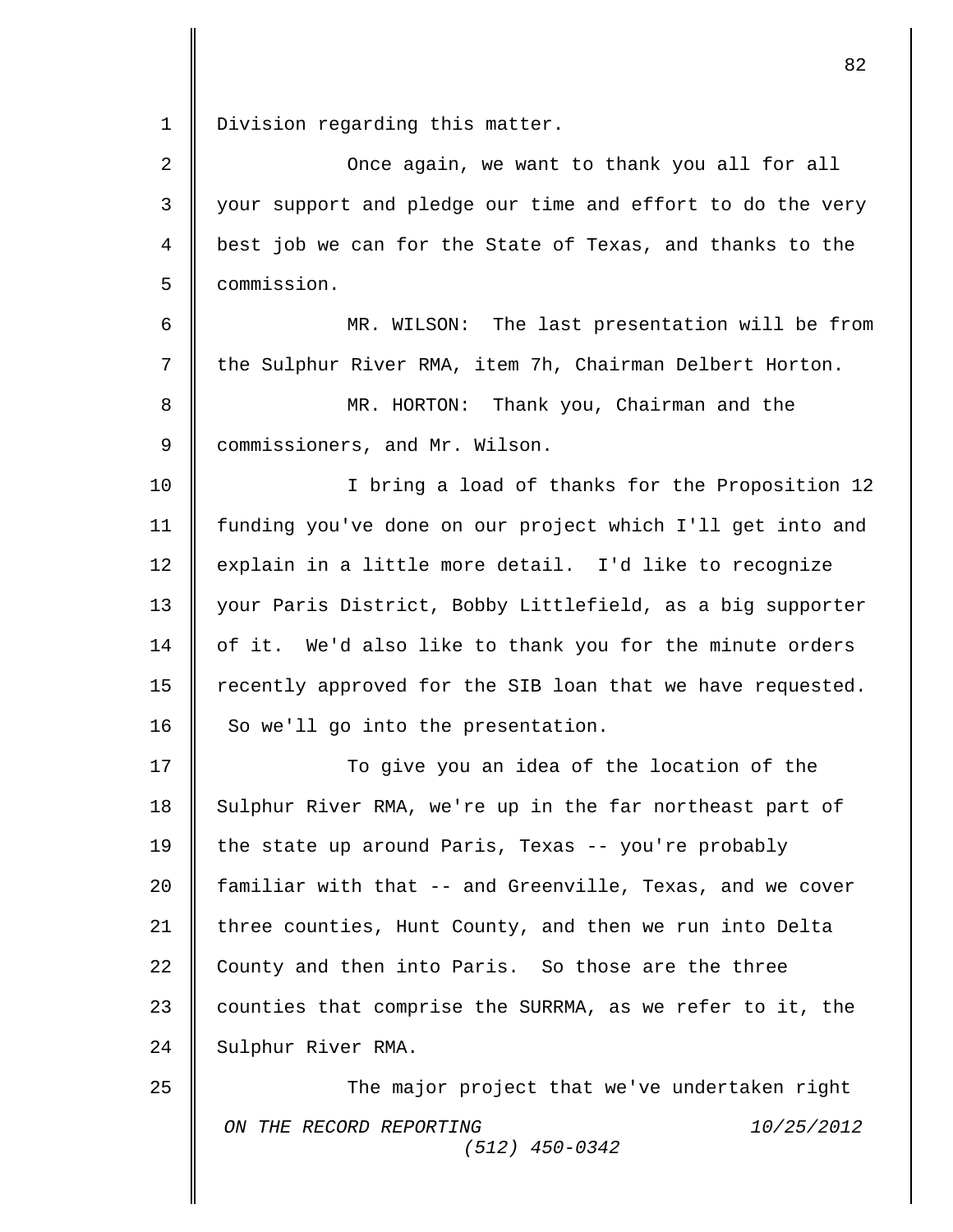| $\mathbf 1$ | now is what we refer to as State Highway 24, and I'll give |
|-------------|------------------------------------------------------------|
| 2           | you a map of it. It's an extension of, if you look at I-   |
| 3           | 30 and the exit 101 off to Commerce, Texas, beginning      |
| 4           | there, up through to Paris was what we refer to as our     |
| 5           | State Highway 24 project. All if it has been completed as  |
| 6           | a four-lane, divided highway, except for the portion       |
| 7           | that's highlighted there that goes through Delta County.   |
| 8           | It's about 10.4 miles of a gap that has not been converted |
| $\mathsf 9$ | to a four-lane, divided highway. There's a larger picture  |
| $10 \,$     | of it you can see there, and it actually stays right       |
| 11          | within the county, outside the county line of Hunt County  |
| 12          | which is 904.                                              |
| 13          | For approximately, believe it or not, close to             |
| 14          | 40 years, our community leaders have urged and been before |
| 15          | this commission before encouraging upgrades to that        |
| 16          | highway link so that we could have a four-lane link to an  |
| 17          | interstate up through that part of the state, and we have  |
| 18          | reached that point now, due to you guys' successful effort |
| 19          | that you put forth. And what that does is that second      |
| 20          | bullet gives us a four-lane access through Hunt County,    |
| 21          | Delta County and Lamar County to Interstate 30, as you     |
| 22          | know, which can provide a lot of safety to have a four-    |
| 23          | lane like that, as well as some economic development for   |
| 24          | an area that does need some encouragement on the economic  |
| 25          | side, and then that leaves us this 10.4 miles to get that  |
|             | ON THE RECORD REPORTING<br>10/25/2012<br>$(512)$ 450-0342  |
|             |                                                            |

 $\mathbf{I}$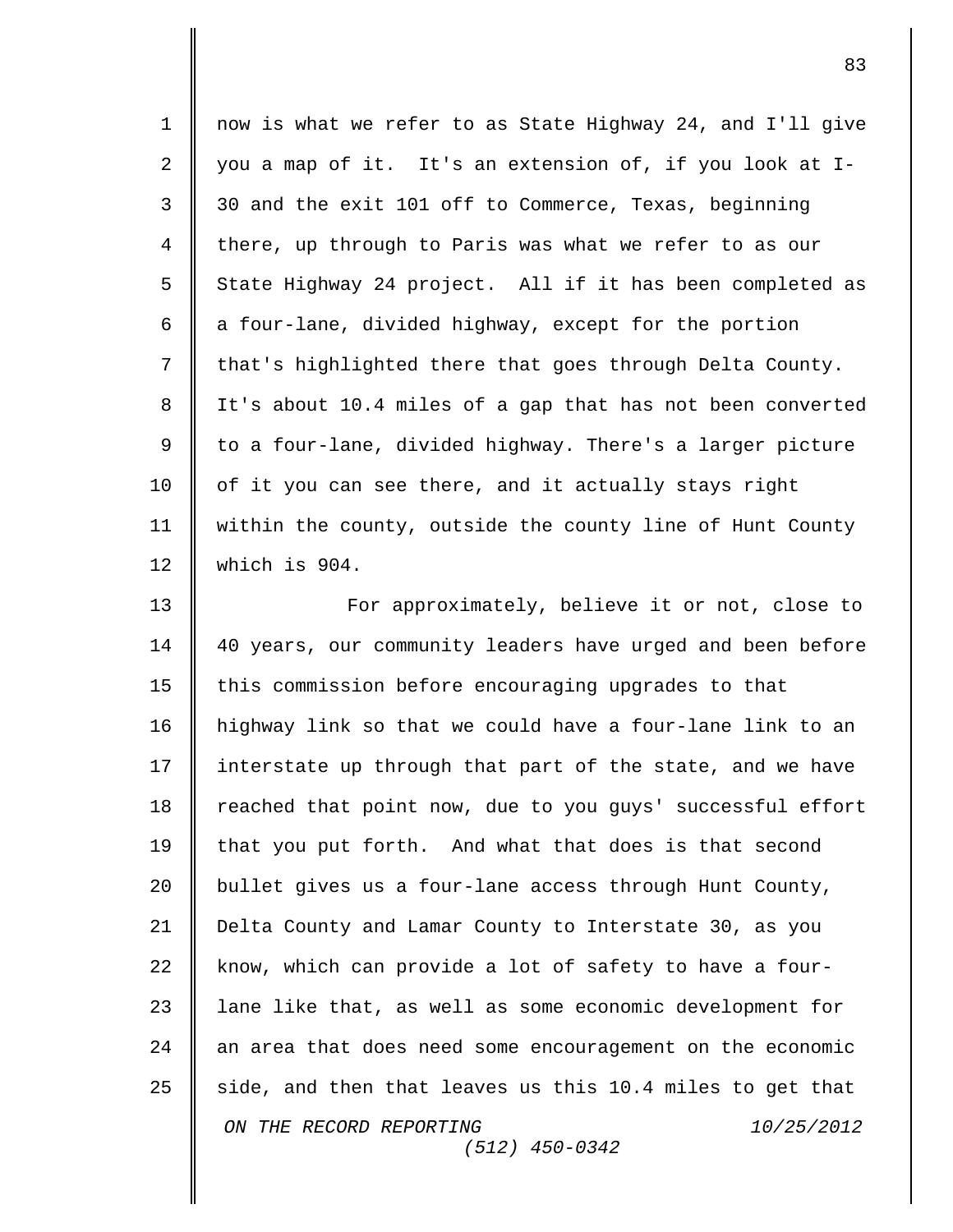1 accomplished.

| $\overline{a}$ | In doing that, in 2008 we were encouraged,                 |
|----------------|------------------------------------------------------------|
| 3              | after the voters approved the RMA authority, we were       |
| $\overline{4}$ | encouraged to organize into a RMA, which we did in 2008,   |
| 5              | got operational. The first thing we did, we did a long-    |
| 6              | range planning project and came up with the selected State |
| 7              | Highway 24 project as one of our top priorities, and with  |
| 8              | the approval recently of the Proposition 12 funding for    |
| 9              | that for the construction, we went in and requested and    |
| 10             | submitted application for a State Infrastructure Bank      |
| 11             | loan.                                                      |
| 12             | And what our plans are and the application                 |
| 13             | shows that SURRMA is going to act as really a local        |
| 14             | conduit of local funding to buy the right of way and       |
| 15             | utility relocation that might be needed for that           |
| 16             | expansion. That would be funded directly to TxDOT who      |
| 17             | will handle the construction. So with the arrangement of   |
| 18             | the SIB loan and agreement with local governments, we've   |
| 19             | got the three counties participating, we've got the two    |
| 20             | county seats and the Paris EDC that are providing their    |
| 21             | credit backing as well as the security to leverage that    |
| 22             | loan funding.                                              |
| 23             | So in the future what we're going to be doing,             |
| 24             | as our British friends in England would say across the     |
| 25             | pond, they'd say mind the gap when you get off the London  |
|                | ON THE RECORD REPORTING<br>10/25/2012<br>$(512)$ 450-0342  |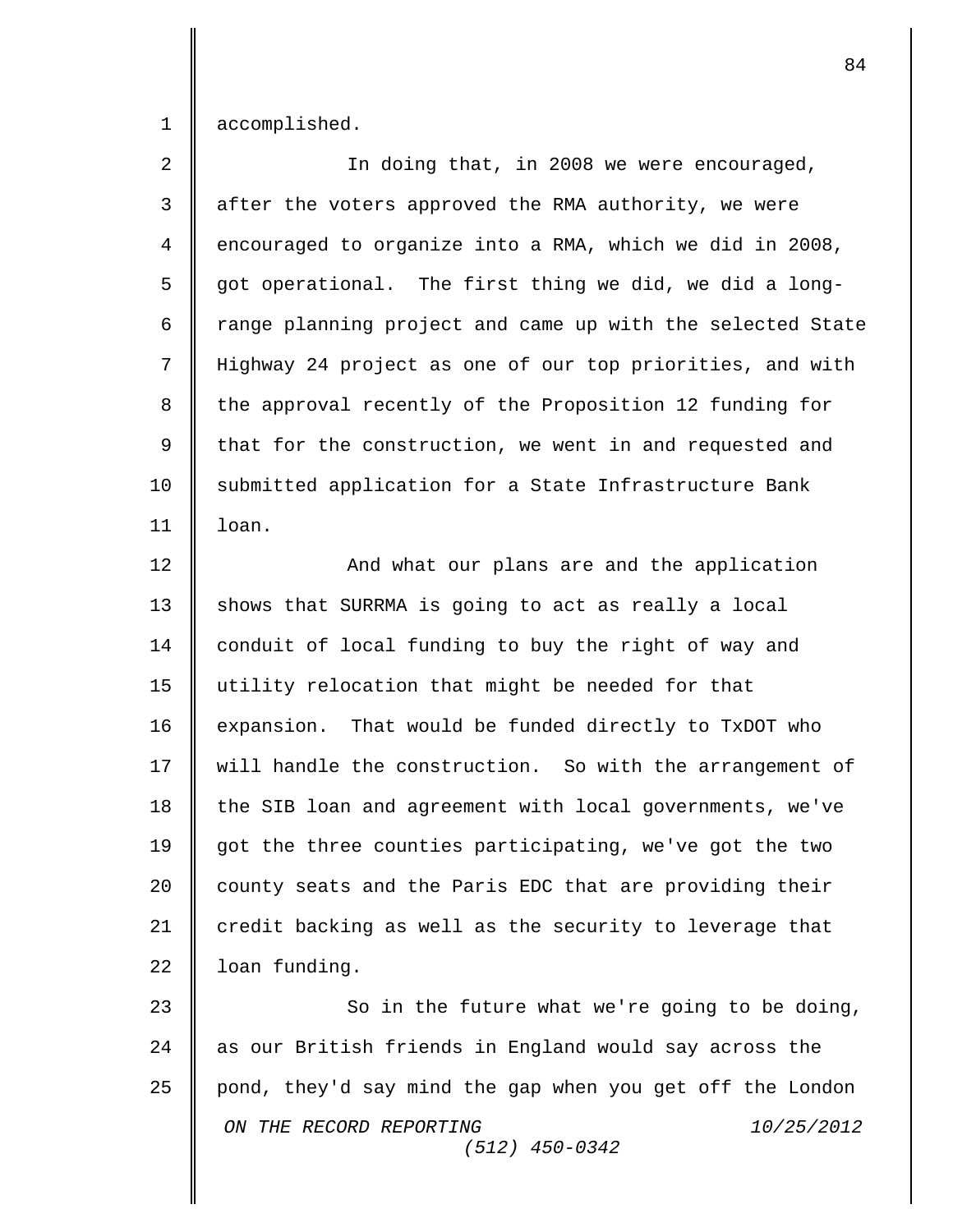| $\mathbf 1$ | subway. So that's what we're going to be doing for the       |
|-------------|--------------------------------------------------------------|
| 2           | next few years until we get this completed, targeting for    |
| 3           | August 2015. And again, I'd like to come back and thank      |
| 4           | you again for the support that you've given us.              |
| 5           | MR. HOUGHTON: Thank you very much.                           |
| 6           | That was our last presentation. Don't run off.               |
| 7           | Marc, can you come back up, please? Now, Marc, I know        |
| 8           | you have on the back of a piece of paper there probably      |
| 9           | the running total of the value of all of the projects that   |
| 10          | the RMAs are working on.                                     |
| 11          | MR. WILLIAMS: I don't have that. I'm sorry.                  |
| 12          | (General laughter.)                                          |
| 13          | MR. HOUGHTON: I've lost track, but I guess the               |
| 14          | point is I am amazed. It's kind of coincidental -- I         |
| 15          | think it's coincidental -- Mike Krusee was here and is       |
| 16          | here today back in the back. Mike, I think you had a lot     |
| 17          | to do with this, passing the legislation that created RMAs   |
| 18          | where people allow communities to create RMAs, and we        |
| 19          | thank you for that. And I saw Chris Heckman running          |
| 20          | Chris is back there, who was the go-between<br>around.       |
| 21          | between the Governor's Office and Ric Williamson, the        |
| 22          | brain trust behind some of these RMAs.<br>$\mathbf I$        |
| 23          | don't know how you all feel about it, but I'm amazed by      |
| 24          | I'm glad we all got in one room and showed each other<br>it. |
| 25          | what we're doing, the amount of projects, local control,     |
|             | ON THE RECORD REPORTING<br>10/25/2012<br>$(512)$ 450-0342    |
|             |                                                              |

 $\overline{\mathsf{I}}$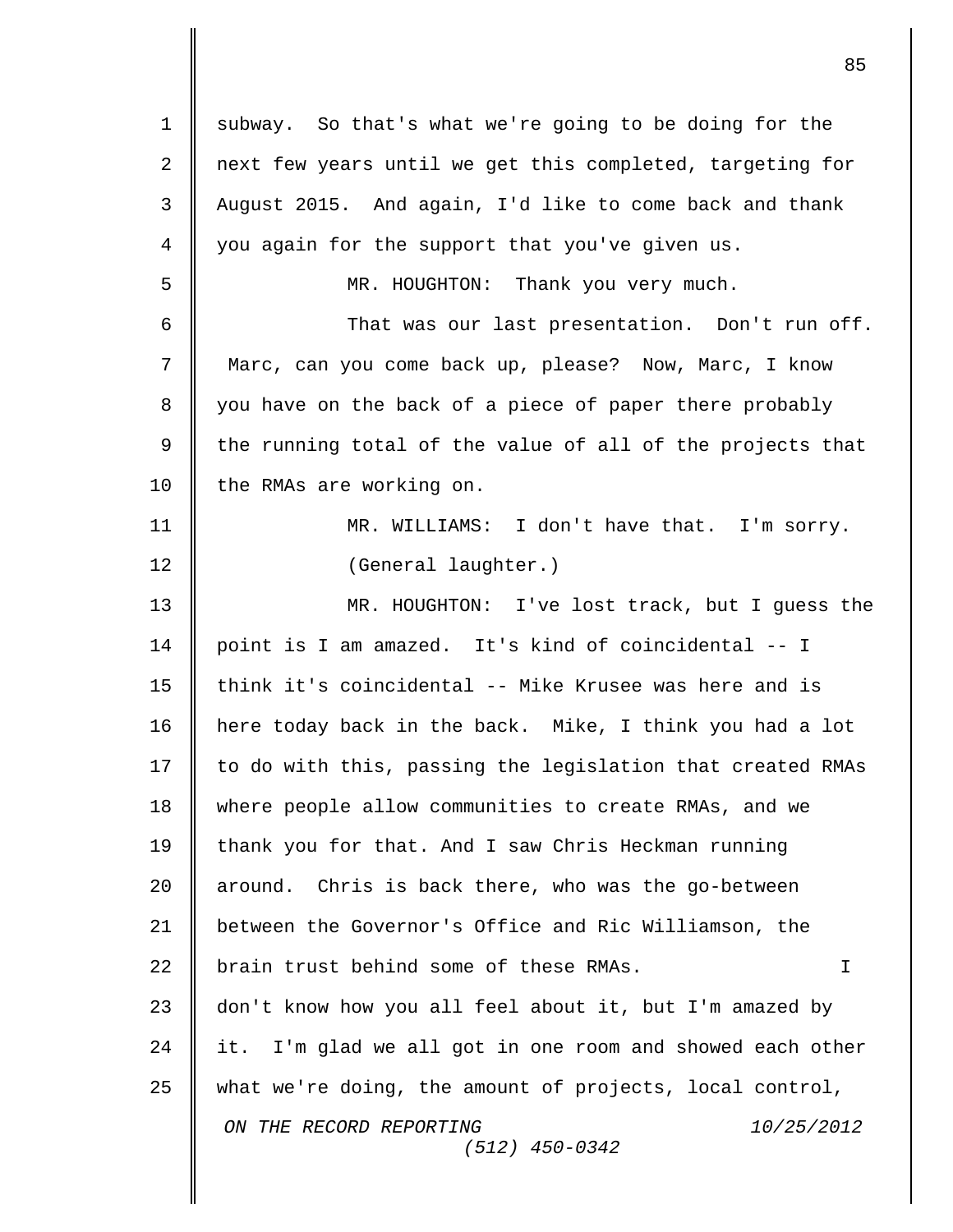*ON THE RECORD REPORTING 10/25/2012 (512) 450-0342* 1 | financing opportunities, coming up with creative 2  $\parallel$  solutions. It's got to be in the several billion dollar 3 T range as to what's going on in those communities, and I 4 just see nothing but prosperity for these RMAs and forward  $5 \parallel$  thinking. 6 || I have one question that I probably misstated, 7 Mike Heiligenstein, how many toll tags have you all issued 8 || here in the Central Texas region. Can you tell me? 9 MR. HEILIGENSTEIN: Yes, sir. Right at a half 10 a million you issued, actually, as our partner. 11 || MR. HOUGHTON: Well, okay. 12 MR. HEILIGENSTEIN: About a half a million. 13 MR. HOUGHTON: A half a million toll tags. 14 MR. HEILIGENSTEIN: Very few years. 15 MR. HOUGHTON: I would consider that a vote for 16 what you guys are doing and what the department is doing 17 | in this region. 18 MR. HEILIGENSTEIN: Yes, sir, and I remind our 19 | public officials of that all the time. 20 | (General laughter.) 21 | MR. HOUGHTON: Now, I know others have 22  $\parallel$  something to say about this, but I am very appreciative of 23 the leadership, and most importantly, it's volunteer 24 | leadership. These people are not being paid to do this, 25 it's for the love of their community and the love of the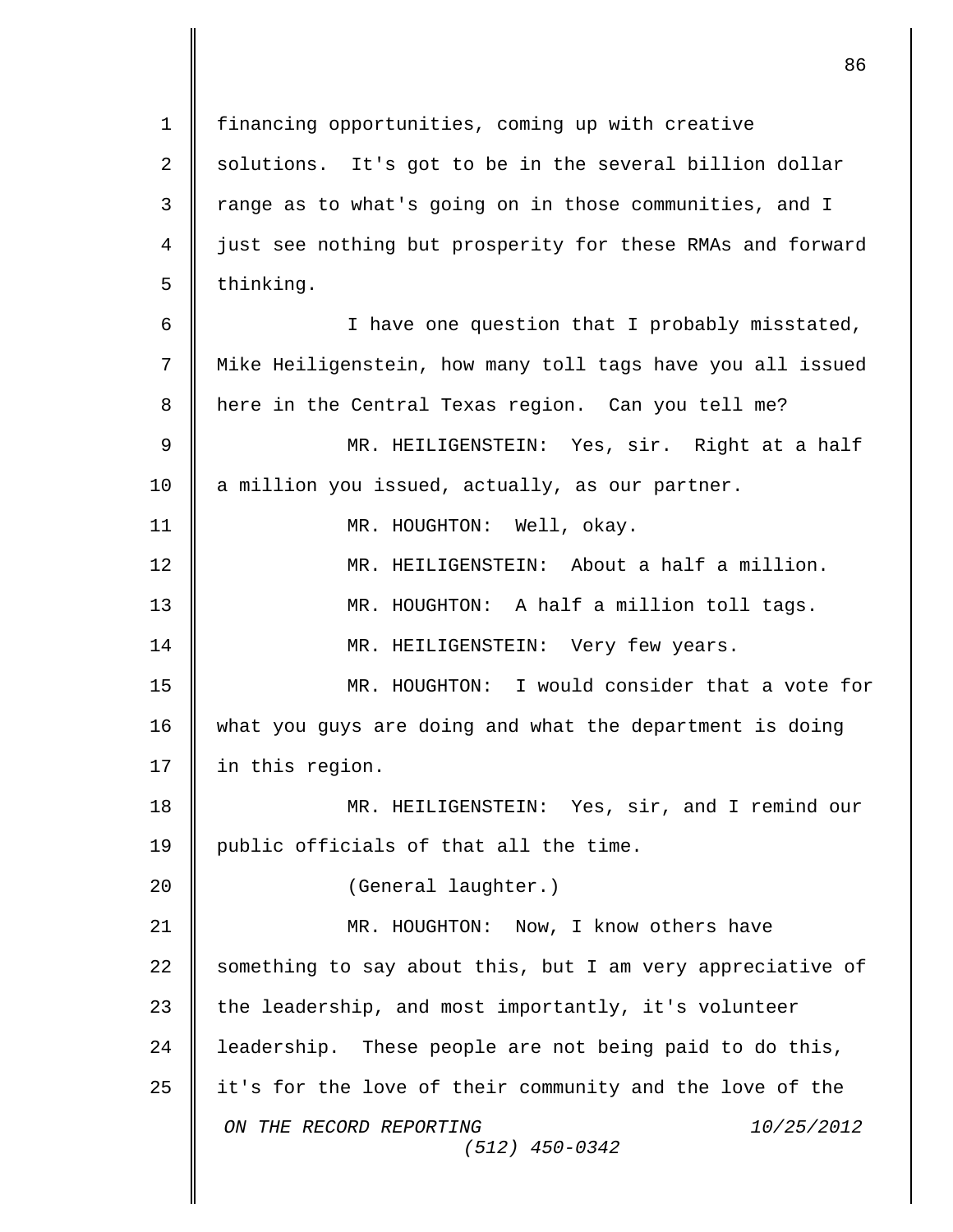1 || State of Texas, and we have put that local control to how 2  $\parallel$  they want to progress. But with that, I know some others 3 may have something they want to talk about. Commissioner 4 | Moseley?

5 MR. MOSELEY: Thank you, Chairman, members. I 6  $\parallel$  really appreciate each of the RMA presentations, very 7 || impressive, as Chair Houghton stated, to see how the 8  $\parallel$  spirit of this law is really working to enhance mobility  $9 \parallel$  in the state. Thank you for what you're doing.

10 || As you grow more and more local participation 11 | that steps up in partnership with TxDOT, I would also ask 12 you to help us open a dialoque with the private sector 13  $\parallel$  that might have large land holdings that may be enticed to 14 donate right of way which enhances all of our dollars to 15 go farther. And now that we're in this new era where 16 | we're stretching dollars, it seems like a very wonderful  $17$  time to have that discussion where we know that large 18 | landowners that will benefit directly from more mobility 19 going through their parcels would see an enhanced value in 20  $\parallel$  that land holding, may want to give us rights of way to 21 | stretch our dollars.

22 || But thank you for what you're doing, God bless 23 you, and appreciate each of the presentations.

*ON THE RECORD REPORTING 10/25/2012 (512) 450-0342* 24 MR. AUSTIN: I have a few questions and a 25 couple of comments. One, I was just making some notes, we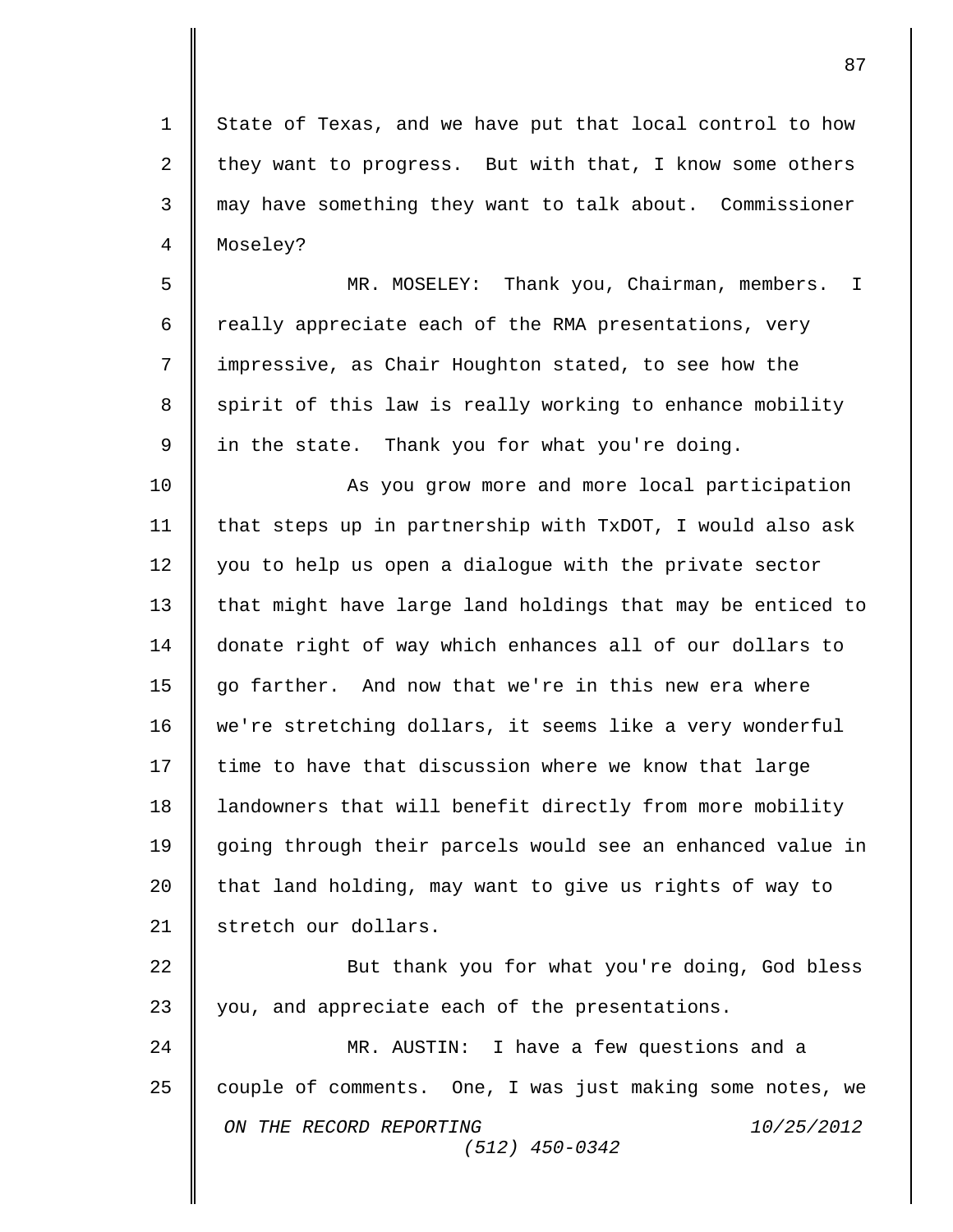*ON THE RECORD REPORTING 10/25/2012 (512) 450-0342* 1 | have eight RMAs, one of them has two counties, another one 2 has three counties, and another one has twelve, so you 3 | look at the partnerships and coalitions around what comes 4 and goes in and out of counties and you look at regions. 5 | Just about every one of them were talking about multimodal 6  $\parallel$  facilities. And just to remind what is an RMA, it is a 7 || political subdivision of the state that can own, acquire, 8 | operate, finance, build any type of multimodal project. 9  $\parallel$  And if you look at this, what the tools of an RMA can do, 10 | you can enter into a interlocal agreement with a 11 neighboring county that is not a member or a jurisdiction. 12 Now, CCRMA, Alamo, looking at border crossings, 13 bridges, coming across the rail project, and then the use 14 | of tools. A couple of questions. One, maybe for another 15 | time, but the DHS issue in Cameron County, working on the 16 west rail, that's something that I hope we can give some 17 guidance to maybe try to help out as well, because I know 18  $\parallel$  that's been an issue that's been held up, but what a great 19 | project that is to partner with another country. 20 || I'd like to spend just a couple of minutes, if 21 I may, going back talking about the TRZs, transportation 22  $\parallel$  reinvestment zones. They're being utilized, they're being 23  $\parallel$  put in, and two or three of you are really using these, 24  $\parallel$  and I think this is a great tool. 25 **Educate those not just in this room but also**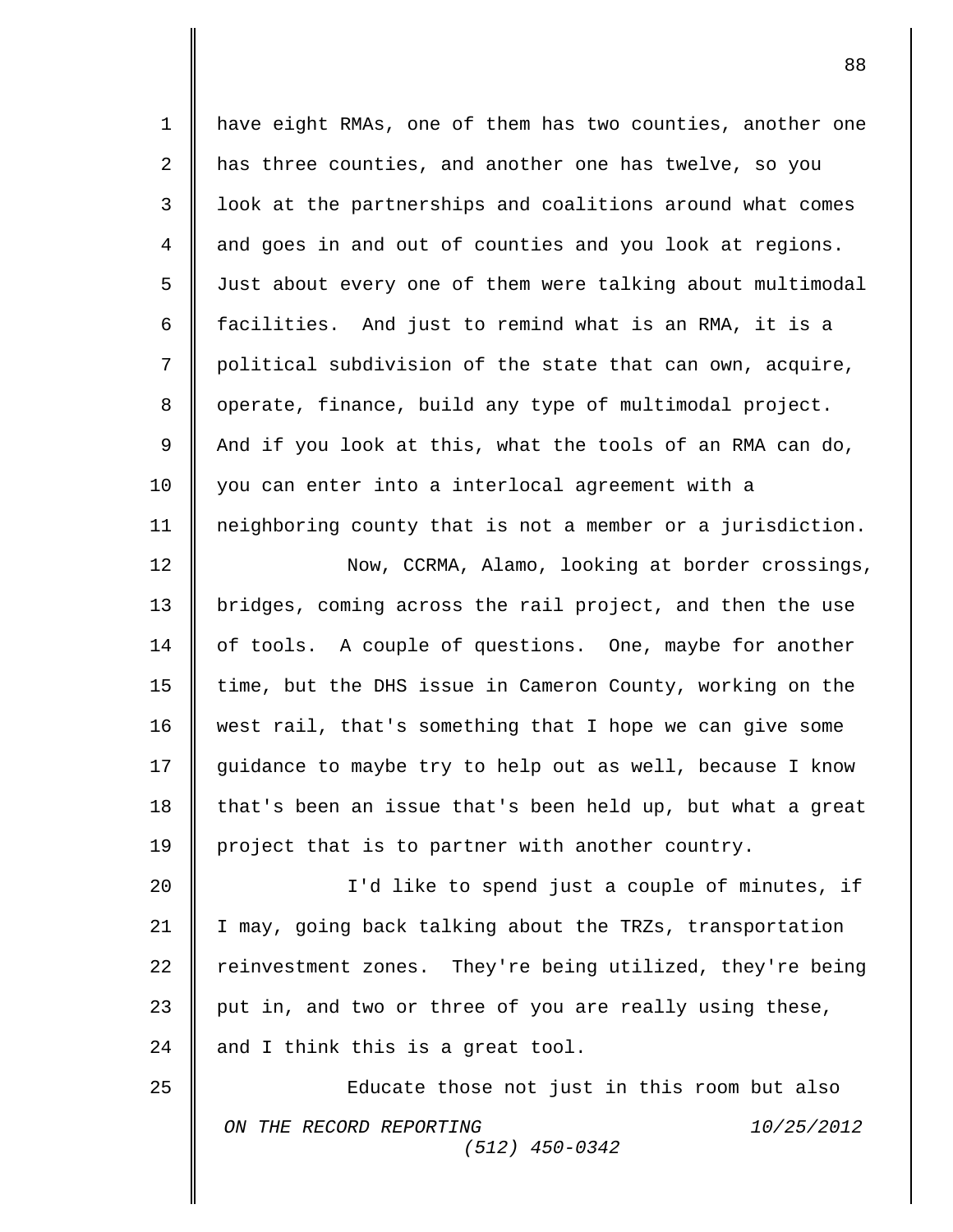| $\mathbf 1$    | outside, David, I believe you said you're about to get     |
|----------------|------------------------------------------------------------|
| $\overline{a}$ | your first check. You did an economic impact analysis,     |
| 3              | and I think you did in Cameron County as well. How long    |
| 4              | did it take -- if you don't mind, come back up, I just     |
| 5              | want to have a little dialogue -- how long did it take to  |
| 6              | do that economic impact analysis, how accurate was it, and |
| 7              | then what process did you go through to put in the         |
| 8              | reinvestment zone, and what kind of feedback did you       |
| 9              | receive from your citizens, county, et cetera?             |
| 10             | MR. SEPULVEDA: The existing zone was                       |
| 11             | established back in 2010. It took us about six months to   |
| 12             | go through the process, only because we had to do all the  |
| 13             | leg work on 80 miles, look at the different property       |
| 14             | owners that were involved, a lot of work with the          |
| 15             | appraisal district. Then the consultants came up with two  |
| 16             | different analyses. One, they looked at the county's       |
| 17             | historical tax rate and then they projected that over a    |
| 18             | 50-year period and came up with a number. In this case it  |
| 19             | was \$230 million net present value. And then another      |
| 20             | analysis was if the county's tax rate stays constant for   |
| 21             | the next 50 years, then that net present revenue will be   |
| 22             | \$150 million.                                             |
| 23             | The actual process of going through public                 |
| 24             | hearing, going through commissioners court, it takes about |
| 25             | 45 to 60 days. This amendment that we're doing where       |
|                | ON THE RECORD REPORTING<br>10/25/2012<br>$(512)$ 450-0342  |
|                |                                                            |

 $\overline{\mathbf{I}}$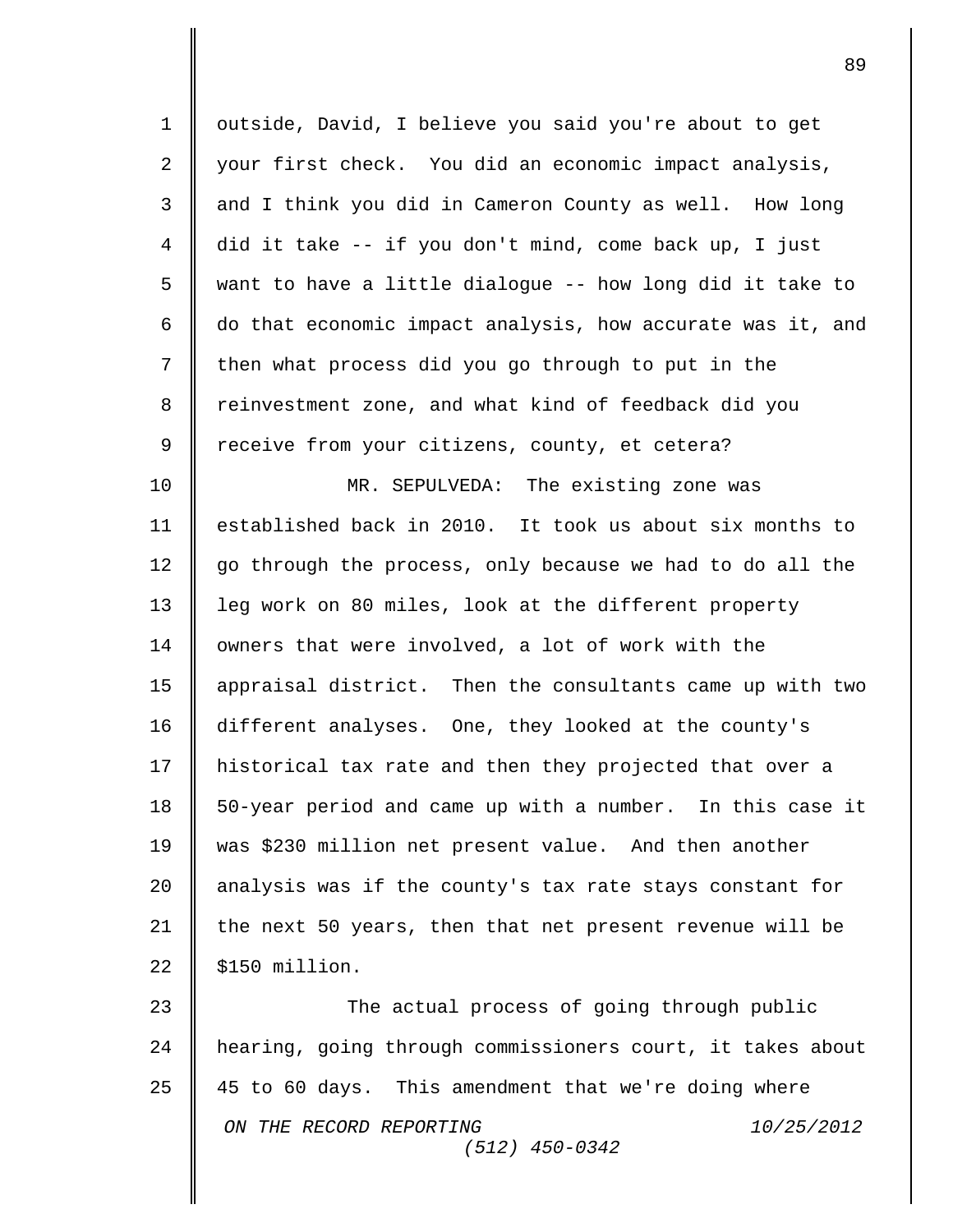1 | we're splitting it into two different zones, we started 2 the process about two weeks ago, we're planning on having 3 the public hearing November 15, we're going to start the 4 advertisement in the newspapers the first week in 5 November, and then we plan to go to commissioners court 6  $\parallel$  for their consideration the second week in December. 7 Now, we've done very, very preliminary

8 projections, but it appears that on a very, extremely 9 || conservative, those revenues will double, and if you take 10 | into consideration development that is going to occur, 11 part of the second access project we did an economic 12 development study, if you incorporate that into the 13 projections, then that number can get close to \$450- to 14 | \$500 million. So for us it's huge. The last two years 15 combined we've gotten about \$325,000 which it's not a lot 16 | of money but it's enough in our case to continue funding 17 Some of the planning process on some of our projects.

18 MR. AUSTIN: So you are able to raise that and 19 | look at potential leveraging it too.

20 MR. SEPULVEDA: Yes. And again, we've had 21 complete support from commissioners court. Last December 22 we have an agreement where they agreed to allocate 100 23 percent of the increase in those tax revenues, so that's 24  $\parallel$  huge for us.

*ON THE RECORD REPORTING 10/25/2012 (512) 450-0342* 25 MR. AUSTIN: If this is a fair question, and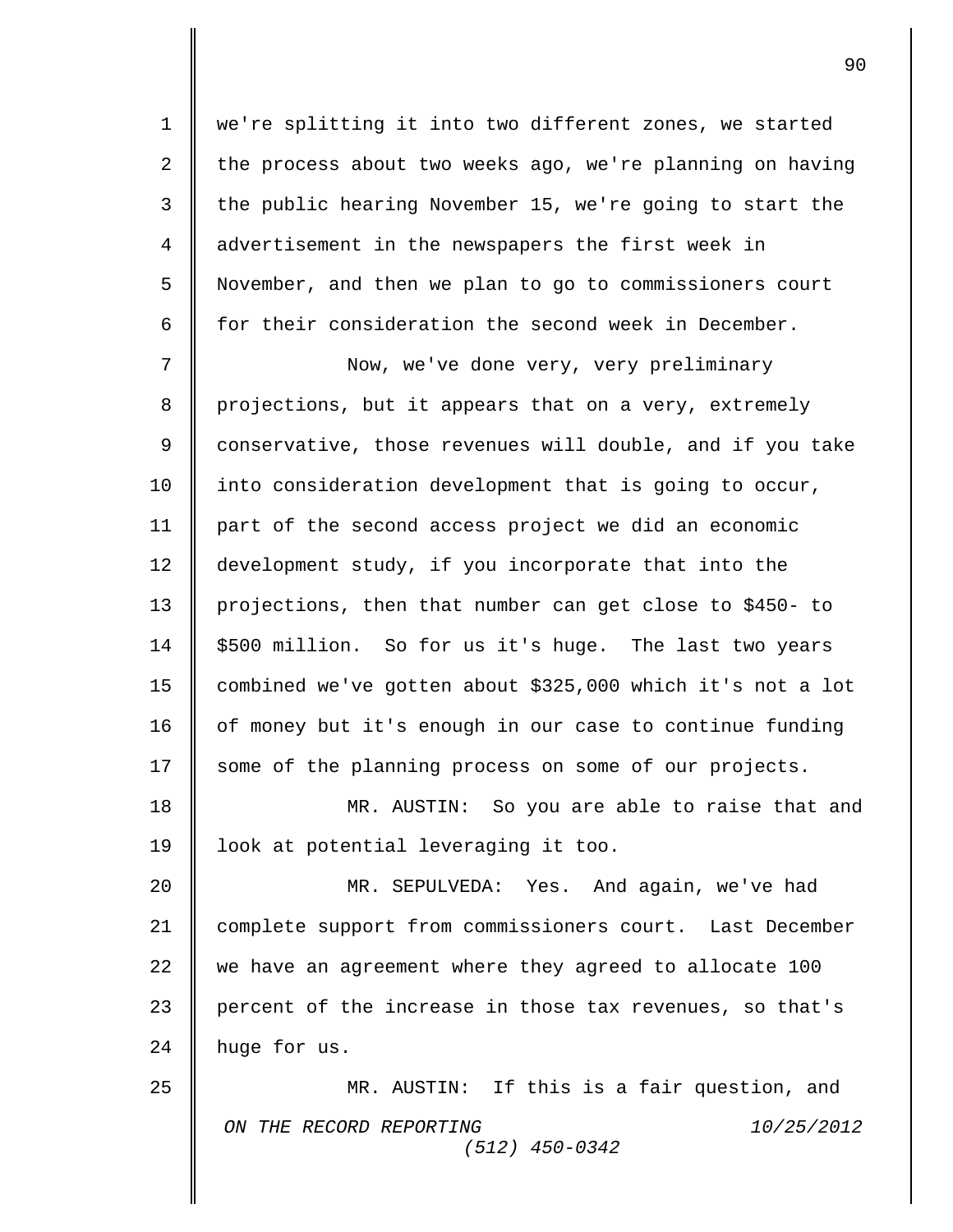| $\mathbf 1$ | kind of the same for the Camino Real, what kind of public  |
|-------------|------------------------------------------------------------|
| 2           | feedback did you receive when you put that in?             |
| 3           | MR. SEPULVEDA: I believe we had one comment at             |
| 4           | the public hearing and that was in favor of the TRZ.       |
| 5           | MR. AUSTIN: So really, what's the gentleman,               |
| 6           | Scott, from Camino Real?                                   |
| 7           | MR. HOUGHTON: Scott McLaughlin.                            |
| 8           | MR. AUSTIN: You have four?                                 |
| 9           | MR. McLAUGHLIN: We actually have three, sir.               |
| 10          | One is inactive and then we have two active. Comments      |
| 11          | mainly were: what is a TRZ, what's it for, how does it     |
| 12          | work? Recently with the county there was just an article   |
| 13          | in the editorial pages of the El Paso Times congratulating |
| 14          | the county to look for alternative funding sources to      |
| 15          | expedite projects. At the end of the day, this is a tool   |
| 16          | that lets you build projects today by capturing the growth |
| 17          | that comes from those projects. So overall, the comments   |
| 18          | have been extremely good.                                  |
| 19          | MR. AUSTIN: I have not read the editorial but              |
| 20          | I'm going to make an assumption -- and that's dangerous -- |
| 21          | what you have done is provide local funding to solve local |
| 22          | transportation challenges and multimodal challenges.       |
| 23          | MR. McLAUGHLIN: That's correct. Working with               |
| 24          | TxDOT on certain projects where we're contributing a part, |
| 25          | as part of the Americas Interchange it was a portion of    |
|             | ON THE RECORD REPORTING<br>10/25/2012<br>$(512)$ 450-0342  |
|             |                                                            |

 $\overline{\mathsf{I}}$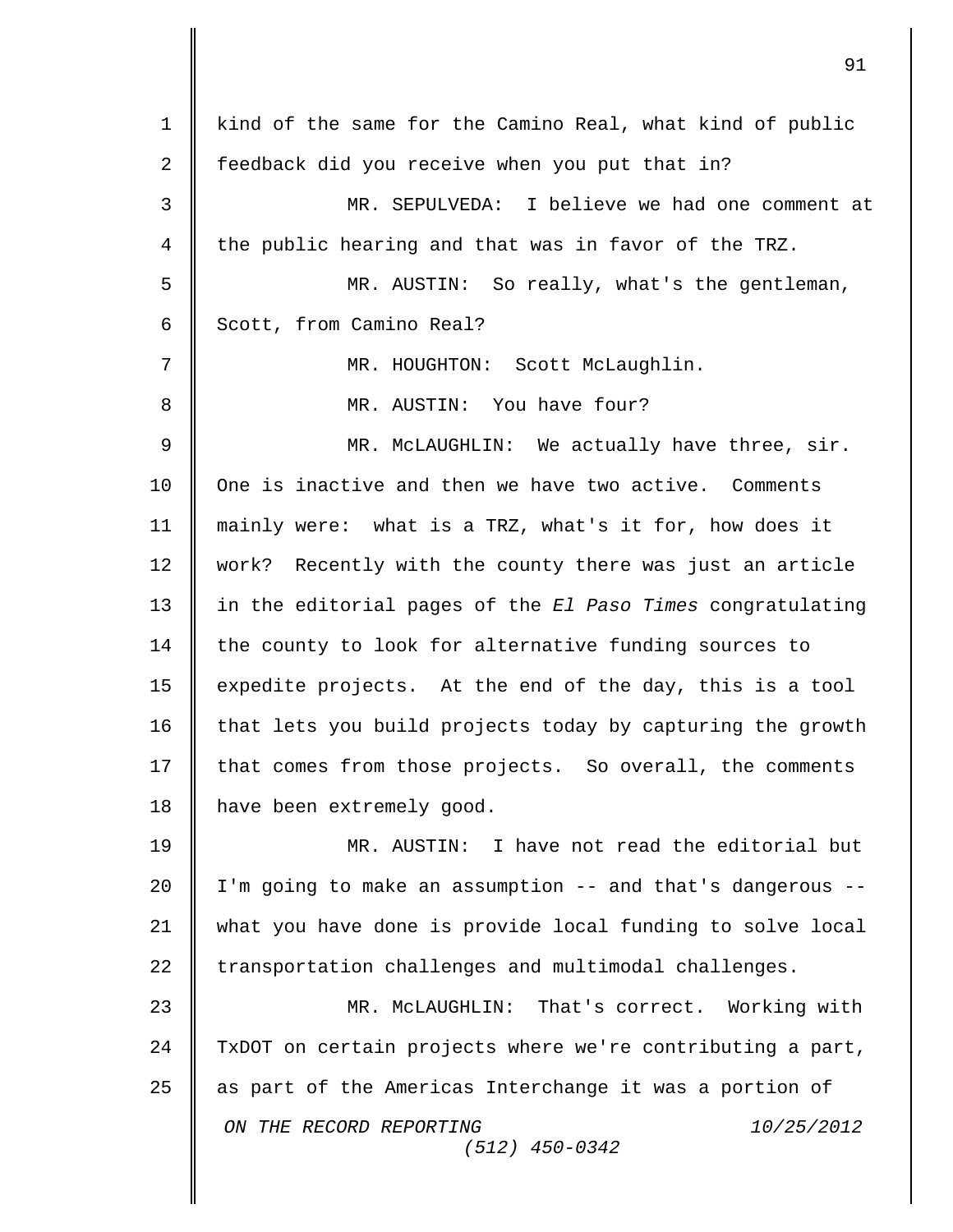*ON THE RECORD REPORTING 10/25/2012 (512) 450-0342* 1 the total funding component. So it's one way to get the 2 | funds to get these projects over the goal line. 3 || MR. AUSTIN: Well, congratulations. Now, you 4 || are unique because you can form the RMA at the county 5 | level and the city level. 6 || MR. McLAUGHLIN: Actually, sir, we are the only 7 municipally created RMA. Our discussions with the county, 8 || we're talking about creating interlocal agreements created  $9 \parallel$  by the city. 10 || MR. AUSTIN: Congratulations. 11 **||** MR. McLAUGHLIN: Thank you, sir. 12 MR. AUSTIN: To my friends at the NET RMA, Mr. 13 Battles, or Everett, I know you are looking at opening up 14 | the next section of Toll 49, and that is coming up within 15 | the next month or so. That's going to complete all the 16 way up to, I guess, US 31 and then working on Interstate 17 20. Given the new environmental rules that TxDOT put in 18 | place, how can and will these new environmental rules help 19 you advance future sections? And then I know we're 20 | looking at another section going back over to complete the 21 hourglass -- I keep saying we, you all. 22 || MR. OWEN: Potentially, it could save us a 23 tremendous amount of time in the streamlining of the 24 environmental process, shaving literally years off that 25 process. So it will help us significantly to accelerate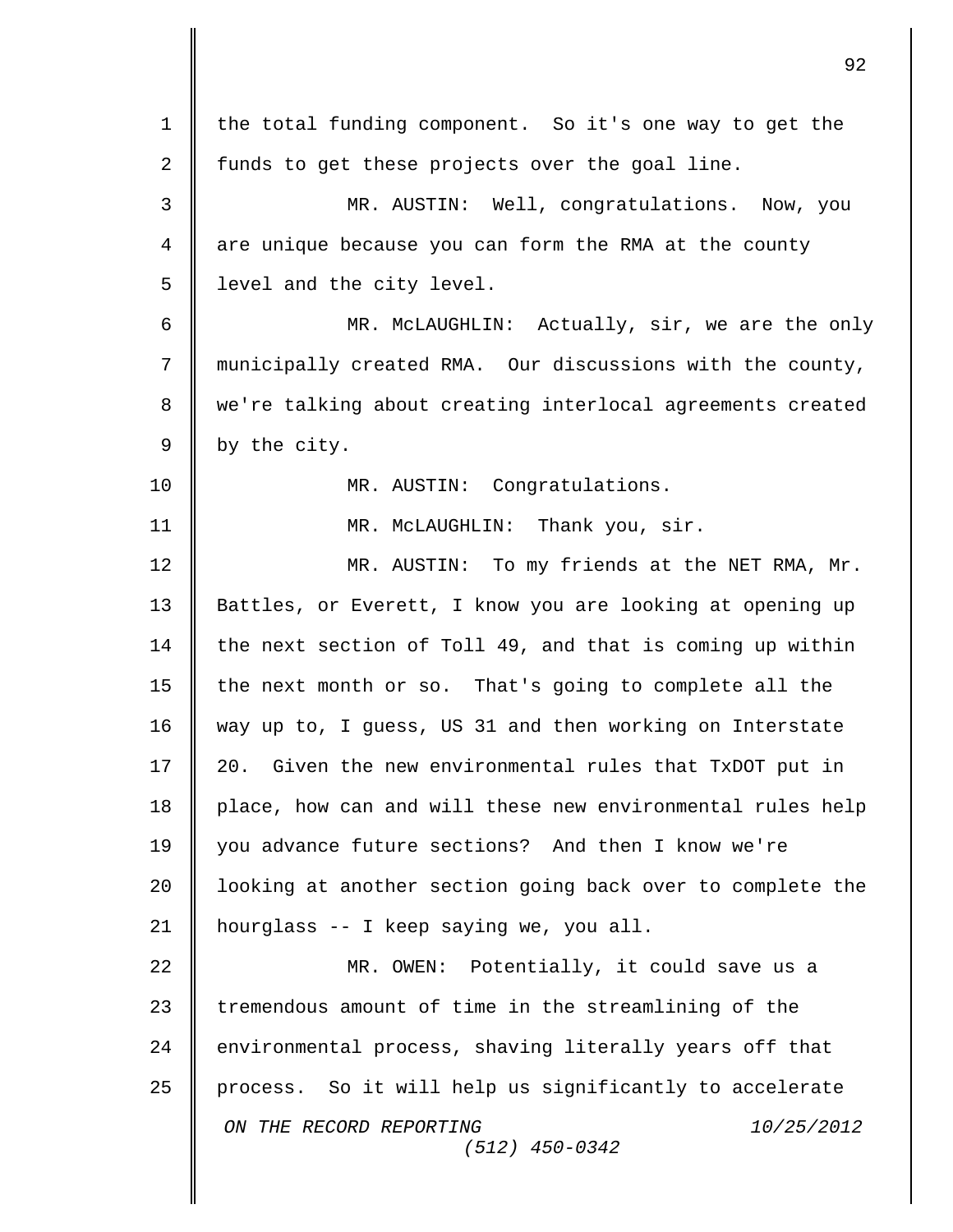1 those projects.

II

| $\sqrt{2}$ | MR. AUSTIN: One of those or more of those,                 |
|------------|------------------------------------------------------------|
| 3          | kind of back to Chairman Houghton's question, are you      |
| 4          | considering CDA potential?                                 |
| 5          | Yes. We're going to look at all the<br>MR. OWEN:           |
| 6          | available tools that you have provided us, including CDAs, |
| 7          | design-build, the whole gamut, to see what best fits with  |
| 8          | our particular situation.                                  |
| 9          | MR. AUSTIN: That's good. Thank you for your                |
| 10         | progress.                                                  |
| 11         | MR. OWEN: Thank you.                                       |
| 12         | MR. AUSTIN: I pass.                                        |
| 13         | MR. MEADOWS: You know, your actions,                       |
| 14         | collective actions as described here today, speak volumes  |
| 15         | more than anything that we could say up here. I mean,      |
| 16         | really this is a story of success, and what is appropriate |
| 17         | for us to say again is thank you all. Thank you very much  |
| 18         | for your commitment to the state and for your commitment   |
| 19         | to serving the citizens. I think working together int his  |
| 20         | partnership clearly we're succeeding. Thank you.           |
| 21         | MR. HOUGHTON: I think that will do it, but I               |
| 22         | have one question. Since we had a major opening yesterday  |
| 23         | of State Highway 130, 85 miles an hour, some people        |
| 24         | driving back to the department here on that road           |
| 25         | yesterday, I think they may have exceeded 85, I'm not      |
|            | ON THE RECORD REPORTING<br>10/25/2012<br>$(512)$ 450-0342  |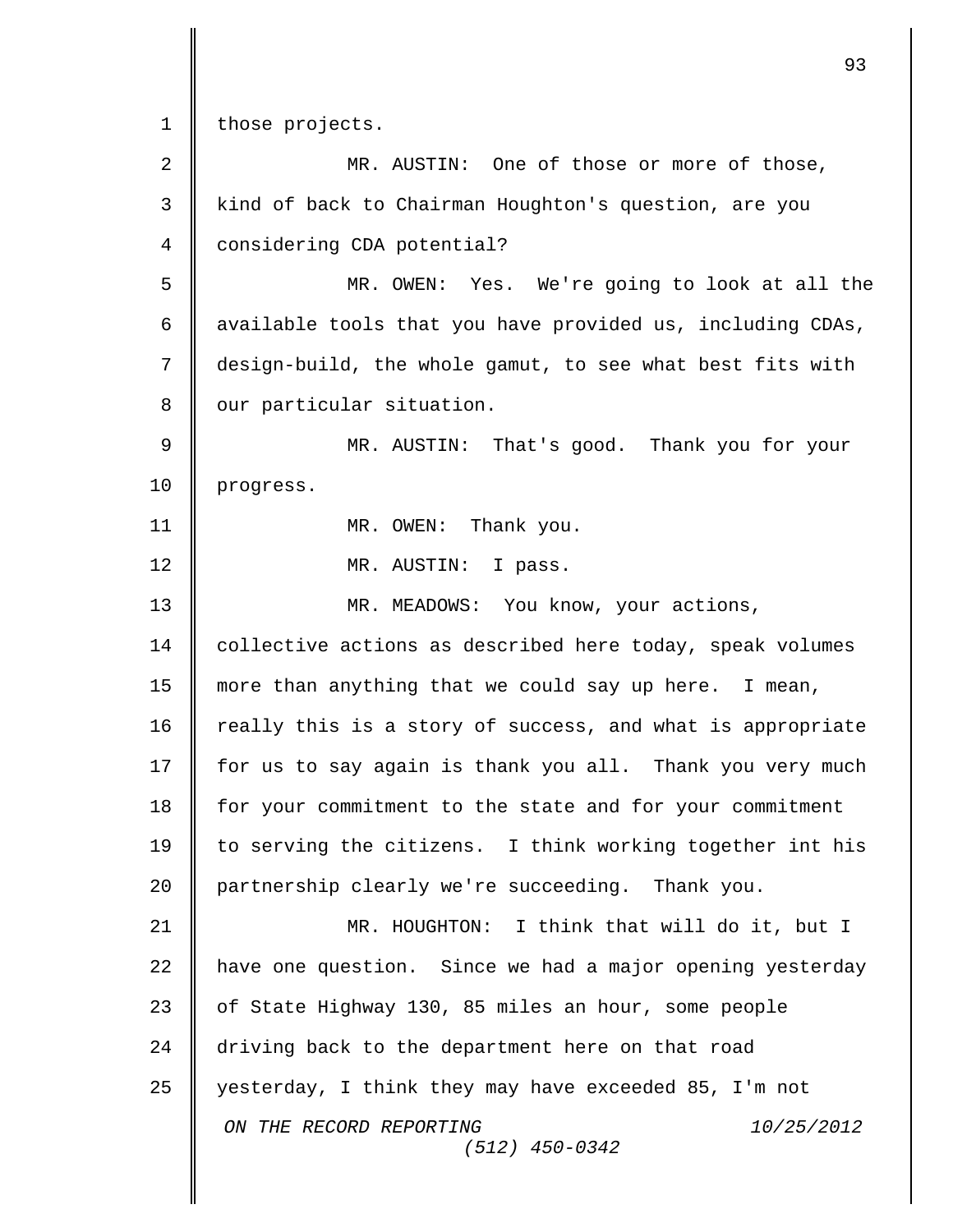*ON THE RECORD REPORTING 10/25/2012 (512) 450-0342* 1 || sure, but I couldn't attest to it. Linda, when you open 2 49 up in Tyler area, what's the speed limit going to be? 3 Seventy? That's slow. 4 (General laughter.) 5 MR. HOUGHTON: I want to thank you all for 6  $\parallel$  coming here today. Now what I'd like to do is take a ten-7 minute break. I'd like to thank you all personally for 8 coming and taking time out of your work schedule or your 9 || real jobs to come here. We'll reconvene back here at 10 | 11:18 with the rest of the agenda. 11 (Whereupon, a brief recess was taken.) 12 MR. HOUGHTON: We'll reconvene at 11:22. Now 13 moving on to the promulgation of administrative rules, 14 item 8a(1) will be the final adoption of amendments to 15 Chapter 1. TxDOT attorney, Rich O'Connell, will present.  $16$  | Rich. 17 MR. O'CONNELL: Good morning. This item 18 concerns the adoption of proposed rules concerning 19 alternative dispute resolution. The proposed rules would 20 add a new Chapter 1, Subchapter G. The rulemaking is part 21 | of the implementation of the department's Sunset bill. 22 Transportation Code, Section 201.118 requires the 23 commission to adopt policy to encourage the use of ADR. 24 Under the rules, the executive director would 25 appoint an employee to act as the alternative dispute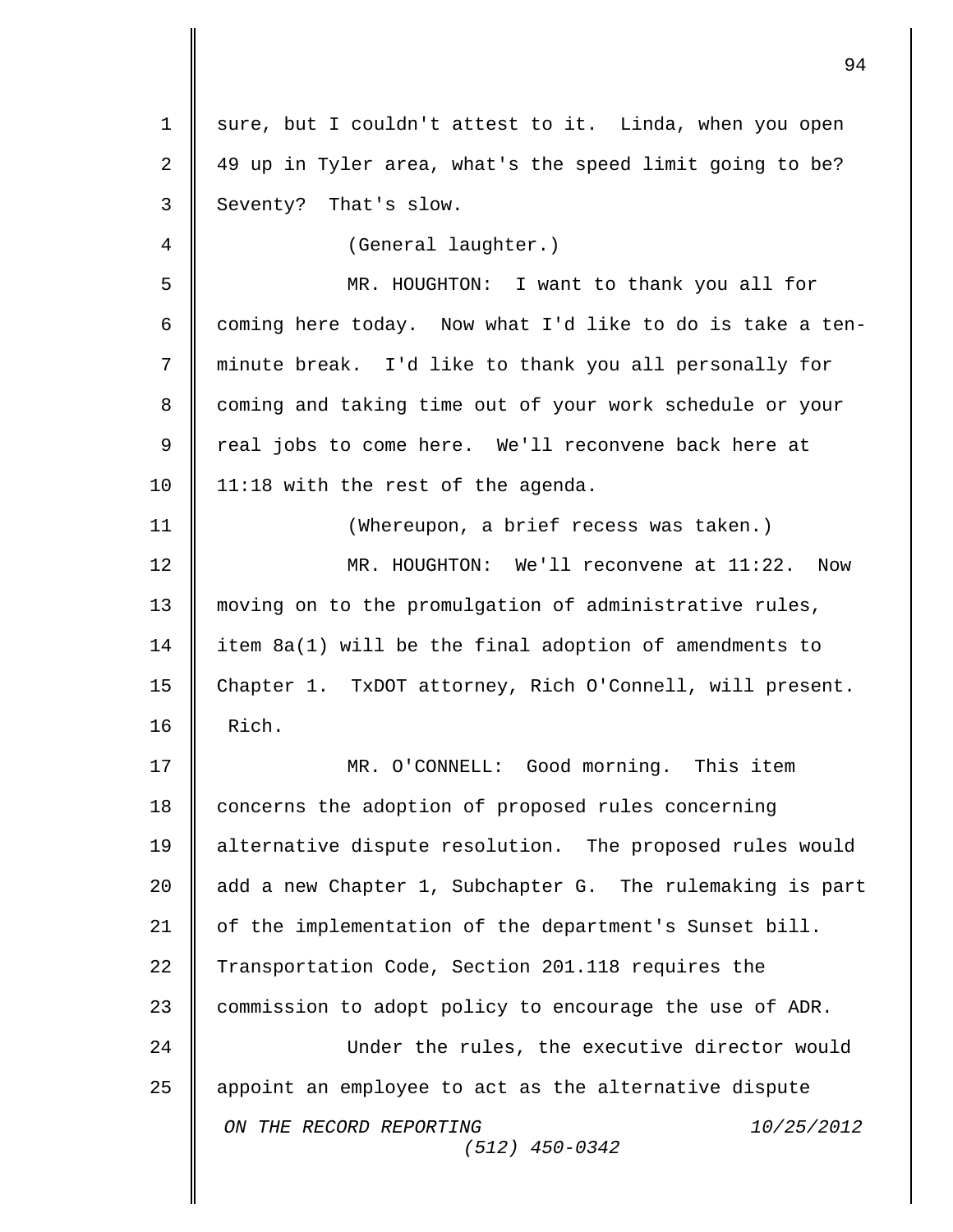1 | resolution coordinator, and then any person who sought ADR 2 || to resolve an internal or external dispute would submit 3 | their request to the ADR coordinator. The ADR coordinator 4 would approve or disapprove the request and propose an 5 || impartial third party to conduct the ADR. We did get one 6 public comment in response to our proposal of the rules. 7 | We did not make any changes.

8 And I will now describe the other half of the 9 || presentation which is the adoption of rule amendments to 10 Section 9.1 concerning claims on contracts for goods or 11 | services, and a new rule, Section 9.7 about bid protests.

12 The changes to Section 9.1 would clarify the 13 scope of the rule, namely the types of contracts that are 14 | subject to that contract claim rule. The new Section 9.7 15 would add a general rule for processing bid protests here 16 | at the department. Amongst the contracts that it would 17 || affect are contracts for construction or maintenance on 18  $\parallel$  the state highway system. It would cover bid protests for 19 all types of procurement unless TxDOT has a specific rule 20 that covers that specific type of procurement, for 21 example, for CDAs which would not be affected by what 22 we're discussing today.

*ON THE RECORD REPORTING 10/25/2012 (512) 450-0342* 23 **One set of comments was submitted by a law firm** 24 || in the from of a law firm newsletter that was filed with 25 us. The proposed adoption would agree with one of those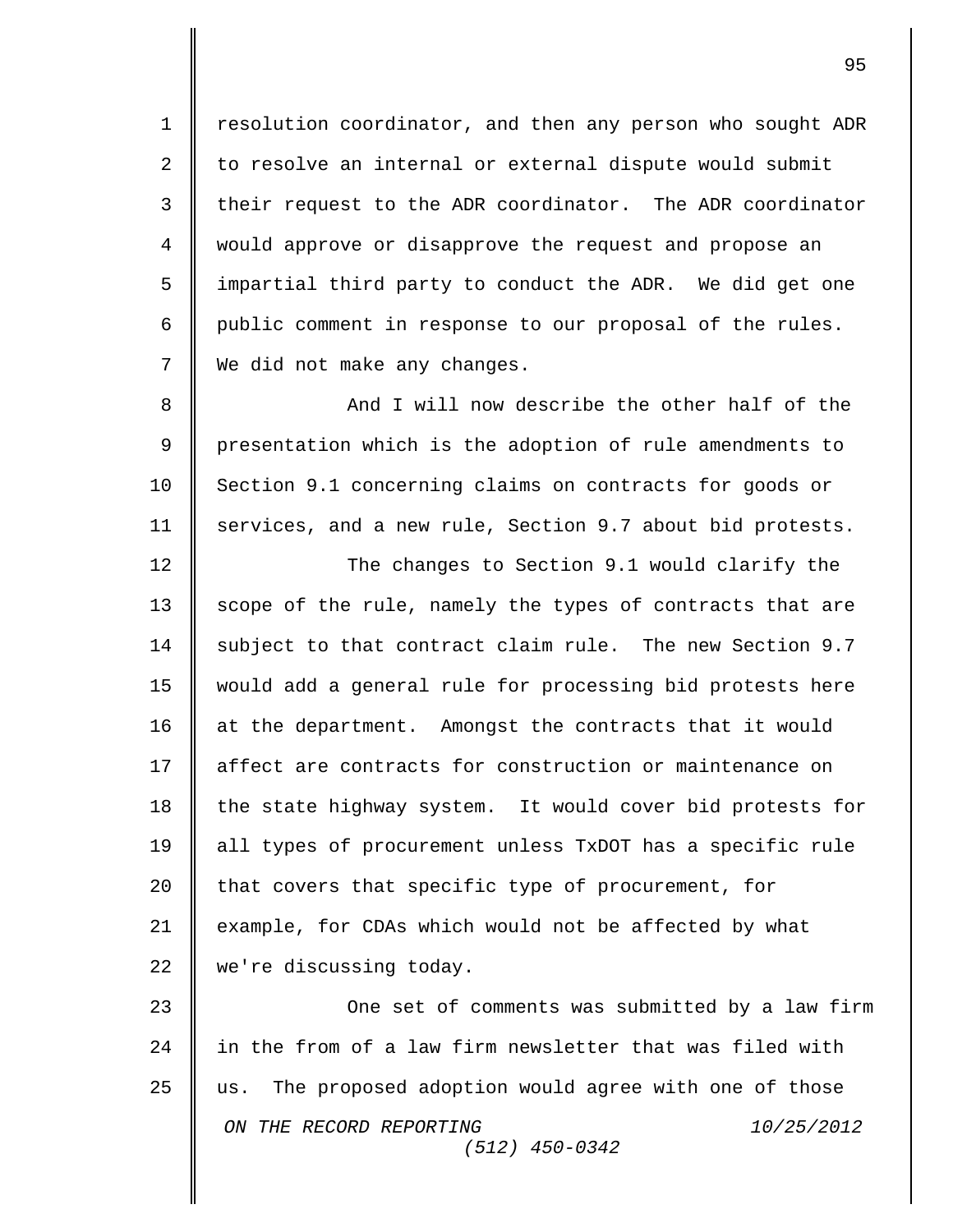*ON THE RECORD REPORTING 10/25/2012 (512) 450-0342* 1 | comments that was submitted, that the procedure on exactly 2 how to submit a bid protest should be made more clear. We 3 | agreed with that and so the staff made the appropriate 4 changes to the rules for your consideration on adoption. 5 || So staff recommends adoption of these two 6 packages of rules. 7 MR. AUSTIN: I move we approve. 8 MR. MOSELEY: I'll second Mr. Austin's motion, 9 Mr. Chairman. 10 MR. HOUGHTON: All in favor? 11 (A chorus of ayes.) 12 || MR. HOUGHTON: Thank you, Rich. 13 MR. WILSON: Rich, I think you're up still. 14 The next item is  $8a(2)$ , the final adoption of amendments 15 | to Chapter 9, if you'll continue. Did you cover it all in 16 | one swoop? 17 || MR. O'CONNELL: I put them together. 18 MR. HOUGHTON: And if a lawyer does that, it's 19 | okay. Did you notice that? 20 || MR. O'CONNELL: I'm sorry. 21 MR. WILSON: I guess it does. As long as the 22 commission and the attorneys are happy, that's all I care  $23$  **l** about. 24 MR. HOUGHTON: If the attorney is happy, we're  $25$  | all happy.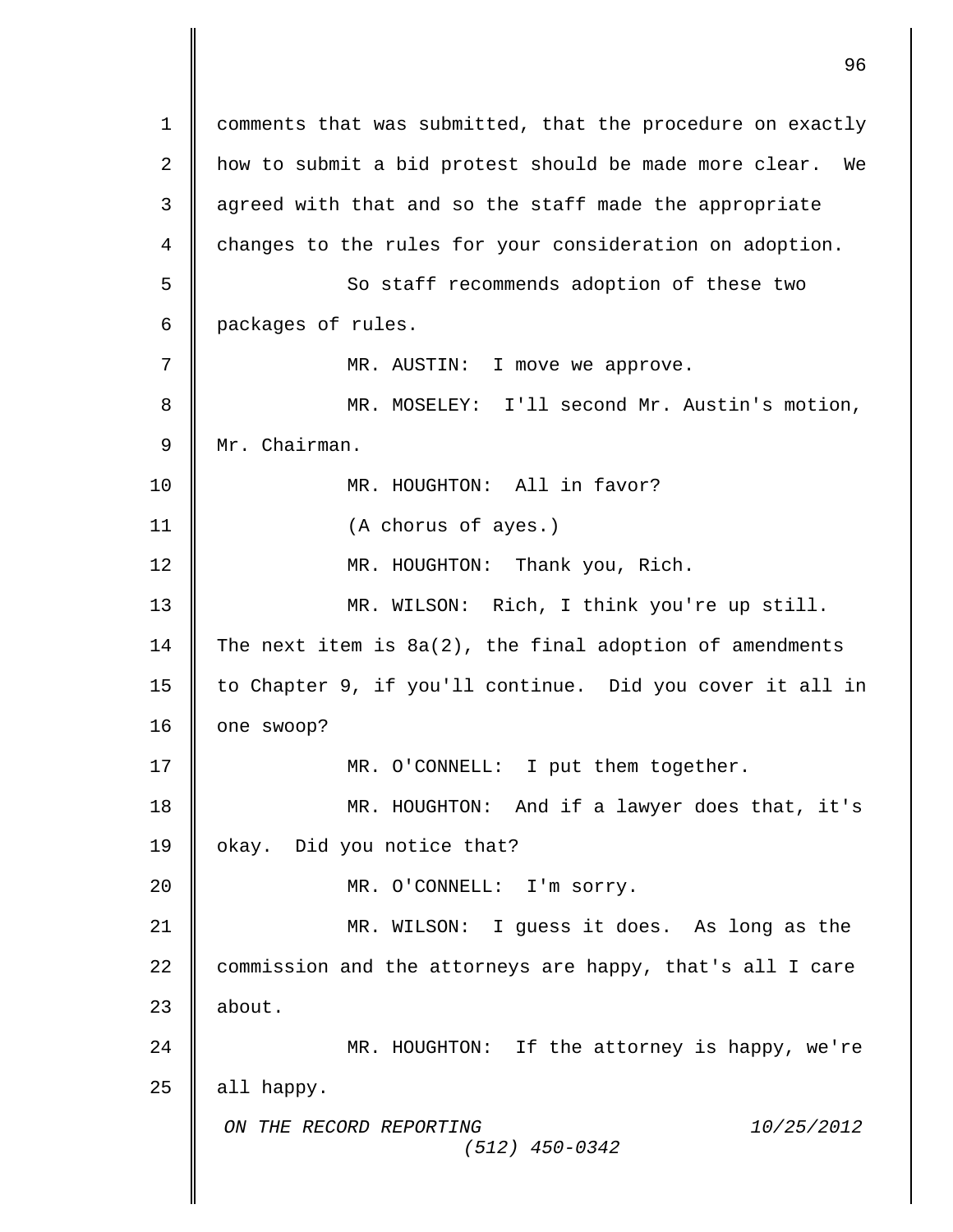|             | 97                                                          |
|-------------|-------------------------------------------------------------|
| $\mathbf 1$ | (General talking and laughter.)                             |
| 2           | MR. WILSON: I double checked with Rose to make              |
| 3           | sure I wasn't missing anything. All right, Rich, you're     |
| 4           | Thanks.<br>done.                                            |
| 5           | Item 8a(3) is final adoption of amendments to               |
| 6           | Chapter 16 and will be presented by the director of         |
| 7           | Planning, Marc Williams.<br>Marc.                           |
| 8           | MR. WILLIAMS: Again for the record, my name is              |
| $\mathsf 9$ | Marc Williams, director of Planning for TxDOT.              |
| 10          | Item 8a(3) covers changes and final adoption of             |
| 11          | Chapter 16, Planning and Development of Transportation      |
| 12          | Projects.                                                   |
| 13          | TxDOT's Sunset bill, Senate Bill 1420, enacted              |
| 14          | during the 82nd Regular Session, included new requirements  |
| 15          | for the department's transportation planning, programming,  |
| 16          | funding and project expenditure reporting functions.<br>The |
| 17          | amendments to Subchapters A through E in Chapter 16         |
| 18          | implement the requirements of Senate Bill 1420 and make     |
| 19          | additional changes to clarify the existing rule             |
| 20          | provisions.                                                 |
| 21          | The commission approved the proposed amendments             |
| 22          | on April 26 of 2012 with Minute Order 113085, notice was    |
| 23          | posted in the Texas Register on May 11 of 2012, and a       |
| 24          | public hearing was conducted on June 7 of 2012. Written     |
| 25          | comments were received through June 11 of 2012, and these   |
|             | ON THE RECORD REPORTING<br>10/25/2012<br>$(512)$ 450-0342   |
|             |                                                             |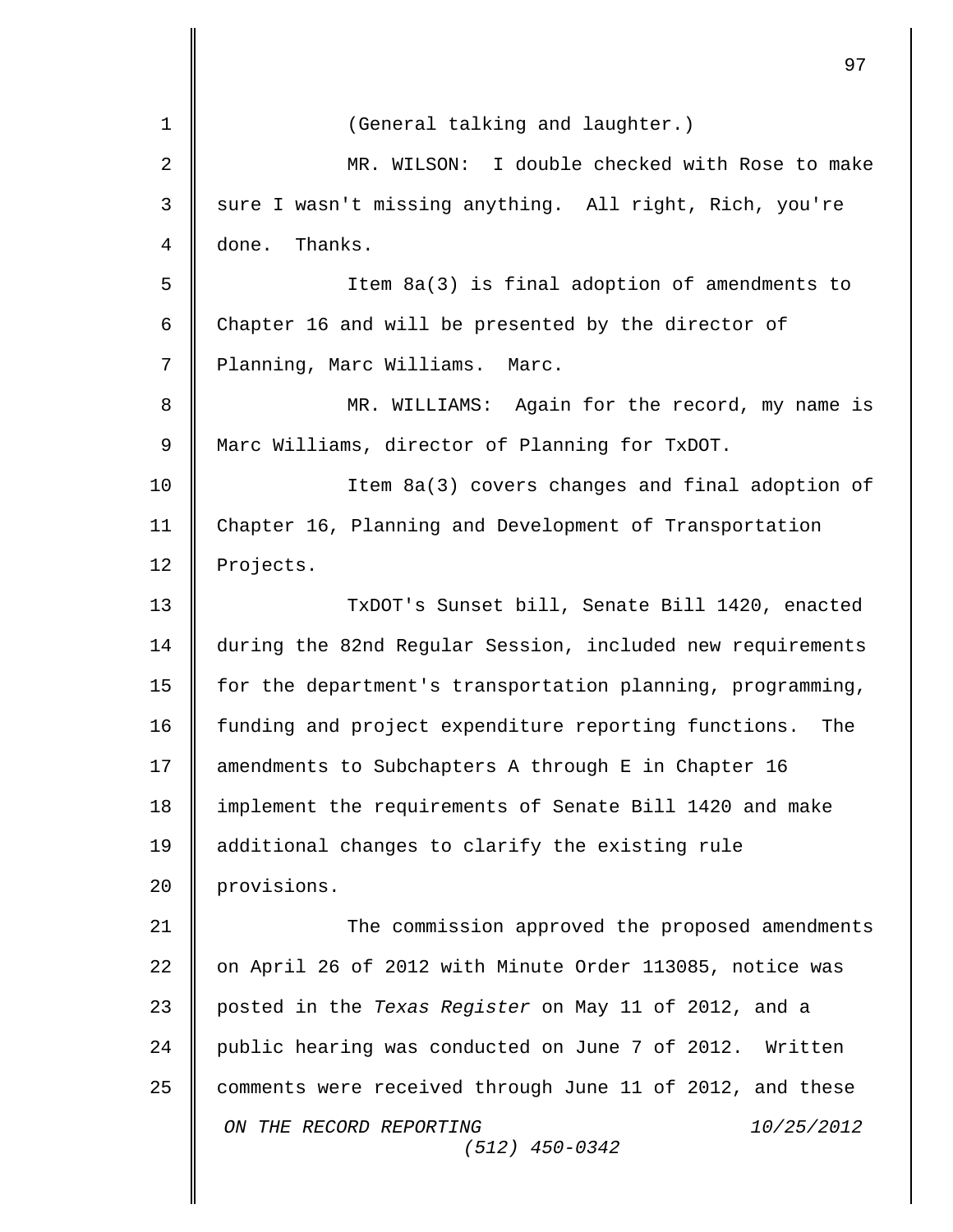*ON THE RECORD REPORTING 10/25/2012 (512) 450-0342* 1 comments are addressed in Exhibit A. The comments that we 2 || received were offered by Michael Morris with the North 3 Central Texas Council of Governments, and over the past 4 | couple of months, staff with TxDOT and NCT COG have worked 5 | together to address those comments and make revisions to 6  $\parallel$  the rules that were mutually agreed to. 7 || Staff recommends approval and final adoption of  $8$  | the proposed rule changes. 9 || MR. HOUGHTON: Motion? 10 MR. UNDERWOOD: So moved. 11 MR. MEADOWS: Second. 12 || MR. HOUGHTON: All in favor? 13 | (A chorus of ayes.) 14 MR. WILSON: Next up is item 8b(1), proposed 15 amendments to Chapter 9, presented by the Design Division 16 director, Mark Marek. 17 || MR. MAREK: Good morning. For the record, my 18 name is Mark Marek. I'm the director of the Design 19 | Division for the Texas Department of Transportation. 20 || This minute order proposes repeal of Sections 21 9.30 through 9.43 and new Sections 9.30 through 9.39. 22 These sections pertain to the rules concerning contracting 23 for architectural, engineering and surveying services, 24 i.e., professional services of consultant contracts. 25 Architectural, engineering and surveying services are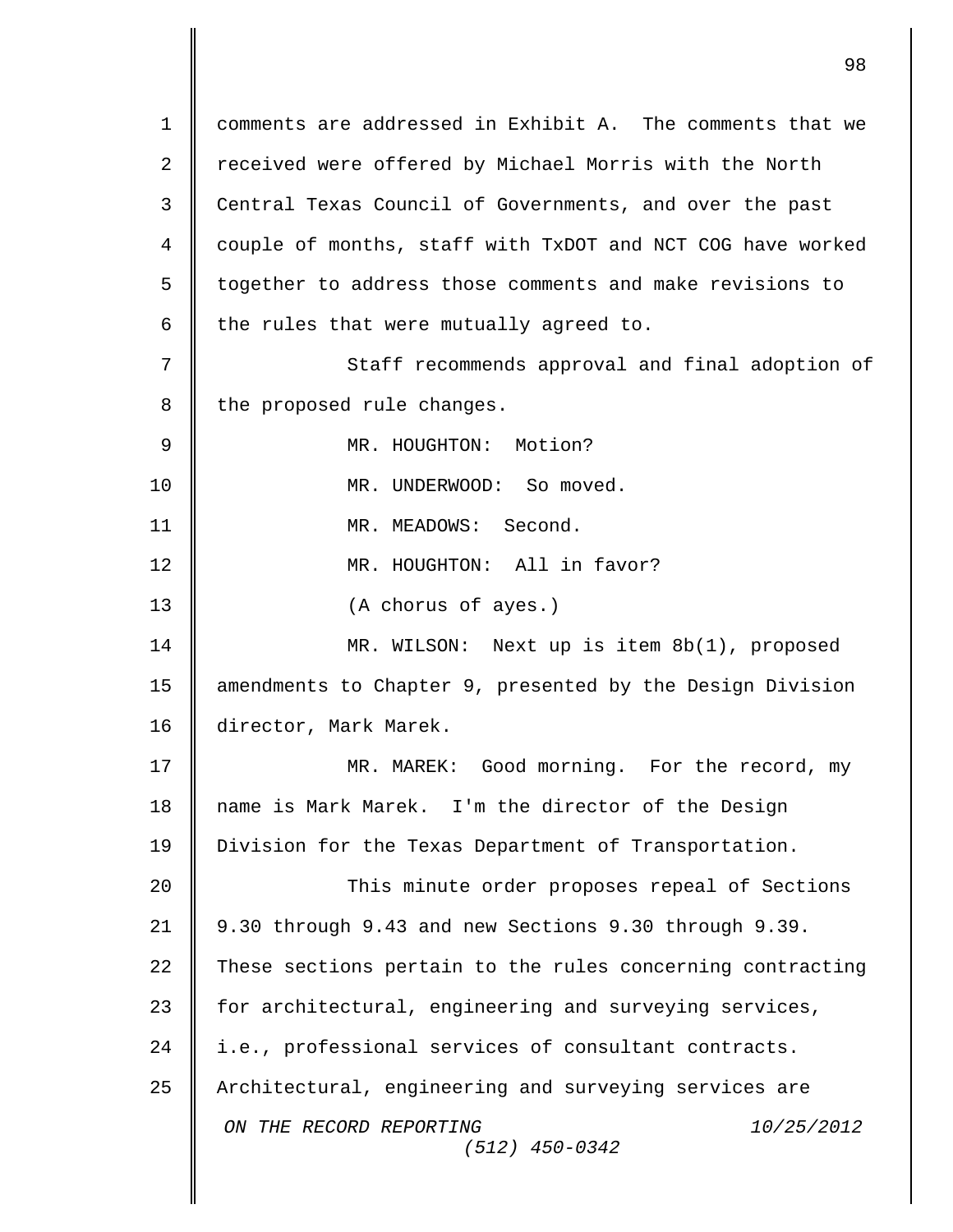1 | procured by the department in accordance with Government 2  $\parallel$  Code, Chapter 2254, Subsection A, and 23 Code of Federal 3 Regulations, CFR, 172.5.

 The origin of this rule change was to bring our  $5 \parallel$  procedures in closer compliance with federal requirements,  $\parallel$  but staff has used this opportunity for some additional enhancements to these rules. These proposed amendments will provide a new organizational structure to the rules  $9 \parallel$  that follow a logical sequence of pre-certification, provider selection, contract negotiation and contract 11 | management.

12 || Also, text deemed to be overly prescriptive was 13 | removed. Much of this text and the procedural 14 | requirements therein will be captured in the department's 15 engineering, architecture and surveying manual and other 16 guidance documents. This resulted in about a 30 percent 17 text reduction in these rules. Overall, these amendments 18 | will make the subchapter as a whole more understandable.

19 **The proposed amendments also introduced a** 20 | number of substantive changes. The repeal of Section 21 |  $9.31(b)(1)$  removes the size limitations for indefinite 22 deliverable contracts. New 9.31(b)(1) permits the 23  $\parallel$  executive director, or their designee, to control these 24 | limitations through management directives.

*ON THE RECORD REPORTING 10/25/2012 (512) 450-0342* 25 New Section 9.34 establishes a procedure for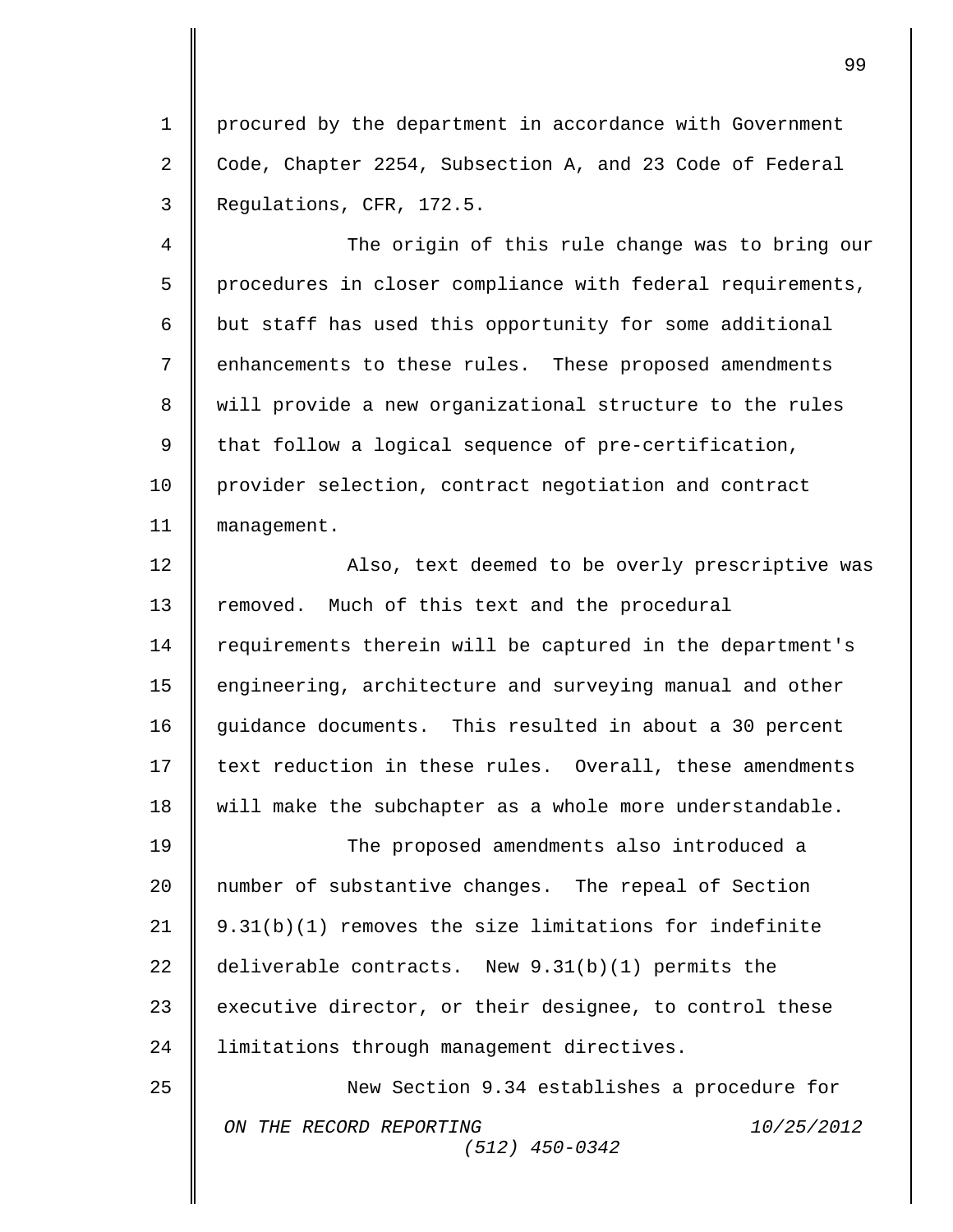1 firms to become administratively qualified through self-2  $\parallel$  certification. The option to self-certify is important as 3 | it provides a means by which to become administratively 4 qualified without having to conduct an external audit. 5 These audits are sometimes cost prohibitive, particularly 6  $\parallel$  to small businesses. This self-certification process is 7 || endorsed by the Federal Highway Administration. As stated 8 || in the new rule, self-certification shall be conducted in 9 || accordance with FARs and the Generally Accepted Government 10 Auditing Standards and AASHTO's Uniform Audit Accounting 11 Guide.

*ON THE RECORD REPORTING 10/25/2012 (512) 450-0342* 12 New Sections 9.34 and 9.35 separate the current 13 provider selection process into two parts: a standard 14 | process and a federal process. The federal process must 15 be used for any engineering or design-related services 16 | contract related to a construction project and reimbursed 17 | with Federal Aid Highway Program funds. Also, providers 18 competing for contracts under the federal process must be 19 administratively qualified. The standard process may be 20 used for any contract not subject to the federal process, 21 | that is, contracts that don't use federal funds. Also, 22 providers competing for a contract under the standard 23 process need not be administratively qualified. Firms do 24 | not have to have an audited overhead rate and may opt to 25  $\parallel$  use a rate established by the TxDOT Audit Office.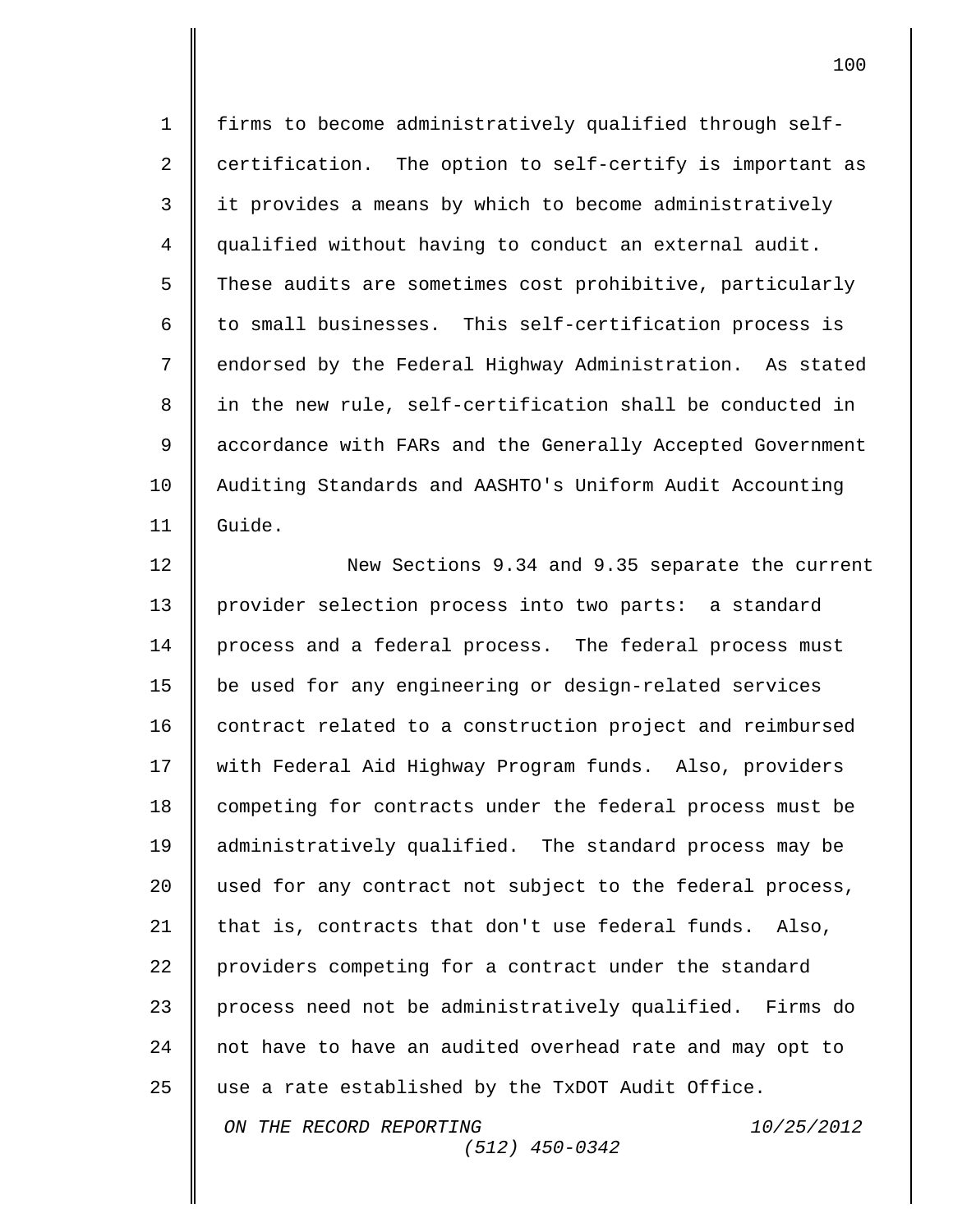1 New Section 9.36 establishes a new provider 2 | selection process known as a small contract process. To 3 use this process, four requirements must be met: first, 4 the total contract value may not exceed \$750,000; second, 5 the contract must not be subject to the federal process; 6  $\parallel$  third, the contract must be a specific deliverable 7 contract; and finally, the selection must be a single 8 | contract provision.

9 || Sould like to point out that this procurement 10 | method differs from our current two-step selection process 11 in which the department first evaluates letters of 12 || interest and then evaluates short-listed firms with an 13 interview and/or proposal. Under the small contract 14 | process, a provider will simply be evaluated and selected  $15$  strictly on the information it provides in its statement 16 | of qualifications. Thus, establishing a basic selection 17 | process specific to small contracts that requires a lower 18 investment on the part of the providers, the department 19 hopes to provide more opportunities for small businesses 20 | to compete for contracts as prime providers. However, the 21 | small contract process in no way restricts any consulting 22 firm, regardless of size, from competing for these 23 contracts.

*ON THE RECORD REPORTING 10/25/2012 (512) 450-0342* 24 **Prior** to proposing these amendments, staff met 25 with the consultant industry representatives and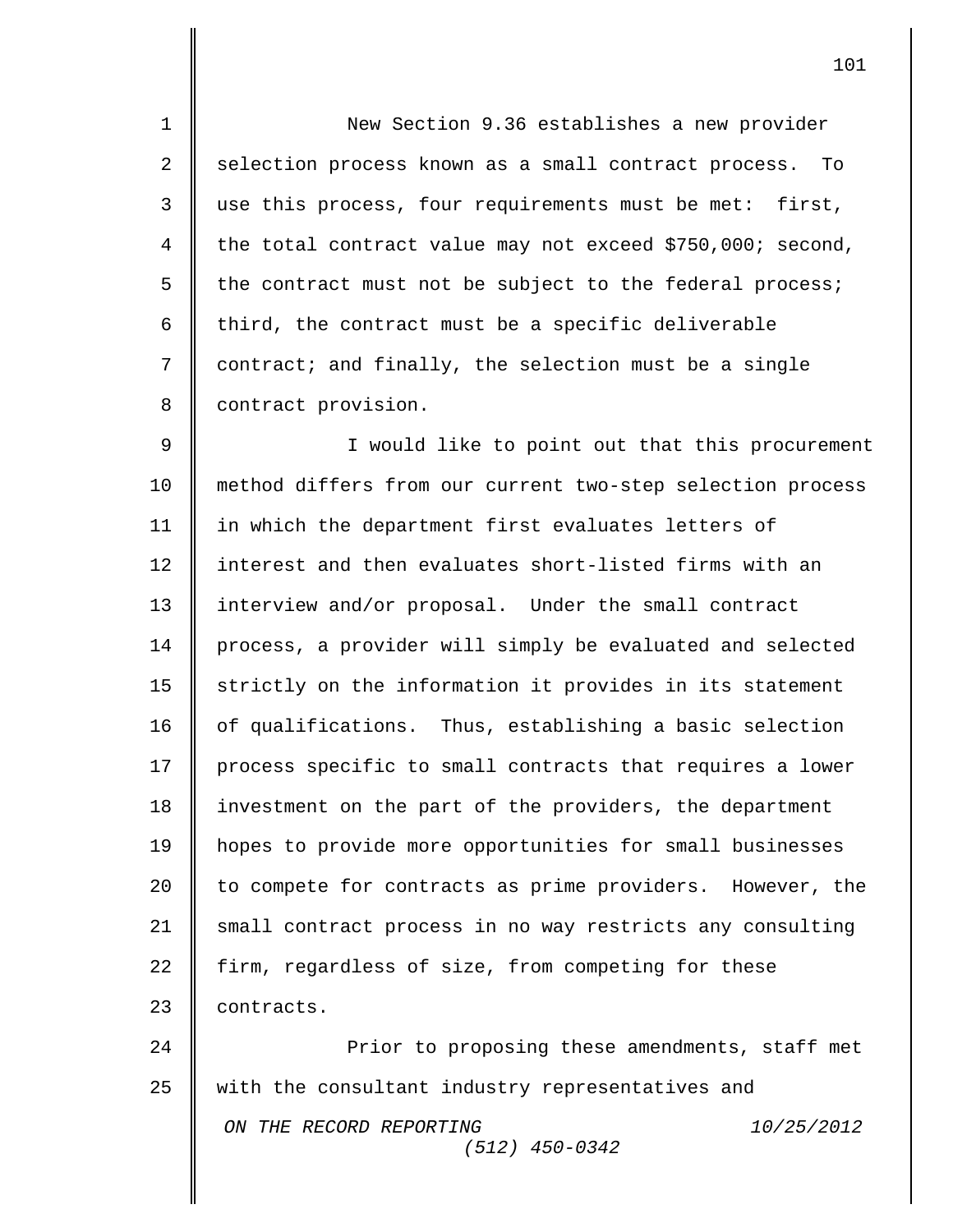*ON THE RECORD REPORTING 10/25/2012 (512) 450-0342* 1 | considered their input in drafting these rule revisions. 2  $\parallel$  Staff also met multiple times with the Federal Highway 3 Administration staff to ensure the department was in 4 compliance with federal requirements. Also, if the 5 commission chooses to approve these proposed rules, staff 6 will offer a couple of webinar opportunities to all the 7 | consultant firms in our pre-certified database so that 8 they are familiar with these proposed rules and can offer 9 | comment if they wish. 10 || I'll be glad to answer any questions. Staff 11 | recommends approval of this minute order. 12 MR. HOUGHTON: Would you say there's a word 13 || "streamlined" involved here? 14 || MR. MAREK: Yes, sir, I believe there is, 15 | particularly for the small contract process. 16 || MR. HOUGHTON: Simplicity. 17 MR. MAREK: Yes. There won't be the interview, 18 there won't be the proposal, it will simply be selection 19 based on their qualifications that they submit. Should be 20  $\parallel$  relatively easy for the firms to make that submission. 21 MR. HOUGHTON: That's great, that's a great 22  $\parallel$  step forward for the small businessperson. 23 **Any other questions of Mark?** Motion? 24 MR. MOSELEY: So moved, Chairman. 25 || MR. AUSTIN: Second.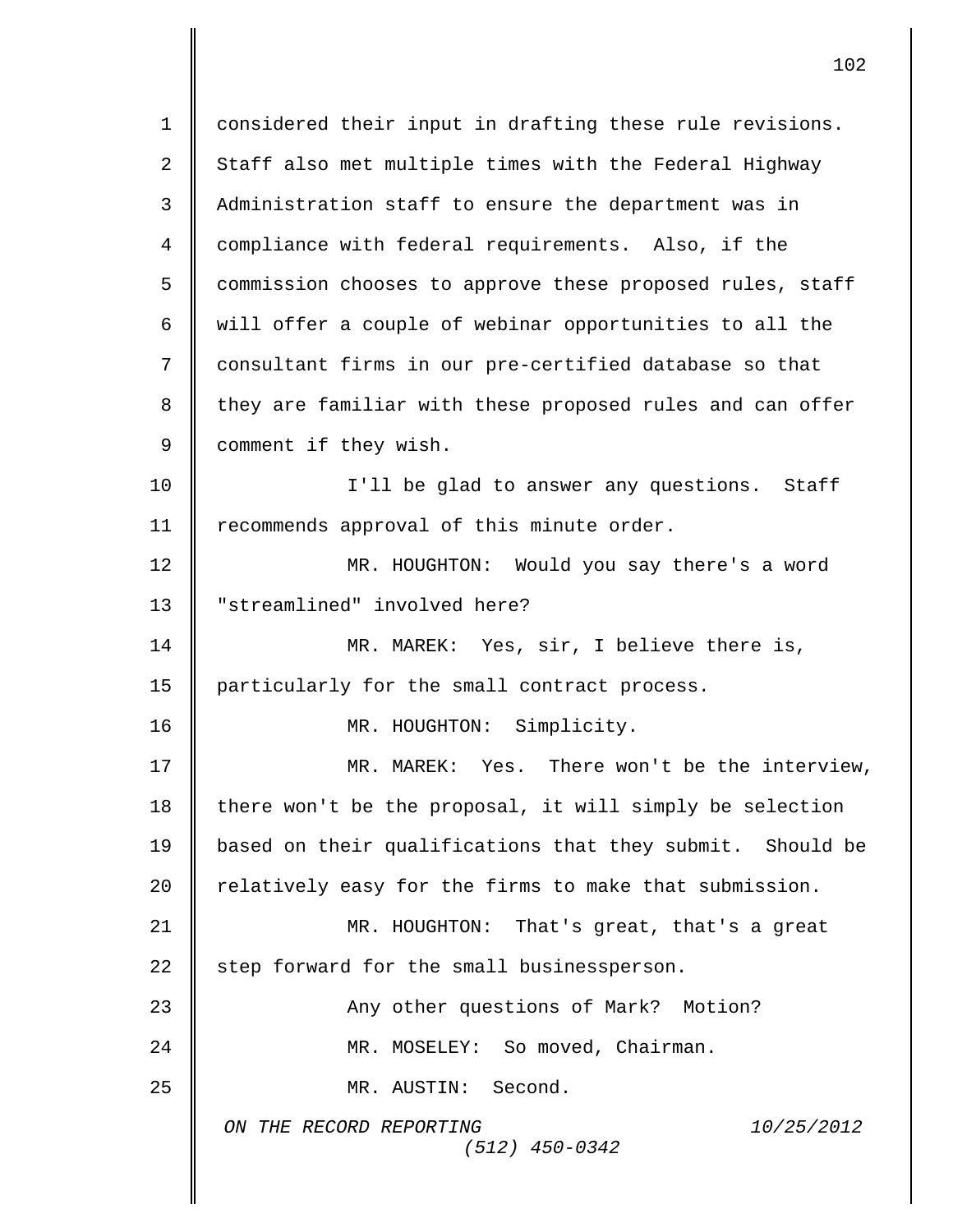|                | 103                                                        |
|----------------|------------------------------------------------------------|
| 1              | MR. HOUGHTON: All in favor?                                |
| $\overline{2}$ | (A chorus of ayes.)                                        |
| 3              | MR. HOUGHTON: Thanks, Mark.                                |
| 4              | MR. WILSON: Item 8b(2), proposed amendments to             |
| 5              | Chapter 12, presented by the Maintenance Division          |
| 6              | director, Howard Holland. Howard.                          |
| 7              | MR. HOLLAND: Good morning. I'm Howard                      |
| 8              | Holland, director of the Maintenance Division for the      |
| 9              | Texas Department of Transportation.                        |
| 10             | This minute order provides new rules that will             |
| 11             | allow the department to place signs to acknowledge the     |
| 12             | acceptance of donations for transportation services, such  |
| 13             | as mowing, litter pickup, maintenance of picnic areas,     |
| 14             | rest areas, and travel information centers. These new      |
| 15             | rules also allow the department to solicit proposals for   |
| 16             | one or more professional service vendors to do the         |
| 17             | marketing, administer, recruit and secure sponsors for the |
| 18             | program at no cost to the department.                      |
| 19             | Recommend approval of this minute order.                   |
| 20             | MR. HOUGHTON: Questions?                                   |
| 21             | MR. UNDERWOOD: I've got a question, Howard.                |
| 22             | Is this yearly, the way they do this?                      |
| 23             | MR. HOLLAND: It could be, but that's yet to be             |
| 24             | decided.                                                   |
| 25             | MR. UNDERWOOD: Because we had that issue,                  |
|                | ON THE RECORD REPORTING<br>10/25/2012<br>$(512)$ 450-0342  |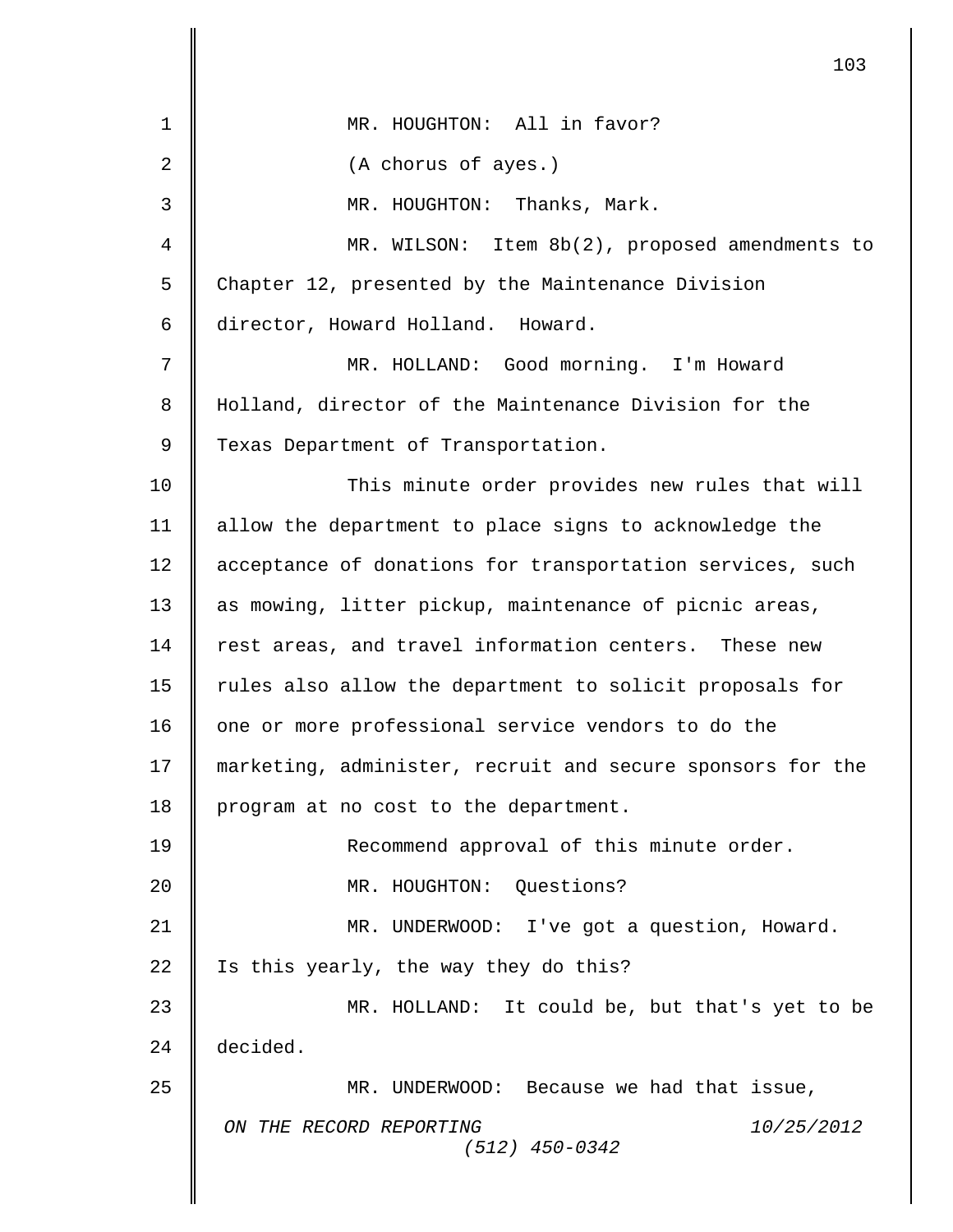| 1  | remember, with signs saying that this is so-and-so, and    |
|----|------------------------------------------------------------|
| 2  | then they would say wait a minute, they took the sign down |
| 3  | after a year. Remember that?                               |
| 4  | MR. HOLLAND: No, sir.                                      |
| 5  | MR. UNDERWOOD: Okay. I may be getting them                 |
| 6  | mixed up. But this will amount to what you said, \$3.5     |
| 7  | million? Is that right?                                    |
| 8  | MR. HOLLAND: That is an estimate at this point             |
| 9  | since this is a new program in the United States.<br>It's  |
| 10 | very difficult to estimate a cost. That cost is estimated  |
| 11 | based upon what the State of Virginia has done. They have  |
| 12 | 43 safety rest areas, and they're receiving \$2 million    |
| 13 | from the sponsor which is Geico.                           |
| 14 | MR. UNDERWOOD: Per year?                                   |
| 15 | MR. HOLLAND: Per year.                                     |
| 16 | MR. UNDERWOOD: Okay. That's what I want to                 |
| 17 | make sure.                                                 |
| 18 | MR. HOLLAND: Per year. It also has a very,                 |
| 19 | very nice side benefit to their program. Since it is an    |
| 20 | insurance company, they're promoting it as a safe phone    |
| 21 | area, so it has a very, very big safety aspect to it also, |
| 22 | in addition to the financial.                              |
| 23 | MR. UNDERWOOD: Right. Pull over to the rest                |
| 24 | area to use your phone. I like that. Thank you.            |
| 25 | MR. HOUGHTON: Any other questions? Motion?                 |
|    | ON THE RECORD REPORTING<br>10/25/2012<br>$(512)$ 450-0342  |
|    |                                                            |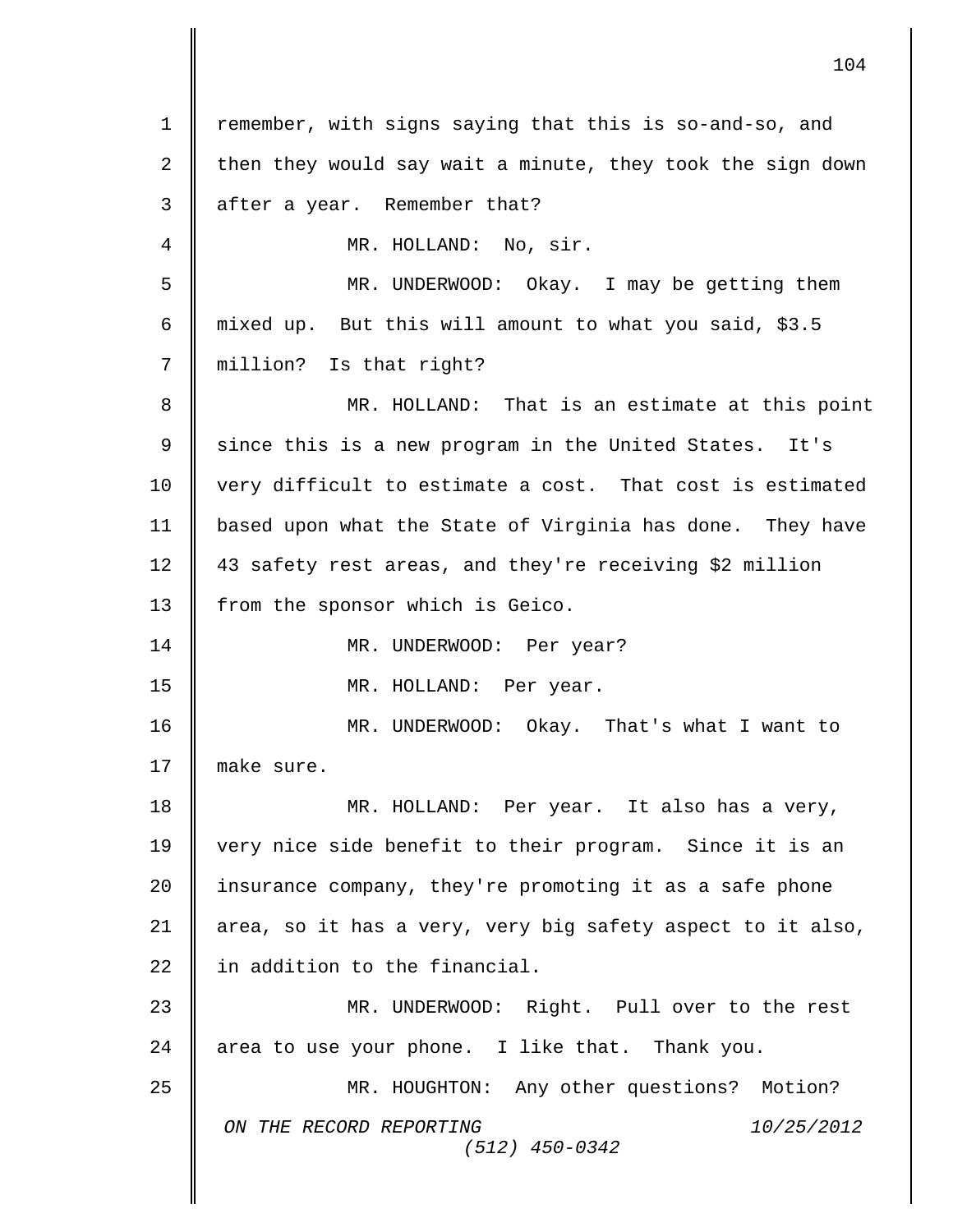*ON THE RECORD REPORTING 10/25/2012 (512) 450-0342* 105 1 || MR. UNDERWOOD: So moved. 2 MR. AUSTIN: Second. 3  $\parallel$  MR. HOUGHTON: All in favor? 4 (A chorus of ayes.) 5 MR. HOUGHTON: Thank you. 6 MR. WILSON: Item 8c will be presented by 7 Deputy General Counsel Joanne Wright, and it relates to 8 || rule review. Joanne. 9 MS. WRIGHT: I'm Joanne Wright with the Office 10 || of General Counsel. 11 || State law requires state agencies to readopt 12 | rules at least every four years, and prior to readoption 13 to seek public input and consider whether the reasons for 14 each rule continue to exist. Rules in Chapter 26, 15 Regional Mobility Authorities, Chapter 30, Aviation, and 16 Chapter 31, Public Transportation, were reviewed by the 17 | public. No comments were received. The reasons for these 18 Tules continue to exist. 19 || Staff recommends adoption of the minute order. 20 **MR. MOSELEY:** So moved, Chairman. 21 || MR. UNDERWOOD: Second. 22 || MR. HOUGHTON: All in favor? 23 **(A** chorus of ayes.) 24 || MR. HOUGHTON: Thank you. 25 || MS. WRIGHT: Thank you, sir.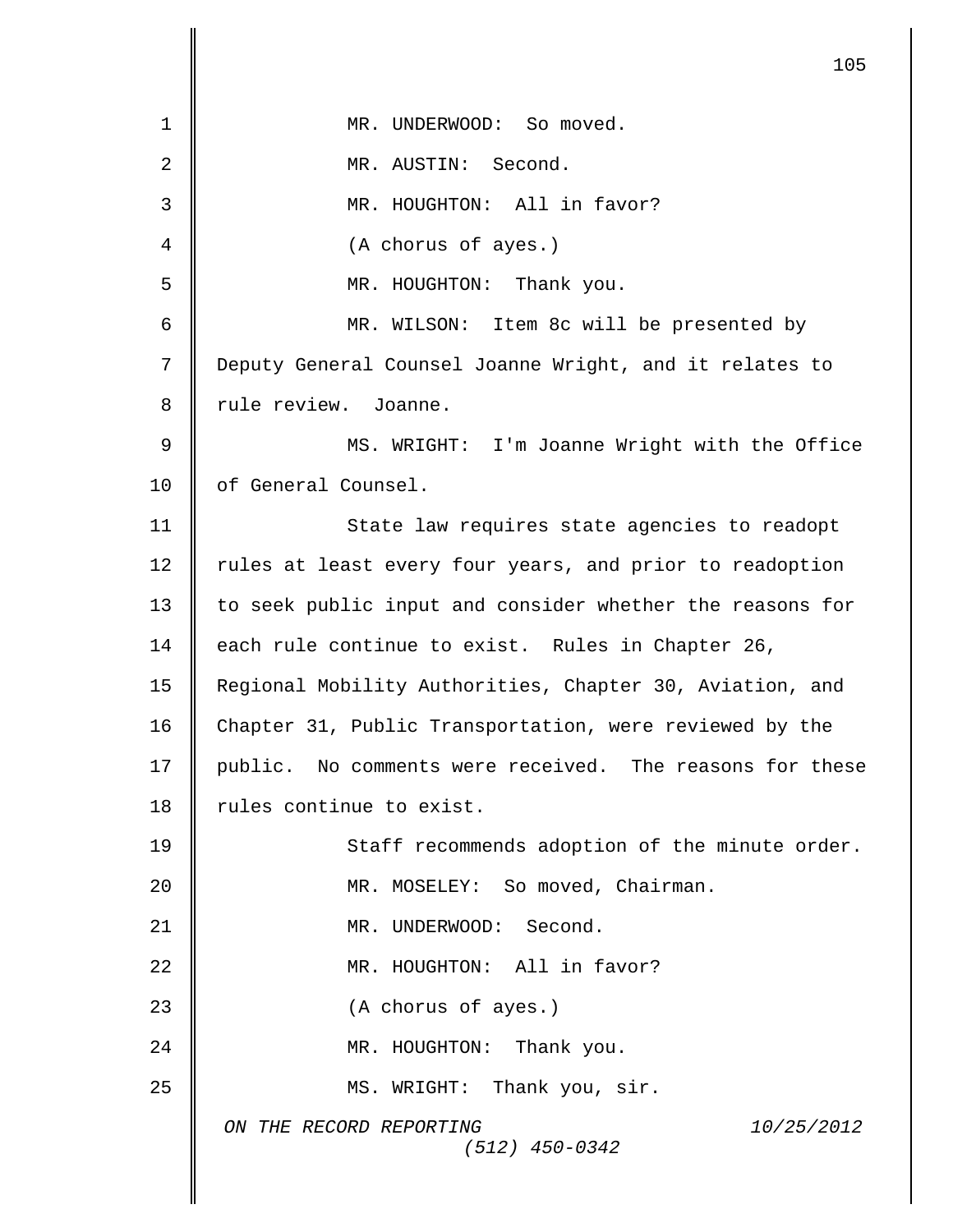|             | 106                                                        |
|-------------|------------------------------------------------------------|
| $\mathbf 1$ | MR. WILSON: Item 9 will be presented by                    |
| 2           | Suzanne Latimer, director of the Office of Compliance and  |
| 3           | Ethics.<br>Suzanne.                                        |
| 4           | MS. LATIMER: Hello. For the record, I am                   |
| 5           | Suzanne Latimer, director of the Office of Compliance and  |
| 6           | Ethics.                                                    |
| 7           | The purpose of this report is to provide a                 |
| 8           | summary of information related to complaints and           |
| 9           | investigations for the month of September 2012.            |
| 10          | Transportation Code 201.452 provides that the compliance   |
| 11          | office has primary jurisdiction for oversight and          |
| 12          | coordination of all investigations occurring on department |
| 13          | property or involving department employees.                |
| 14          | Transportation Code 201.454 requires the director of the   |
| 15          | compliance office to provide a monthly report to the       |
| 16          | commission regarding investigation and a summary of        |
| 17          | information relating to trends and recommendations.        |
| 18          | The Human Resources Division Office of Civil               |
| 19          | Rights and the Audit Office notify the Office of           |
| 20          | Compliance and Ethics when investigations are initiated    |
| 21          | and completed, and the Office of Compliance and Ethics     |
| 22          | monitors t hose investigations. All data is compiled by    |
| 23          | the Office of Compliance of Ethics for reporting purposes. |
| 24          | Twenty-four complaints were received during the            |
| 25          | month of September, 13 complaints were closed during       |
|             | ON THE RECORD REPORTING<br>10/25/2012<br>$(512)$ 450-0342  |
|             |                                                            |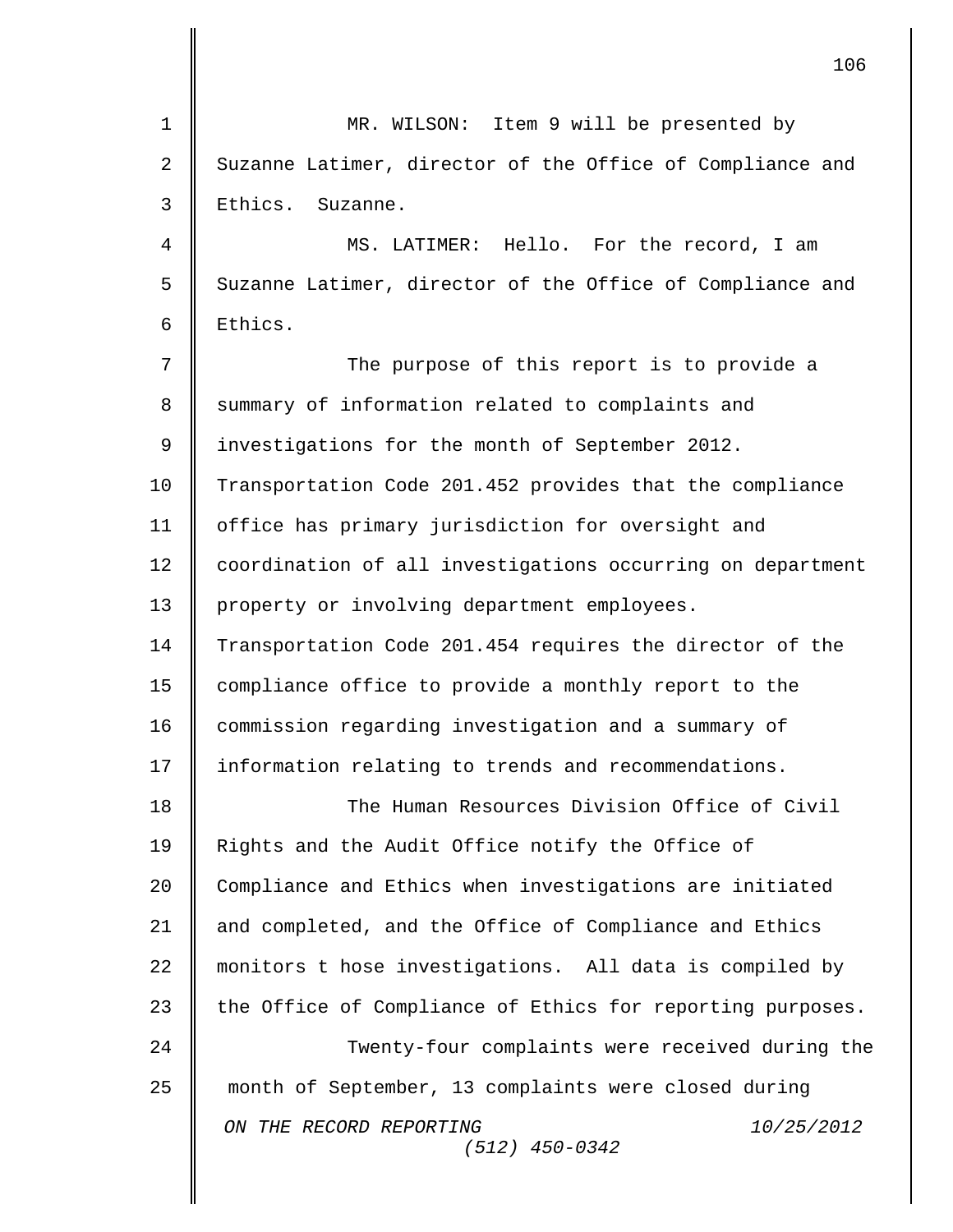| 1              | September, and allegations were substantiated in three of  |
|----------------|------------------------------------------------------------|
| $\overline{2}$ | those complaints.                                          |
| 3              | No further action is required.                             |
| 4              | MR. HOUGHTON: Thank you, Suzanne.                          |
| 5              | MR. WILSON: Moving on to item 10, the approval             |
| 6              | of the update to the 2013 Unified Transportation Program,  |
| 7              | Director of Planning Marc Williams will present.           |
| 8              | MR. WILLIAMS: Once again for the record, Marc              |
| 9              | Williams, director of Planning for TxDOT.                  |
| 10             | Item 10 is to approve updates to the 2013 UTP.             |
| 11             | The UTP is a ten-year statewide plan for transportation    |
| 12             | project development. The commission approved the 2013 UTP  |
| 13             | in April of 2012 and revisions to the document in June and |
| 14             | August of 2012.                                            |
| 15             | This minute order updates funding allocations              |
| 16             | based on fund transfer requests in multiple categories,    |
| 17             | including applied carryover amounts from fiscal year 2012  |
| 18             | and revised statewide allocations to address MAP 21        |
| 19             | funding levels. In addition, this minute order updates     |
| 20             | project-specific program lists, revises the tiered project |
| 21             | exhibits, and makes other minor revisions or technical     |
| 22             | corrections.                                               |
| 23             | The minute order also authorizes adjustments to            |
| 24             | unobligated 2003 through 2006 federal earmarks that on     |
| 25             | August 17 of this year the US DOT identified would be      |
|                | ON THE RECORD REPORTING<br>10/25/2012<br>$(512)$ 450-0342  |
|                |                                                            |

 $\overline{\mathsf{I}}$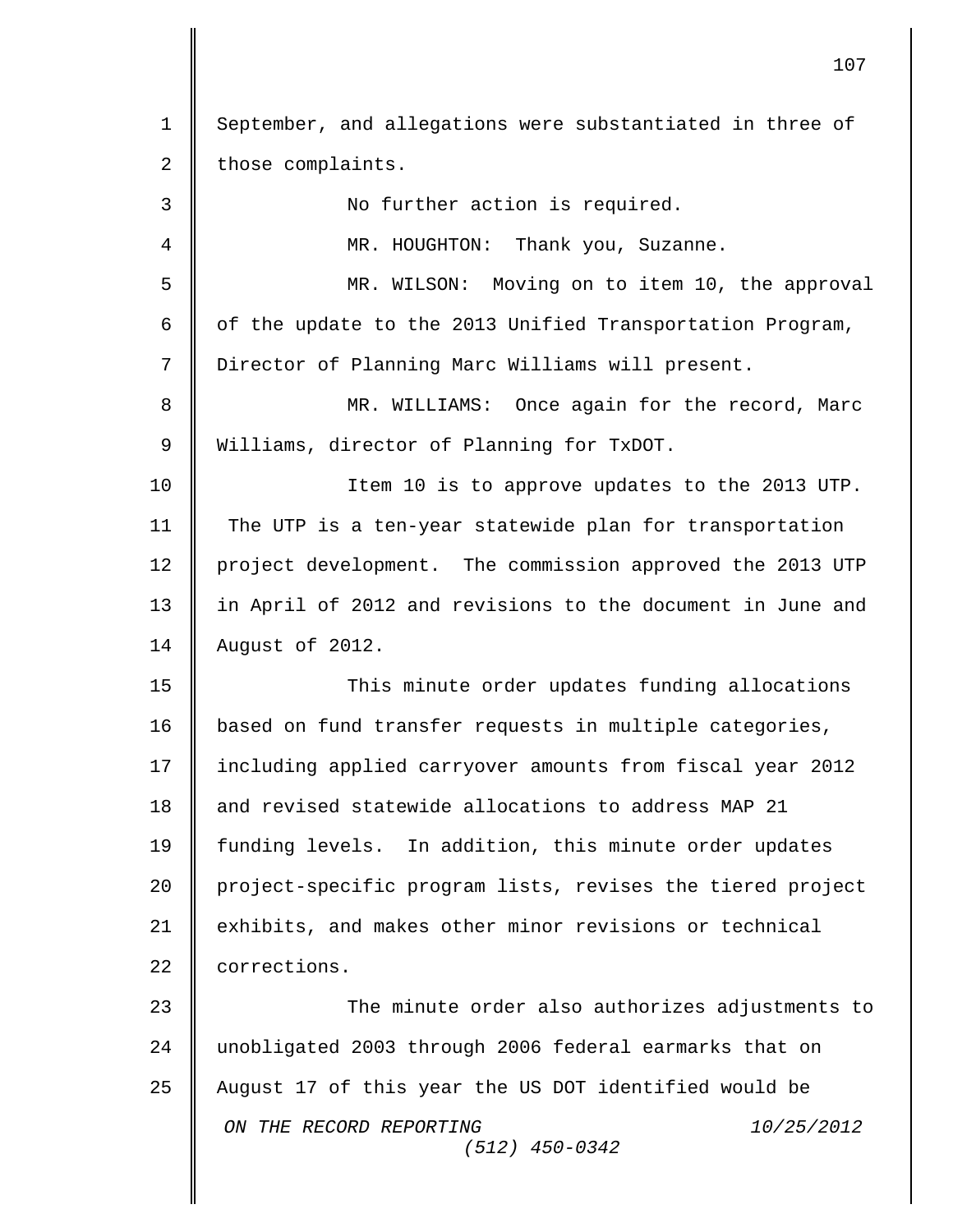*ON THE RECORD REPORTING 10/25/2012 (512) 450-0342* 1 || subject to potential revisions at the end of 2012. Texas 2 was originally identified with approximately \$31 million  $3$   $\parallel$  in earmarks subject to this revision. Since that time, 4 approximately half of these were already in the process of 5  $\parallel$  authorization and are not reflected in this minute order. 6 The remainder of these funds involve adjustments to 7 Scope, schedule or definition of projects authorized by  $8$   $\parallel$  these funds to ensure their obligation by the end of this  $9 \parallel$  year. 10 Some of the primary considerations that we gave is the 11 | schedule and federal eligibility, regional and district 12 proximity with original earmarks, or priority safety, 13 | congestion and maintenance needs. 14 On September 28, as required by the US DOT, we 15 | submitted a preliminary plan to FHWA for their review and 16 we have received their preliminary approval on this plan. 17 **O**n August 22 of 2012, the department conducted a 18 Statewide public meeting was held on October 8 of 2012 to 19 | allow for comment and testimony. No comments were 20 | received. 21 || Staff recommends adoption of the updates to the 22 | 2013 Unified Transportation Plan. 23 || MR. HOUGHTON: Comments? 24 MR. AUSTIN: One question. So after this 25 reallocation, we will still have some unused earmarks that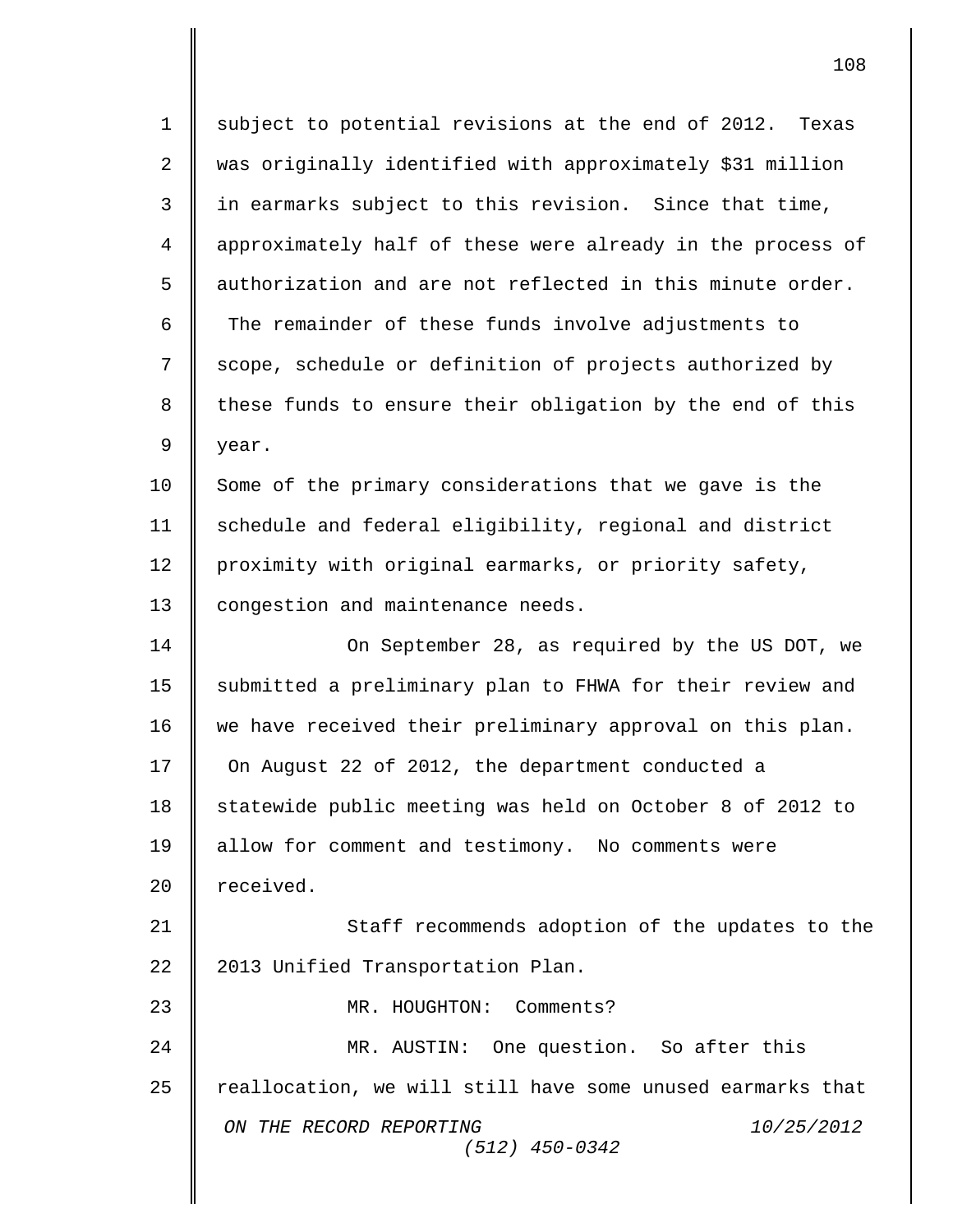*ON THE RECORD REPORTING 10/25/2012 (512) 450-0342* 1 || are still on the books, or will this take care of all of 2  $\blacksquare$  them? 3 MR. HOUGHTON: No. 4 MR. AUSTIN: This will take of all of them? 5 MR. WILLIAMS: This will take care of those,  $6 \parallel \text{yes}, \text{ sir.}$ 7 MR. AUSTIN: Good. 8 || MR. WILSON: Commissioner, just to elaborate on 9 | what Marc said for a moment. We went through a fairly 10 | rigorous process to make sure that any earmark dollar that 11 was prior sent to a congressional district and was 12 | allocated for a project, if that project was still not 13 active or alive, to find something similarly situated 14 | within the UTP to address that congressional district's 15 needs, trying to honor the intent of Congress prior. 16 MR. HOUGHTON: Any other questions? Motion? 17 MR. UNDERWOOD: Second. 18 || MR. HOUGHTON: All in favor? 19 **C** (A chorus of ayes.) 20 **||** MR. HOUGHTON: Thanks, Marc. 21 MR. WILSON: Next is item 11, referring to the 22 State Infrastructure Bank, presented by Chief Financial 23 | Officer James Bass. 24 MR. HOUGHTON: Did you bring a check? 25 MR. BASS: Good morning. For the record, I'm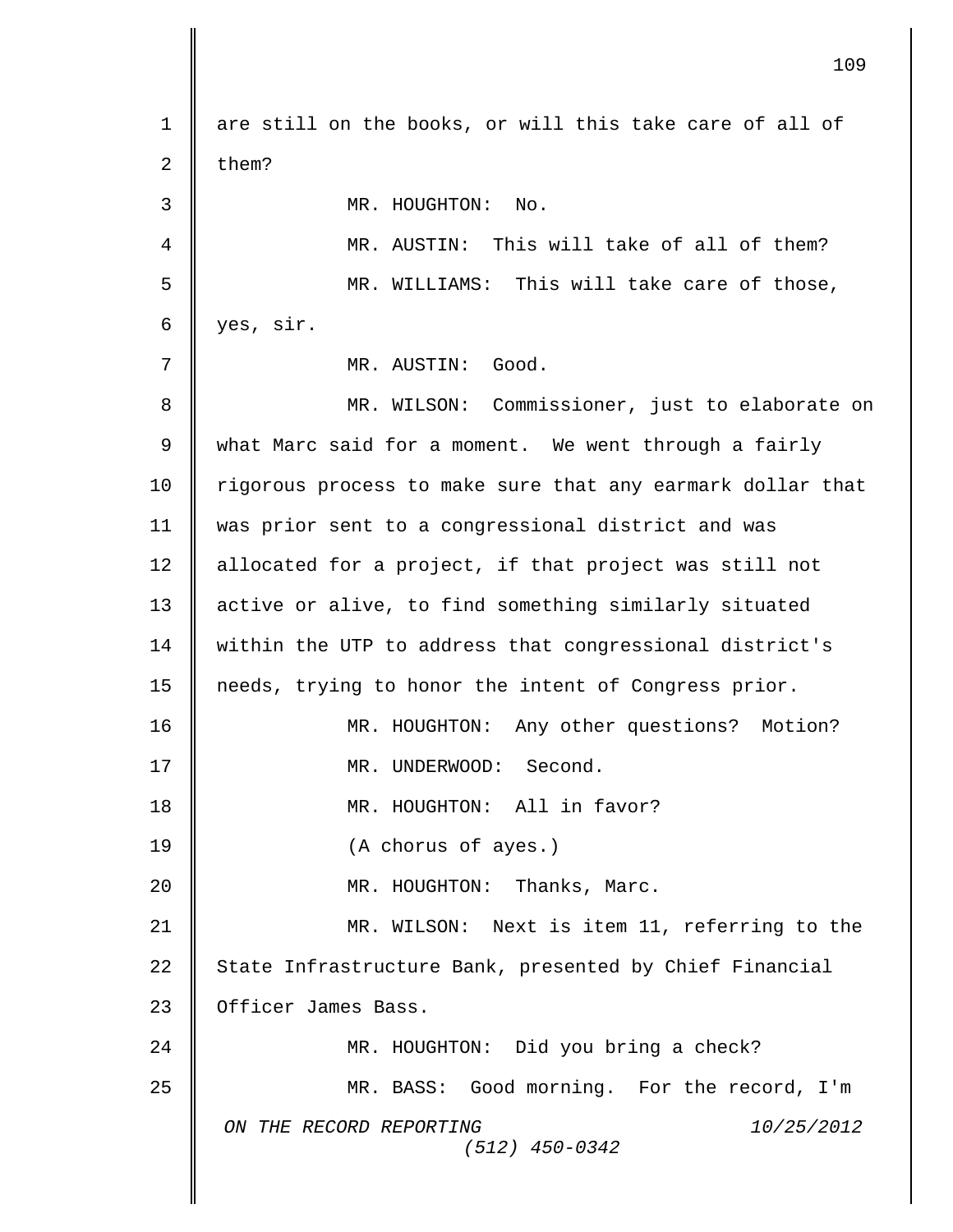| $\mathbf 1$ | James Bass, chief financial officer at TxDOT.             |
|-------------|-----------------------------------------------------------|
| 2           | This item seeks your concurrence with the                 |
| 3           | Regional Transportation Council's allocation of a portion |
| 4           | of the regional toll revenue that will allow for funds to |
| 5           | be transferred to the State Infrastructure Bank in        |
| 6           | connection with the loan received by the NTTA for the     |
| 7           | President George Bush Turnpike project. This item would   |
| 8           | also authorize the executive director to enter into any   |
| 9           | necessary agreements with the Regional Transportation     |
| 10          | Council and the NTTA to effectuate the agreed-upon        |
| 11          | conditions.                                               |
| 12          | I would be happy to answer any questions, and             |
| 13          | staff recommends your approval.                           |
| 14          | MR. MOSELEY: Is the dollar value approximately            |
| 15          | \$145 million?                                            |
| 16          | MR. BASS: Yes, sir.                                       |
| 17          | MR. MOSELEY: Move approval, Chairman.                     |
| 18          | MR. HOUGHTON: Not yet. There's a privileged               |
| 19          | motion, but go ahead.                                     |
| 20          | MR. MOSELEY: Oh, pardon me.                               |
| 21          | MR. MEADOWS: I'd like to make the motion to               |
| 22          | approve and just observe that this minute order is not    |
| 23          | only a testament to the chair's leadership but perhaps    |
| 24          | more importantly, his perseverance.                       |
| 25          | MR. WILSON: Is that what they call it?                    |
|             | ON THE RECORD REPORTING<br>10/25/2012<br>$(512)$ 450-0342 |
|             |                                                           |

 $\overline{\mathbf{I}}$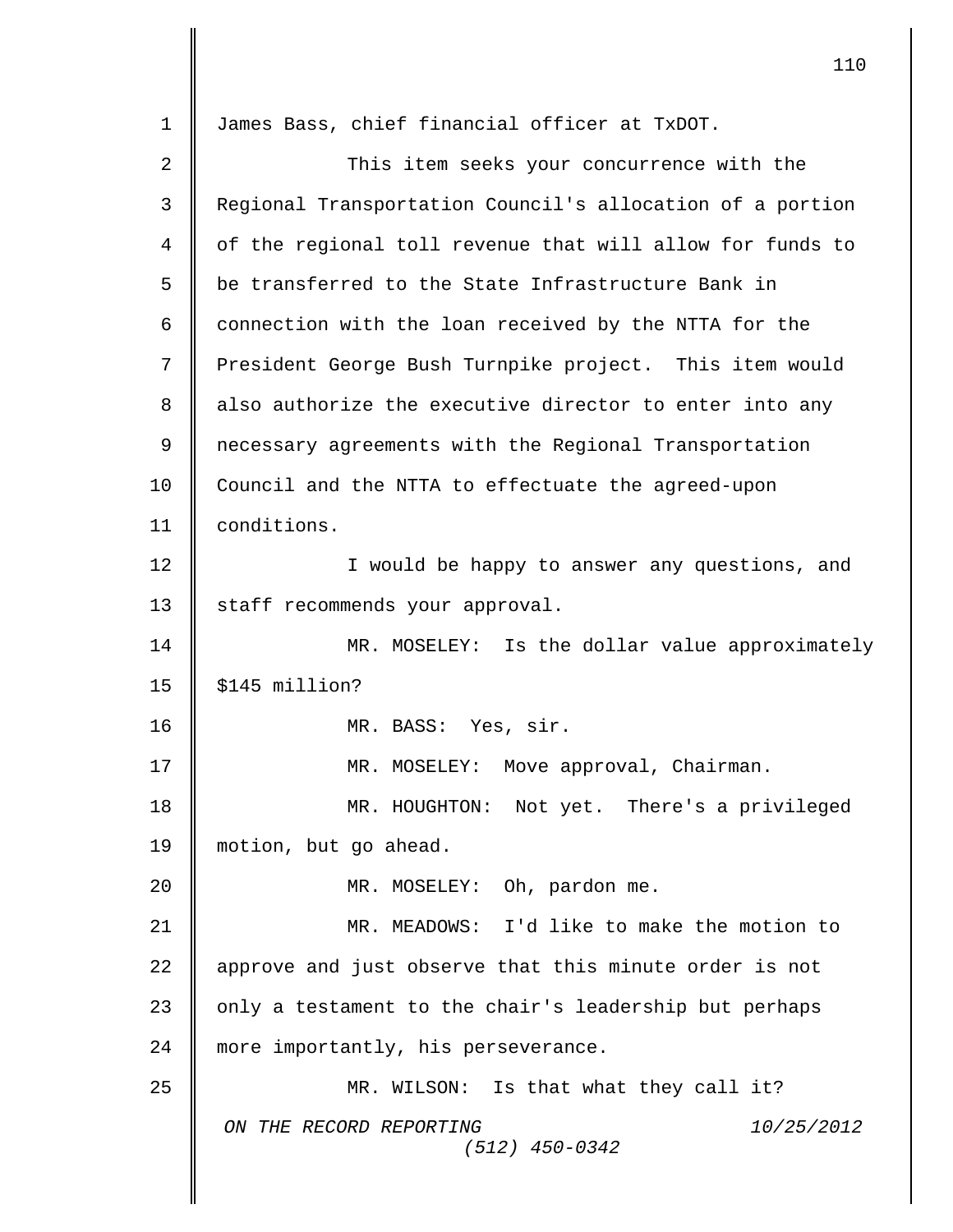|                | 111                                                       |
|----------------|-----------------------------------------------------------|
| 1              | MR. MEADOWS: Yes, that's what they call it.               |
| $\overline{2}$ | MR. HOUGHTON: Tenacity                                    |
| 3              | MR. WILSON: Tenacity. You got that done yet?              |
| 4              | (General laughter.)                                       |
| 5              | MR. HOUGHTON: You have made the motion.<br>Is             |
| 6              | there a second?                                           |
| 7              | MR. MOSELEY: I second it, Chairman.                       |
| 8              | MR. HOUGHTON: All in favor?                               |
| 9              | (A chorus of ayes.)                                       |
| 10             | MR. HOUGHTON: What does this do to the balance            |
| 11             | now in the SIB, the available balance?                    |
| 12             | MR. BASS: The available balance in the SIB                |
| 13             | after this would be around \$265 million.                 |
| 14             | MR. HOUGHTON: Very good. And I understand you             |
| 15             | have a clarification regarding toll tags in the Central   |
| 16             | Texas region.                                             |
| 17             | MR. BASS: Your department has issued and has              |
| 18             | over one million active tags across the state.            |
| 19             | MR. HOUGHTON: Across the state.                           |
| 20             | MR. BASS: Yes. Obviously, some drivers in                 |
| 21             | the Tyler area utilized TxTags, some in the Laredo area   |
| 22             | for Camino Columbia. The vast majority of that million-   |
| 23             | plus are here in the Central Texas region but there are   |
| 24             | others.                                                   |
| 25             | MR. HOUGHTON: Throw a dart at the board, how              |
|                | ON THE RECORD REPORTING<br>10/25/2012<br>$(512)$ 450-0342 |
|                |                                                           |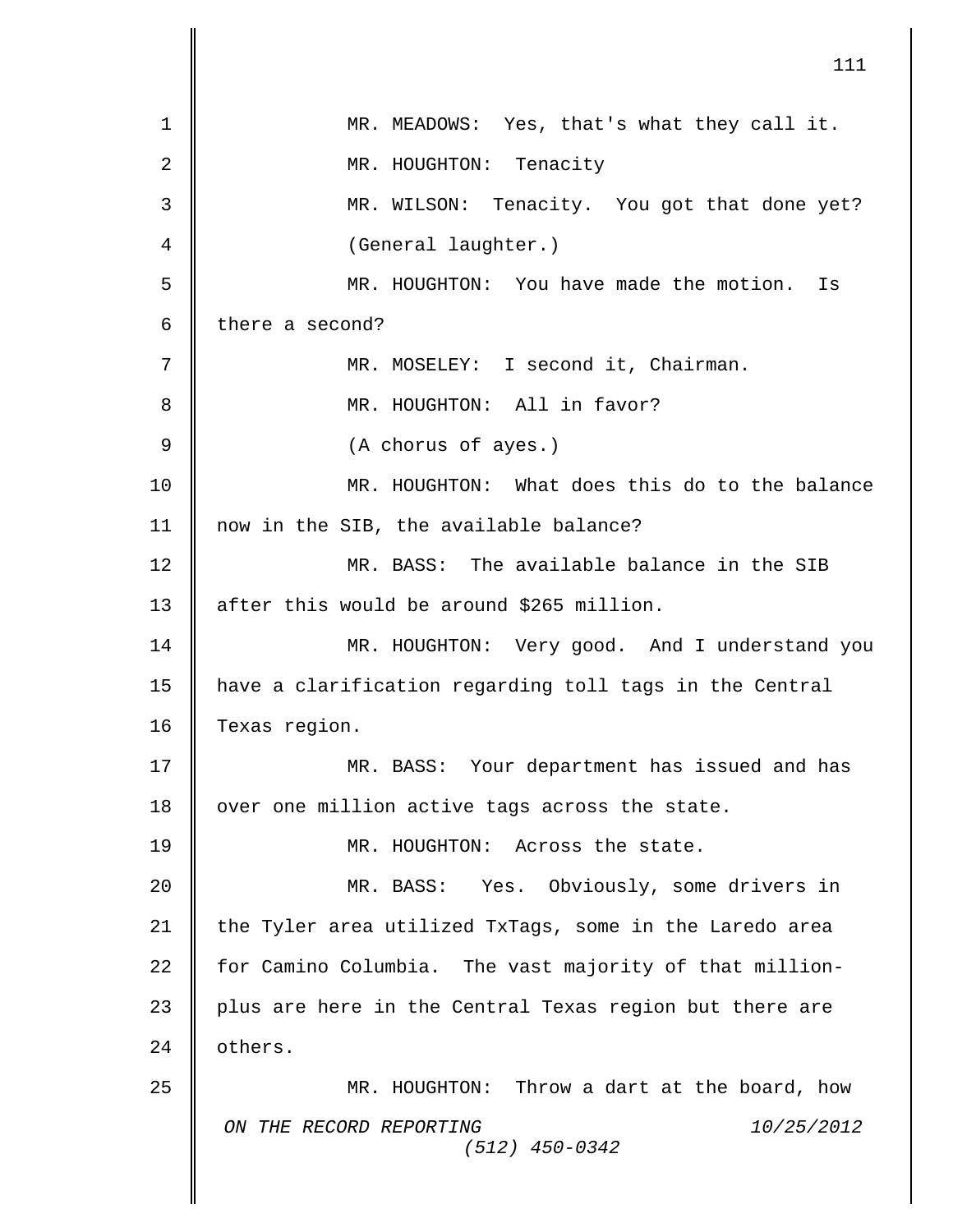*ON THE RECORD REPORTING 10/25/2012 (512) 450-0342* many in this region? MR. BASS: Eight-five, ninety percent. MR. HOUGHTON: That's amazing. MR. AUSTIN: James, before you go. I was  $5 \parallel$  sharing at the break with a couple of the RMA folks that 6 || you are working on hiring someone to really help the department work with partners across the state to focus on 8 transportation reinvestment zones, and I applaud you for doing that, because that's a tool that the legislature gave us, it's being utilized but it's being underutilized 11 | across the state. So thank you for the outreach. MR. BASS: Earlier this week, Mr. Asher 13 | received 64 applications that he'll be reviewing and 14 | moving forward on that process. MR. HOUGHTON: For zones? MR. WILSON: For the job, the person we're 17 | going to hire. MR. HOUGHTON: Oh, okay, the person. MR. BASS: The individual that would then help 20 | to educate local governments on the process and the different tools that are available to help advance  $\parallel$  transportation. MR. AUSTIN: Well, in looking at this, back to Commissioner Meadows' comments, just what we did today,  $\parallel$  this is showing the innovation of working with different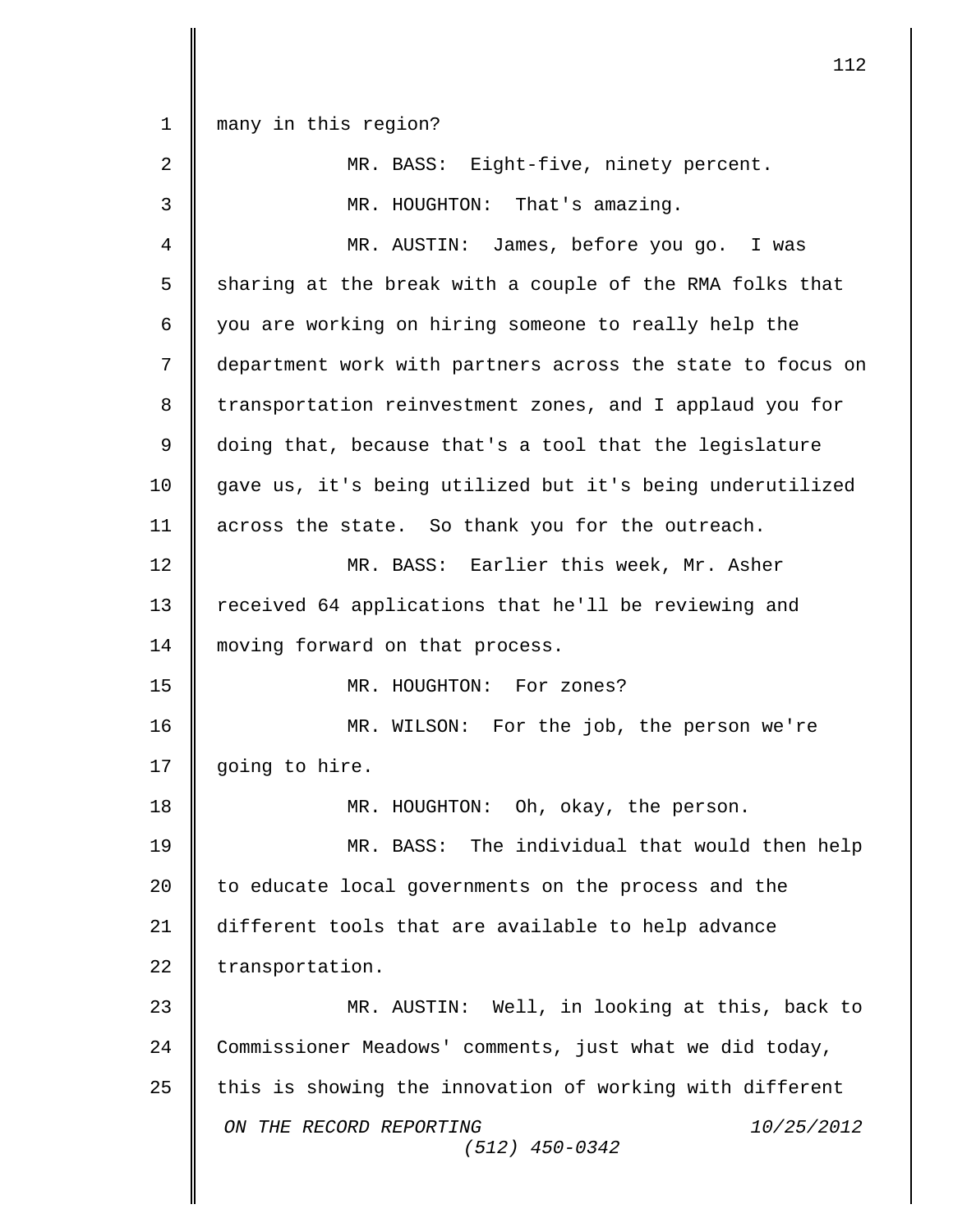*ON THE RECORD REPORTING 10/25/2012 (512) 450-0342* 1 partners and regions to create funding. And the SIB, you 2 have \$260 million plus available to partner with different  $3 \parallel$  jurisdictions, so this is a great tool. 4 MR. HOUGHTON: What's our loan balance? 5 MR. BASS: I looked at the amount of assistance 6  $\parallel$  provided from the State Infrastructure Bank to a variety 7 || of RMAs, and that's been just over \$130 million to date  $8$  || through the State Infrastructure Bank which, as you 9 || stated, we have leveraged many times that in overall 10 project costs. 11 MR. HOUGHTON: Amazing. Good work, James. 12 **||** MR. AUSTIN: Thank you. 13 MR. BASS: Thanks. 14 MR. WILSON: The next item is for the award of 15 | contracts for maintenance and department building 16 construction, highway construction contracts. John Obr, 17 Construction Division director, will present these minute 18 orders. Item 12a. 19 || MR. OBR: Good morning. For the record, I am 20 John Obr, director of the Construction Division at TxDOT. 21 Item 12a is for consideration of the award or 22 | rejection of Highway Maintenance and Department Building 23 Construction contracts let on October 9 and 10 of 2012. 24 We present 21 projects today. The average number of bids 25  $\parallel$  per project was 4.62; the low bid value was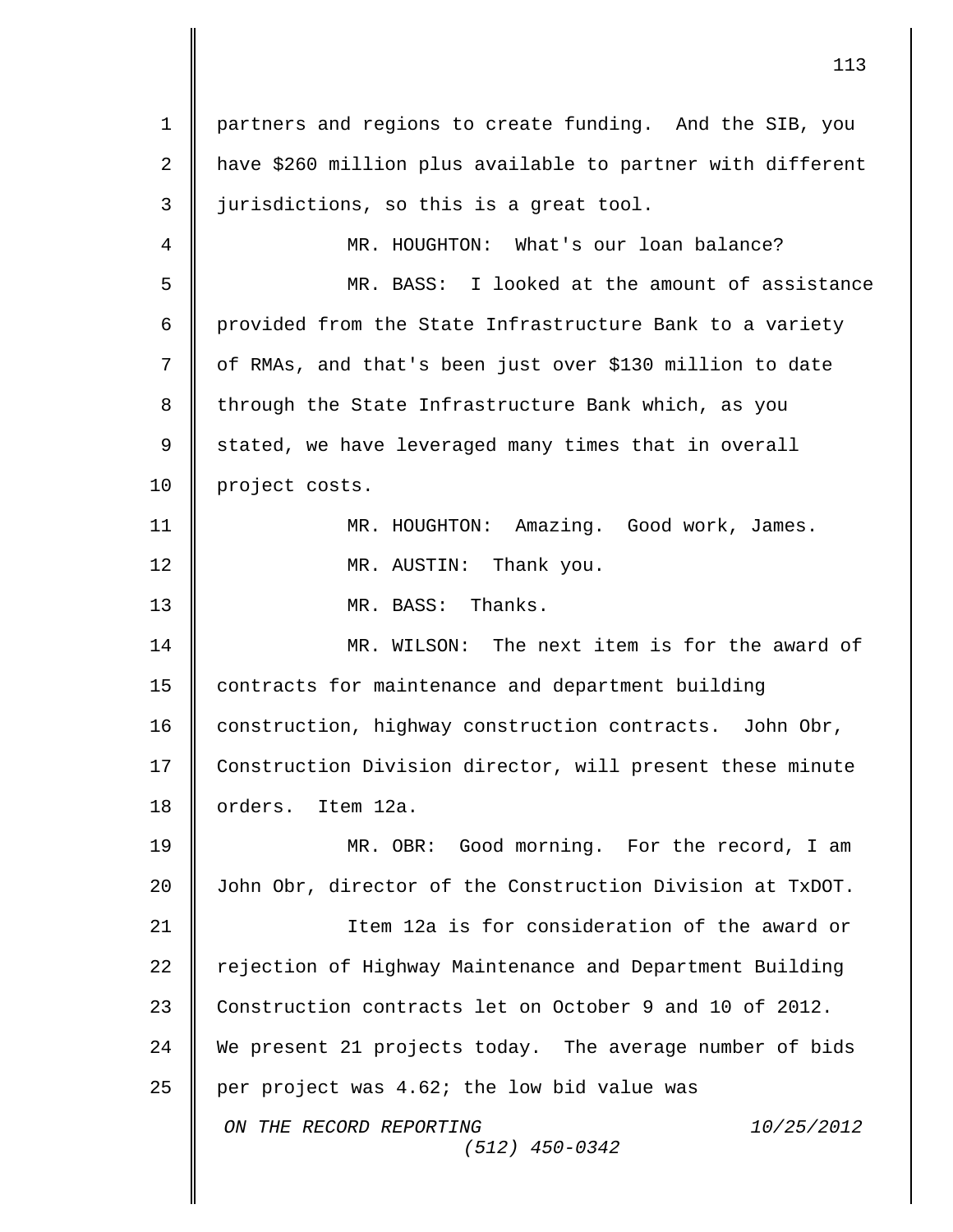| $\mathbf 1$    | $$21,737,301.77$ ; we had an overall underrun of $7.54$    |
|----------------|------------------------------------------------------------|
| $\overline{2}$ | percent.                                                   |
| 3              | Staff recommends award of all maintenance                  |
| $\overline{4}$ | projects with the exception of the following project: an   |
| 5              | El Paso County project, No. RMC-624863001. The project     |
| 6              | received one bid which was 107.24 percent, or \$342,665    |
| 7              | over the engineer's estimate. This project is for on-call  |
| 8              | barricade signs and traffic control. The district feels    |
| 9              | the bid received is excessive and would like to reject the |
| 10             | project in order to relet it at a later date. We agree     |
| 11             | with this course of action, and therefore recommend        |
| 12             | rejection.                                                 |
| 13             | MR. HOUGHTON: Motion?                                      |
| 14             | MR. AUSTIN: So moved.                                      |
| 15             | MR. MOSELEY: Second.                                       |
| 16             | MR. HOUGHTON: All in favor?                                |
| 17             | (A chorus of ayes.)                                        |
| 18             | MR. HOUGHTON: Thanks.                                      |
| 19             | MR. WILSON: John, please proceed with item                 |
| 20             | 12b, construction contracts.                               |
| 21             | MR. OBR: Item 12b is for consideration of the              |
| 22             | award or rejection of Highway and Transportation           |
| 23             | Enhancement Building Construction contracts let on October |
| 24             | 9 and 10 of 2012. We present 57 projects today. The        |
| 25             | average number of bids per project was 4.18; the low bid   |
|                | ON THE RECORD REPORTING<br>10/25/2012<br>$(512)$ 450-0342  |
|                |                                                            |

 $\overline{\mathsf{I}}$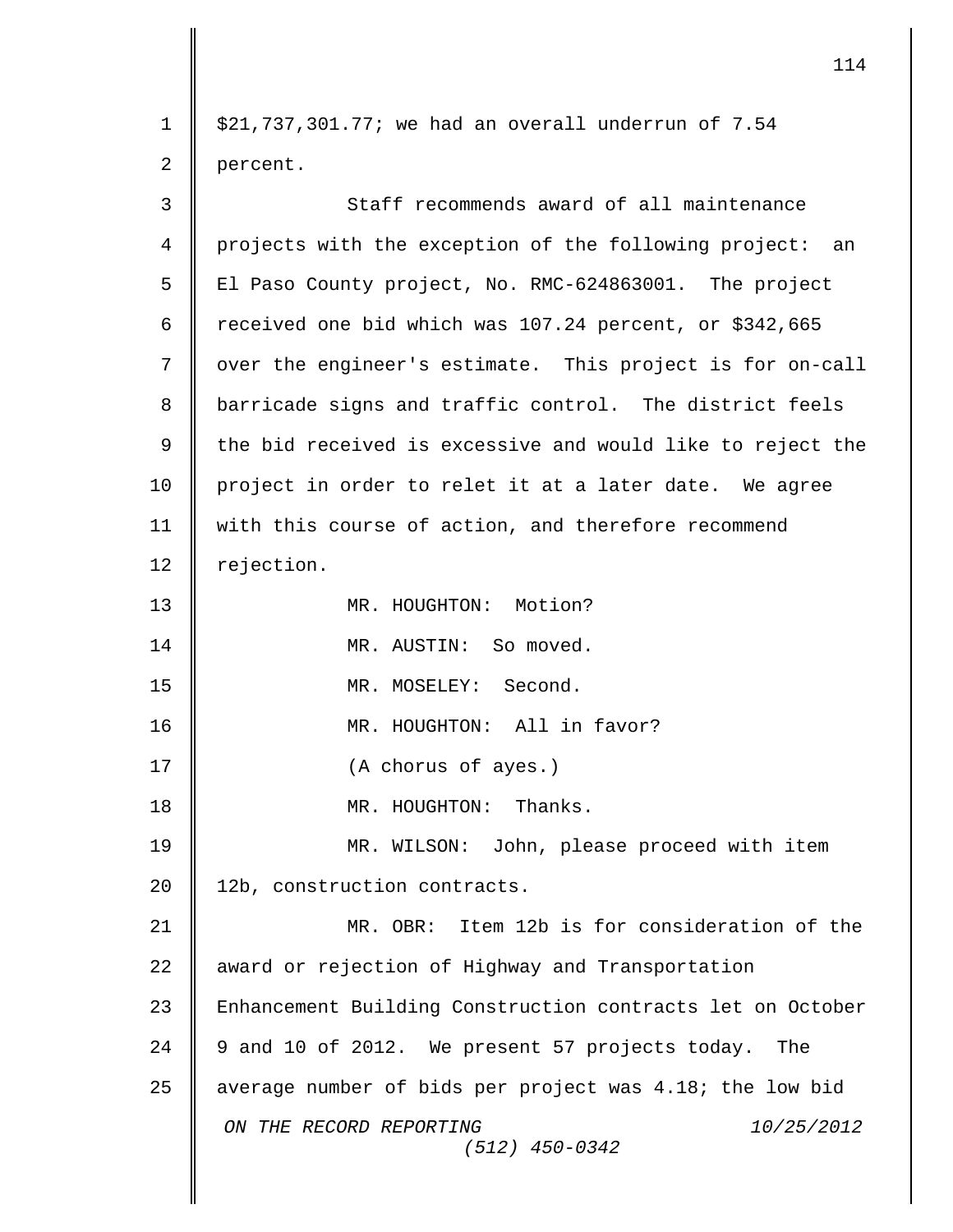1 | value was  $$436,297,681.33$ ; the awards are split as six 2 projects in Mobility totaling \$198,117,601.23, and 51 3 projects in Preservation totaling \$238,180,080.10; we had 4 || an overall underrun of 1.65 percent.

5  $\parallel$  Staff recommends award of all construction 6 projects with the exception of the following project: a 7 Nueces County project, No. FBD 2012(170). The project 8 Teceived two bids. The low bidder's bid was 243.2 9 || percent, or \$1.122375 million over the engineer's 10 | estimate. This project is for installing pilings at ferry 11 boat landings. The district identified an error in their 12 | pricing for the fiberglass reinforced composite plastic 13 | piling for the 19 of 23 pile clusters. They would like 14 | the opportunity to correct the error and recommend the 15 project be rejected and relet at a later date. We are in 16 | agreement with this proposed corrective action, therefore, 17 | we are recommending rejection.

*ON THE RECORD REPORTING 10/25/2012 (512) 450-0342* 18 MR. HOUGHTON: Questions? Motion? 19 || MR. UNDERWOOD: So moved. 20 MR. AUSTIN: Second. 21 || MR. HOUGHTON: All in favor? 22 **(A** chorus of ayes.) 23 **||** MR. HOUGHTON: Thanks, John. 24 | MR. WILSON: That brings us to item 13, Eminent 25 Domain Proceedings. John Campbell, director of the Right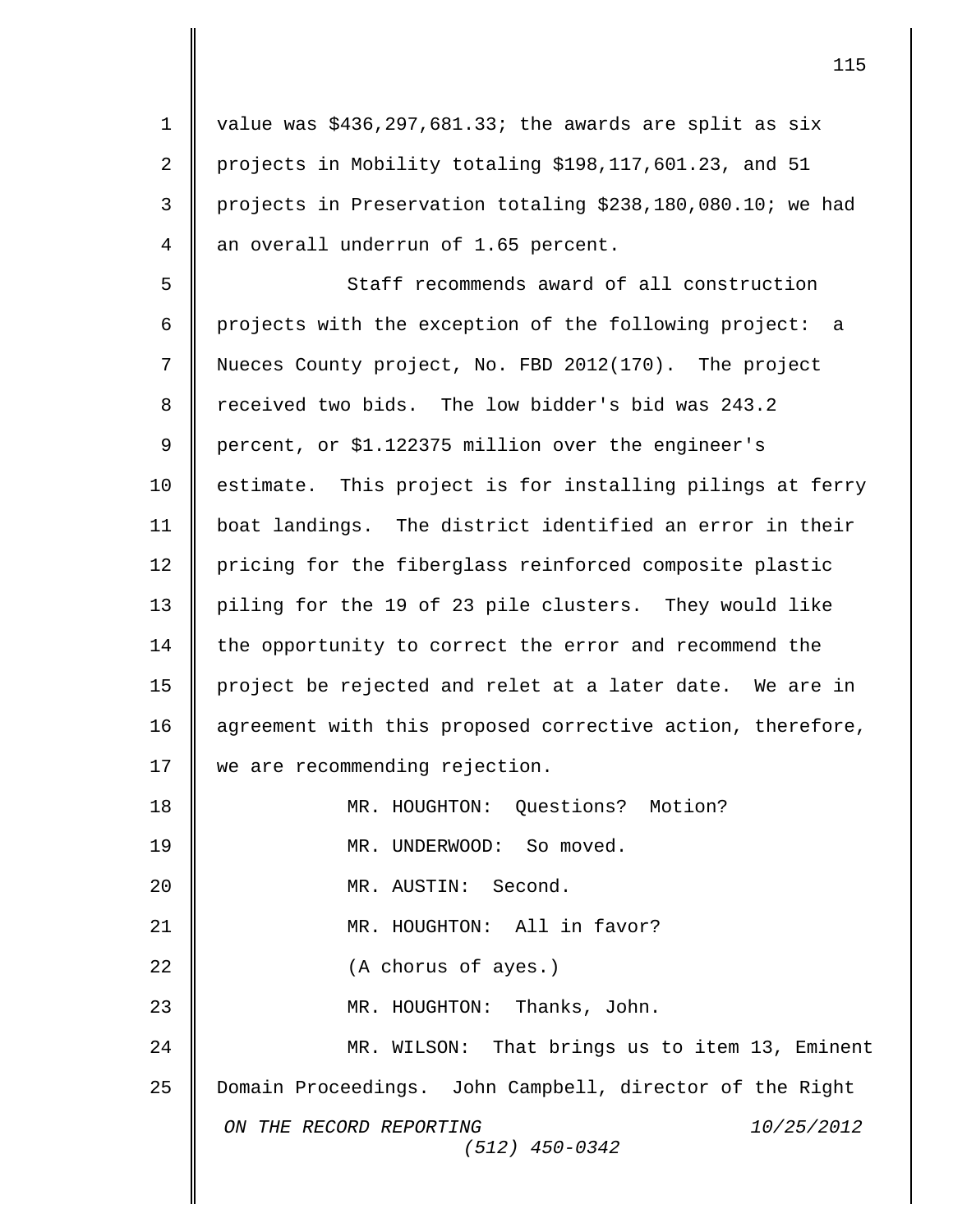|    | 116                                                              |
|----|------------------------------------------------------------------|
| 1  | of Way Division, will present this minute order.                 |
| 2  | MR. CAMPBELL: Good morning. For the record,                      |
| 3  | my name is John Campbell, director of the Right of Way           |
| 4  | Division.                                                        |
| 5  | I'd like to present for your consideration item                  |
| 6  | 13 which authorizes the filing of condemnation proceedings       |
| 7  | necessary to progress the acquisition of 18 non-controlled       |
| 8  | and 16 controlled access parcels by the exercise of              |
| 9  | eminent domain, for a total of 34 this month.                    |
| 10 | Staff recommends your approval.                                  |
| 11 | MR. MOSELEY: Chairman, I move that we receive                    |
| 12 | staff recommendation authorizing the Texas Department of         |
| 13 | Transportation to use the power of eminent domain to             |
| 14 | acquire the properties described in the minute order set         |
| 15 | forth in the agenda for the current month for                    |
| 16 | construction, reconstruction, maintenance, widening,             |
| 17 | straightening, or extending the highway facilities listed        |
| 18 | in the minute order as part of the state highway system,         |
| 19 | and that the first record vote applies to all units of           |
| 20 | property to be condemned.                                        |
| 21 | MR. HOUGHTON: Is there a second?                                 |
| 22 | MR. AUSTIN: I will second that eloquently read                   |
| 23 | motion.                                                          |
| 24 | MR. HOUGHTON: All in favor?                                      |
| 25 | (A chorus of ayes.)                                              |
|    | ON THE RECORD REPORTING<br><i>10/25/2012</i><br>$(512)$ 450-0342 |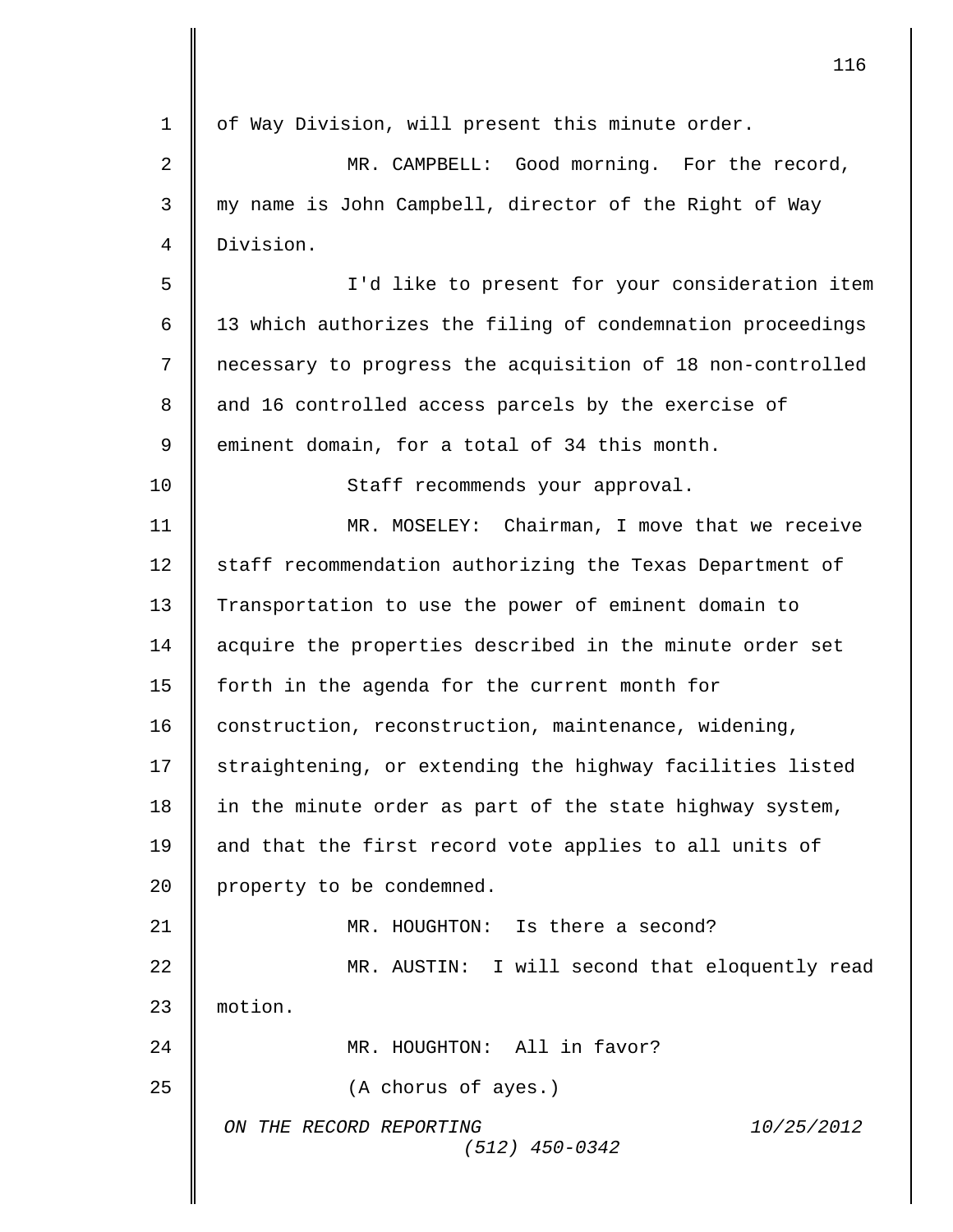| 1              | MR. HOUGHTON: Thank you, Mr. Campbell.                     |
|----------------|------------------------------------------------------------|
| $\overline{2}$ | MR. WILSON: Item 14 contains the Routine                   |
| 3              | Minute Orders, including donations to the department,      |
| 4              | right of way dispositions and donations, release of access |
| 5              | rights, finance, transportation planning and speed zones.  |
| 6              | Department staff recommends the adoption of all of these   |
| 7              | items and will be happy to explain any of these individual |
| 8              | items as needed.                                           |
| $\mathsf 9$    | MR. HOUGHTON: Motion?                                      |
| 10             | MR. UNDERWOOD: So moved.                                   |
| 11             | MR. AUSTIN: Second.                                        |
| 12             | MR. HOUGHTON: All in favor?                                |
| 13             | (A chorus of ayes.)                                        |
| 14             | MR. WILSON: This concludes the action items on             |
| 15             | today's agenda, so Mr. Chairman, I'll hand the meeting     |
| 16             | back to you.                                               |
| 17             | MR. HOUGHTON: This completes all the action                |
| 18             | items.                                                     |
| 19             | Is there anyone signed up for open comment,                |
| 20             | Rose? No one.                                              |
| 21             | If there is no business to come before the                 |
| 22             | commission, there being none, I'll entertain a motion to   |
| 23             | adjourn.                                                   |
| 24             | MR. UNDERWOOD: So moved.                                   |
| 25             | MR. AUSTIN: Second.                                        |
|                | ON THE RECORD REPORTING<br>10/25/2012<br>$(512)$ 450-0342  |
|                |                                                            |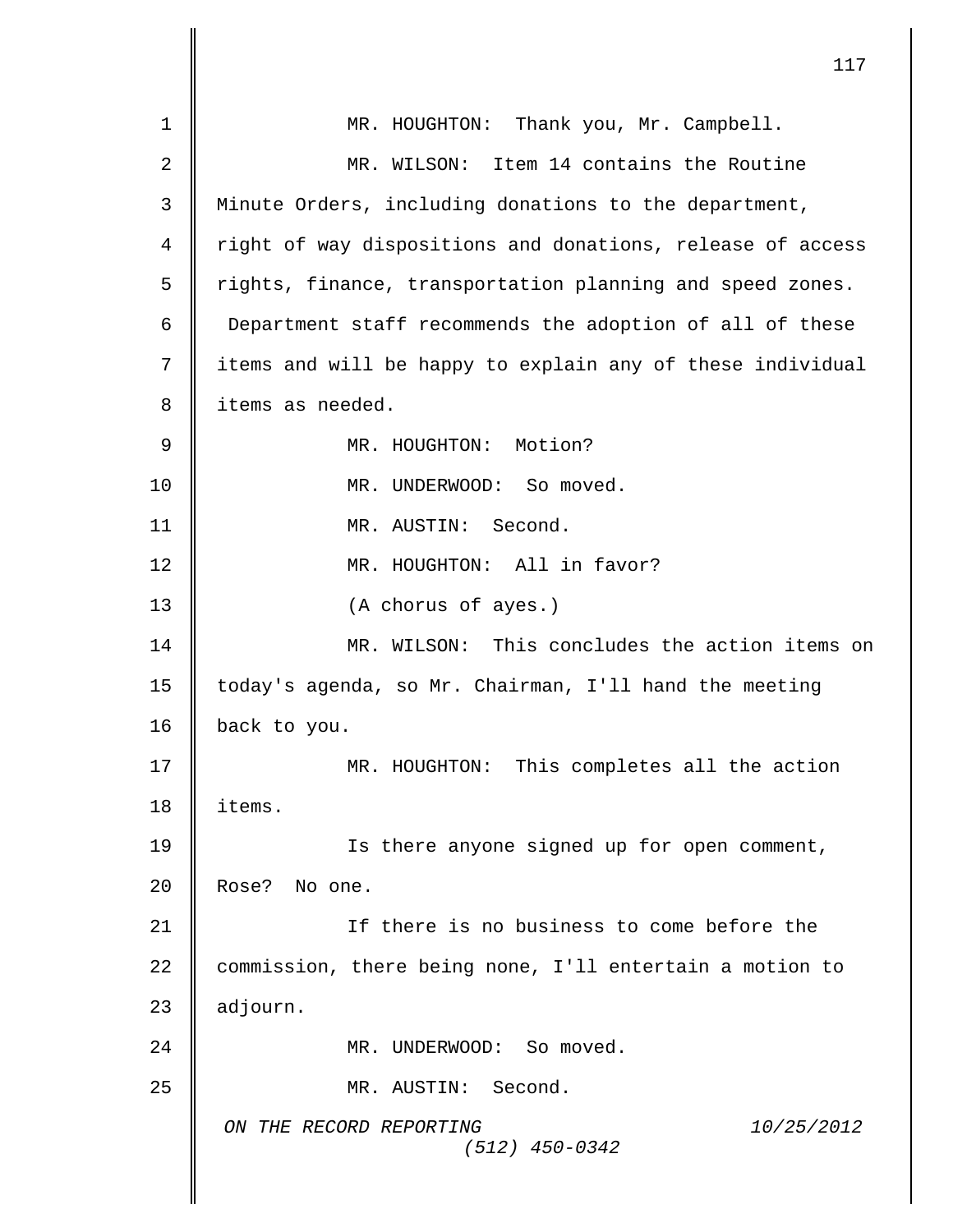```
ON THE RECORD REPORTING 10/25/2012
                   (512) 450-0342
                                             118
1 || MR. HOUGHTON: All in favor?
2 (A chorus of ayes.)
3 || MR. HOUGHTON: We are adjourned at 11:49
4 Central Daylight Time.
5 || (Whereupon, at 11:49 a.m., the meeting was
6 concluded.)
7
```